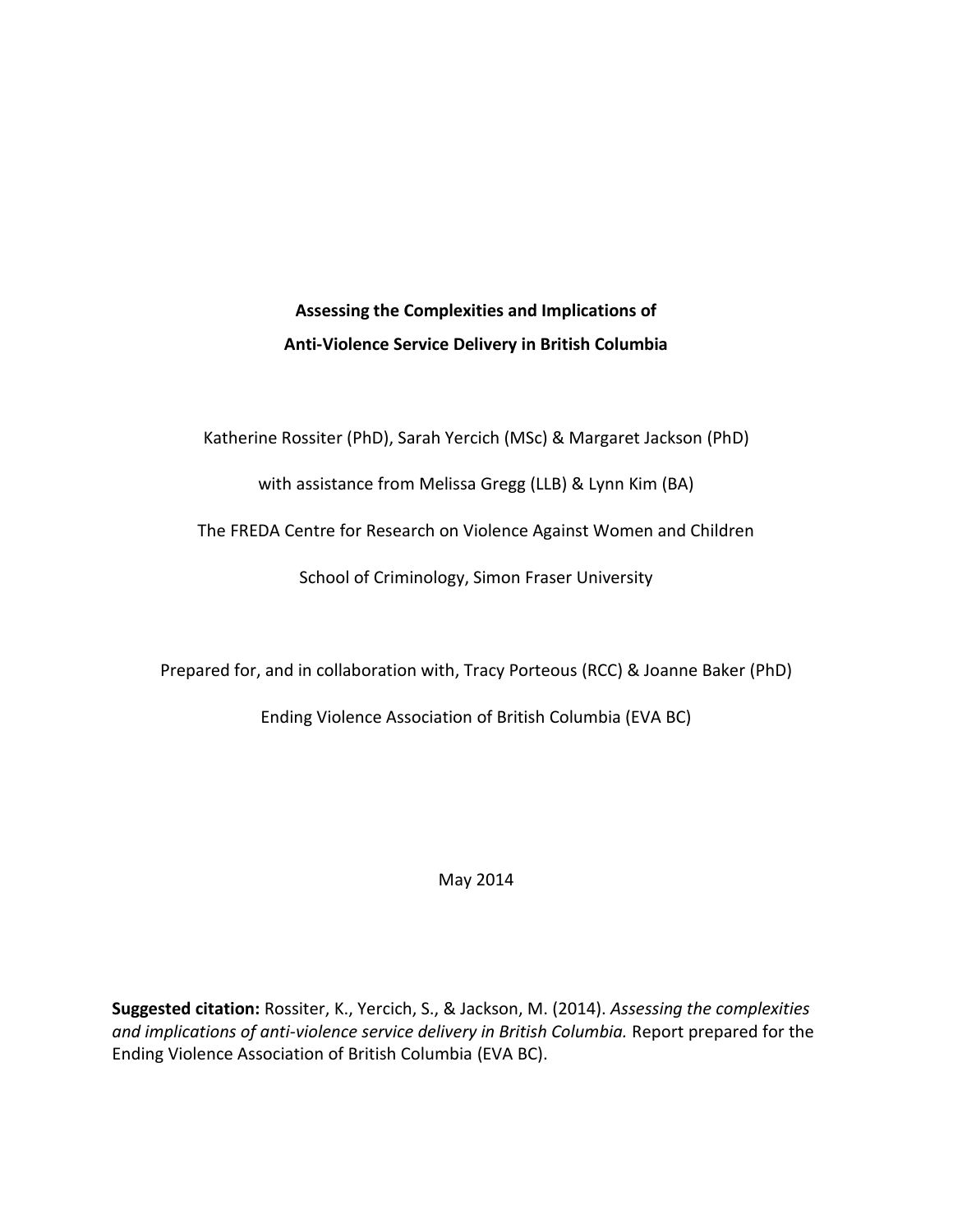*We'dedicate'this'work'to'the'women'who work'tirelessly'with'limited'resources'to* serve, support, counsel, protect, and heal survivors of domestic and sexual violence.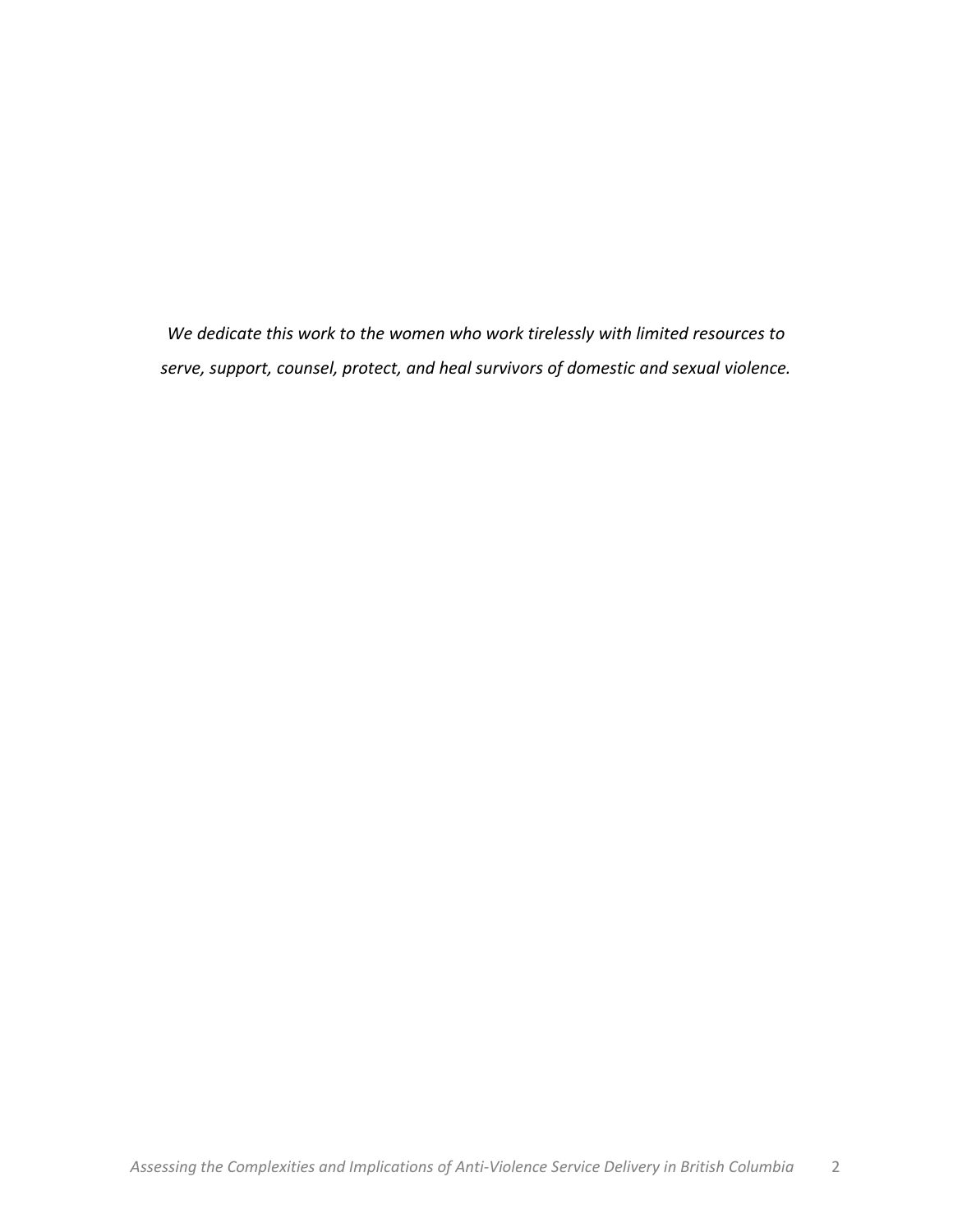| A Shifting Landscape: The Changing Complexities of Anti-Violence Service Delivery 22       |  |
|--------------------------------------------------------------------------------------------|--|
| 42. "A Shoulder to Cry On": The Development of the Anti-Violence Sector in BC24            |  |
|                                                                                            |  |
|                                                                                            |  |
| Navigating the Landscape: Implications for Anti-Violence Workers and Survivors 37          |  |
|                                                                                            |  |
|                                                                                            |  |
|                                                                                            |  |
|                                                                                            |  |
|                                                                                            |  |
|                                                                                            |  |
|                                                                                            |  |
|                                                                                            |  |
|                                                                                            |  |
|                                                                                            |  |
|                                                                                            |  |
|                                                                                            |  |
|                                                                                            |  |
| A. Significant Events in the Development of Responses to Violence Against Women in British |  |
|                                                                                            |  |

## **TABLE OF CONTENTS**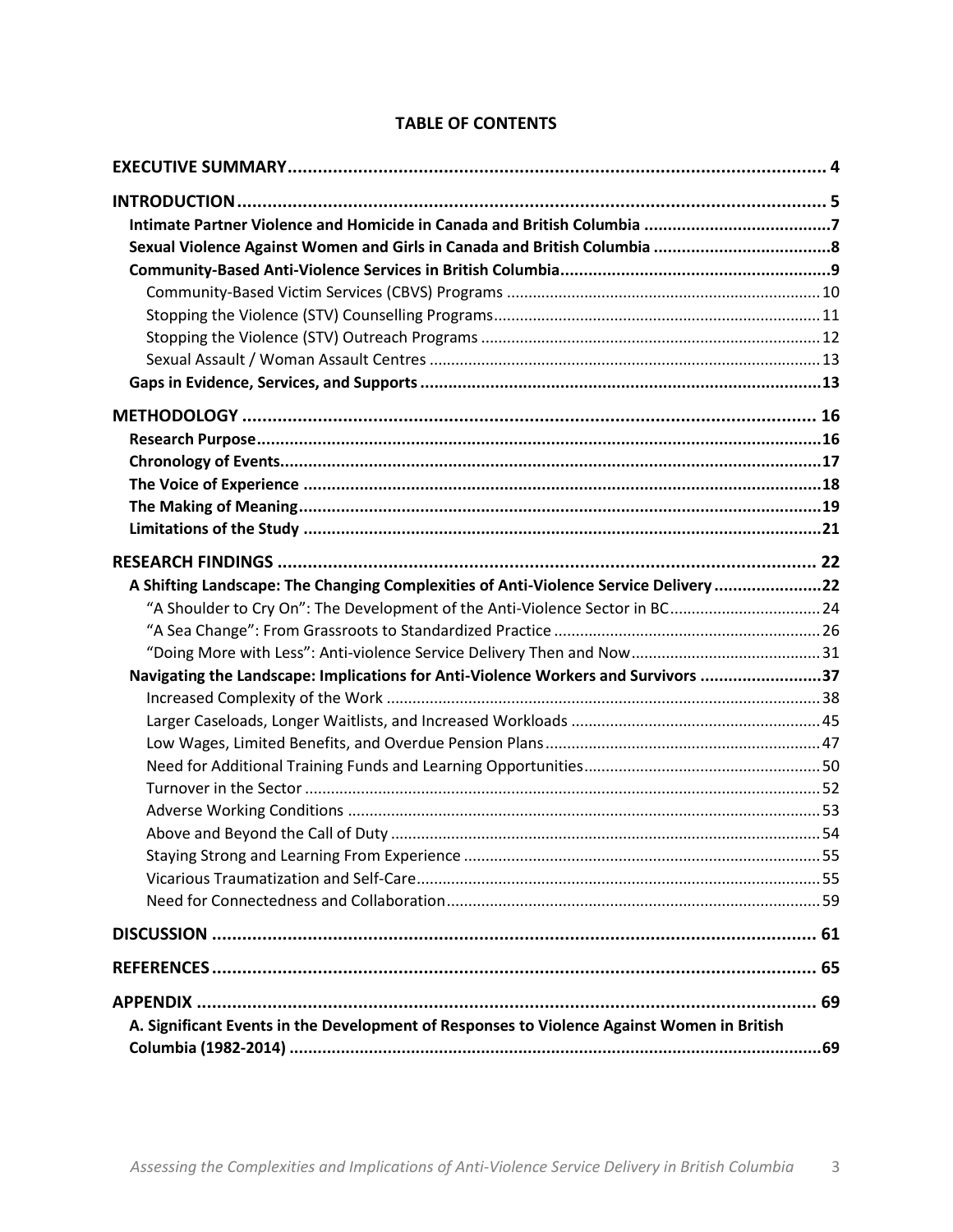### **Executive Summary**

The overwhelming majority of women who seek support from victim services and other anti-violence programs in Canada are survivors of domestic and sexual violence (Allen, 2014), and while the demand for anti-violence services has increased over the past 30 years, funding for anti-violence services has not kept pace, contributing to increased pressure on anti-violence workers, and unmet needs among survivors and their families. To assess the impact of the gap between funding and demands for service in the anti-violence sector, this study explored the complexities and implications of anti-violence service delivery in British Columbia. The researchers paid particular attention to the increasing complexities of working in this area due to legislation, policy, guidelines, and funding provided to anti-violence programs in BC over a 30-year period (1982 to 2013) (i.e., the formal development of the anti-violence sector in BC) and the impact of those shifts on anti-violence workers and the women they serve.

This study, funded by the Ending Violence Association of BC, and conducted by researchers at the FREDA Centre for Research on Violence Against Women and Children (Simon Fraser University), was designed to explore the complexities and time-related challenges associated with anti-violence service delivery in BC. The research involved interviews and focus groups with 22 participants: 9 key informants (e.g., program managers) and 13 front-line antiviolence workers with 10 or more years' experience in the sector. In addition, the researchers updated a chronology of significant events (e.g., new legislation, policy, guidelines, funding cuts) in the anti-violence sector during the 30-year study period to determine important shifts in legislation and policy that may have had an impact on practices within the sector.

The findings revealed that, over the last 30 years, policy and practice within the sector has become increasingly complex, and adding to the complexity and time-related challenges is the fact that collaboration both within the sector and across sectors has become an integral part of the work. However, cuts to funding that have occurred since 2002 (e.g., sexual assault centres, women's centres, training for victim services, legal aid) have created gaps in services and a growing demand for service.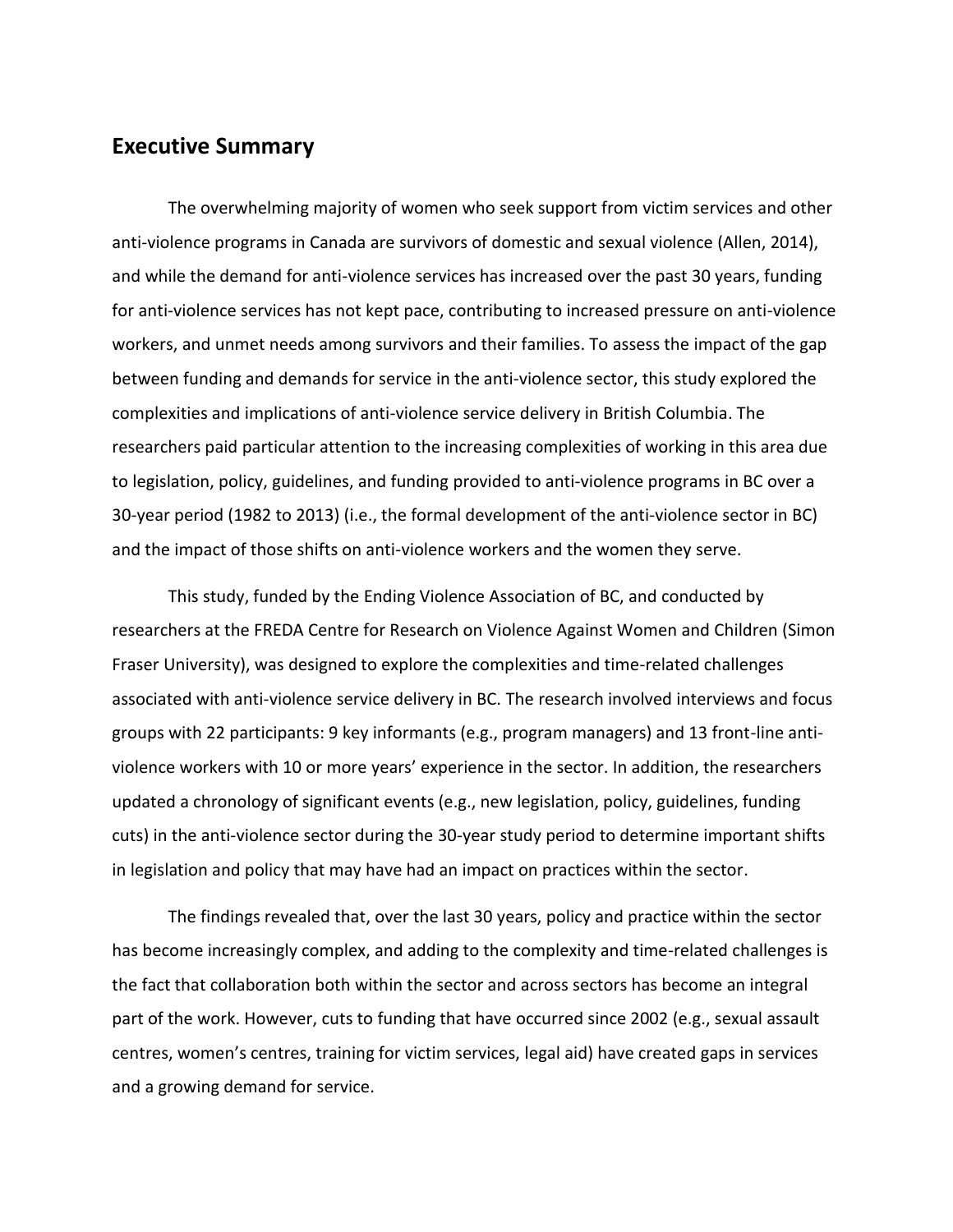# **Introduction**

Violence against women is a serious public health and safety issue, a grave human rights violation, and an important criminal justice matter, and a pressing public health concern (García-Moreno, Pallitto, Devries, Stöckl, Watts & Abrahams, 2013; García-Moreno & Watts, 2011; Hankivsky & Varcoe, 2007). Gender-based violence, including sexual and domestic violence against women, may lead to death, physical and mental health problems for women and their children, poverty, and homelessness (Humphreys, 2007; Thurston, Roy, Clow, Este, Gordey, Haworth-Brockman, et al., 2013). Marginalized and minority women (e.g., Aboriginal women, immigrant and refugee women, women with disabilities, sex trade workers) may be at increased risk of experiencing violence or face unique barriers to support and protection. Violence against women is also associated with significant economic costs to victims, third parties, and the health care and criminal justice systems (McIntuff, 2013; Varcoe et al., 2011). A recent Canadian study estimated the cost of spousal violence in 2009 to be \$7.4 billion (Zhang, Hoddenbagh, McDonald, & Scrim, 2012).

Government and social responses to intimate partner violence have changed significantly over the past 30 years, with the development of new legislation, policies, procedures, and directives (e.g., pro-active arrest procedures, referral and information-sharing policies) and the emergence of (and subsequent cuts to some) anti-violence services (e.g., sexual assault centres). These changes have had a significant impact on anti-violence workers, child protection workers, police officers, and others working with survivors of gender-based violence. In BC, research in the area of policing has shown that changes in legislation, policy, practice, and funding over a period of several decades had a significant impact on the time and resources necessary for police to respond to cases of domestic violence (Malm, Pollard, Brantingham, Tinsley, Plecas, Brantingham, Cohen, & Kinney 2005a; 2005b). This research raises questions about the impact of new legislation and policy on service providers in other sectors, such as the anti-violence sector, and illustrates the importance of researching shifts in the response to social problems, such as sexual and domestic violence against women, and shortages of resources that may affect the demands on workers and the time it takes to provide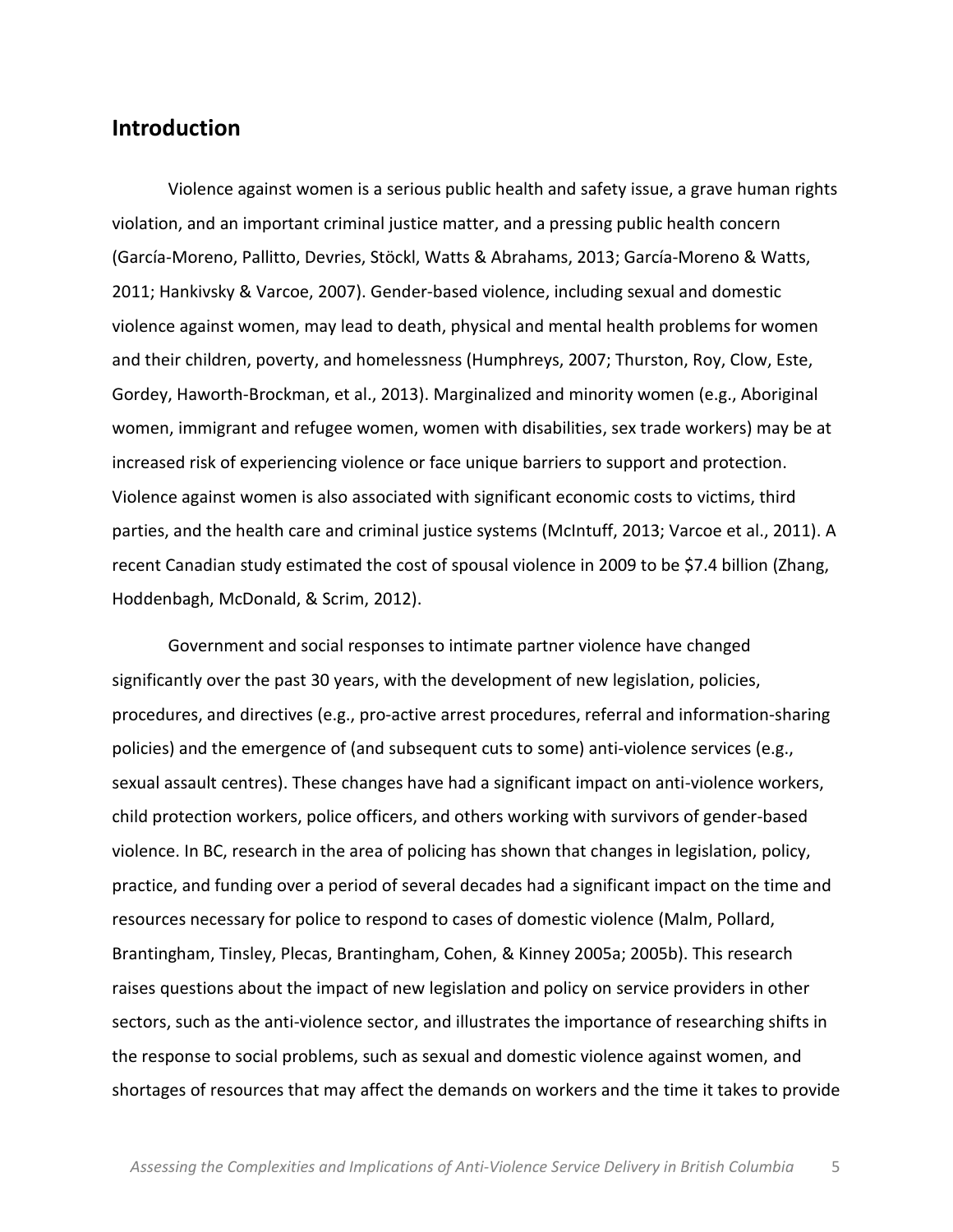services to survivors. This research evidence can then be used to inform decision-making and resource!allocation.

The present study was conducted by researchers at the FREDA Centre for Research on Violence Against Women and Children (FREDA Centre), in the School of Criminology at Simon Fraser University, in collaboration with the Ending Violence Association of British Columbia (EVA BC). The research project developed after EVA BC's Executive Director, Tracy Porteous, learned about the above-cited study (Malm et al., 2005a; 2005b) that examined the changes in costs and time associated with the delivery of police services in BC between 1970 and 2004 (herein referred to as the 'police study'). Malm et al. (2005a; 2005b) determined that changes in policy, legislation, practice, caseload, and funding within a 30-year timeframe had a significant impact on the time and resources necessary for police to handle cases from initial call to closure.

For example, those researchers found that the number of steps required for police to respond to a domestic assault increased by 61% (from 36 to 58 steps) over the past 30 years (Malm et al., 2005a; 2005b). The greater number of steps involved has had an impact on the time it takes to respond to such a call for service. So, while 30 years ago it took police officers up to 1 hour to respond to a domestic assault, by 2005, it took officers 10-12 hours to respond to a domestic assault (Malm et al., 2005a; 2005b). The authors concluded that:

"The amount of time needed to handle a case from call for service to acceptance by Crown has increased [...] almost 1,000% for 6domestic assault. There are clear legal rulings, legislative changes, and technological advancements that are forcing much of this increase (without providing for increased resources)." (Malm et al., 2005b, pp. 20-21)

They point to the *Violence Against Women in Relationships* (VAWIR) policy and proarrest policies as examples of policies that increased police workload; changes to police policy and practice regarding the number of officers sent to respond to a domestic call, and the number of forms to be completed following a call for service, also increased the time taken for police to respond to domestic violence cases (Malm et al., 2005a; 2005b). These findings illustrated the importance of examining shifts in policy, legislation, and practice that may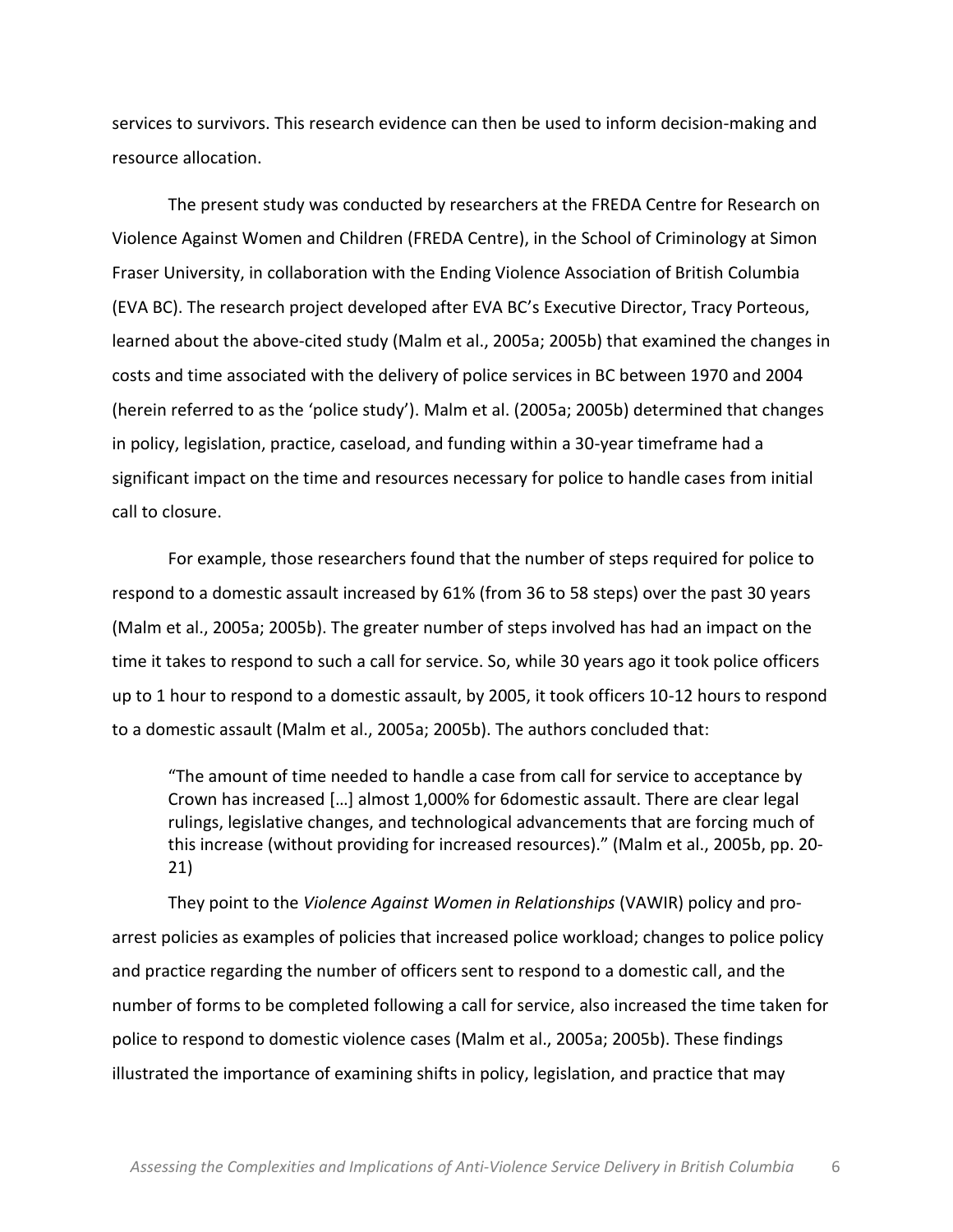impact the time associated with providing services to the community and demands on service providers.

#### **Intimate'Partner'Violence and'Homicide'in'Canada'and'British'Columbia**

Statistics Canada has not always provided a full picture of the reality of domestic and sexual violence perpetrated against women. National statistics on domestic violence denote broad patterns of violence that exist within Canada, and include both self-reported and policereported measures. Prior to 1999, however, only domestic violence-related homicide was tracked through the Homicide Survey. Measures of violence against women in Canada remain limited even today (McInturff, 2013). In part, this is because incidents of gender-based violence continue to be grossly under-reported by survivors due to fear, shame, or a perception that the incident is private or too minor to report to police (Brennan, 2011).

In 2009, 46,918 incidents of intimate partner violence were reported to police in Canada, representing 11% of all police-reported violent crime in Canada (Zhang et al., 2012). In 2010, the rate of intimate partner violence in BC was higher than the national average, and 16,259 victims reported incidents of intimate partner violence to police (Provincial Office of Domestic Violence, 2014). However, data from the General Social Survey (GSS) indicate that, nationally, the rate of reporting to police in domestic violence cases dropped from 28% in 2004 to 22% in 2009 (McInturff, 2013). Self-reported rates of intimate partner violence from the GSS appear to have remained stable in Canada between 2004 and 2009; however, Cowper (2012) indicated that the number of domestic violence charges has increased in BC from 9,000 in 2002/03 to 12,000, annually, over the past several years. Provincial police and court data, as well as service use data from the BC Ministry of Justice, thus suggest a possible increase in the incidence of domestic violence, which challenges the argument that there is stability in BC. The most recent statistics suggest that men and women experience intimate partner violence at approximately equal rates; however, research evidence continues to show that the severity and frequency of intimate partner violence against women is greater, that women sustain more injuries as a result of intimate partner violence, and that women are more likely than men to be killed by a current or former intimate partner (Brennan, 2011; Taylor-Butts & Porter, 2011).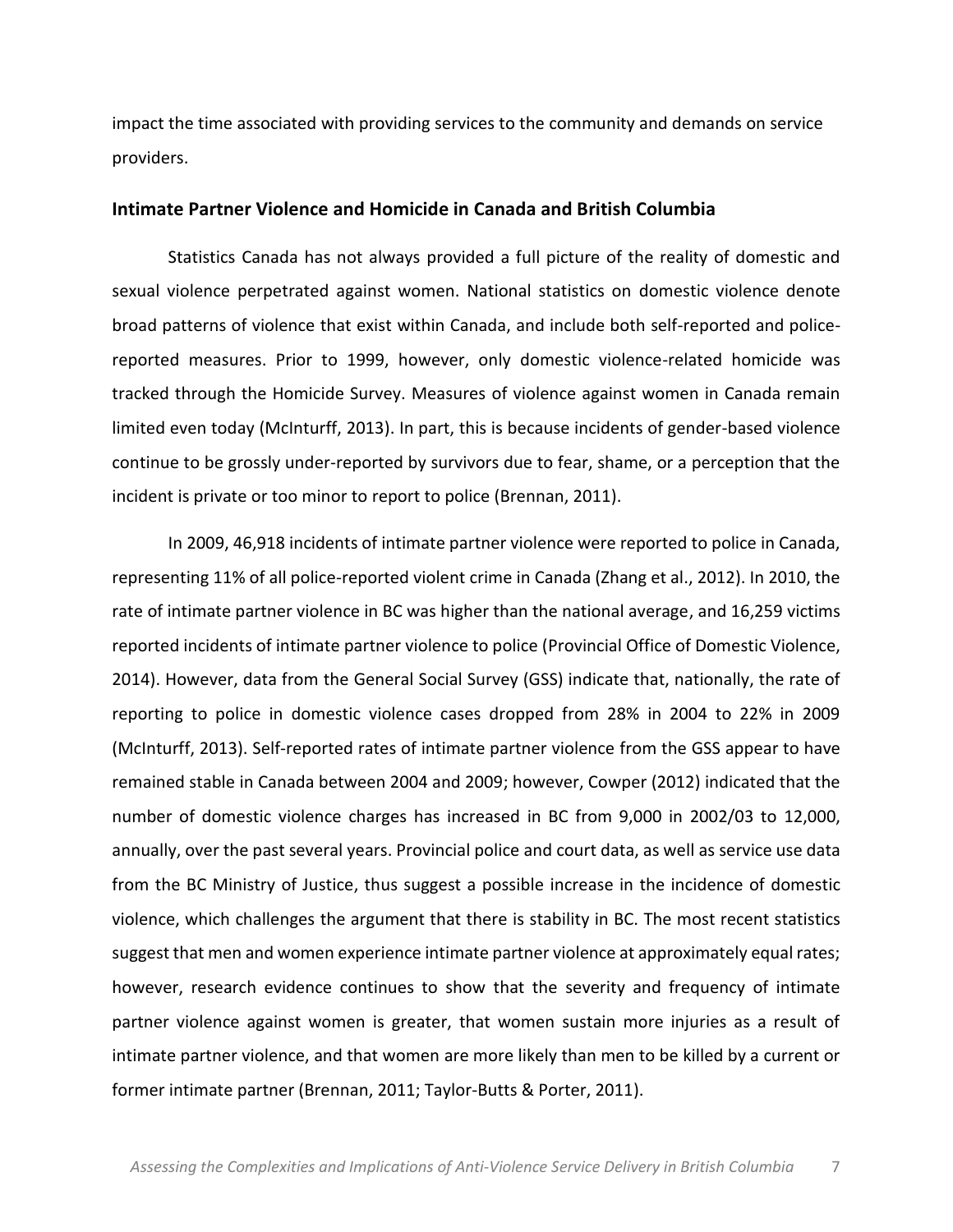Despite a decrease in spousal homicides over the past 30 years, the rates have remained steady in the past three years; however, the number of spousal homicides involving female victims has increased (BC Coroners Service, 2012; Sinha, 2013). At time of writing, BC has experienced a cluster of murders (and attempted murders) of women, which appear to have been committed by their current or former intimate partners (Woo & Hunter, 2014). Women are still 3-4 times more likely to be killed by their intimate partners than men (Rossiter, 2011; Taylor-Butts & Porter, 2011). Risk factors for intimate partner homicide include access to weapons (e.g., gun in the home), a history of domestic violence and death threats, substance abuse, a pattern of escalating physical violence, and sexual assault (Campbell et al., 2003). Research also shows that women are at greatest risk of being killed by an intimate partner following separation (Sinha, 2013). Given that most survivors do not access the criminal justice system, there is a critical need for community-based services that can assist women and children living in abusive relationships, and support them during and after separation from abusive partners.

#### **Sexual'Violence'Against'Women'and'Girls'in'Canada'and'British'Columbia**

The *Criminal Code of Canada* describes three forms of sexual assault: sexual assault (s. 271); sexual assault with a weapon, threats to a third party or causing bodily harm (s. 272); and aggravated sexual assault (s. 273), where the victim's life is endangered, or they are wounded, maimed, or disfigured as a result of the assault (Criminal Code of Canada, 1985). According to the 2009 GSS, 3.6% of the BC population report having experienced sexual assault (McInturff, 2013). This denotes a 1.5% increase in the reported incidence of sexual violence since the 2004 GSS. Across Canada, sexual assaults within intimate relationships increased for both men (by 5%) and women (by 13%) between 2009 and 2011 (Sinha, 2013). However, data on selfreported sexual assault paint a different picture than data on police-reported sexual assaults, with the number of police-reported incidents in BC declining from 3,466 in 2002 to 2,632 in 2011 (McInturff, 2013). It is conservatively estimated that only 10% of women who have been sexually assaulted report to police (Brennan & Taylor-Butts, 2008). The growing gap between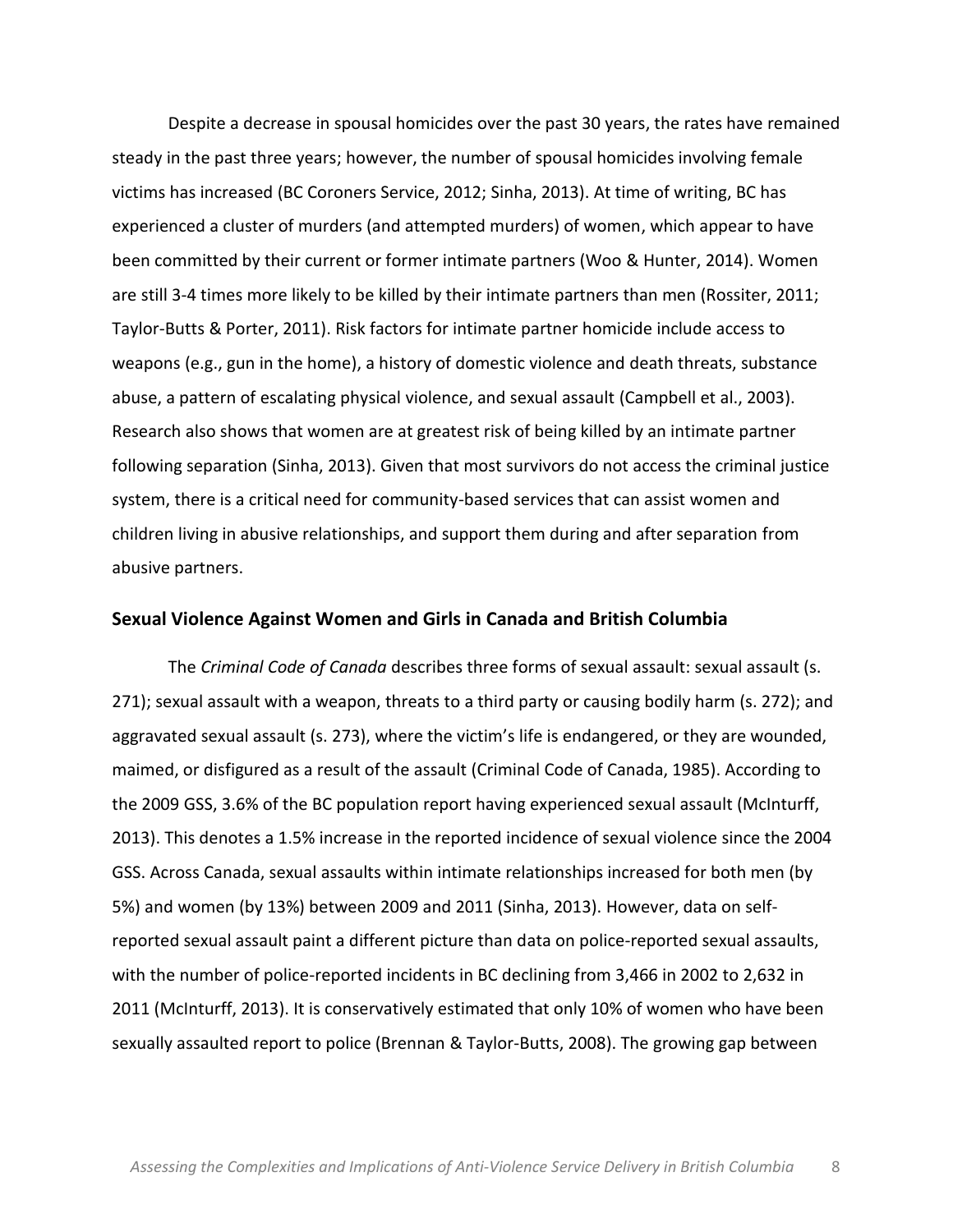the level of police-reported and self-reported sexual assaults indicates that fewer cases of sexual assault are being reported to the police (McInturff, 2013).

#### **Community-Based Anti-Violence Services in British Columbia**

In BC, 35% of victim services are provided by community-based services, 3% are provided by sexual assault centres, and 54% are provided by police services (Allen, 2014). Victim services across Canada are provided primarily by community-based agencies (24%), sexual assault and rape crisis centres (14%), and police agencies (36%), with some victim services also provided through court-based programs and system-based services (Allen, 2014). However, it should be noted that these figures include victims of crime, generally, rather than survivors of domestic and sexual violence, specifically. The vast majority (75%) of survivors who accessed victim services in 2011/12 were women, almost all of whom were seeking support as survivors of domestic (61%) or sexual (30%) violence (Allen, 2014).

Since the vast majority of women who have experienced violence do not access the criminal justice system, community-based anti-violence services provide essential supports for women and girls who have experienced sexual and domestic violence. These services are especially important given the specialized knowledge and training of anti-violence workers in the area of interpersonal violence and trauma, and their unique role in supporting women in navigating multiple systems and processes. The Ending Violence Association of British Columbia (EVA BC) is an umbrella organization that supports over 220 community-based anti-violence programs in the province, and is a leader in public education and awareness concerning issues of sexual and domestic violence against women. The organization provides critical support to member agencies, trains and develops resources for anti-violence workers, and serves as a critical link between its membership and government, including policy makers and legislators. EVA BC is actively involved in leading cross-sector coordination efforts, for example, through the Community Coordination for Women's Safety (CCWS) program, and works closely with all relevant sectors and government to provide analysis that informs efforts to prevent and improve responses to sexual and domestic violence against women in BC. EVA BC oversees four types of anti-violence programs: (1) Community-Based Victim Services (CBVS) Programs, (2)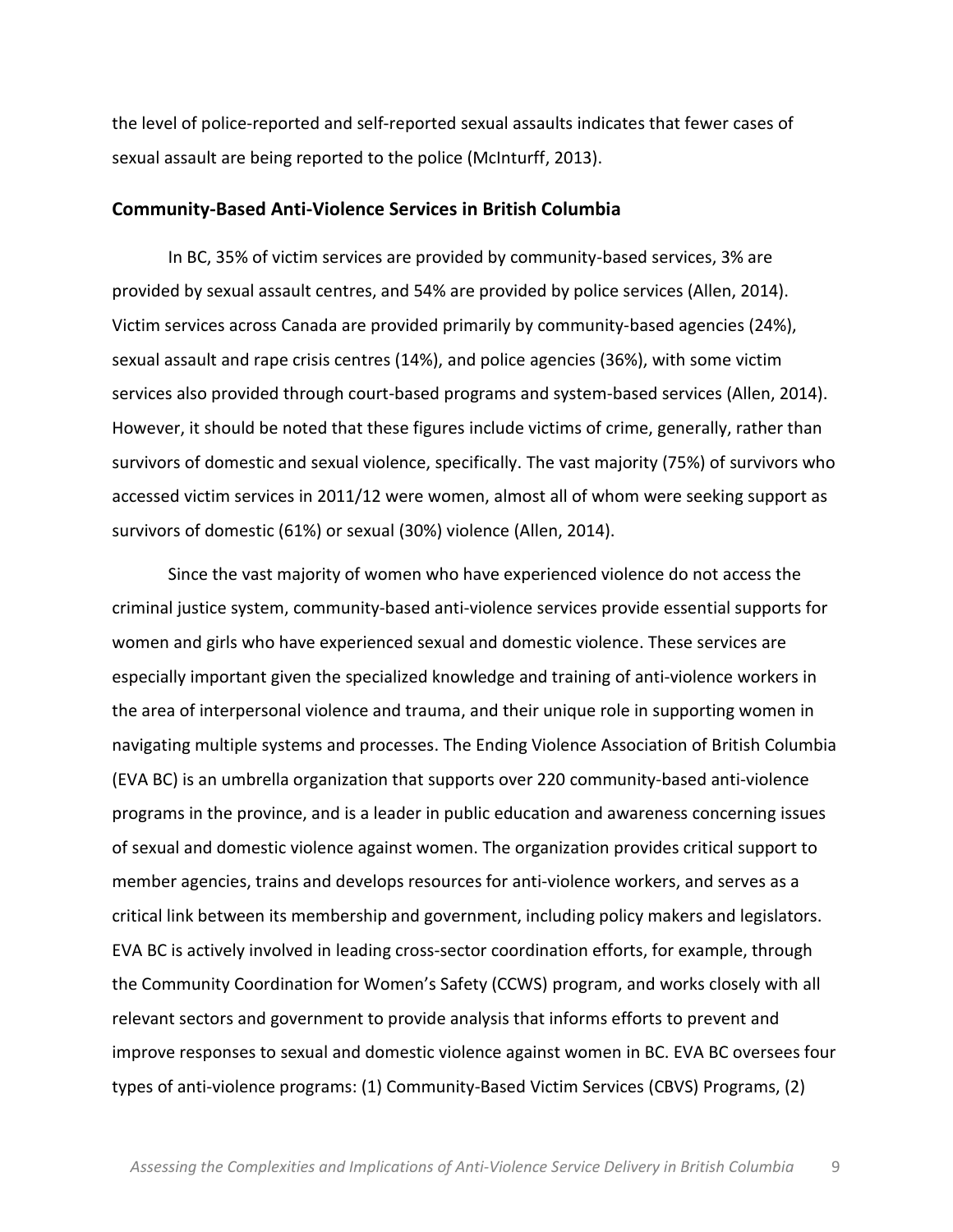Stopping the Violence (STV) Counselling Programs, (3) STV Outreach Programs, and (4) Multicultural Outreach Programs. Central to EVA BC's programs were also BC's Sexual Assault/Woman Assault Centres, which they hope will be refunded in the future.

#### **Community-Based Victim Services (CBVS) Programs**

There are 69 Community-Based Victim Services Programs across BC that are funded by the Ministry of Justice that provide risk identification, safety planning, emotional support, information, referrals, and justice system support and liaison services for survivors of sexual and domestic violence, child abuse and criminal harassment. Data from the BC Ministry of Justice show a substantial 62% increase in general enquiries to CBVS programs over the past 5 years, from 25,039 in 2007/08 to 40,664 in 2012/13 (see Figure 1). As funding has remained static over this period with no new resources to hire more staff to meet the growing demands, the number of new clients these programs could take on increased only 8% – from 9,578 in 2007/08 to 10,289 in 2012/13.



Figure 1: General Enquiries and New Clients of Community-Based Victim Services

Of those new clients in 2012/13, 808 were seeking support due to adult/senior sexual assault, 773 were survivors of sexual assault, 5,683 were seeking support due to intimate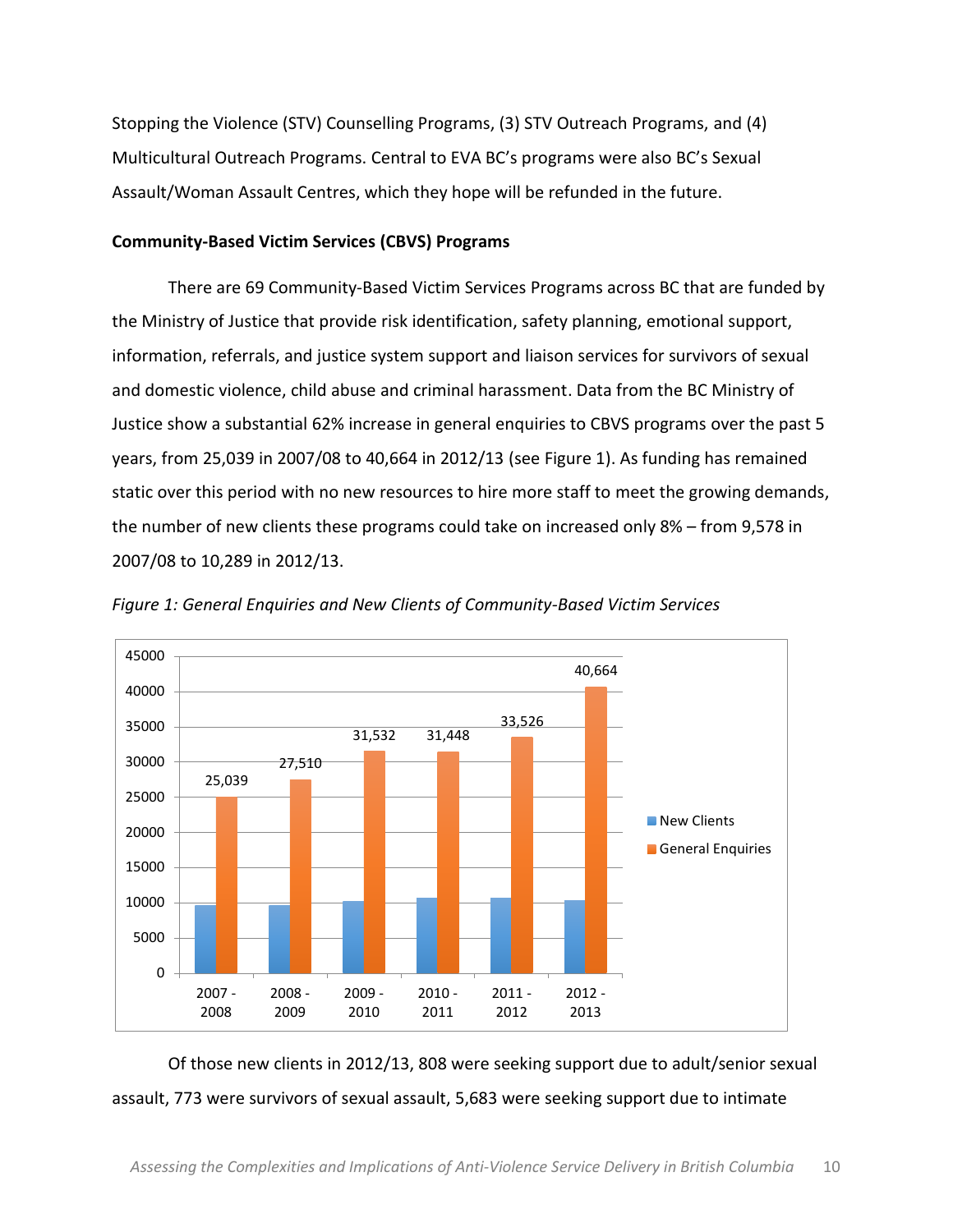partner assault, and 241 were the targets of criminal harassment (see Table 1). These data suggest that while many more women are connecting with CBVS programs today, the programs are operating at capacity and therefore, unable to take on any more clients, resulting in unmet needs for survivors of domestic and sexual violence.

| <b>Program Name</b>                | 2007/08 | 2008/09 | 2009/10 | 2010/11 | 2011/12 | 2012/13 |
|------------------------------------|---------|---------|---------|---------|---------|---------|
| <b>New Clients</b>                 | 9,578   | 9,645   | 10,195  | 10,663  | 10,671  | 10,289  |
| <b>General Enquiries</b>           | 25,039  | 27,510  | 31,532  | 31,448  | 33,526  | 40,664  |
| <b>Adult/Senior Sexual Assault</b> | 785     | 819     | 798     | 1,003   | 899     | 808     |
| <b>Survivors of Sexual Assault</b> | 626     | 735     | 773     | 738     | 763     | 773     |
| Youth Sex Assault                  | 426     | 464     | 446     | 522     | 548     | 510     |
| Child Sex Assault                  | 582     | 622     | 544     | 540     | 502     | 475     |
| Partner Assault                    | 5,055   | 4,685   | 5,618   | 5,845   | 5,869   | 5,683   |
| <b>Child Abuse</b>                 | 102     | 113     | 130     | 157     | 175     | 225     |
| Senior Abuse                       | 43      | 23      | 31      | 65      | 69      | 51      |
| <b>Other Family Abuse</b>          | 212     | 282     | 314     | 382     | 391     | 355     |
| Other Abuse                        | 204     | 282     | 294     | 297     | 329     | 329     |
| <b>Criminal Harassment</b>         | 377     | 366     | 264     | 171     | 197     | 241     |

Table 1: Clients Assisted by Community-Based Victim Services Programs (2007/08 - 2012/13)

#### Stopping the Violence (STV) Counselling Programs

There are 95 Stopping the Violence (STV) Counselling Programs in BC today, all of which are funded by the Ministry of Justice. These programs provide counselling and support to women who have experienced sexual and domestic violence, and to survivors of child abuse. STV Counselling programs were developed in 1992-93 "with the mandate of providing midrange counselling to female survivors of childhood sexual abuse, sexual assault, and abuse and violence in intimate relationships" (McEvoy & Ziegler, 2013, p. 9). STV Counselling Programs (and other anti-violence programs, such as CBVS programs) serve both rural and urban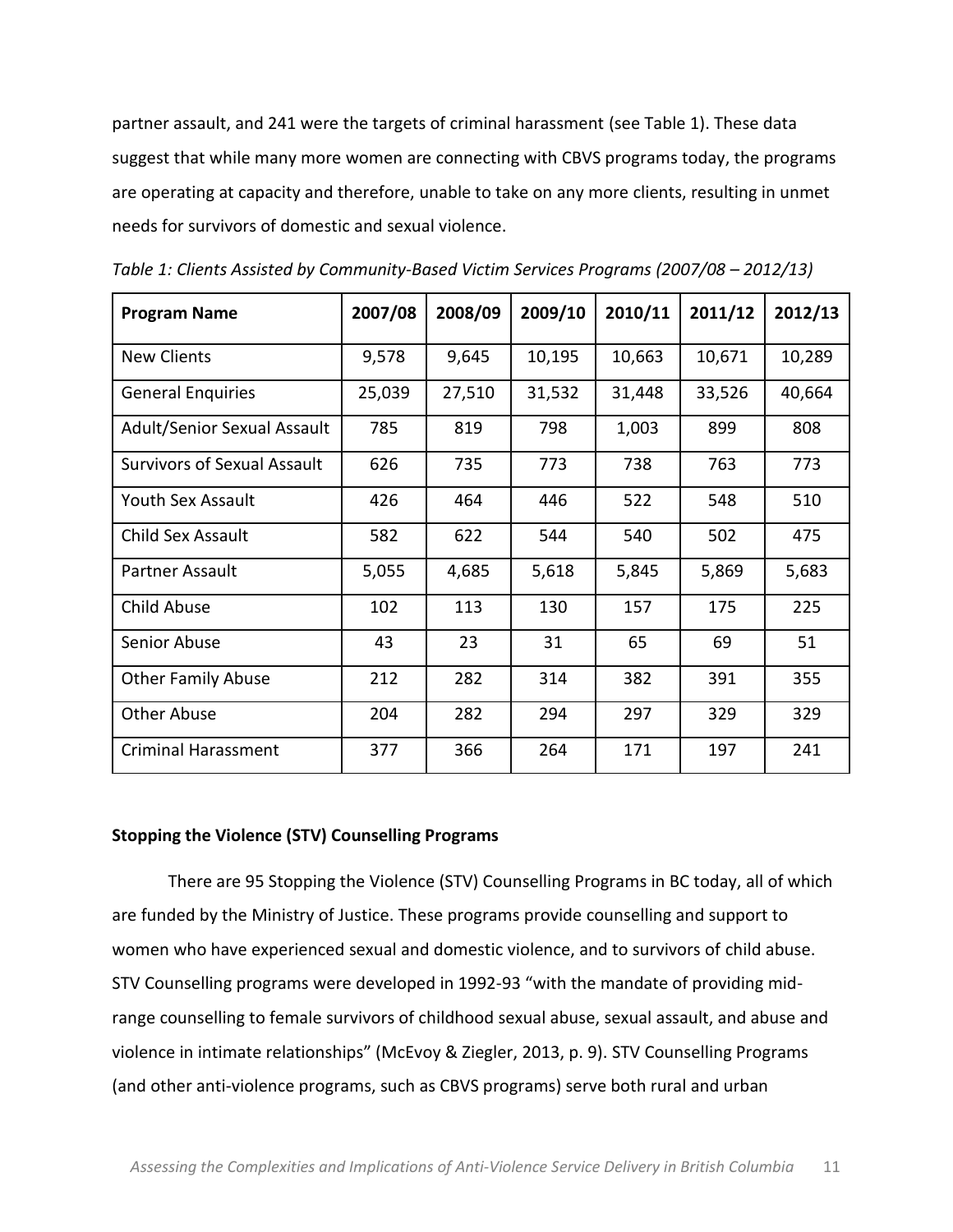communities across BC. These programs act as both independent anti-violence services and as integrated services in multi-service anti-violence agencies. Due to the multi-faceted nature of these counselling programs, they also serve a multitude of diverse populations including First Nations and immigrant/refugee communities who may have unique needs and experiences due to historical and/or pre-migration trauma (as do CBVS programs).

There is a wide range of staff involved in STV Counselling Programs, "from one part-time staff working a few hours a week to programs with a multiple full-time staff and administrative support" (McEvoy & Ziegler, 2006, p. 10). The amount and type of staff differ based on factors such as the size and type of population served (i.e. rural or urban), the structure of the program (i.e. independent or integrated into other programs), and funding levels. As outlined in the *Best Practices'Manual'for'Stopping'the'Violence'Counselling'Programs'in'British'Columbia* (McEvoy!&! Ziegler, 2006), the educational and experience backgrounds of staff are also diverse, ranging from Master's degrees in Counselling to the equivalent relevant life experience and pre- and post-employment training. Data from the BC Ministry of Justice show that the number of referrals to STV counselling programs has almost doubled since 2005, with approximately 10,500-12,500 referrals each year over the past 7 years (see Table 2). These data suggest that, like CBVS programs, STV counselling services may be operating at, or beyond, capacity.

*Table'2:'Referrals'to'STV'Counselling'Programs'(April'2005'ʹ December'2012)*

|           | 2005  | 2006   | 2007   | 2008   | 2009   | 2010   | 2011   | 2012   |
|-----------|-------|--------|--------|--------|--------|--------|--------|--------|
| Referrals | 6,935 | 10,490 | 11,301 | 10,327 | 11,170 | 12,508 | 12,177 | 11,535 |

### Stopping the Violence (STV) Outreach Programs

The 55 Stopping the Violence (STV) Outreach Programs and 11 Multicultural Outreach Programs in BC, also funded by the Ministry of Justice, provide support to women and their children who are experiencing (or are at risk of experiencing) violence, and their children by providing information, short-term counselling, co-ordinating services in their communities, advocating for women where relevant, transporting them to various violence-related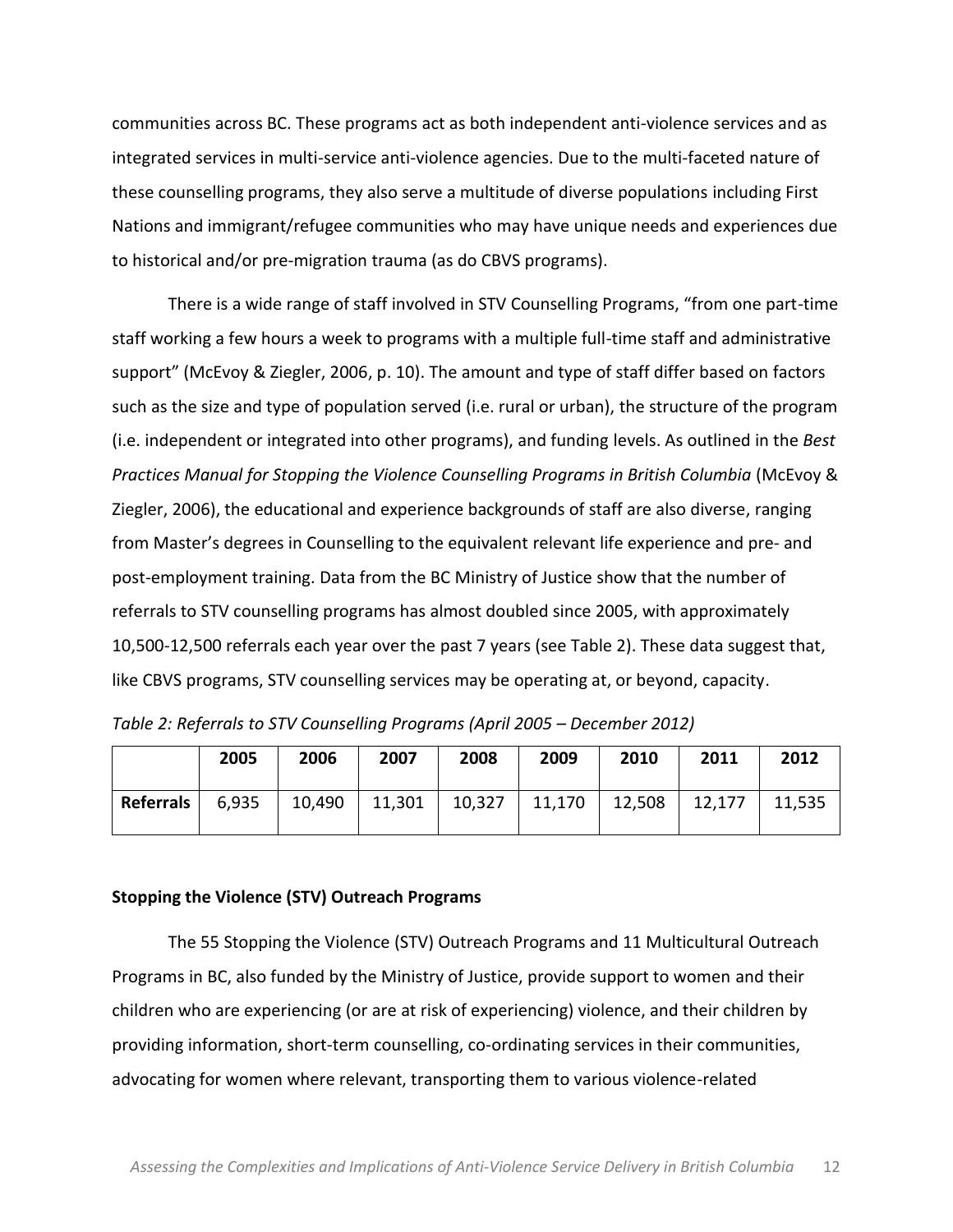appointments, referring them to appropriate community-based services, and helping them understand child protection services, family law and other systems. STV Outreach workers also raise awareness about violence against women and available services in communities across BC and support the development of coordinated responses. Data from the Ministry of Justice show that, over the past 7 years, the number of referrals to STV outreach programs has more than quadrupled, from 3,200 referrals in 2005 to 15,562 referrals in 2012 (see Table 3). This reflects a significant increase in demand for community-based anti-violence services.

|                  | 2005  | 2006  | 2007   | 2008   | 2009           | 2010   | 2011   | 2012   |
|------------------|-------|-------|--------|--------|----------------|--------|--------|--------|
| <b>Referrals</b> | 3,200 | 9,728 | 10,381 | 11,770 | $\vert$ 14,698 | 16,728 | 15,346 | 15,562 |

*Table'3:'Women'and'Children'Referred to'STV'Outreach'Services'(April'2005'ʹ December'2012)*

#### **Sexual'Assault / Woman'Assault'Centres**

Sexual assault centres were established in the 1970s to fill a gap in crisis support, accompaniment, and counselling for women and girls who had experienced sexual assault or were coping with the impacts of childhood sexual abuse. Sexual assault centres in BC (e.g., Victoria Women's Sexual Assault Centre; WAVAW Rape Crisis Centre) provide crisis support for women who have experienced sexual violence, advocate for survivors of sexual abuse and assault, and engage in prevention initiatives to reduce the incidence of sexual violence against women and girls. Despite early investments in sexual assault centres, funding was eventually cut and invested in a provincial telephone crisis support line for victims of crime more generally, thereby reducing specialized services and supports for survivors of sexual violence (Morrow, Hankivsky, & Varcoe, 2004).

#### Gaps in Evidence, Services, and Supports

Statistics Canada has been reporting annually on the nature and incidence of family violence since 1998 (Sinha, 2013). However, the statistics on reported incidents of domestic violence represented in the Statistics Canada Family Violence Profile do not accurately depict the need for services in BC, and national victim services data similarly do not reflect gaps in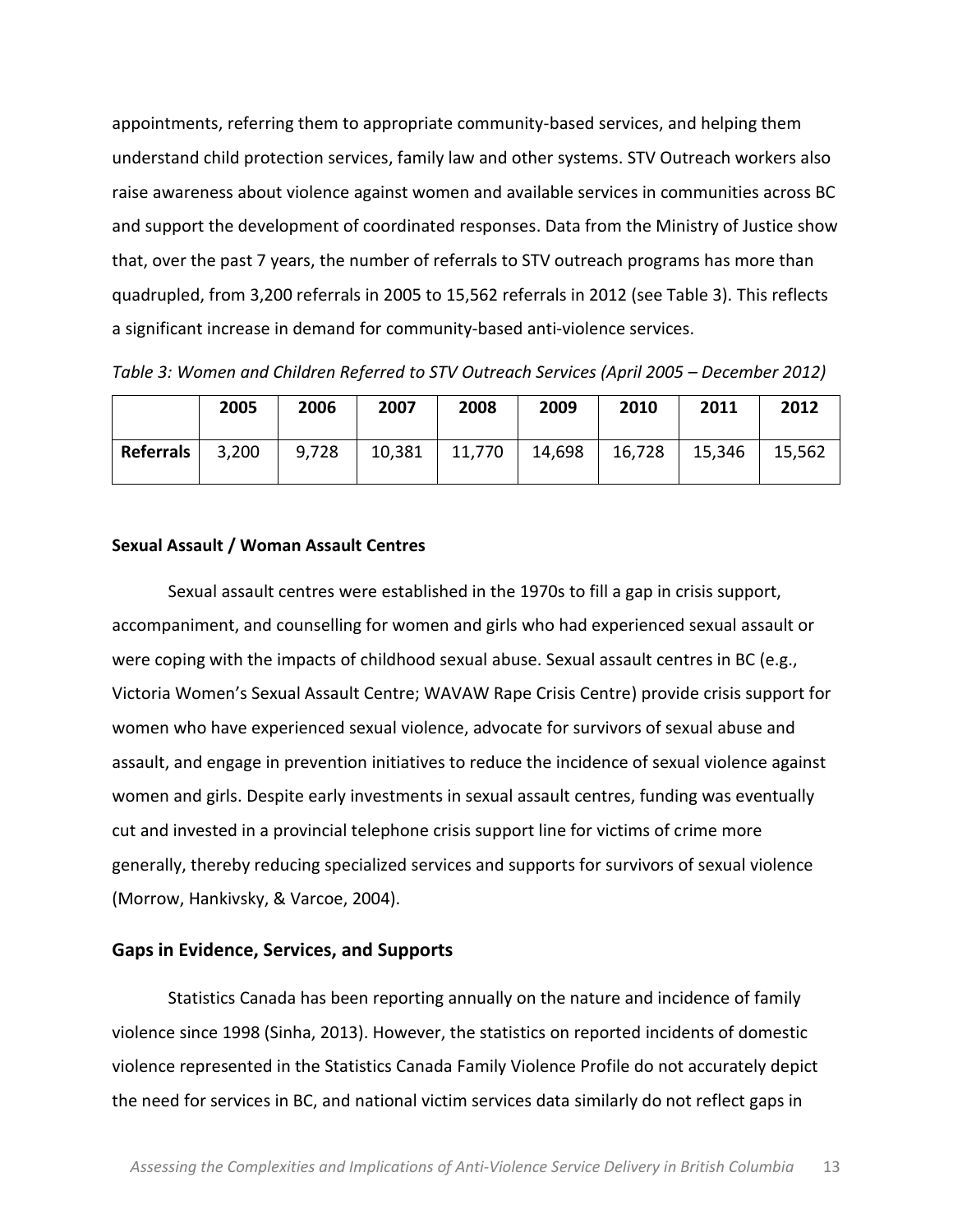services and unmet needs. Available data reflect a continued and steady increase in women seeking assistance and services in the anti-violence sector, both provincially and nationally. McInturff (2013) noted that 'on any given day' 348 women seek assistance or protection through anti-violence services in BC.

One of the only available data sources that quantifies unmet needs in the anti-violence sector in BC is collected and reported on by BC Society of Transition Houses (BCSTH). This provincial organization conducts an annual 24-hour census recording the number of women and children helped, safely sheltered, and turned away (or waitlisted) by transition houses, second stage houses, and safe homes each year. Between 2009 and 2012, the number of women and children helped and safely sheltered increased substantially; yet, between 600-700 women and children have been turned away or waitlisted each year for the past several years, due to limited staffing, space, program hours, and resources (BC Society of Transition Houses, 2013). These data suggest that, as the number of women seeking anti-violence services increases, community-based supports struggle to meet their needs in a timely fashion. Yet, little research has been conducted in BC on demands for service and unmet needs in this sector.

Surveys of community-based victim services – and anecdotal accounts from antiviolence advocates – identify consistent and long-standing unmet needs for support services (Ending Violence Association of British Columbia, 2012). However, there is limited longitudinal or snapshot quantitative data on the extent of unmet need for those programs subject to the focus of this report. Indeed, the paucity of quantitative information about the nature and extent of violence against women and the implications of this for resource allocation is frequently noted in literature on this topic (see, for example, McInturff, 2013). Data on waitlist numbers for Stopping The Violence counselling programs collected by the Victim Services & Crime Prevention Division of the Ministry of Justice provides some indication of the need for increased program capacity. Of clients on a waitlist with STV counselling programs, 80% receive individual counselling within three months and 88% receive group counselling within three months (Victim Services & Crime Prevention, Ministry of Justice, 2013). This means that a significant proportion may wait up to 90 days for the counselling services they need, with 12-20% waiting longer than that. While these figures indicate a concerning wait for service, they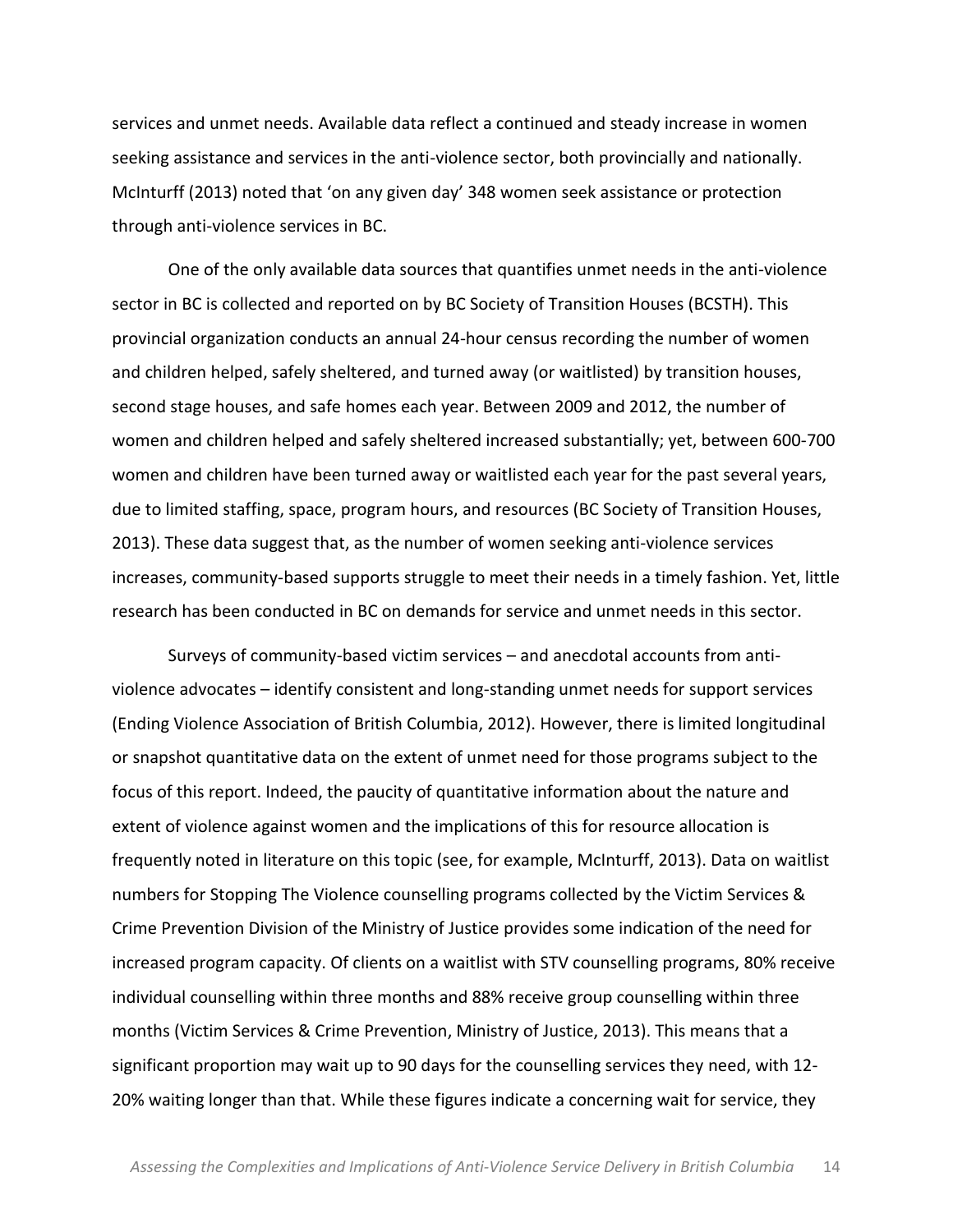are more conservative figures than the figure of over six months that is more frequently cited by anti-violence workers – particularly those in rural communities where a program may only have one counsellor (Ending Violence Association of British Columbia, 2012).

As pressures mount, and anti-violence workers are faced with larger caseloads and longer waitlists, their clients may be at increased risk of serious violence and the workers at risk of vicarious traumatization and burnout (Baines, 2004). Vicarious traumatization refers to an inevitable outcome associated with exposure to traumatic events and information, which affects the beliefs, values, perceptions, and worldview of individuals who work with trauma survivors (Salston & Figley, 2003; Tabor, 2011). Those at greatest risk for vicarious traumatization are those with less experience, a high caseload of trauma survivors, poorly developed boundaries, and a personal history of trauma (Buchanan, Anderson, Uhlemann, & Horwitz, 2006). Exposure to graphic descriptions of trauma may be especially troubling, placing workers at increased risk of vicarious traumatization and secondary traumatic stress (Buchanan et al., 2006). Protective factors include social support, ongoing training, supervision and case consultation, resolution of one's own trauma histories, and an awareness of the potential for vicarious traumatization (Conn & Butterfield, 2013; Michalopoulous & Aparicio, 2012). Given the nature of anti-violence work, where workers hear about and engage with the most heinous of crimes committed against women and children every day, having manageable caseloads, proper training and ongoing supervision is not only ethical practice, but critically important to the safety of women and children coming forward for help and the workers in processing emotionally challenging material and preventing vicarious traumatization (McBride, 2010).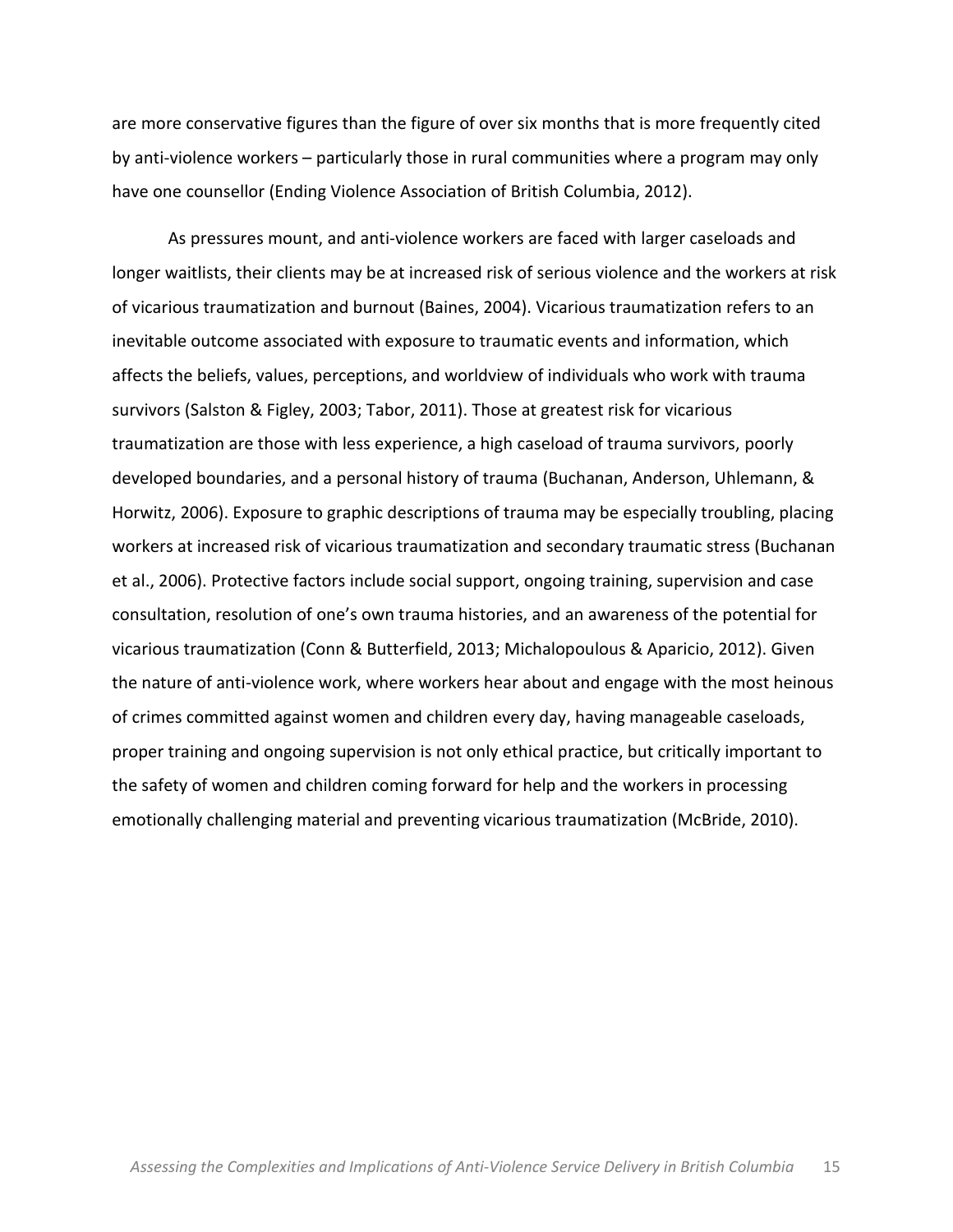## **Methodology**

The researchers sought to conduct a study similar to the police study described in the introduction (see Malm et al., 2005a; 2005b), but focused on the anti-violence sector. However, different methods were required due to differences in how records are kept in police and antiviolence agencies, and the resulting information that is available in the anti-violence sector. For example, Malm et al. (2005a; 2005b) utilized a combination of activity-based timing (ABT), file reviews, focus groups, police officer log books, time use logs, data on calls for service, and a review of relevant case law. Some of these data sources (e.g., log books, time use logs) are not available in the anti-violence sector due to different record-keeping procedures and protocols. Additionally, many of the record-keeping procedures utilized in policing are not appropriate for the anti-violence sector. Finally, because of concerns related to confidentiality, a file review was not conducted as part of the present study.

On the other hand, some information available in the anti-violence sector (e.g., related to training) was considered in this study, though it was not included in the police study. To account for the lack of available time-related data (e.g., log books, time logs, files), the present study drew on the knowledge and expertise of experienced workers in the anti-violence sector to explore the impact and implications associated with shifts in legislation, policies, and procedures over the last 30 years, and looked at how these impacted the work of anti-violence programs. As well, whereas the police study examined shifts from 1970 to 2004, the present study examined shifts in legislation, policies, and procedures from 1982 to 2013. The year 1982 was selected because it marks the year of the first national directive for police to lay charges in cases of domestic violence, and the development of the first domestic violence policy in BC.

#### **Research'Purpose**

The purpose of the present study was to explore the complexities and time-related challenges associated with anti-violence service delivery in BC from 1982 to 2013. In order to better understand the complexities associated with anti-violence work, we examined shifts in domestic and sexual violence policy, legislation, and procedures during the study period. We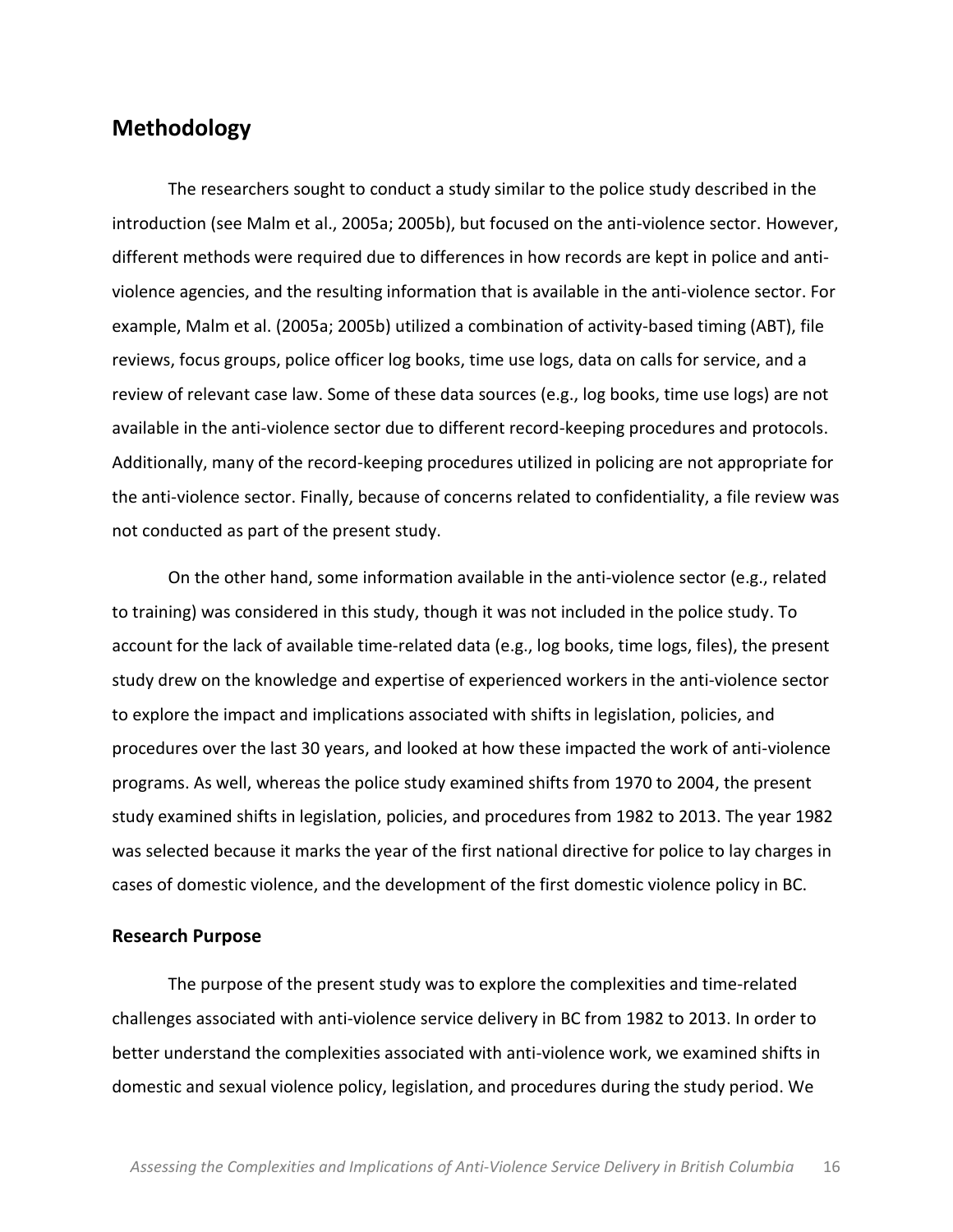then explored how these changes have impacted the complexities of anti-violence work and the time-related demands on anti-violence workers providing services to survivors of sexual and domestic violence. For example, in 1982, there were few policies in place to direct the antiviolence sector in responding to cases of sexual and domestic violence. Over the last 30 years, however, new legislation and policies (i.e. Violence Against Women in Relationships Policy, Victim Impact Statements, Referral Policy for Victims of Power Based Crimes, Family Law Act) have been developed that have impacted the delivery of anti-violence services in BC. Shifts in policy, legislation, and practice have increased the complexities associated with providing services and these changes have, in turn, affected survivors' ability to access resources and supports, the time it takes anti-violence workers to meet survivors' needs, and the overall quality of the services survivors receive. The present study sought to explore these shifts.

#### **Chronology of Events**

The first step in the research process was to develop a chronology of events that outlined, in detail, significant changes in the development of responses to violence against women in BC (e.g., legislation, policies, procedures, guidelines) during the study period.<sup>1</sup> A chronology of significant events in this sector was originally compiled in April 2000, and updated in May 2002, by Linda Light (with assistance from EVA BC), as part of a larger document for the then Ministry of Public Safety and Solicitor General. The chronology was updated again in April 2011 by Jane Coombe, and revised and updated by Linda Light in February 2013, again with assistance from EVA BC. In July 2013, a research assistant (L. Kim) with the FREDA Centre was tasked with the role of updating the chronology document for the purposes of this study. The chronology was then used to develop the interview and focus group guides (e.g., specific probes related to shifts in policy and legislation), and referenced during data analysis. Additional documents (e.g., program standards, occupational competencies, backgrounders, best practices manuals) were gathered from EVA BC and the Ministry of Justice, many of which were also referenced during data analysis.

!!!!!!!!!!!!!!!!!!!!!!!!!!!!!!!!!!!!!!!!!!!!!!!!!!!!!!!!!!

 $1$  A detailed chronology of events can be found in Appendix A.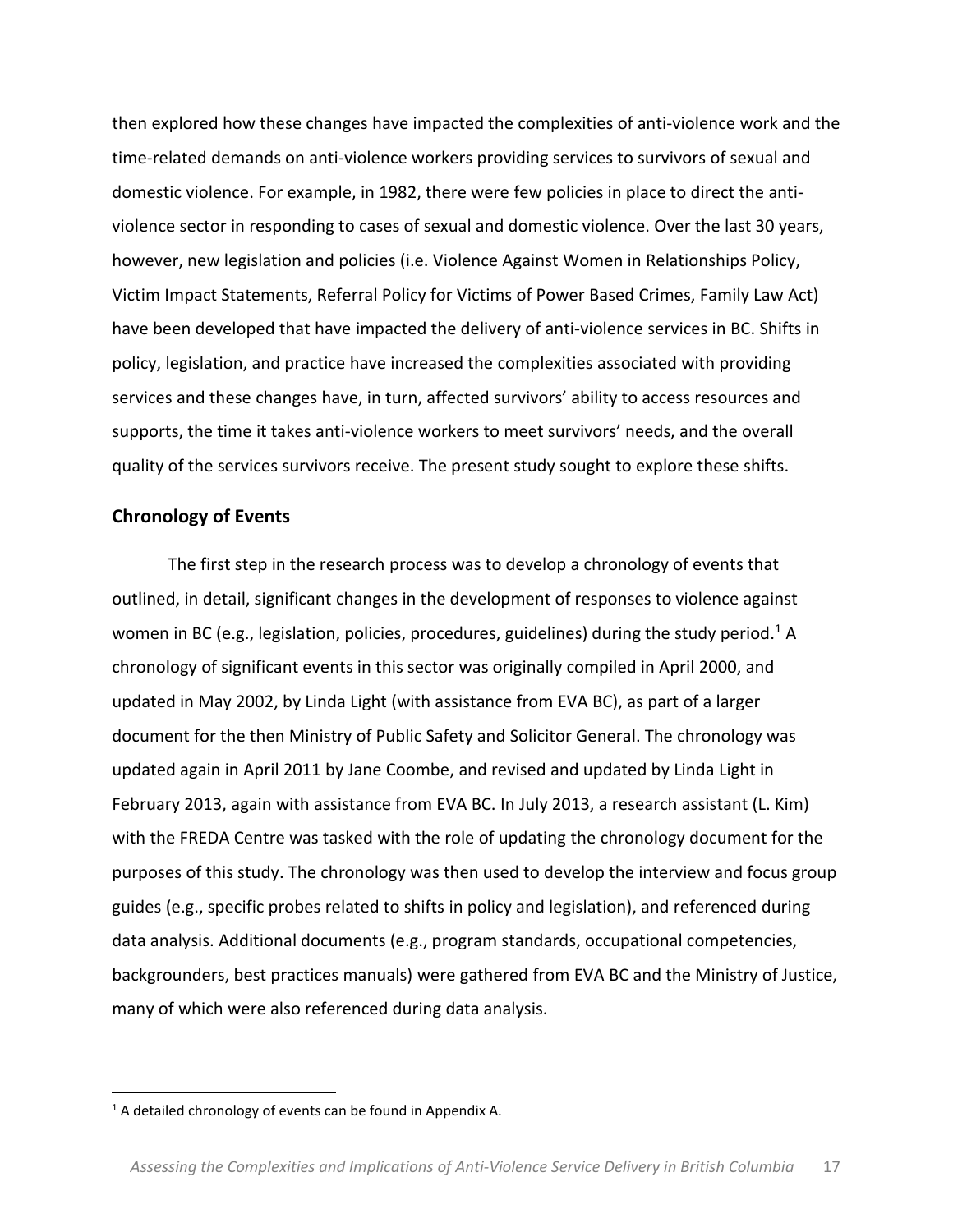### **The Voice of Experience**

The researchers employed qualitative interview methods to gather additional information about significant events in the development of responses to violence against women in BC, and to assess the implications of these shifts for anti-violence workers and the women they serve. Interviews and focus groups were conducted with key informants and antiviolence workers.<sup>2</sup> Key informants were individuals who had in-depth knowledge of policies and procedures related to responding to domestic and sexual violence in BC (e.g., anti-violence program managers, advocates). Anti-violence workers were front-line workers in communitybased anti-violence agencies who had 10 or more years' experience providing services to survivors of sexual and domestic violence. These participant inclusion criteria ensured that participants could speak to the changing policy landscape and changes in demands associated with anti-violence service delivery over the past 10 to 30 years.

Participants were recruited using purposive and snowball sampling techniques. Invitations to participate in the study were sent via email to key contacts in the anti-violence sector. The scope of the study was limited to programs under the EVA BC umbrella, and did not include transition house workers, although many participants did speak about their experiences working in the sector more broadly. Those individuals who chose to participate in the study then shared information about the study with their colleagues and networks, and interested individuals were directed to contact one of the FREDA researchers. Interviews and focus groups were conducted between August and December 2013. The sample consisted of 22 participants in total: 9 key informants and 13 anti-violence workers (see Table 4). The vast majority of key informants had worked as front-line anti-violence workers before they took on positions as managers or decision-makers. Some front-line anti-violence workers who participated in the study had been working in the field for several decades, and held multiple positions throughout their careers in the sector.

!!!!!!!!!!!!!!!!!!!!!!!!!!!!!!!!!!!!!!!!!!!!!!!!!!!!!!!!!!

<sup>&</sup>lt;sup>2</sup> Ethics approval for the study was obtained from the Simon Fraser University Research Ethics Board.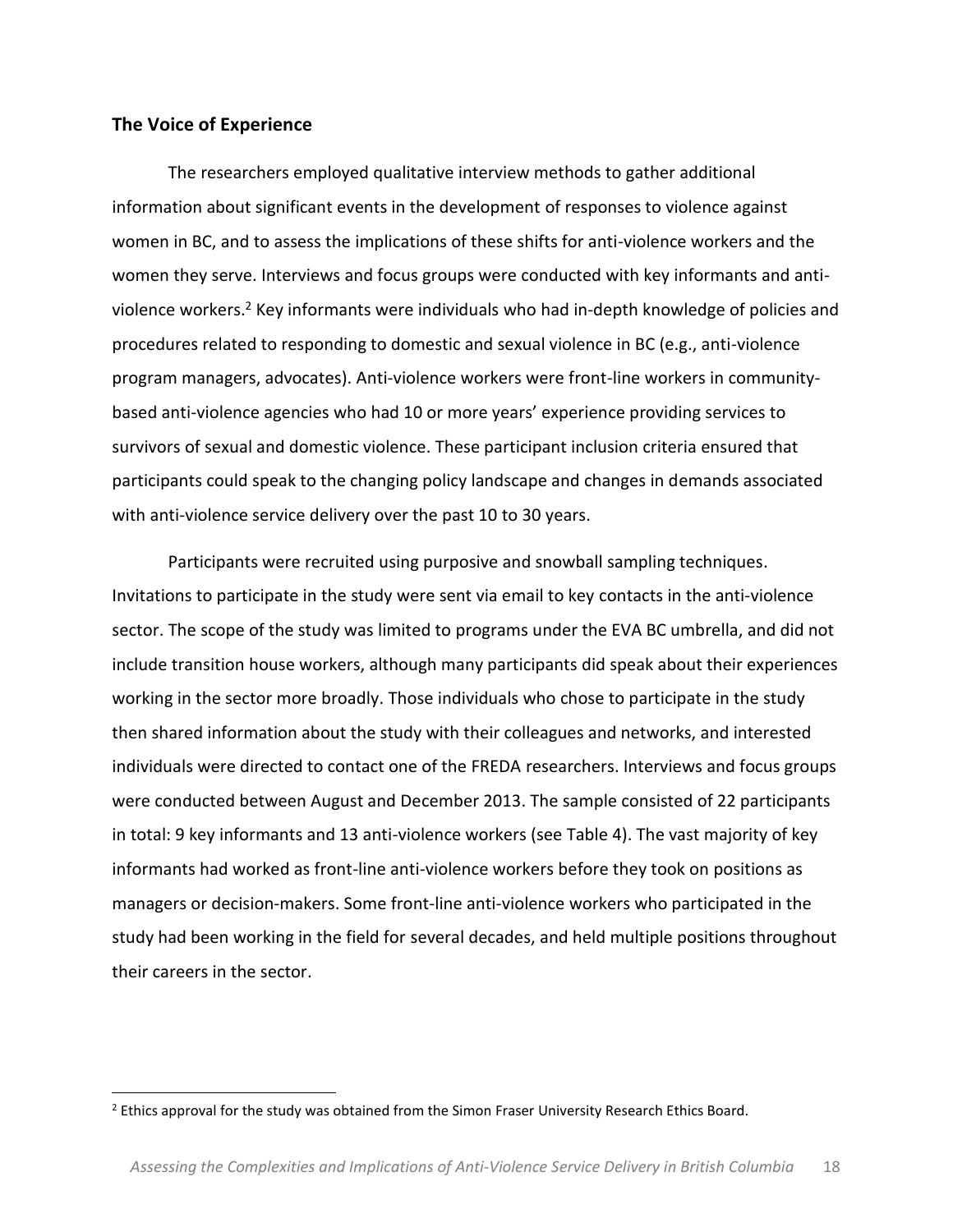Table 4: Research participants, by group and method

|                                 | <b>Key Informants</b> | <b>Anti-Violence Workers</b> | Total |
|---------------------------------|-----------------------|------------------------------|-------|
| <b>Focus Group (8 in total)</b> |                       | 13                           | 19    |
| Interview (3 in total)          |                       |                              |       |
| <b>Total</b>                    |                       | 13                           | 22    |

Two focus groups were conducted with key informants – one at the start of the data collection process and one at the end. The first focus group, the primary purpose of which was to review the chronology of events, was conducted in person and facilitated by a FREDA researcher (S. Yercich) and the Principal Investigator (M. Jackson). The final focus group with key informants was conducted via teleconference and co-facilitated by two FREDA researchers (S. Yercich and K. Rossiter). Three key informant interviews were also conducted in person by one of the FREDA researchers (S. Yercich or K. Rossiter), lasting approximately 1 hour each.

Between the initial and final key informant focus groups, 8 focus groups were conducted with 13 anti-violence workers from across the province. The majority of the focus groups were conducted with two or three anti-violence workers; however, due to scheduling conflicts and unanticipated circumstances, two focus groups were conducted with a single participant and therefore took the form of an individual interview. All focus groups with anti-violence workers were conducted via teleconference, and each lasted approximately 1.5 hours (ranging from 45 minutes to 2 hours). These focus groups were facilitated by a FREDA researcher (S. Yercich), with a second researcher (K. Rossiter) or research assistant (M. Gregg) served as co-facilitator and note-taker. The presence of two researchers during all focus groups maximized familiarity with the data and agreement about emerging themes during data analysis and interpretation.

#### **The'Making'of'Meaning**

Interviews and focus groups were recorded with a digital voice recorder and transcribed verbatim by one of the FREDA researchers (S. Yercich or K. Rossiter). An initial coding of the transcripts was conducted by one of the FREDA researchers (S. Yercich) using NVivo (qualitative data analysis software). This researcher utilized the process of inductive coding to allow codes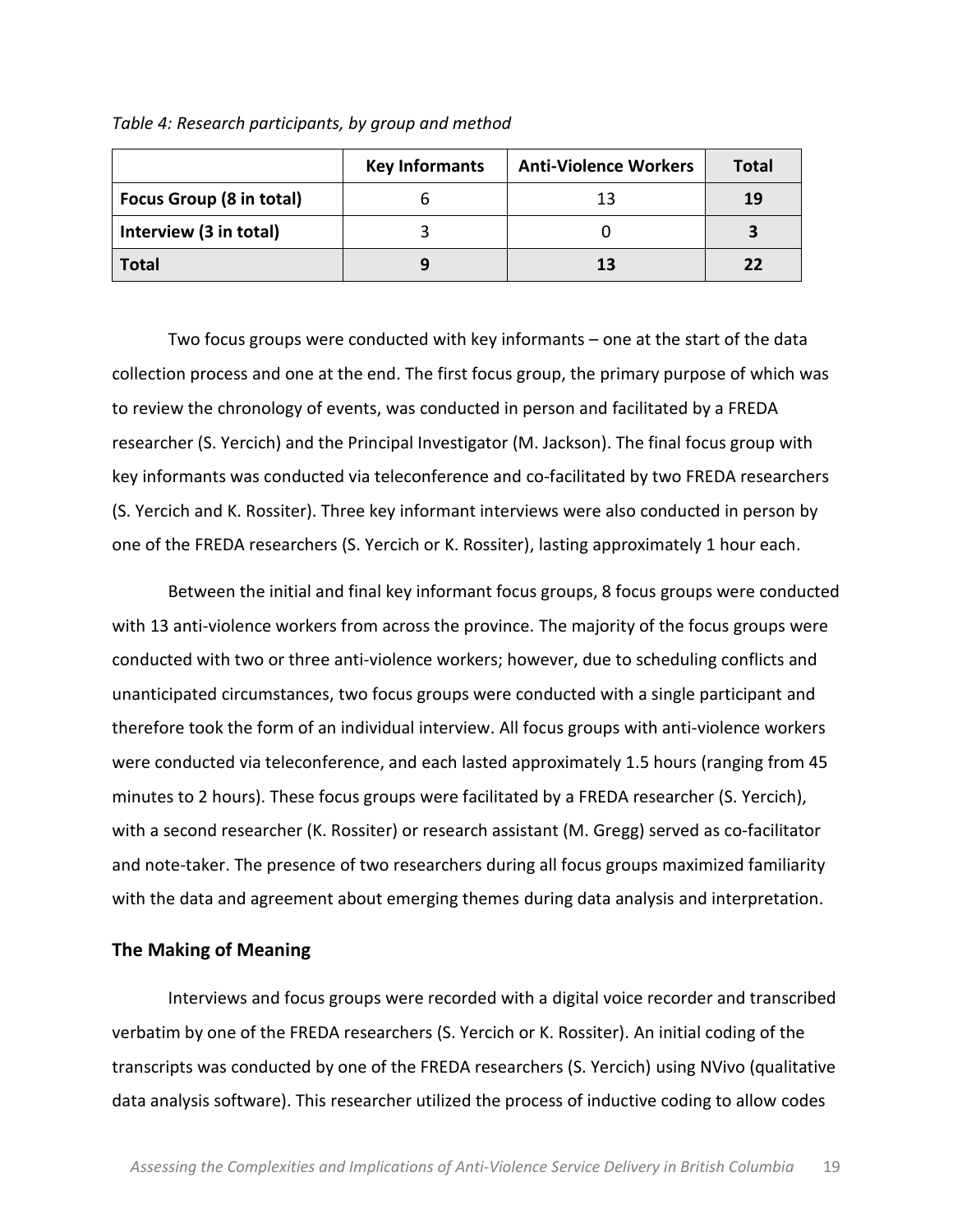and themes to emerge naturally from the data. As themes emerged, the codes were grouped into nodes to determine qualitative themes. From this point, each theme was analyzed individually to identify sub-themes (i.e., sub-nodes), and relationships between existing themes/nodes were identified. While all of the nodes (i.e., thematic categories) and sub-nodes identify the relationship between the broader category and each additional node grouped within it (i.e., sub-nodes), NVivo's relationships function was used to identify connections between the sub-nodes within each category, as well as sub-nodes in two or more different categories. This allowed the researchers to identify relationships between themes and subthemes in the data.

To identify the relationship between the data and the existing chronology of events, the data were broken down into two separate categories: thematic (e.g., shifts in practice, experiences) and chronological (e.g., 5, 10, 20, and 30 years). This occurred during the second phase of coding. After the initial inductive coding was complete (i.e., the identification of themes and relationships between themes), the researcher conducted a second round of coding to address all codes that emerged during the first round. During this secondary coding, the thematic data were analyzed to determine their relationships to shifts in policy and practice, as well as their chronological order. After primary and secondary coding were completed, the data were triangulated with the chronology of events and additional materials were gathered to ensure that dates and details reported by the participants were accurate. The data that emerged through the secondary chronological coding and the thematic data were used to identify shifts that had relevance for the sector (see A Shifting Landscape), while the thematic data alone were used to explore the implications of those shifts for anti-violence workers, based on participants' perceptions and experiences (see *Navigating the Landscape*). The researchers (S. Yercich and K. Rossiter) both reviewed the coded transcripts to make meaning of the data, wrote sections of the findings, and reviewed each others' work to ensure agreement regarding identification of key themes and interpretation of the data.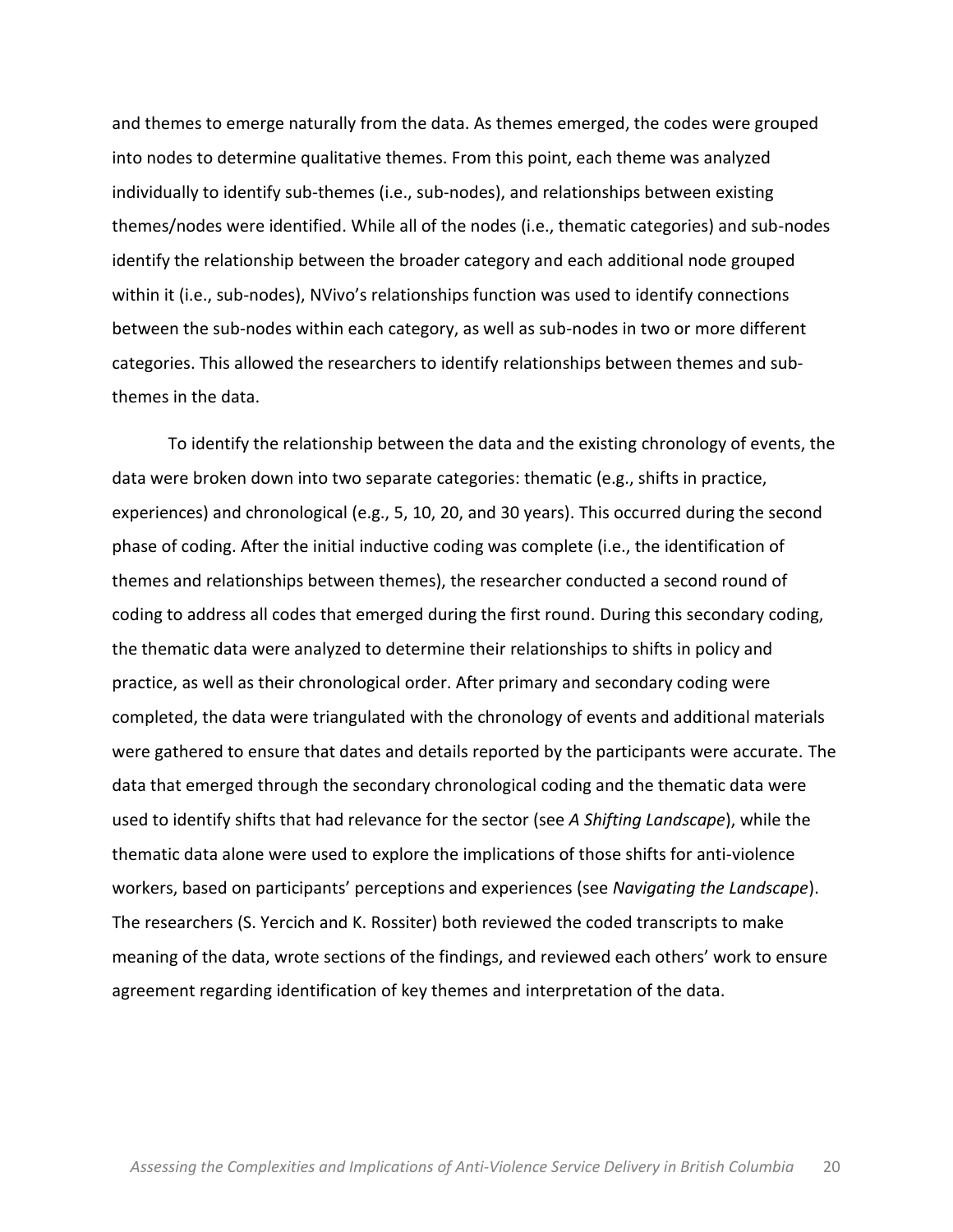### **Limitations of the Study**

This study was limited by the availability of certain types of statistical data that were available in the police study (see Malm et al., 2005a; 2005b). Furthermore, anti-violence workers who participated in the study were able to identify major shifts in the legislative and policy landscape that impacted the sector, and the implications of these shifts; however, they did not often make reference to *specific* laws or policies (with the exception of the VAWIR policy and the new *Family Law Act*). Limited reference to specific laws or policies by antiviolence workers may have been the result of a number of factors, including the challenge of identifying any single law or policy that shifted practices in the sector, given the overwhelming number of laws, policies, and guidelines that impact their work and the limited funding and opportunities for training to stay current, limited preparation for the focus groups given that the questions were not circulated to participants in advance, or a lack of guidance from the researchers regarding the level of specificity sought.

The study's sample size was relatively small, due to the time-related demands on antiviolence workers. For example, several individuals who expressed interest in the study were unable to participate due to scheduling conflicts or other demands on their time. The study participants were drawn from a subset of agencies in the anti-violence sector, all of which were EVA BC members; as such, they are not reflective of the sector as a whole (e.g., multicultural outreach programs, transition houses). However, because participants were able to speak to  $$ and reflect on  $-$  experiences in the sector more broadly from having liaised with workers in other agencies or having worked in other agencies and positions within the sectors themselves during their long careers, the findings do speak to the needs of the sector, more generally.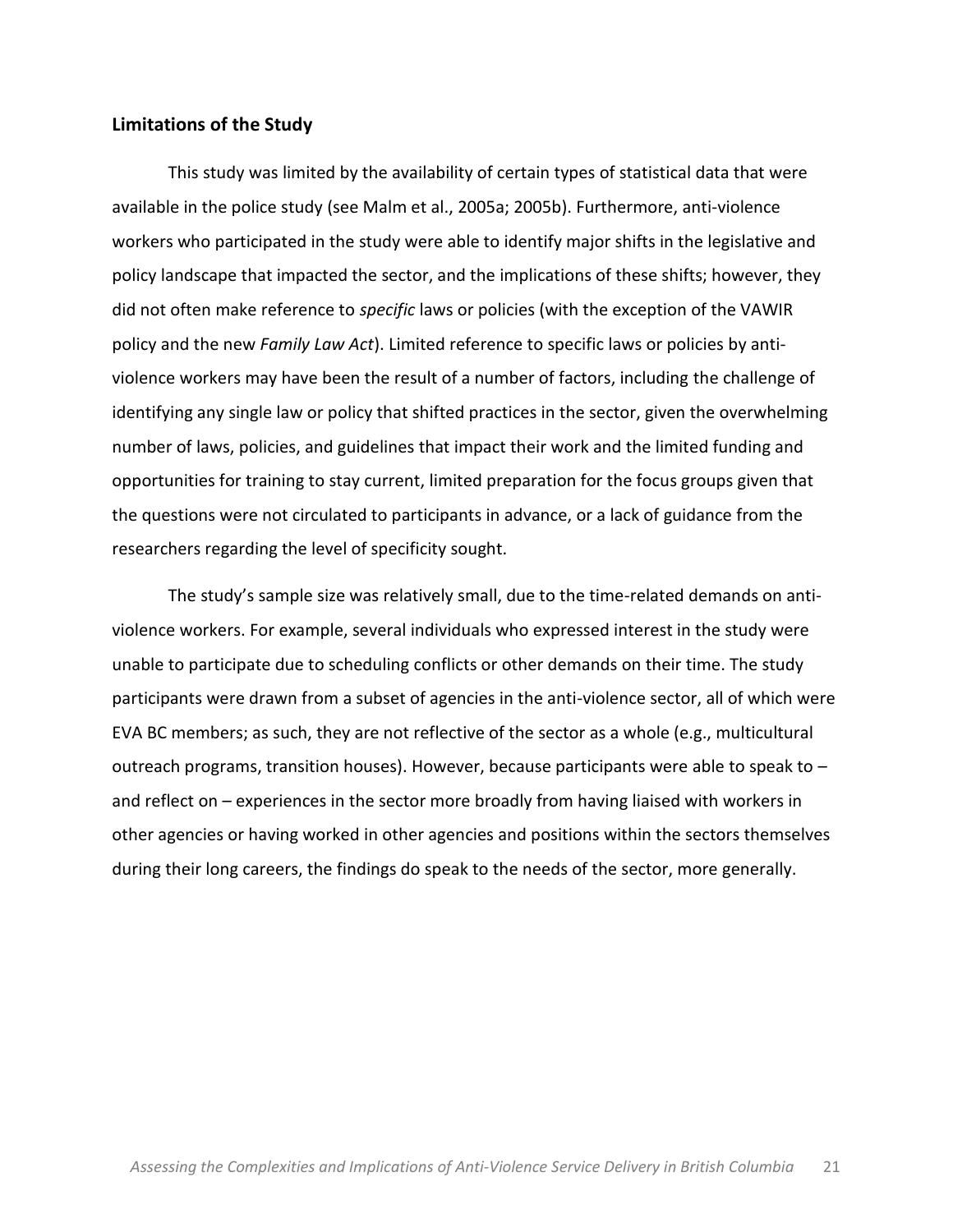# **Research Findings**

The findings of the study are divided into two sections. The first, *A Shifting Landscape*, provides evidence of the major shifts in legislation, policy, and guidelines that have impacted practice in the anti-violence sector, from the perspective of key informants and anti-violence workers. This section of the findings is organized chronologically in order to provide an overview of the major shifts to the sector over the past 30 years. The second, *Navigating the* Landscape, outlines the impacts of these shifts on anti-violence workers and the women they serve, from the perspectives of anti-violence workers and key informants, many of whom also had extensive front-line experience in the sector. This section is organized thematically to highlight the most significant impacts of the major shifts to the sector identified in the study.

### A Shifting Landscape: The Changing Complexities of Anti-Violence Service Delivery

The landscape of anti-violence service delivery has shifted dramatically over the past 30 years, with changes to federal and provincial legislation (e.g., sexual assault law, family law), policies, procedures, and guidelines directing the practice of police officers, Crown prosecutors, child protection workers, and anti-violence workers alike. A full chronology of significant events in the development of responses to violence against women and children in BC is included as an Appendix to this report. However, it is worth highlighting the number and scope of laws, policies, and significant events that have impacted the work of the anti-violence sector during this time period:

- 1983 Bill C-127 reforms the Criminal Code to include 'spousal rape'
- 1984 Wife Assault Policy in BC directs the initiation of police charges, encouraging the laying of charges by Crown and subsequent RCMP pro-charging policy
- 1987 Bill C-15 revises the Criminal Code to create new sexual offences against children and youth
- 1989 Bill C-89 introduces the victim fine surcharge and the presentation of victim impact statements at sentencing
- 1990 Wife Assault Coordination Committees are introduced
- $\bullet$  1990 out-of-court statements of child victims/witnesses are introduced
- 1991 Building Blocks: Framework for a National Strategy on Violence Against Women is adopted, including a plan for public education and safety practices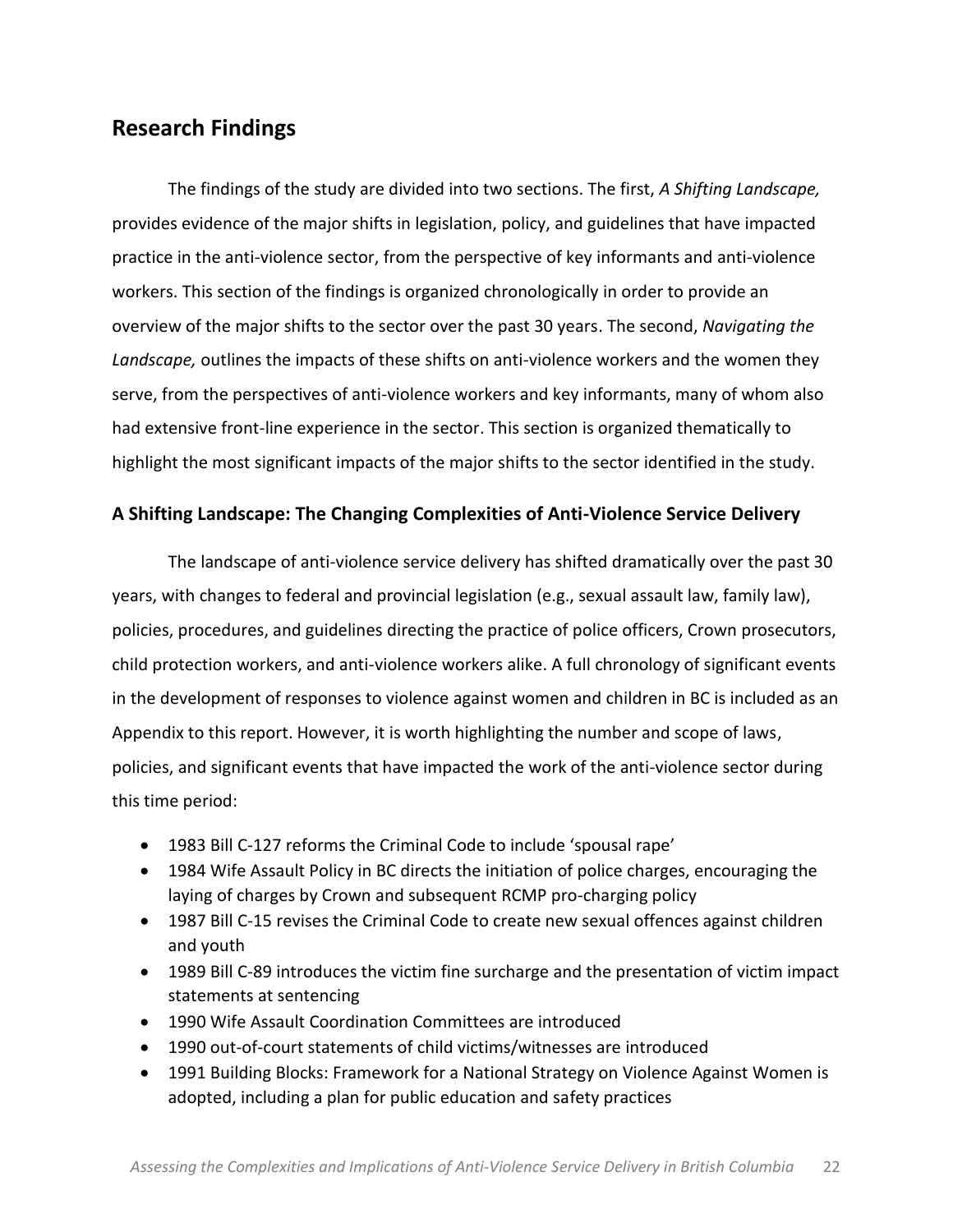- 1991 Canadian Blue Ribbon Panel on Violence Against Women is established
- 1991 BC Task Force on Violence Against Women is established
- 1992 Bill C-49 restricts defence questioning victim about previous sexual activity and defines concept of consent
- 1992 O'Connor case results in activity in relation to the issue of release of records in sexual assault cases
- 1993 BC Violence Against Women in Relationships (VAWIR) policy is introduced and includes K-file flagging system
- 1993 Community Coordination to Stop Violence Against Women in Relationships: A Framework in introduced in BC
- $\bullet$  1993 Criminal Code is amended to include new offence of criminal harassment to address stalking
- 1993 Bill C-126 increases protection for child witnesses/victims, including the ability to prevent self-representing accused persons from cross-examining them and allowing a support person to be with a testifying child
- 1994 Victims of Crime Act is proclaimed in BC
- 1994 Criminal Injury Compensation Act is updated to include criminal harassment and uttering threats
- 1994 Immigration and Refugee Board of Canada Gender Guidelines recognize genderbased violence as grounds for refugee status
- 1995 Bill C-72 amends Criminal Code so that intoxication is no longer accepted as a defence in cases of assault and battery.
- 1995 Child, Family and Community Services Act is passed
- 1996 Bill C-41 removes discretion to consider victim impact information at sentencing
- 1999 The Supreme Court of Canada rules against concept of 'implied consent'
- 1999 RCMP Violence in Relationships/Violence Against Women policy is revised to include primary aggressor analysis
- 2000 VAWIR is revised to address Criminal Code amendments allowing police to set conditions upon release of accused
- 2002 BC Crime Victim Assistance Act replaces Criminal Injury Compensation Act eliminating pain and suffering awards but enhancing counselling and other benefits
- 2005 Release on a Promise to Appear with an Undertaking in Violence Against Women Cases guidelines for police requires standardized risk assessment procedures and the provision of information to victims to enhance victim safety
- 2010 BC's Domestic Violence Action Plan is released
- 2010 Revised VAWIR to include Protocol for Highest Risk Domestic Violence Cases to enhance case coordination and information sharing
- 2013 Family Law Act comes into force, addressing family violence, prioritising the safety and best interests of the child and clarifying parental responsibilities in the context of separation and divorce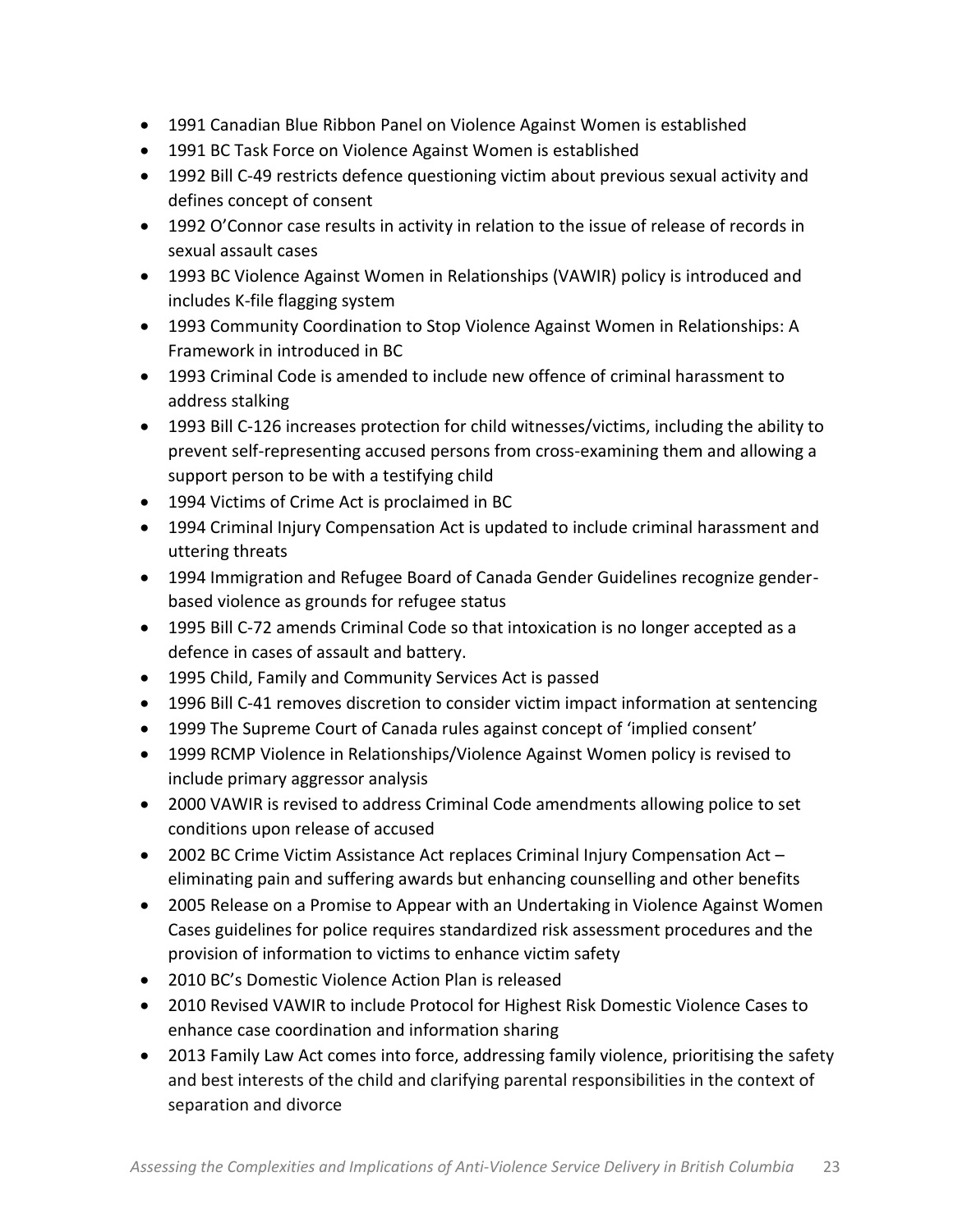Even this condensed list indicates the magnitude of change over the last three decades. As each new or revised response has been introduced, the anti-violence sector has adjusted to new requirements and practices, communicated information about relevant changes to its client populations, educated other sectors about the significance of provisions and rights, and increased its collaborative work.

This section of the findings reports on participants' own perceptions of these shifts, and the specific laws and policies that have had the greatest impact on the sector. The findings in this section are based more heavily on key informant interviews and focus groups for two reasons: (1) these participants were found to be more knowledgeable about the introduction of new laws and policies in the field, and (2) discussion during the initial focus group with key informants focused more specifically on the chronology of significant events in the field.

#### **<sup>"</sup>A Shoulder to Cry On": The Development of the Anti-Violence Sector in BC**

Prior to the 1960s, there was not an organized response to violence against women in BC (Leavitt, 2007). In the 1960s and 1970s, feminist activism initiated the organized response to violence against women, but this movement was met with resistance as the common response within the criminal justice system and society as a whole was that domestic and sexual violence against women were private matters. There were six sexual assault centres in BC in the 1970s. However, it was throughout the 1980s and 1990s that the organized response to sexual and domestic violence against women grew with the establishment of victim services, sexual assault / women assault centres, counselling programs to provide support and services to survivors of violence, and transition houses for women fleeing violence. During this period, the government supported the development of anti-violence services by funding programs and services. For example, as Judy, a key informant, explained, there was funding for the sector when the Ministry of Women's Equality was in place, but "then the money seemed to plateau for some *time.*" Funding was cut significantly in the early 2000s, and the Ministry of Women's Equality and the Women's Health Bureau were eliminated, following a change in power within the provincial legislature (Rossiter, 2011).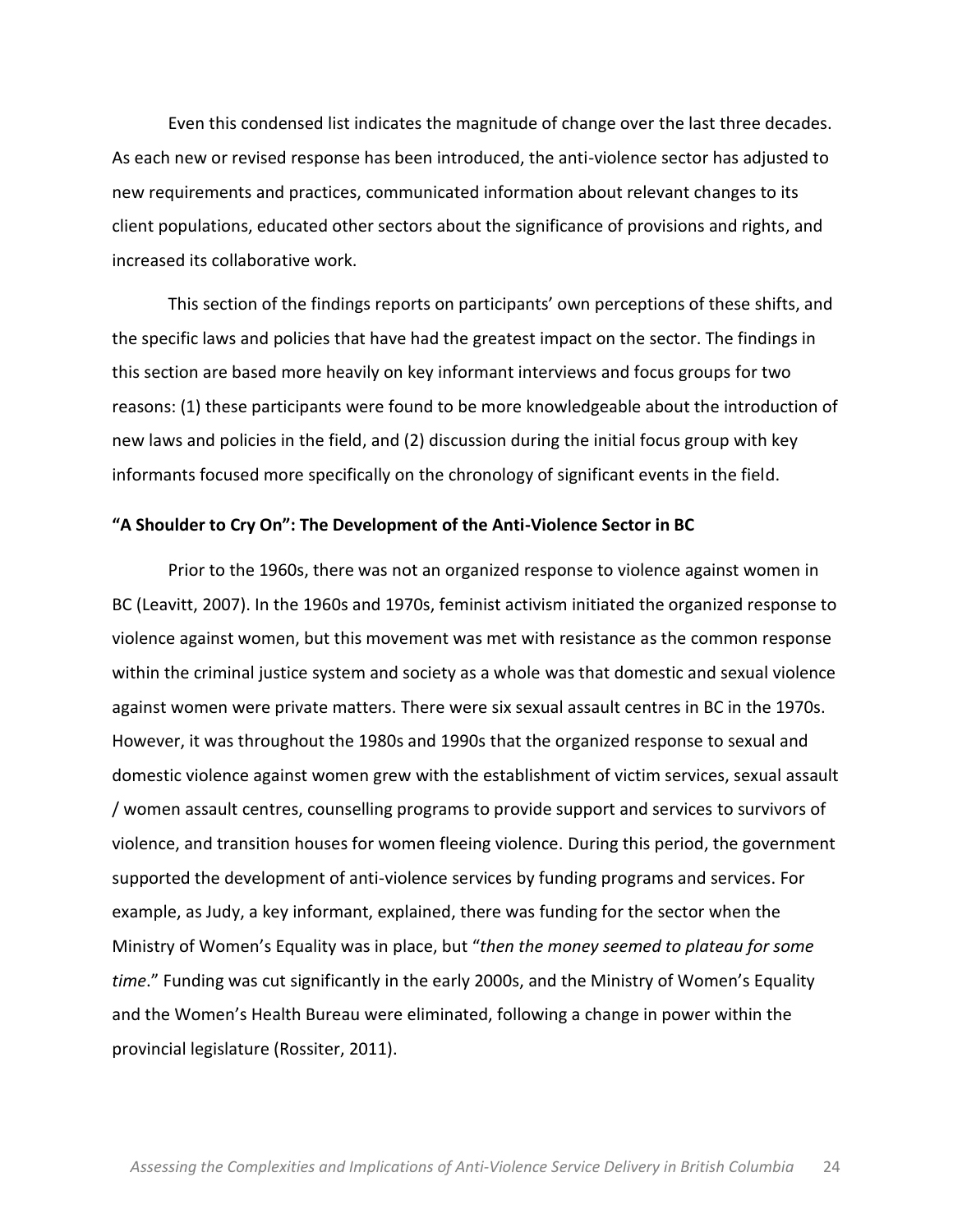**Peer Support Approach.** During the initial phases of the establishment of anti-violence services in BC, most of the programs utilized feminist writings and approaches to inform their understanding of  $-$  and approaches to handling  $-$  violence against women (Leavitt, 2007). In the 1980s and 1990s the feminist approach also informed much of the anti-violence sector's methods for service provision and advocacy. In addition to a feminist-based approach, early anti-violence programs and activism also drew on "anti-oppression theory, a wide range of counselling approaches, popular education techniques" (Leavitt, 2007, p. 245) and newly developed approaches to working with survivors of gender-based violence to inform their practices. During the formative years (i.e., late 1970s-1980s), anti-violence work was dominantly based on a peer counseling approach and had minimal government regulation or standardization. As Meera, a key informant, expressed, "In many senses, I felt like the services were more of a peer counselling [...] It was more like a peer support [model]. A shoulder to cry *on, and an advocate if the police didn't believe the woman."* 

*Growth Of Understanding About Diversity.* In the early stages of the sector's development, women who were referred to anti-violence services were not always able to

"The task force [on family violence] report in 1992 [was] [...] kind of a turning point. We developed a list of all those diversity groups which then just flowed off everyone's tongue after that. Everybody then just kind of started including all of those groups in everything that we were writing. Which was great. Again, the right thing to do, but no extra money came along in order to do outreach to those groups." (Louise, *Key informant)*

access those services. For example, women with mental health and substance use problems may have been turned away from programs because anti-violence workers did not have the

training to work with women who presented with these complex and challenging issues. At this time society as a whole was less attuned to women's differing social locations and diverse needs, and as a result anti-violence workers were not expected to deal with complex issues in their clients' lives, but rather, were focused on primarily dealing with issues of violence, with less focus on addressing other intersecting issues.

Few laws or policies were in place to guide anti-violence workers who were supporting women who had experienced violence. Similarly, there were few policies and procedures in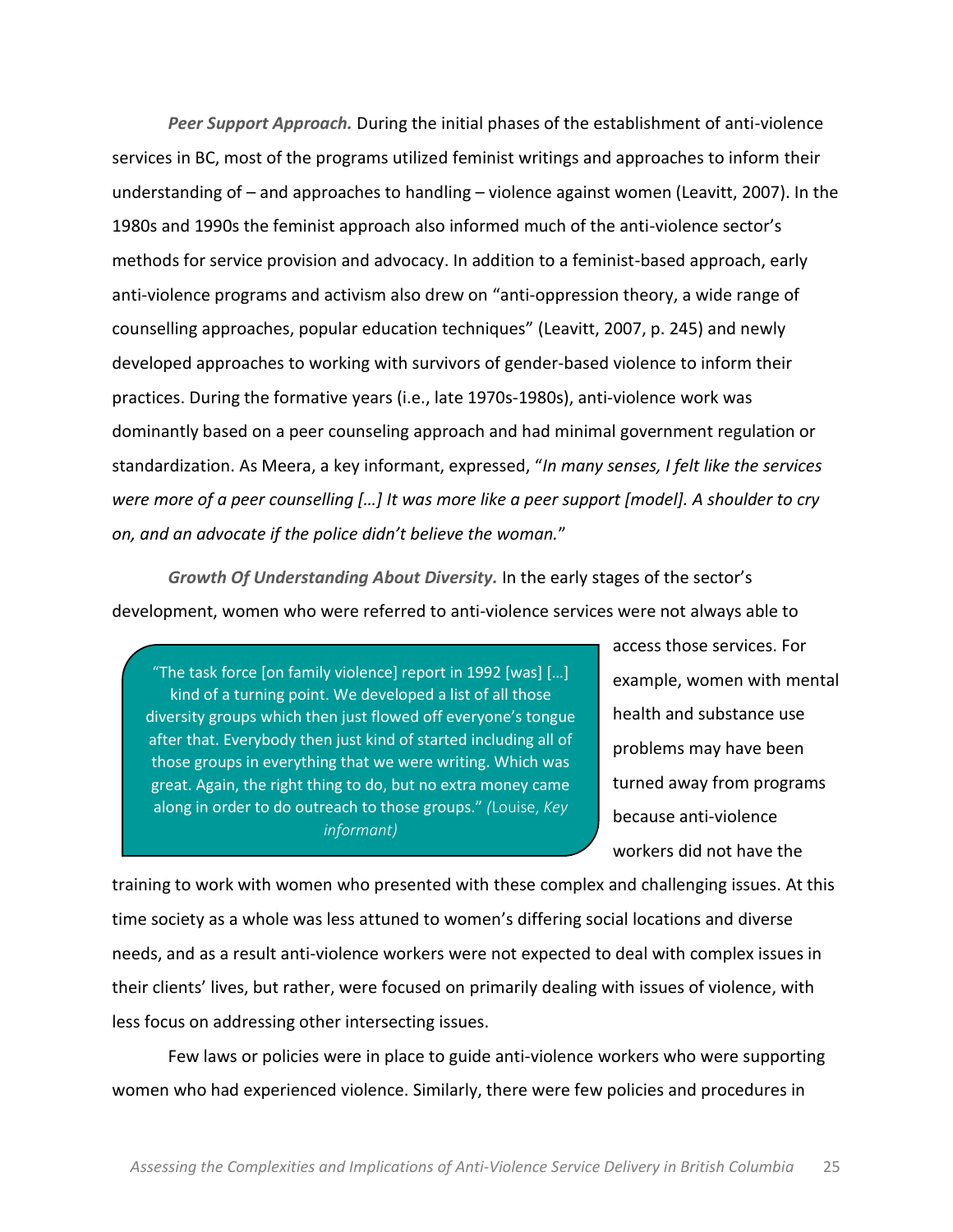place for police in responding to calls involving violence against women (see Malm et al., 2005; 2005b). For example, in 1982 the Solicitor General of Canada issued a directive instructing the RCMP to recommend or to lay charges in cases of spouse assault where reasonable and probable grounds exist, and in 1983 the first Wife Assault Policy was enacted in BC (see Appendix A). However, aside from these developments, there were limited policies and procedures in place. This is reflected in a discussion among key informants during one focus group that, at the beginning of the grassroots movement, there was little to guide anti-violence workers' practice in the sector (e.g., privacy legislation, victims' rights legislation).

In the early years, the anti-violence sector was operating without program standards, best practices, core training, or guidelines concerning reporting or record-keeping in the sector. As Meera, a key informant, recounted, "There was no guidance around record keeping' *whatsoever'and'so'it'was'up'to'each'and'every'agency'to'figure'out'whether'they'took'records,'* and there were some agencies in the province that weren't even taking records at the time."

#### **͞^ĞĂŚĂŶŐĞ͗͟&ƌŽŵ'ƌĂƐƐƌŽŽƚƐƚŽStandardized Practice**

As noted in the previous section, initial responses to sexual and domestic violence in BC were based on grassroots feminist approaches to violence against women, which were reliant on listening to women's experiences and understanding and responding to women's needs on a case-by-case basis (Leavitt, 2007). Research on rape crisis centres in the United States found that, although many such programs still consider themselves 'feminist' today, "the idea of what constitutes a 'feminist' organization has changed since the 1970s" (Maier, 2008, p. 96) through the need for collaboration with mainstream organizations and the broadening of mandates to include male survivors.

Legislation And Policy. In the 1980s and 1990s, federal and provincial governments began implementing policies, legislation, and guidelines that governed the practices of the antiviolence sector (see Appendix A). Federal and provincial legislation and policy led to the regulation of anti-violence work sector-wide, which, as well as program-based internal policies and standards aimed to ensure a consistent response to sexual and domestic violence against women, and standardized practices throughout the province. In the 1980s, a directive from the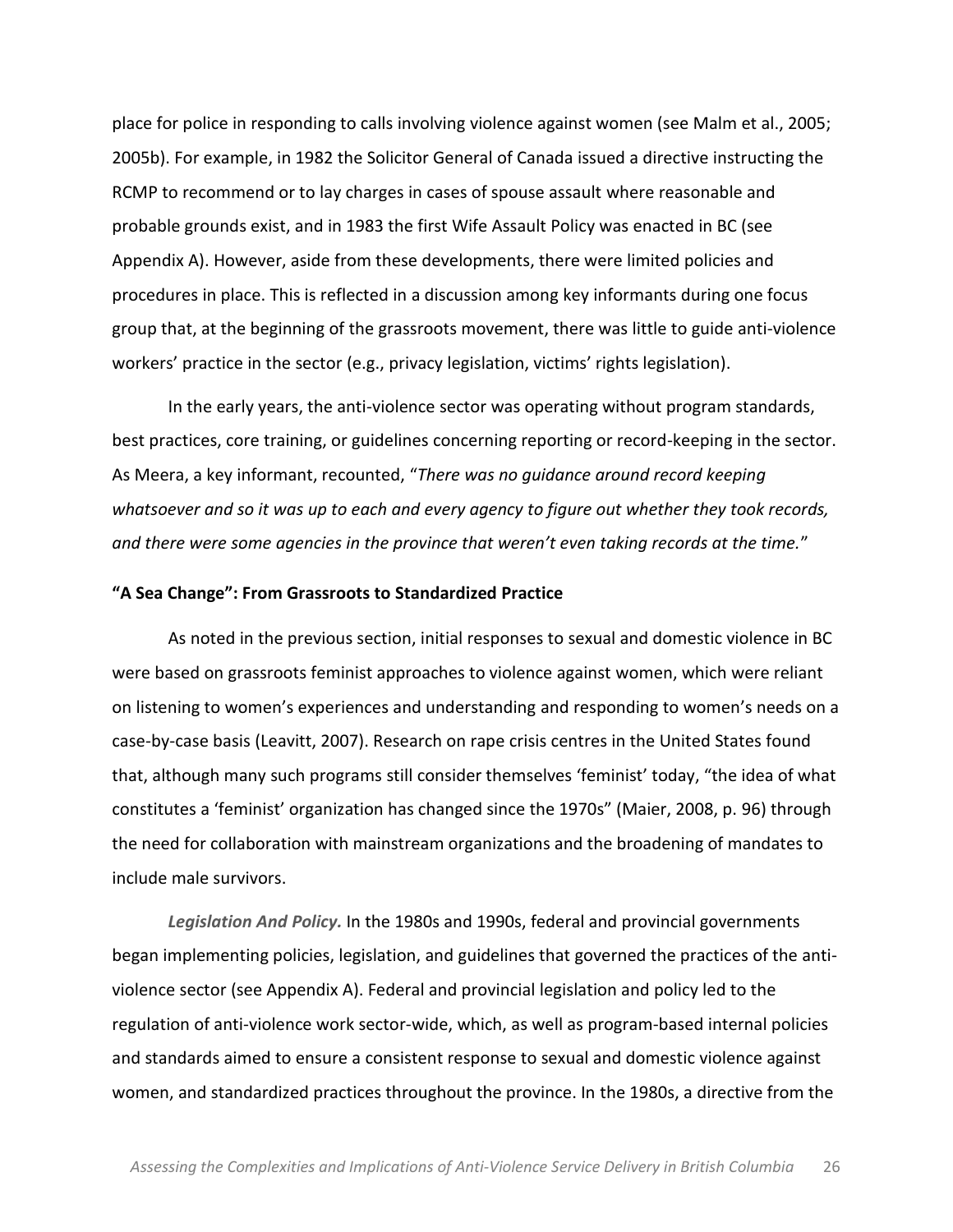Government of Canada led law enforcement agencies to adopt pro-active arrest procedures in cases of domestic violence, which had previously been considered a private matter; today, all Canadian jurisdictions have pro-charging policies for cases of intimate partner violence (Sinha, 2013). In BC, formal responses to domestic violence were minimal until the first *Wife Assault Policy* was approved in 1983 and implemented in 1984 by the BC Ministry of Attorney General, directing law enforcement to initiate charges in instances of spousal abuse and encouraging Crown to lay charges. For example, Paola, an anti-violence worker, expressed, *"I think we really have'to'give'credit'to'the'original'[Violence'Against'Women'in'Relationships] policy'because'I'* was doing this work in 1993 when it first came into being, and it really was just trend setting in *terms of what we've already talked about, which is giving a place at the table to women's advocates in with all of the other players in the criminal justice system.*"

Throughout the 1980s and early 1990s, governments enacted and amended federal laws (e.g., Victims of Crime Act, amendments to the Criminal Code to include criminal harassment) and developed policies (e.g., VAWIR policy) that redefined forms of - and responses to violence against women. What makes the anti-violence sector specialized is that front-line workers work across systems, and thus need to be familiar with numerous laws and policies from a multitude of sectors that have implications for responding to domestic and sexual

violence. This is reflected in Meera's (key informant) statement that, "Child protection is responsible for child protection. Police, *Crown, they're all responsible for their own* areas. Whereas the community-based *advocates'are'responsible'for'helping' women'navigate'every'single'system.'So' they'have'to'know'all'of'the'other'policies'* and all of the legislation." For example, the

"...Things that wouldn't have been considered sexual offenses before were. So, the touching of a breast, for example, or pinching a bum under the right circumstances could be considered a lowlevel sex assault. So that would create more work for agencies because before things that weren't really on the radar as an offense are now offences." (Tatiana, *Key informant)*

Society Act, Victims of Crime Act, and Crime Victim Assistance Act required anti-violence workers to have knowledge about victims' rights, criminal injuries compensation, and governing anti-violence agencies. In 1983, sexual assault laws were amended to include marital rape and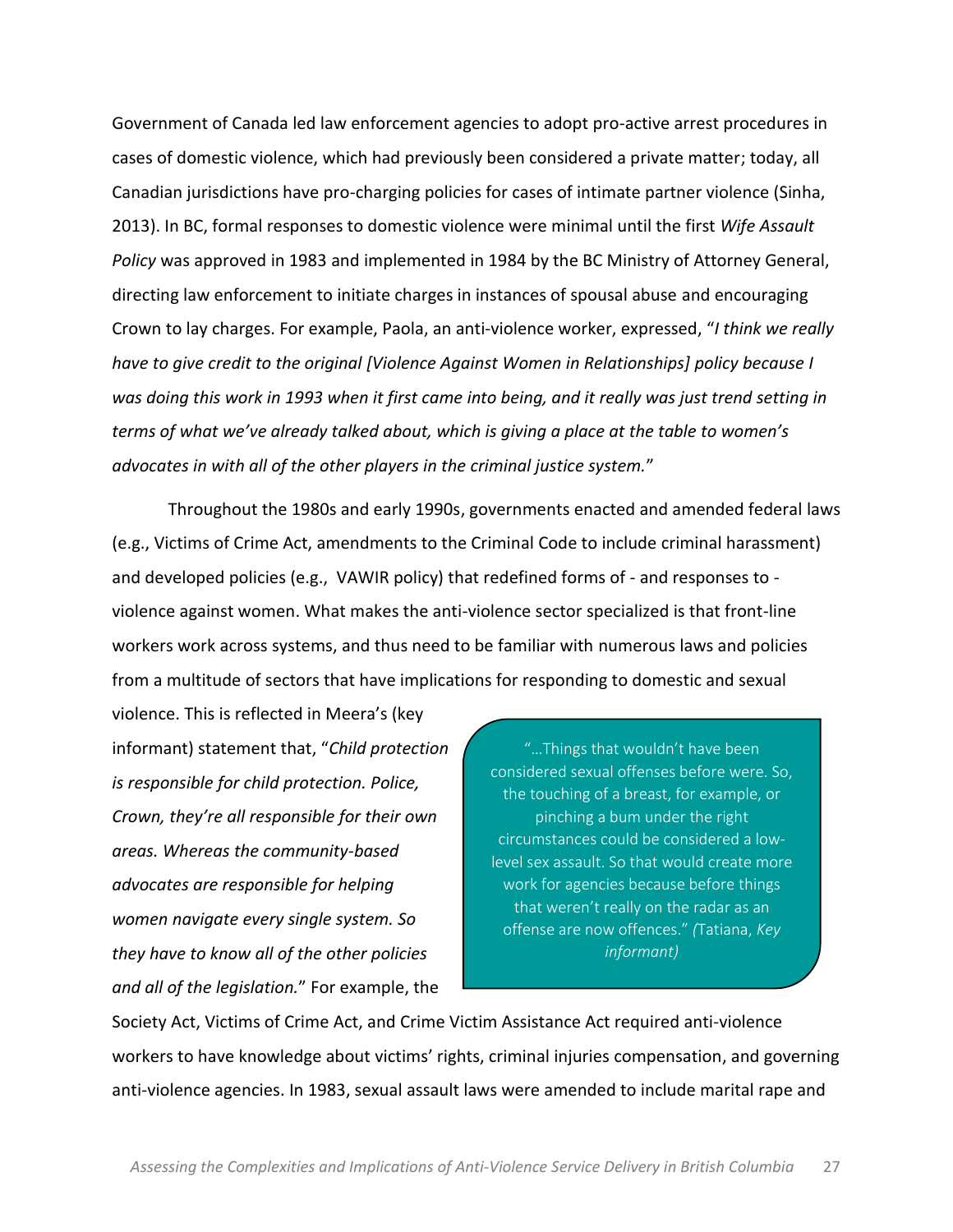protect sexual assault survivors from having their sexual histories used against them in court. As legislation was amended (e.g., sexual assault laws), and behaviours that were previously not considered crimes were added to the Criminal Code, anti-violence workers were faced with new crimes and new survivors seeking support and assistance, as well as the need to educate the justice sector about the new laws and new rights of survivors to make complaints in these areas.

#### The Increasing Sophistication of the Anti-Violence Sector

**Guidelines For Front-Line Workers. To assist anti-violence programs with responding to** the developing standardization of the sector, the Justice Institute of BC (JIBC) for the BC Ministry of the Attorney General produced the *Wife Assault Victim Support Worker Handbook* (1987), the *Victim Support Worker Handbook: Sexual Assault* (1989), the *Child Sexual Abuse Victim Support Worker Handbook* (1989), and the *Crime Victim Support Worker Handbook* (1991) to guide agencies' and workers' responses to  $-$  and management of  $-$  cases. Representatives from the anti-violence sector were involved in the production of some of these resources; for example, representatives from the Ending Violence Association (previously named BC Association of Specialized Victim Assistance & Counselling Program) co-authored the *Victim Support'Worker Handbook: Sexual Assault handbook. At this time, however, there were* no program standards or best practices within the sector, though these were developed in the late 1990s (BC Association of Specialized Victim Assistance & Counselling Programs, 1998; McEvoy & Ziegler, 2006).

Program standards and best practices documents outlined which services were mandatory according to the programs' funding contracts, and which were optional, expectations about service provision (e.g., that services are accessible to marginalized and minority women who face multiple barriers) and agency policies (e.g., codes of ethics and conduct), and outcome measurements. As Meera, a key informant, noted:

*<del><i>The release of that [child abuse and neglect] handbook, impacted us as front-line*</del> *workers.* [...] We needed to pay attention to it. We needed to adhere to it. We needed *to'develop'policies'internally'for'our'own'agencies,'so'that'took'time.'And'we'needed'* to train our staff internally, and there was no money for training, so we were all... I can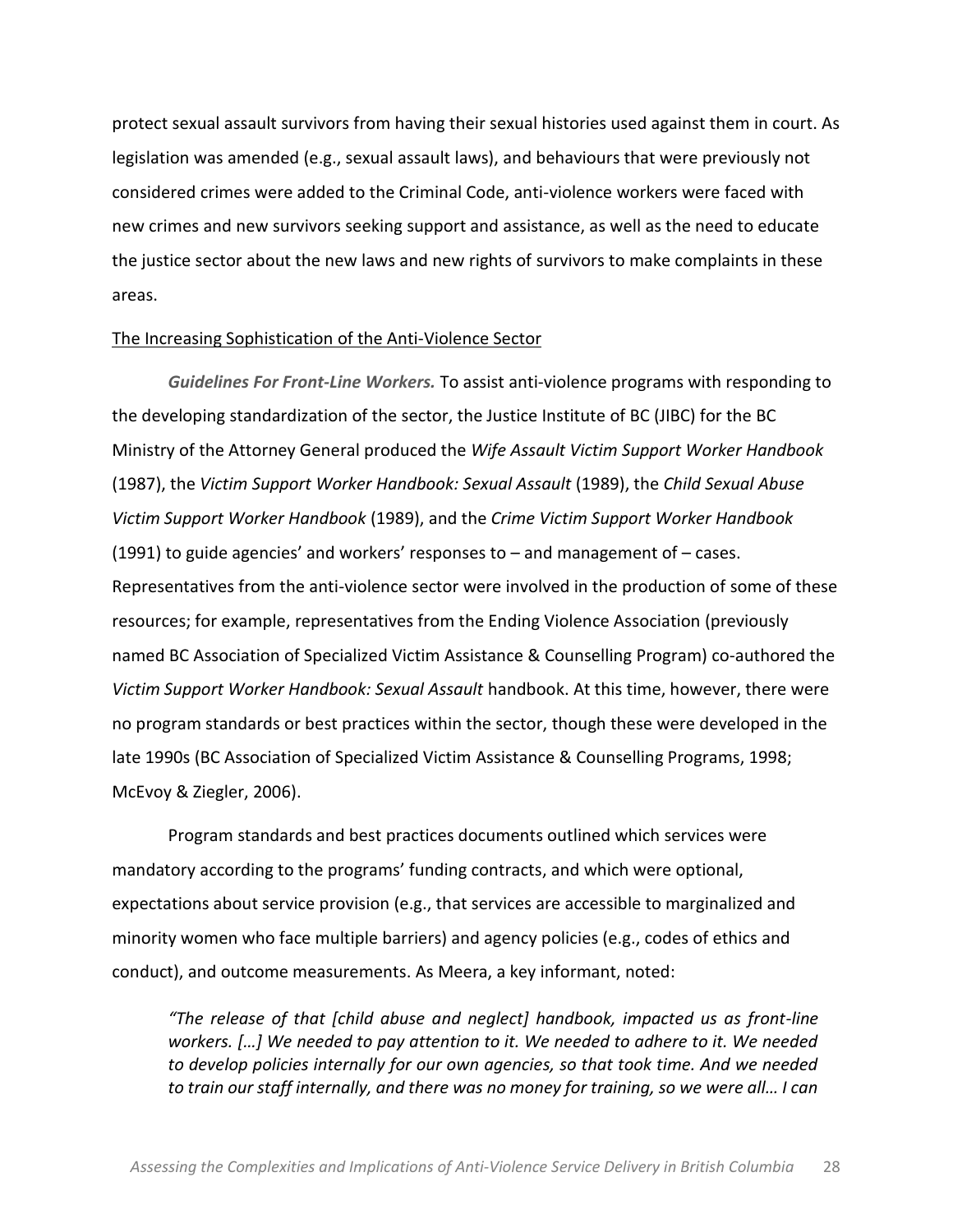remember constantly doing in-service kind of sessions. I mean, there were only two of us, so we were briefing each other. But then we were briefing all of our volunteers, *because' we' also' had' volunteers' answering' the' crisis' line' at' night' and' on' the'*  $weekends.$ "

*Training.* As has been noted, the anti-violence sector has seen the introduction of much new legislation and many new policies. This has included changes to the Criminal Code, Family Law, Immigration law, the introduction of formal policies on violence against women, such as BC's Wife Assault Policy and VAWIR Policy, and the expansion of victims' rights to information and involvement in the criminal justice process through Victim Impact Statements. The work of anti-violence advocates has also been extended and enhanced with greater knowledge of the needs of children and youth, as well as the needs of groups of women with additional vulnerabilities. Guidelines and manuals have been developed for working with women with disabilities, younger and older women, Aboriginal women, sex workers, and immigrant, refugee and non-status women, and to increase cross-cultural awareness (please consult the Chronology in the Appendix to this document for further details). These developments have underscored the need for training of anti-violence workers. In the early days of the sector, there was very little to nothing offered at any university or college to help people prepare for work in the anti-violence sector. Therefore, few anti-violence workers had university degrees and agencies had little in the way of core training. One key informant explained that in 1982, when sexual assault centres were re-established after a funding cut in the late 1970s, they had a total budget of \$5,700 to come together once a year to share information and best practices. However, with the advancement of the issue, anti-violence sector workers and managers identified a need for core training for all programs. Another key informant, Judy, suggested that the lack of training was dangerous – for both workers and their clients – given the nature of anti-violence work: "*I* think that the less training people have, the more dangerous it is. The work is incredibly dangerous.<sup>"</sup> Each subsequent shift in the legislative and policy landscape created a need for additional training for anti-violence workers. A training fund was established for training of victim service workers that amounted to \$500,000 and another for training of STV Counselling programs, Transition Houses and Children Who Witness Abuse counselling that totalled \$400,000 per year. The former was cut altogether in 2008.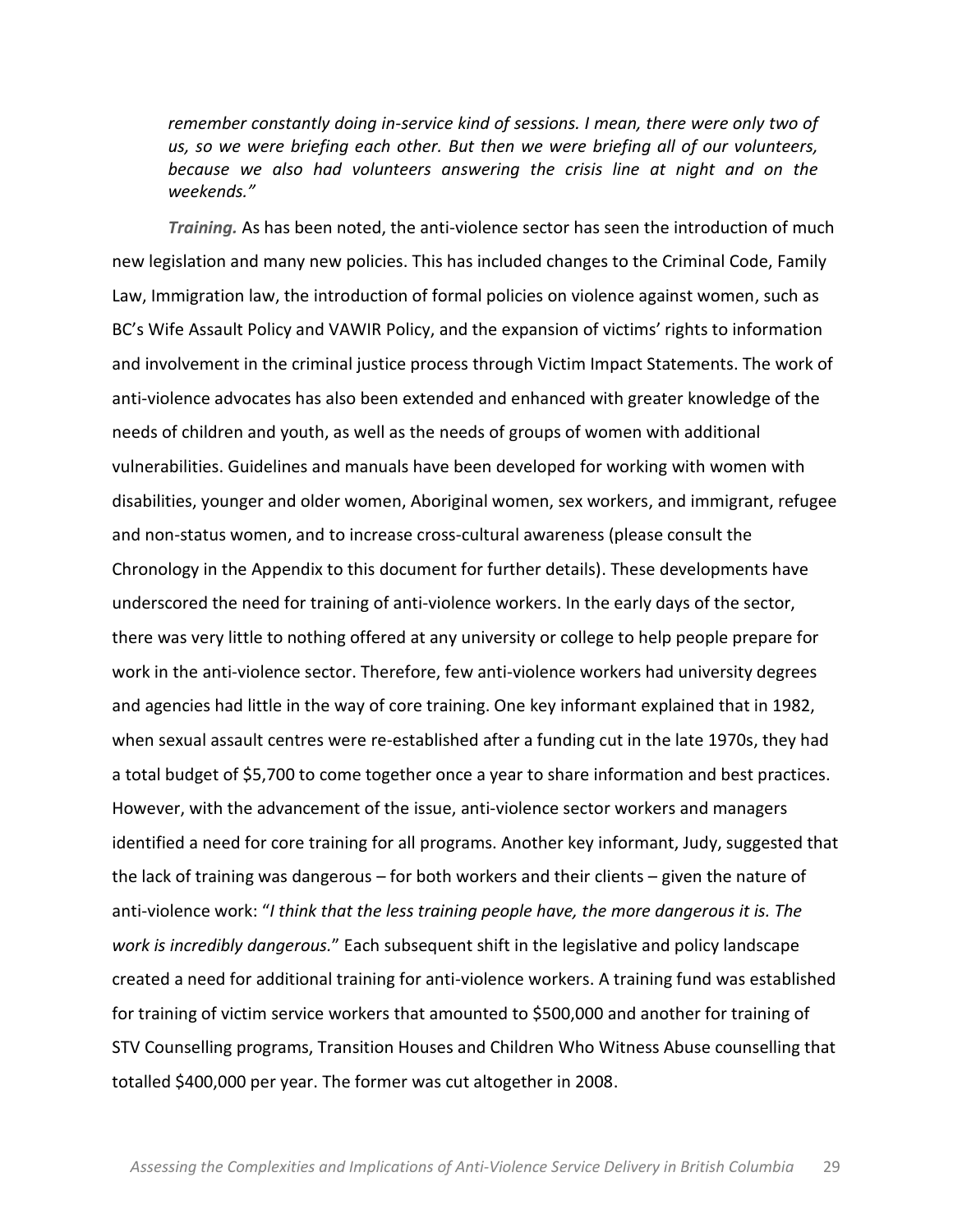*Management And Leadership.* The growth of the anti-violence sector led to changes in the management of anti-violence agencies, and the hiring of Executive Directors who had training in management but did not have experience in the anti-violence sector. Key informants had divergent perspectives on this development in the sector, with some participants suggesting that front-line experience was crucial for managers to take a feminist, survivorcentred approach to this work, and another arguing that focusing on managerial experience as opposed to front-line experience had a positive impact on the efficiency and standardization of the sector. For example, Judy, a key informant, recalled:

*I* would call it almost a sea change in terms of the approach to the work. [...] A lot of *managers had not come up through the frontlines the way a number of us did, and [...] It's not to say you have to be [a front-line worker] to know how to manage properly* and run a good organization, but they didn't have that piece."

*Records Management.* In 1992, the Bishop O'Connor case, which dealt with the abuse of Aboriginal girls and had implications for access to third party records in sexual assault cases,

"What we did then [...] was worked on developing a set of records management guidelines for agencies, so that was a huge workload issue both in terms of the training and development of the guidelines themselves, but then also for agencies implementing them." (Tatiana, *Key informant)*

was brought before the Supreme Court of Canada. Record-keeping thus became an increasingly important component of training and management in the anti-violence sector, as front-line workers and managers were keenly aware of how agencies' records could be used against women. This shift is reflected in

Tatiana's (key informant) statement, "We started doing a lot of work [...] educating programs *About their records and what needed to be in them, what didn't need to be in them, how they could'manage'the'records'with'the'view'that'those'records'may'be'subpoenaed'in'a'criminal' prosecution.*͟

*Increasing Coordination And Collaboration.* With the development of new laws, policies, and guidelines came the need to work more closely with other agencies and sectors. However, participants indicated that the individuals in other sectors with whom they were supposed to be working did not always have the specialized knowledge required to work with survivors of domestic and sexual violence, and that policies directing various agencies and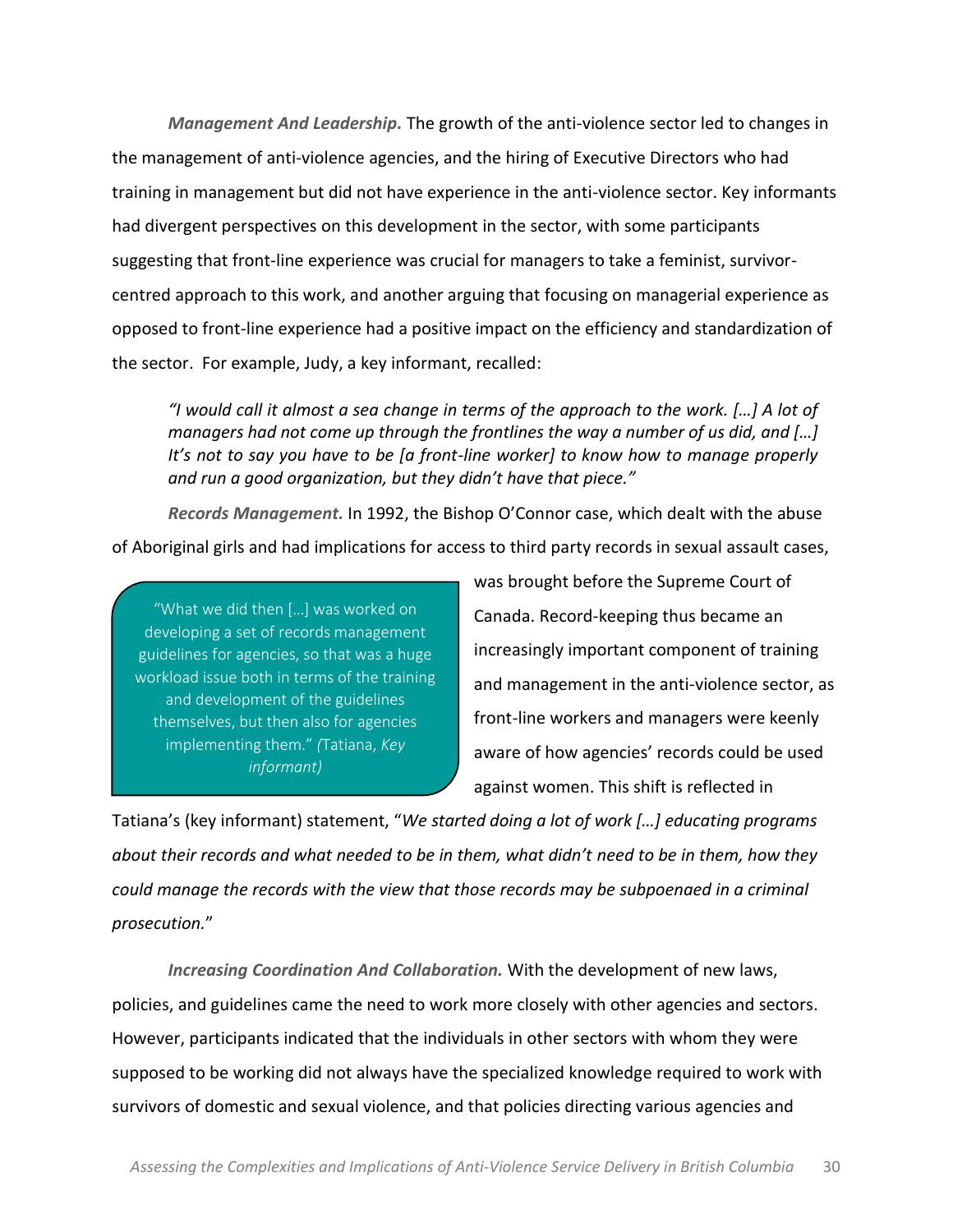sectors to coordinate when dealing with domestic violence cases were not always followed in practice. Alice, an anti-violence worker, explained, "The good news is there is *a'lot'more'awareness'out'there' about'violence'against'women'and' violence'in'relationships.'The'bad' news is that it's not always really* 

"Twenty years ago when I first began the program they actually said that the policy was in place for any time the police were on the scene where there was domestic violence that the ministry had to be notified. And that was actually something that was in my training, but of course it wasn't... it was never done for years and years and years, but now there does seem to be an immediate connection to the ministry. They do that more than they used to.<sup>"</sup> (Frances, Anti-violence worker)

well understood by other agencies and ministries, and so we're kind of up against agencies and *ministries that think they've got it and maybe don't really."* 

#### **͞ŽŝŶŐDŽƌĞǁŝƚŚ>ĞƐƐ͗͟Anti5violence'Service'Delivery Then'and'Now**

One outcome of the women's movement, and the introduction of new legislation and policies concerning domestic and sexual violence, was a growing public awareness of the issues related to violence against women. For example, the early development of knowledge about the impact of domestic violence on children emanated largely from women using anti-violence services and their advocates (Denham & Gillespie, 1998; Mullender et al., 2002). This led to enhanced understanding of the need to work with the whole family and to lobby for funds for specialized services for children and young people. This shift is exemplified through Ravi's (antiviolence worker) experience, "When I first started this work if you said children who witness *abuse, people didn't even want to hear that such a thing existed or was needed, and now it's* just a given. It is very accepted and acceptable. And so I see that as a huge shift." Furthermore, the naming of violence against women led to more women and girls coming forward and seeking support to deal with the impacts of violence in their lives, resulting in an increase in cases for anti-violence workers. For example, Meera, a key informant, expressed that:

*͞There'was'a'great'growing'awareness'of'all'the'laws'[that]'changed,'[and]'there'was' a'new'spouse'assault'policy.'So'there'is'a'growing'awareness'in'communities'across' the'province,'and'our'agencies'are'getting'requests'from'teachers'and'others'asking' us'to'come'and'do'courses'or'teach'something'to'high'schools'or'speak'to'a'town'hall'*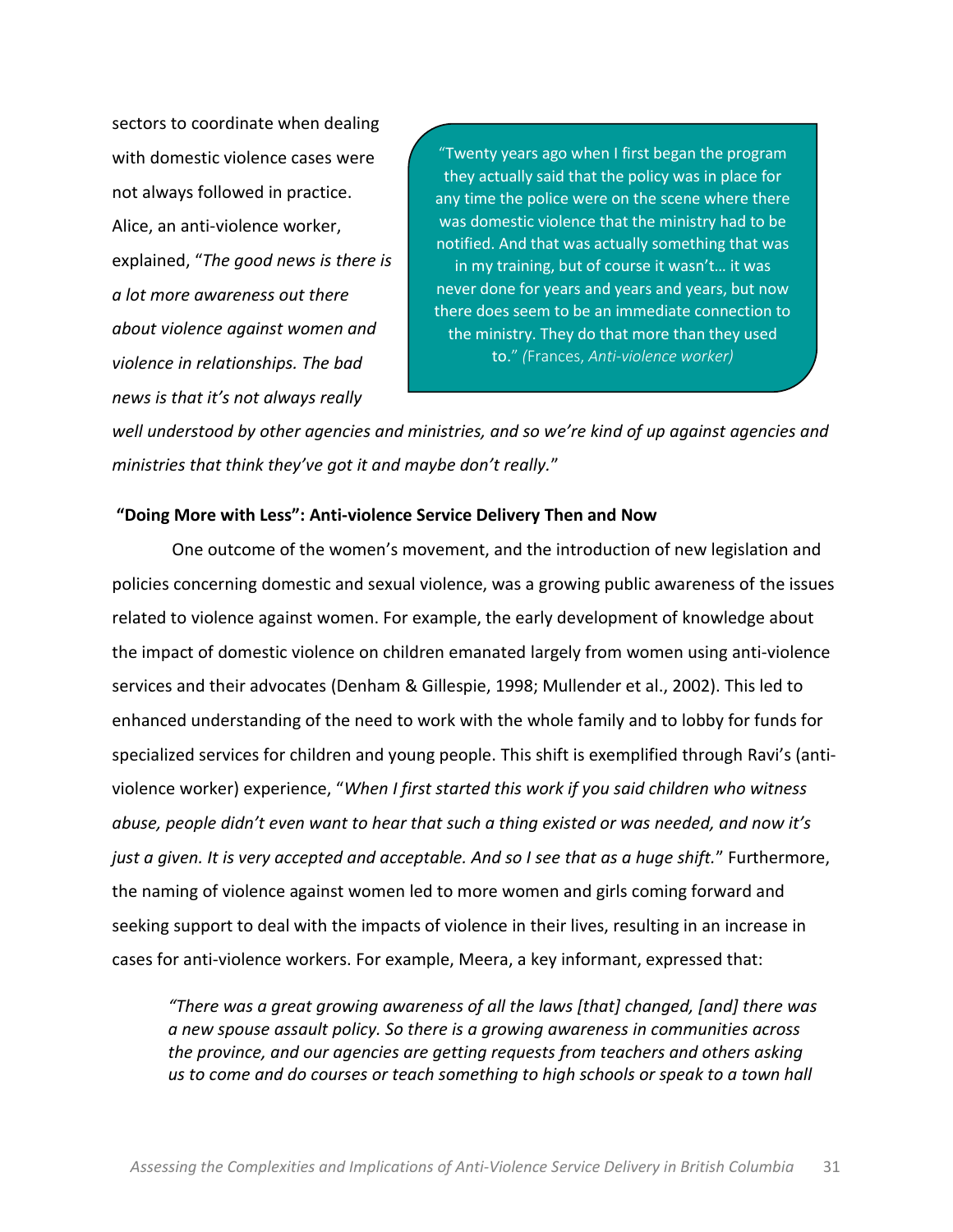*meeting or do public education."* 

However, anti-violence programs did not have the necessary funding or staffing to respond to the growing and increasingly complex needs of women survivors. All of the participants recounted the new challenges that resulted from the awareness and understanding of women's increasingly complex needs. For example:

"There was a huge number of adult survivors of child sexual abuse that kind of rose *up'in'the'early'80s'saying'that'this'was'a'reality'in'their'childhoods'and'they'needed' help.* So the sexual assault centres weren't just trying to meet the needs of women who had been recently sexually assaulted, they were trying to meet the needs of *women who were sexually abused as children years ago. And, so, we didn't have the capacity. We had two three-quarter time staff positions funded. That was it.*" (Meera, Key informant)

*͞/ŐƵĞƐƐǁŝƚŚƚŚĞŝŶĐƌĞĂƐĞĚĚĞŵĂŶĚ͕ƚŚŽƵŐŚ͕ĂŶĚƚŚĞŝŶĐƌĞĂƐĞĚĂǁĂƌĞŶĞƐƐ͕ƚŚĞƌĞ͛ƐĂ bigger'issue.'Because'of'the'awareness,'more'people'seek'service'which'is'kind'of'a'* double-edged sword. They seek service but it places a greater burden on the programs. [...] I can see over the last 20 or 25 years a lot harder time meeting the *demands."* (Nina, Anti-violence worker)

Funding Cuts. In 2002-2003, the anti-violence sector, and other social services, faced massive funding cuts that significantly reduced their capacity to meet the needs of women

"The sexual assault centres had counselling in their contracts. That's what disappeared when the liberal government got in and they cut all of the sexual assault centres; that is, they cut the counselling piece." (Meera, *Key informant)*

experiencing domestic and sexual violence. Funding to all Sexual Assault/Woman Assault centres was cut, as was Women's Centre funding. Ellin, a key informant, explained, "I think the big *shift was when the... they cut funding. I think that* was huge. Because that really took away a lot of

*resources. I mean, it took away funding, it took away services..."* The cuts also forced those programs that survived to broaden their mandates and  $-$  as one participant said  $-$  to "rebrand" or "repackage" anti-violence services to include male survivors as that became the mandate for all community-based victim assistance programs. Cuts to other services, such as the 50% cut to legal aid funding in BC, also had a significant impact on the anti-violence sector, as anti-violence workers then had to take on the work of supporting women who were survivors of violence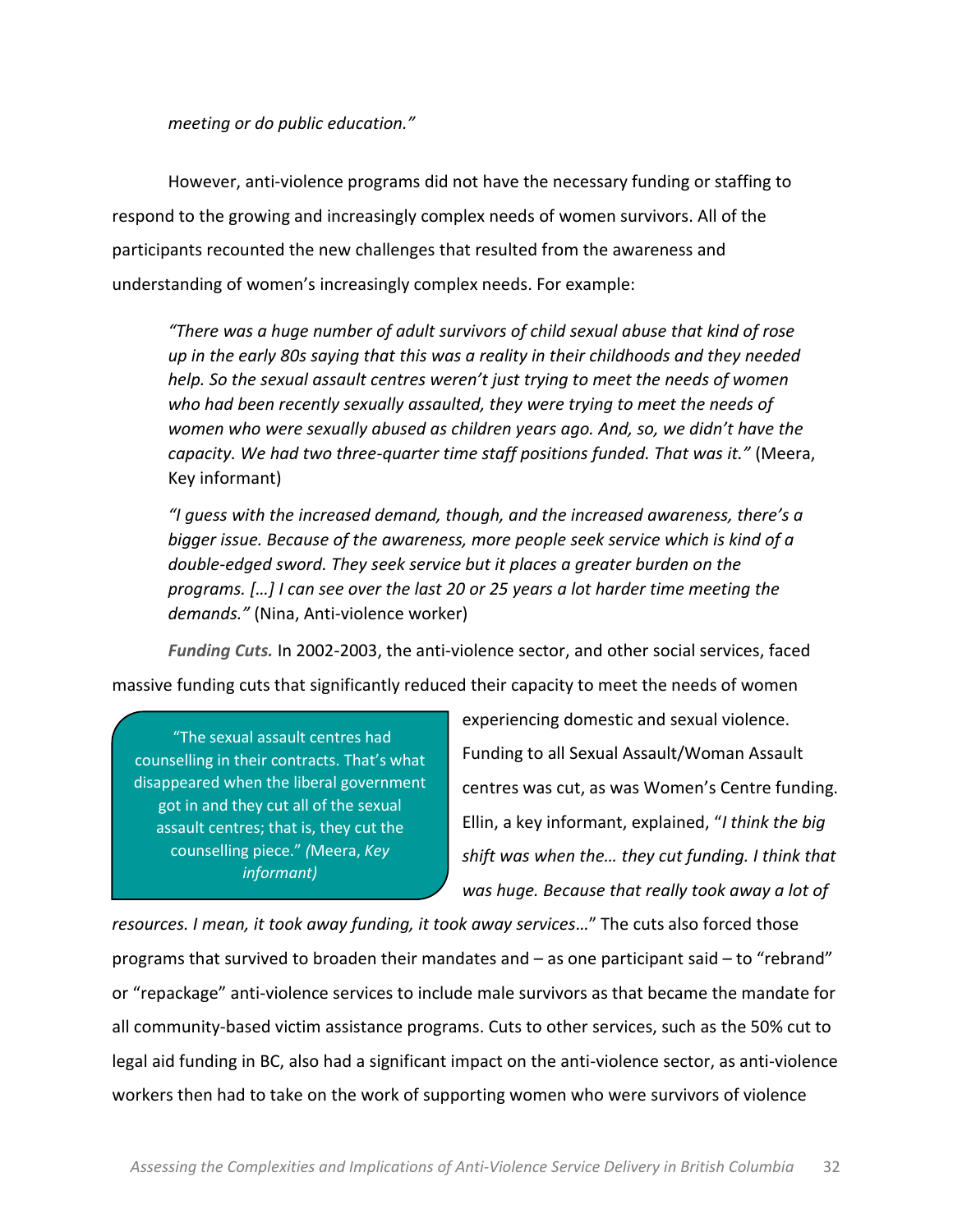dealing with the family law systems. Morrow et al. (2004) suggested that these cuts to legal aid "further entrench pre-existing gender inequities in Canada" (p. 365), which is reflected in antiviolence workers' experiences of taking on additional duties, roles, and responsibilities due to the cuts and many women survivors' struggles related to accessing legal representation for family law proceedings.

Since the cuts in early 2003, anti-violence services have faced ongoing financial difficulties as they try to meet the demands on them, and the needs of survivors, without increases in funding to keep up with the basic costs of running programs and to hire, train, and support staff in the work they do. Meera, Ellin, and Marie addressed the impact of these cuts:

*Then in 2002 legal aid was cut in half, and so that force all of the anti-violence programs'to'become'support'people'for'women'abuse,'like,'victims'going'through'both'* systems, including family law. [...] Massive amounts of work. Massive. And that still exists today." (Meera, Key informant)

"A closure of legal aid offices means that a lot more work will be picked up by the [anti*violence]'workers'themselves'because'somebody'needs'to'help'the'woman to'prepare'* an affidavit. Who's there? Right?" (Ellin, Key informant)

*There used to be resources like a local crisis line and local sexual assault centres and* things that existed kind of outside the 8:30-4:30 [...] and those services don't exist in *this community anymore. They're gone.*" (Marie, Anti-violence Worker)

Furthermore, according to a few participants, some agencies reported steady funding cuts over the past 5 to 10 years, whereas others indicated that their funding had not necessarily been cut, but they had seen no increases, despite the need for additional funds. Limited funds have required programs to be creative in order to meet the needs of their communities; for example, one key informant described a situation where one .FTE position is shared by four workers with different language capacities so that the agency can meet the needs of its culturally diverse community.

The Government of British Columbia spends \$70 million annually funding "prevention and intervention services and programs to better protect B.C. families involved in domestic violence and other crimes" (as cited in McInturff, 2013, p. 15). This portion of government funding includes \$18.4 million for CBVS programs, STV Counselling programs, Multicultural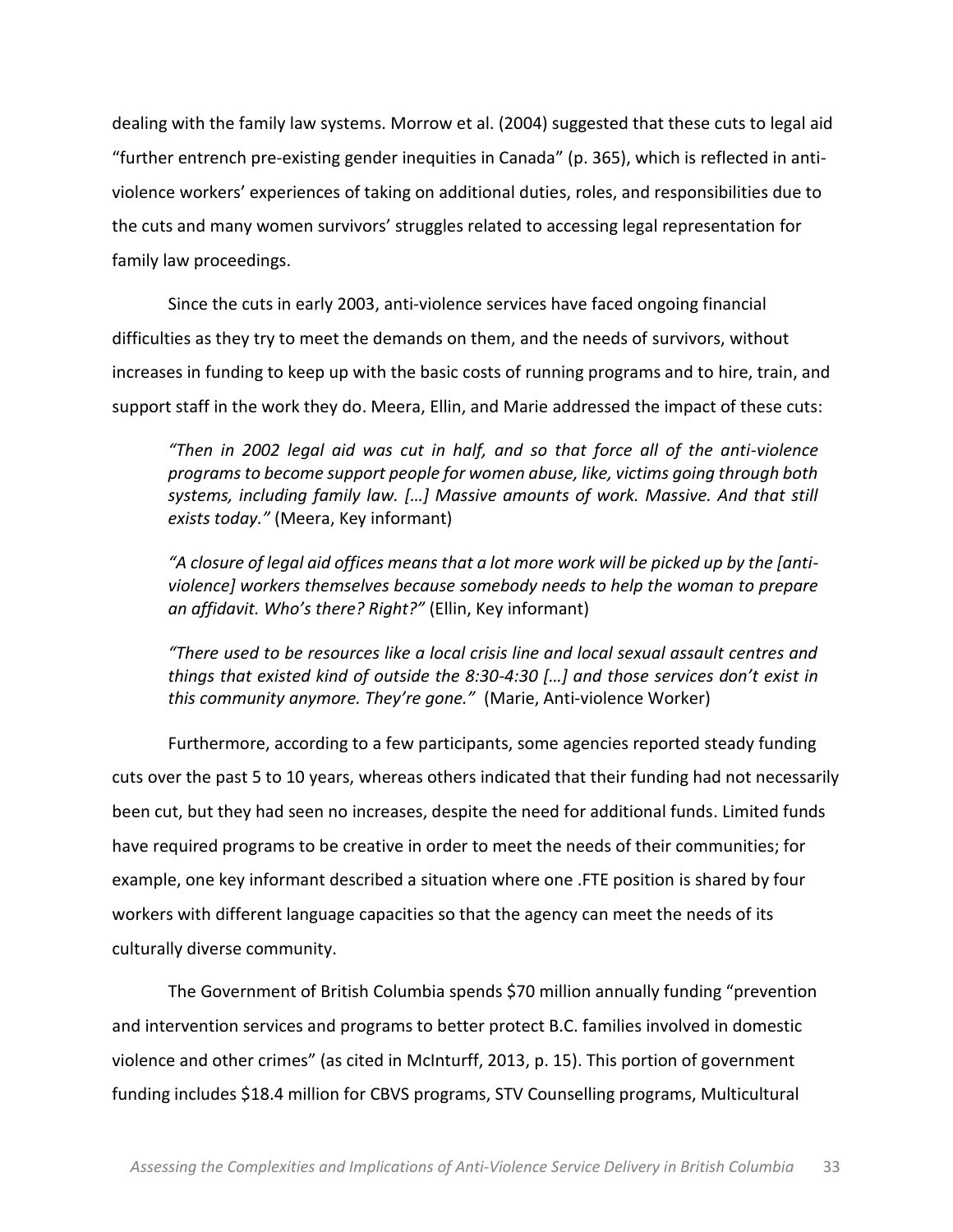Outreach and Outreach programs, and \$16.5 million for violence against women counselling and outreach programs (Victim Services Division, Ministry of Justice 2014). Furthermore, although BC Ministry of Justice data show an overall increase in anti-violence service use in the province since 2007, these funding levels have remained static since 2007 (Victim Services Division, Ministry of Justice 2014). British Columbia's new Provincial Domestic Violence Plan (Provincial Office of Domestic Violence, 2014) announced that the provincial government would be investing an additional \$5.5 million dollars into direct services for domestic violence survivors over the next three years; however, it is not expected that this funding will increase capacity among community-based anti-violence agencies (Provincial Office of Domestic Violence, 2014).

Since their development and original mandate in 1992/1993, STV Counselling Programs and other anti-violence services have experienced increased pressure due to cuts in funding across other social service sectors in 2002. According to McEvoy and Ziegler (2006) "there have been cuts to social assistance and legal aid, cuts to sexual assault centres and women's centres, cuts to sexual assault centres and local women's crisis lines, and increased pressures on remaining (and often reduced) services such as mental health and addictions" (p. 11). As a result of cuts to other social services, women are being referred to anti-violence services, which has increased caseloads in the sector. For example, cuts to legal aid have required STV counsellors to learn more about the law and the legal process to assist women who are representing themselves in court. These cuts led to the elimination of legal aid in family law proceedings, "with the exception of applications for restraining orders, child custody and access orders where there is violence involved, and non-removal orders which specify that a child (or children) cannot be taken out of the province" (Morrow et al., 2004, p. 365). However, these services through legal aid are also limited, and women survivors might be barred from access to legal aid representation through an eligibility assessment (Morrow et al., 2004). This leaves many anti-violence workers and women without the resources and supports required to navigate the intricacies of the family law process. In addition, increased levels of poverty among women seeking services, shelter, and safety, have increased STV counselors' advocacy work with regard to "food, transportation, child care, legal issues, housing and accessing community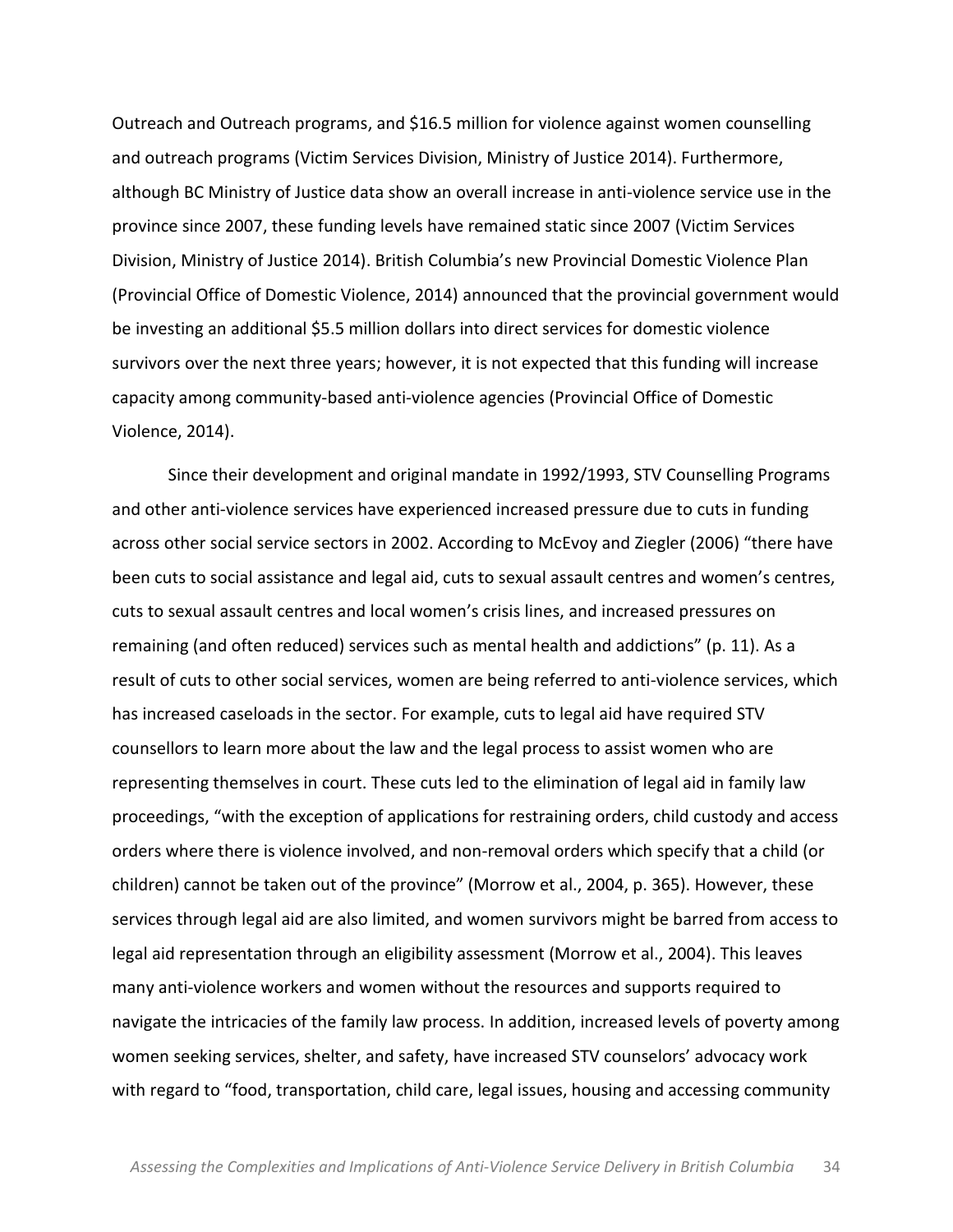services" (p. 12). There is also an increased need for STV counsellors to assist with disability and legal forms in addition to changes in the needs and complexities of the populations served by STV Counselling Programs (e.g., due to mental health and substance use problems). The increases in complexities of cases and populations, as well as the increase in workload through meeting the needs of survivors that had previously been addressed by other agencies has transformed the structure of STV counselling programs, and the role of STV counsellors, as well as the overall nature of the work (e.g., high-stress, under-resourcing, potential lethality). These impacts were also felt in CBVS programs. Morrow et al. (2004) contends that these "cuts and changes have been targeted in such a way as to seriously erode women's organizations" (p. 360), and the impact of this is exemplified through the participants' testimonies.

*Funding Structures.* One significant change that has taken place in the anti-violence sector relates to the way in which programs are funded. Whereas funding used to be more stable, anti-violence programs are now required to apply for renewed funding and compete with other agencies in the sector for the limited funds available. Meera, a key informant, explained:

*͞Programs'were'just'automatically're3contracted'every'year,'and'then'government' started saying, 'well, you have to apply,' so even if you've been providing community*based victim service for 17 years, everybody in town loves you, there's been no *complaints, now all of a sudden you're having to spend 20 hours developing a* proposal to submit to the Ministry to say why..."

*Training\$Cuts\$And\$Shifts\$In\$Training\$* **Delivery.** Funding cuts to services were accompanied by cuts to core training. Core training comprises the foundations of knowledge and skills to do anti-violence advocacy work, which training in emerging issues and new approaches can build upon.

"The opportunity for us to stay on top of current training and make sure staff are engaging in ongoing professional development and being able to respond to the increasing needs and complexities that we've been mentioning requires time and money, and there's little of both." (Laura, anti-violence worker)

The occupational competencies required for anti-violence work are not currently matched by any post-secondary institution and there is, at present, no pre-employment training in BC to become skilled, competent or marketable to work in this specific sector. The impact of cuts on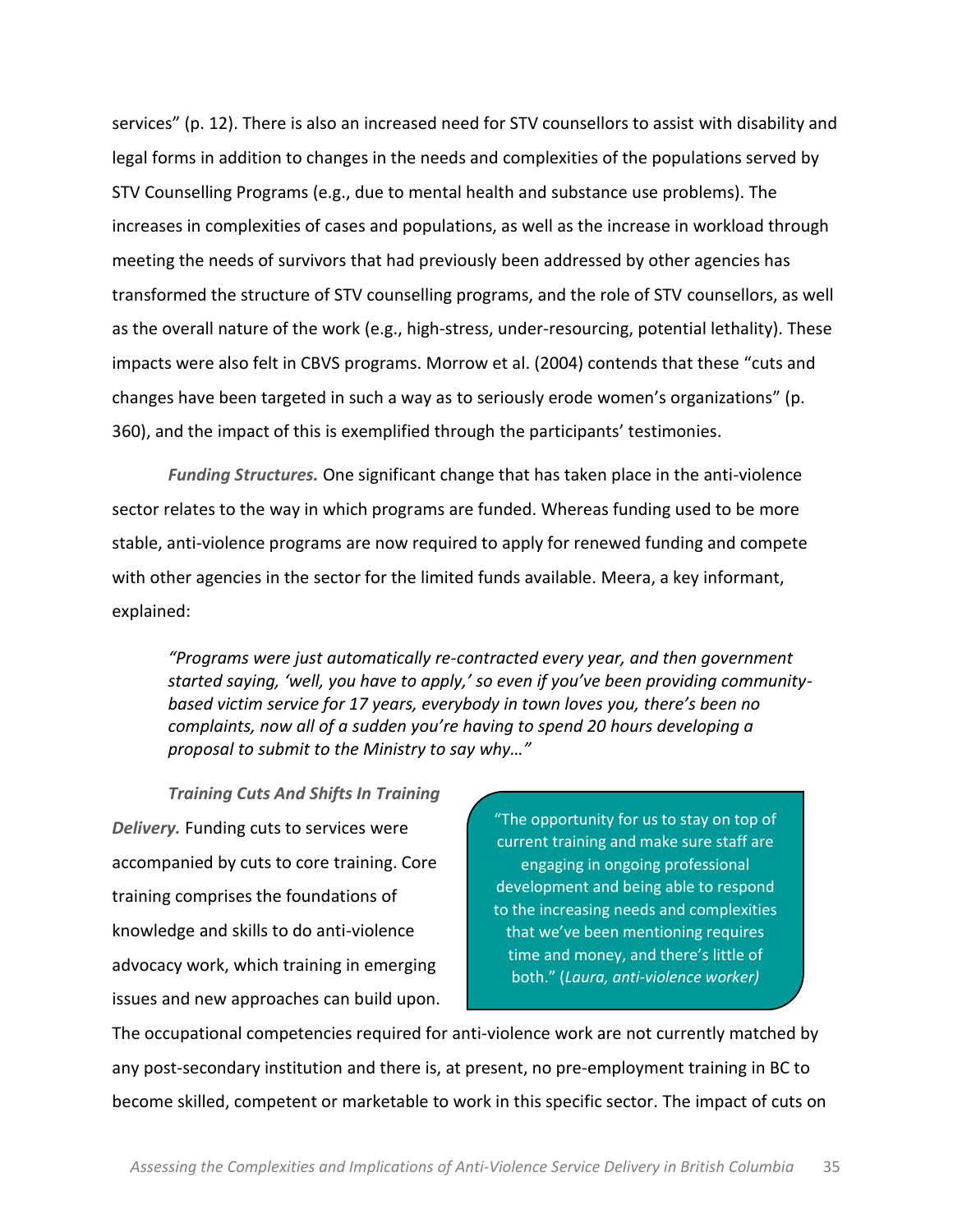core post-employment training are therefore particularly concerning and have left anti-violence workers with few opportunities for education and professional development. In addition to providing the vital information and skills training for front-line anti-violence work, core training gave anti-violence workers an opportunity to come together and build connections and a network of support to help sustain their work and daily exposure to accounts of violence. Anita, a key informant, discussed the value of training, the development of relationships, and the significance of their loss:

"In the early years when we had trainings across the sector, we would come together *in a central location... and we made such a connection with each other. It was very intense' training.' It' was' very' cutting' edge' ideas,' like' looking' at' domestic' violence' through'a'feminist'lens.'It'was'pretty'new'for'a'lot'of'the'people'in'the'training,'and'we'* built really strong relationships. I am still in contact with some of those women that I *trained'with'over'20'years'ago,'and'that'really'provided'a'cohesiveness'in'the'sector' that isn't there anymore."* 

Furthermore, training is now delivered less often and using different modes (i.e., online). This has led to isolation in the sector because anti-violence workers are less connected to their colleagues and are unable to share information and support one another.

Training today is more often delivered online and on-the-job, and provincial organizations, like EVA BC, devote significant time and resources to securing funds to provide annual training and other training on pertinent topics for anti-violence workers. For example, Cathy, an anti-violence worker, recounted: "The Ministry or the government who implements' *the changes doesn't take any responsibility for training. The agencies have to take that on themselves'and'use'their'own'resources,'which'are'so'scarce'anyways,'in'order'to'cobble'* together some sort of training or information sharing, which isn't ideal."

Without ongoing, in-person training regarding new laws, policies, and best practices, anti-violence workers may feel ill equipped and unable to provide quality services to women. Natasha, an anti-violence worker, explained, *"We don't get any kind of training [on new policy and legislation]. We get a bulletin sent out.*<sup>*"*</sup> While bulletins may play an important role in sharing information about changes to policy and practice, they do not replace the need for training. Many key informants and anti-violence workers stressed the importance of in-depth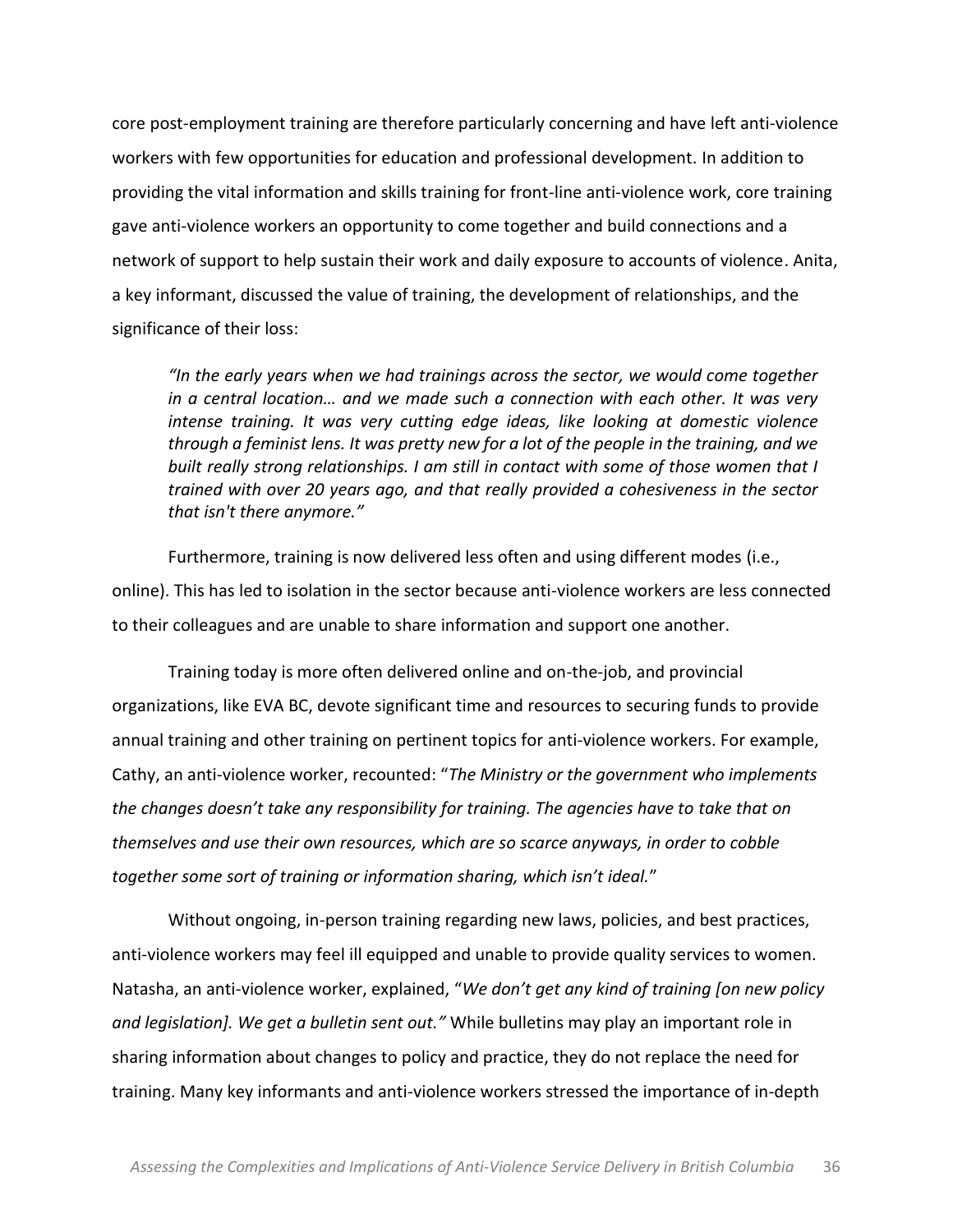training that was delivered in person. For example, as Alice, an anti-violence worker, discussed her experiences: "*I* think that we have good support here, but we are always, always, always *playing'catch'up'and'trying'to'get'on'board'with'the'latest'changes'to'family'law,'to'who' qualifies'for'legal representation,'to'what'the'Ministry'is'up'to'in'terms'of'[domestic'violence]' training'and'whether'they'are'or'are'not'using'their'protocols.'We'always'seem'to'be'trying'to'* get caught up."

This research highlights the breadth of the policy landscape that anti-violence workers must work with. Their work intersects with Police, Crown, Ministry of Children and Family

Development, Family Law and immigration, for example. The nature and scale of this intricate, changing, cross-sectoral terrain requires extensive and up-to-date knowledge about a plethora of policy and legislative issues. In this context, some front-line anti-violence workers felt they had limited familiarity with legislation and policies that might impact on their work, and were

"For example, with the recent changes to the Family Law Act. Lots of people who are working front-line are completely confused and they haven't had any information, or much information, passed down to them in the form of training. Whereas in the past I'm sure there would have been provincial-wide training making sure all of the front-line service delivery people are fully aware of really important changes for women and kids, and there would have been resources put into that. Now maybe people might get some online training if they are lucky, and they have to fit that into their work day." (Cathy, Anti-violence *worker)*

concerned that there could be gaps in the knowledge advocates needed to effectively provide services to women. Cathy, an anti-violence worker, explained: *"I know it makes it really stressful* for the front-line workers, and then if there are changes that are made that benefit women and *kids it doesn't trickle down to them because the staff don't know."* 

# **Navigating the Landscape: Implications for Anti-Violence Workers and Survivors**

The shifting landscape of anti-violence work in British Columbia has had significant implications for anti-violence workers, and the women they serve. The introduction of new laws and policies, the development of program standards and best practices guidelines, and amendments to existing laws, policies, and guidelines, have not only required anti-violence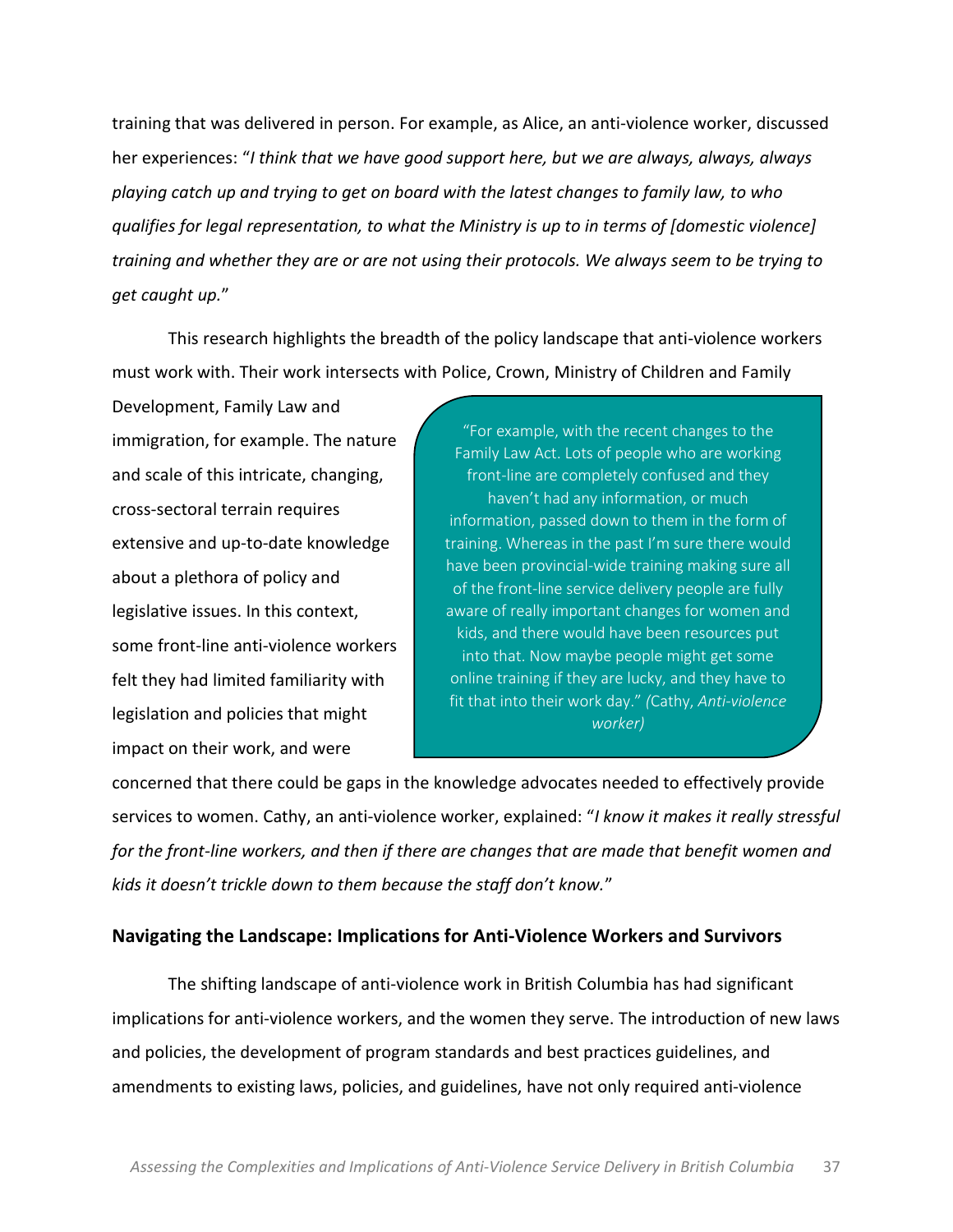workers to adjust their practice to comply with new requirements, but also significantly increased their workload and the time it takes to meet the diverse and complex needs of the women they serve. According to Meera, a key informant: *"every single policy increased the workload.*" The findings in this section report on the perspectives of anti-violence workers and key informants, and reveal that the implications for front-line workers of shifts to the legislative and policy landscape are complex and often compounding.

The implications that will be discussed in depth in this section include the increased amount and complexity of anti-violence work (e.g., complex client issues, the broadening scope of anti-violence work, technological advances); larger caseloads, longer waitlists, and increased workloads that have resulted in shifts to the amount and type of services provided; low wages, limited benefits, and overdue pension plans; limited training funds and opportunities for further knowledge development; high turnover in the sector; adverse working conditions; and limited support for self-care to protect against vicarious traumatization. The need for connectedness and collaboration, as well as a "provincial voice" were key themes that emerged and provide some suggestions for what is needed to support anti-violence workers, given increasing demands on their time and energy as they navigate the shifting legislative and policy landscape.

#### **Increased'Complexity'of'the'Work**

Interviews and focus groups began by asking participants to describe a typical, straightforward case of domestic violence or sexual violence. Participants' responses were resoundingly similar: there are no typical, straightforward cases of violence, as reflected in Anne's (anti-violence worker) statement: "I'm not sure what a typical, straight forward incidence of violence against a woman would be. It seems to me that all of the situations are so *darn complex.*" All of the participants indicated that the work has become more complex over the past few decades. Not only are they serving a more diverse population (i.e., mental health, alcohol and substance abuse/dependence, immigration issues, poverty), they are also assuming roles and responsibilities (e.g., legal support) that once belonged to other agencies.

*Increasingly Diverse Populations.* All of the participants expressed that one of the key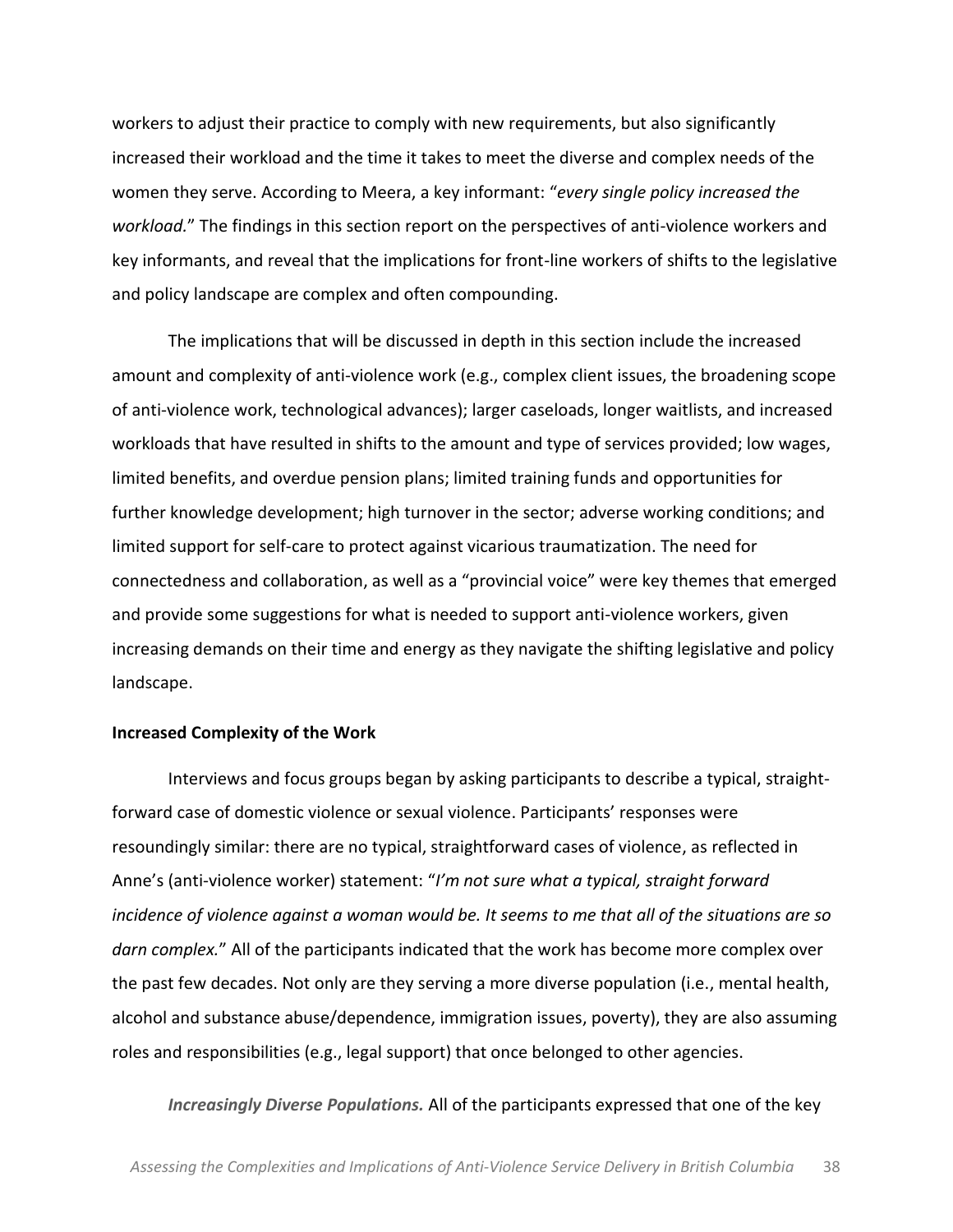changes in the nature of anti-violence work has been dealing with a victim population with increasingly complex needs. From the grassroots days when women were more likely to be a homogenous group, to contemporary times when each survivor presents with a myriad of issues that intersect with their experiences of violence, the time it takes workers to address each case of violence has increased substantially. The participants identified mental health, substance abuse, immigration, poverty, homelessness, historical abuse, disabilities, age (i.e., elderly, youth), gang affiliation, and race/ethnicity and cultural needs as the primary complexities associated with the populations that they serve. While each of these intersections denote important progress in the sector's ability to meet the distinctive needs of each survivor who seeks assistance, it also increases the complexities and time-related challenges involved in each case of violence when workers must address the unique, and frequently multi-layered, needs of each survivor who is referred, or self-refers, to their programs. For example, as Laura, an anti-violence worker, noted, *"It's the nature of the work has changed, in my perspective. You know,'women'are'walking'through'the'door'with'extreme'instances'of'violence,'also'living'in' ƉŽǀĞƌƚLJĂŶĚĞdžƉĞƌŝĞŶĐŝŶŐƌĂĐŝƐŵ͘tĞ͛ǀĞŚĂĚĨĂƌŵŽƌĞǁŽŵĞŶǁĂůŬŝŶŐŝŶƚŚĞĚŽŽƌǁho'have'* some sort of connection with a gang in our community. So the nature of the work for us in responding to her needs is quite complex." Ultimately, with each intersection between a survivor's unique needs (e.g., mental health, substance abuse, poverty) and an experience of violence, the time and resources required to respond to and effectively assist each survivor increases (e.g., longer service required, number of referrals, more interagency collaboration, additional safety concerns, housing issues).

Although all of the workers identified numerous complexities within the populations that they serve, the complexities that were addressed most frequently where those of mental health and substance use. The workers noted that an increase in the intersection between antiviolence work and mental health and substance use is not only due to the growing awareness among anti-violence workers and health professionals, leading to an increase in diagnoses, but also to an increasing awareness on the part of survivors. While this challenge is not unique to the anti-violence sector, the experience within the sector has been compounded by cuts to other services and outlets for support when working with these complex cases.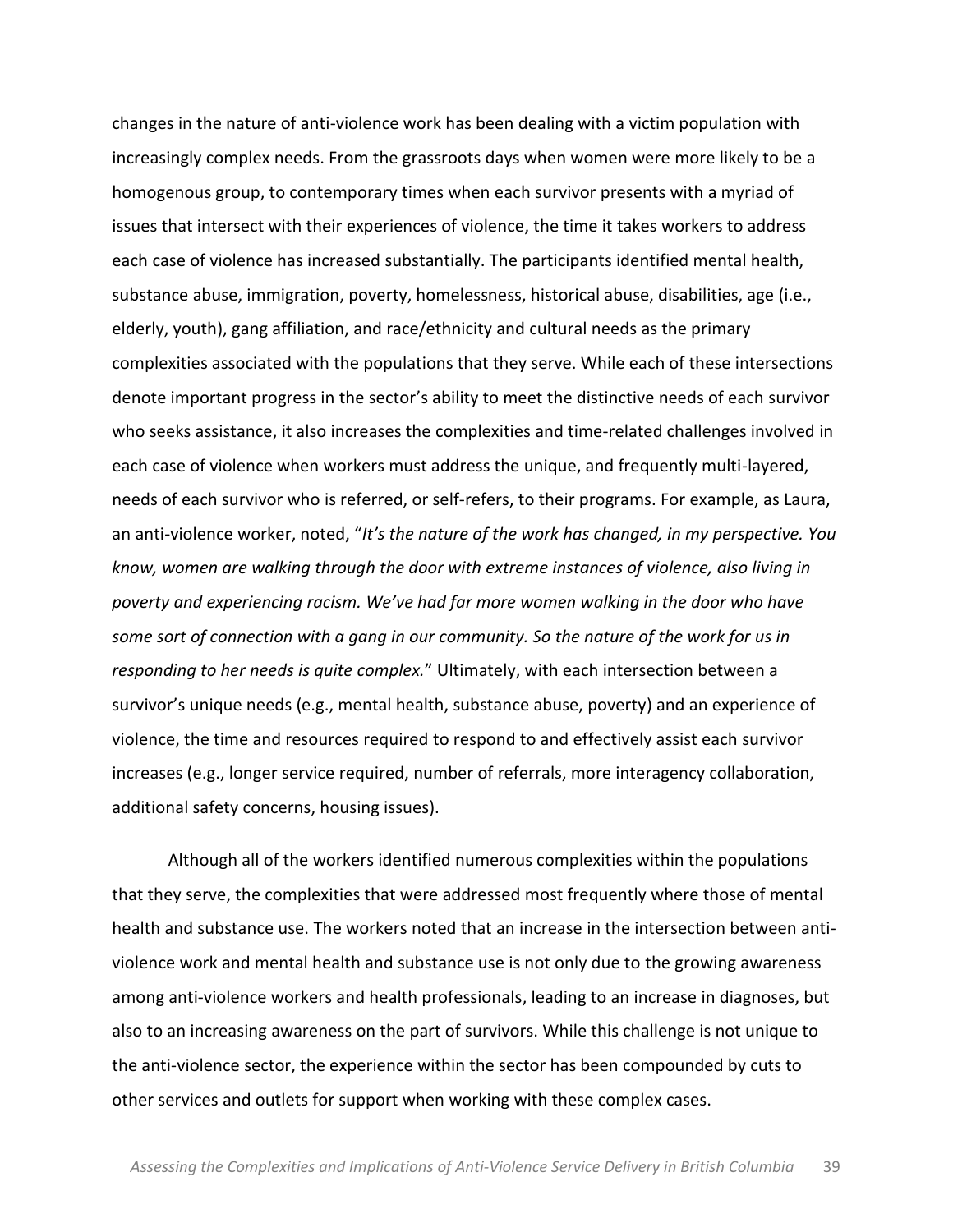*Providing Practical Support.* Advancements to the sector and developments in policy (see A Shifting Landscape) have brought about additional systems to navigate when serving each survivor of violence. These policies and additional services altered how anti-violence workers assist survivors of violence. The original mandate of the sector, as outlined in the contracts for community-based victim services, for example, was to provide emotional support and assistance through the justice system. This approach was inclusive, as solely providing crisis support could often be addressed through services offered in-house. However, by acknowledging the intersections of violence and other concerns (e.g., mental illness, substance abuse, immigrant status, poverty, homelessness), the mandate for these agencies shifted to include providing practical assistance in addition to the crisis support services that were already available. For example, Ellin, a key informant, expressed, "You're working across sectors, [and] *LJŽƵ͛ƌĞĂůƐŽƚƌLJŝŶŐƚŽŵĂŶĂŐĞĂĐŽƵƉůĞŽĨdifferent'things'at'the'same'time.'It'used'to'be'that'the'* contracts for community-based victim assistance programs used to say they provide crisis *support.'That'was'changed'and'reframed'and'said'that'you'provide'emotional'support'and' practical'assistance.*͟

The mandate to provide practical assistance and emotional support allows anti-violence workers to provide greater assistance to each survivor, which denotes progress in the sector, but it also increases the complexities and demands of the work by requiring workers to move past providing support in crisis situations to becoming a multi-sector advocate for each survivor. This includes, but is not limited to, providing legal advice and support during separation/divorce and custody matters, locating safe housing, acting as a liaison with income assistance, and navigating immigration processes, child protection, court, corrections, and many other systems. While these added complexities and the shift in the role of the antiviolence worker (i.e., from crisis support to emotional support and practical assistance) is valuable for the survivors and allows each worker to assist in increasing safety measures, this approach also requires substantially more time on behalf of each anti-violence worker by requiring increased support and learning how to navigate each of these unique systems. Meera, a key informant, explained: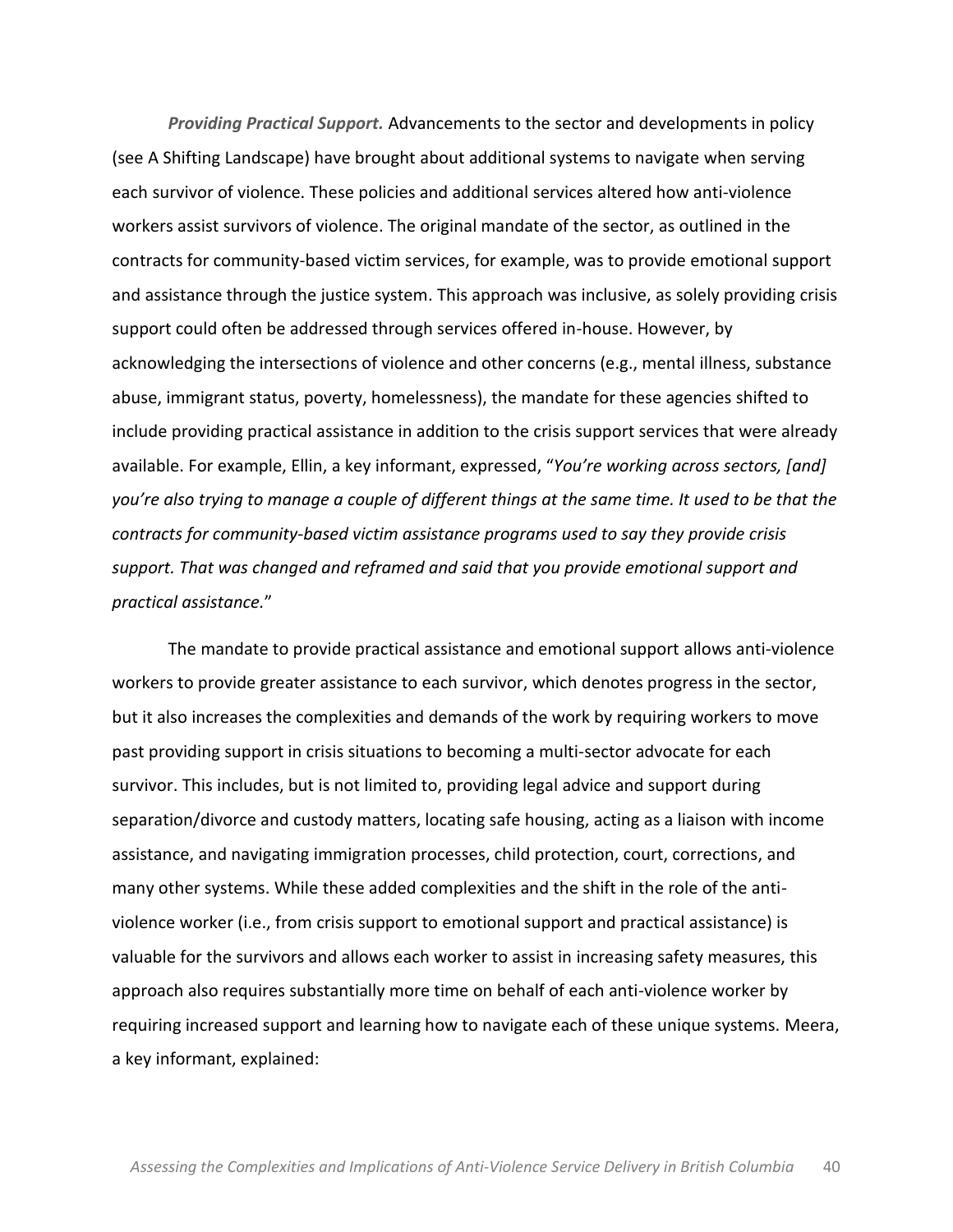*"*[Over the years I saw a change in] the myriad of responsibilities that these programs *have in relation to providing services to basic victims [of violence]... [learning] how to address'and'respond'to'Aboriginal'women,'immigrant'women,'women'with'disabilities,' women' who' live' in' rural' and' isolated' communities,' older' women,' younger' women,' lesbians' and' trans' woman,' sex' workers,' women' who' use' substances,' and' mental' health. That's a massive area [of responsibility], learning how to work with somebody* who comes to her appointments drunk or high, like without just saying 'we don't do *that.'* Because in the early days we would say 'we have a policy here that you can't be *high'when'you'come'here,'and'you'need'to'go'to'a'drug'and'alcohol'program'before'* you're ready work on your sexual abuse issues.' Well, we realized that was dumb and we needed to work in coordination with other service providers, like psychiatry and *drug'and'alcohol,'and'help'her'manage,'and'help'her'move'to'a'harm'reduction'place'* so that she was making decisions about using and not just being kicked out of the anti*violence'agencies.'[Then'there'are]'women'with'developmental'disabilities,'the'whole' area' of' residential' schools' impacts' on' First' Nations' and'Métis.' Learning' about' and' having' some' competencies' around' racism.' Working' with' deaf' and' hard' of' hearing'* women. The onset, which is pretty much the last the last 5 years of domestic violence *lethality'and'doing'safety'planning'based'on'that'evidence'and'understanding'about' that' level' of' risk' assessment' planning,' safety' planning,' records' management,'* coordination, making effective referrals, [and] responding to homicide."

Technology. Over the last 5 to 10 years, advances in technology have changed the types of victimization experienced by the adults and youth who seek assistance from anti-violence services and how anti-violence workers respond to survivors, as well as points of access between workers and survivors. Mariam, a key informant, discussed the impact of these new technologies. She noted, "[Social] media technology has introduced new complexities as far as the different ways people are victimized, [and] how it impacts the actual survivor of violence." Furthermore, many of the front-line workers noted that the internet has altered survivors' experiences with violence by increasing opportunities for victimization (e.g., cyberbullying, child pornography, continued contact/harassment post-separation), which in turn has increased the complexity of responding to  $-$  and aiding  $-$  survivors of violence. For example, as Liza, an antiviolence worker, expressed, "[social] *media technology seems to get more complicated and more invasive every single day. I don't even know half of the [platforms], like Tumblr and Foursquare. Every day there is a new way to exploit people.*" This complexity is compounded by the ever-changing nature of technology, which poses continual challenges for workers to keep up with changes in the forms of technology-based victimization. Furthermore, technology has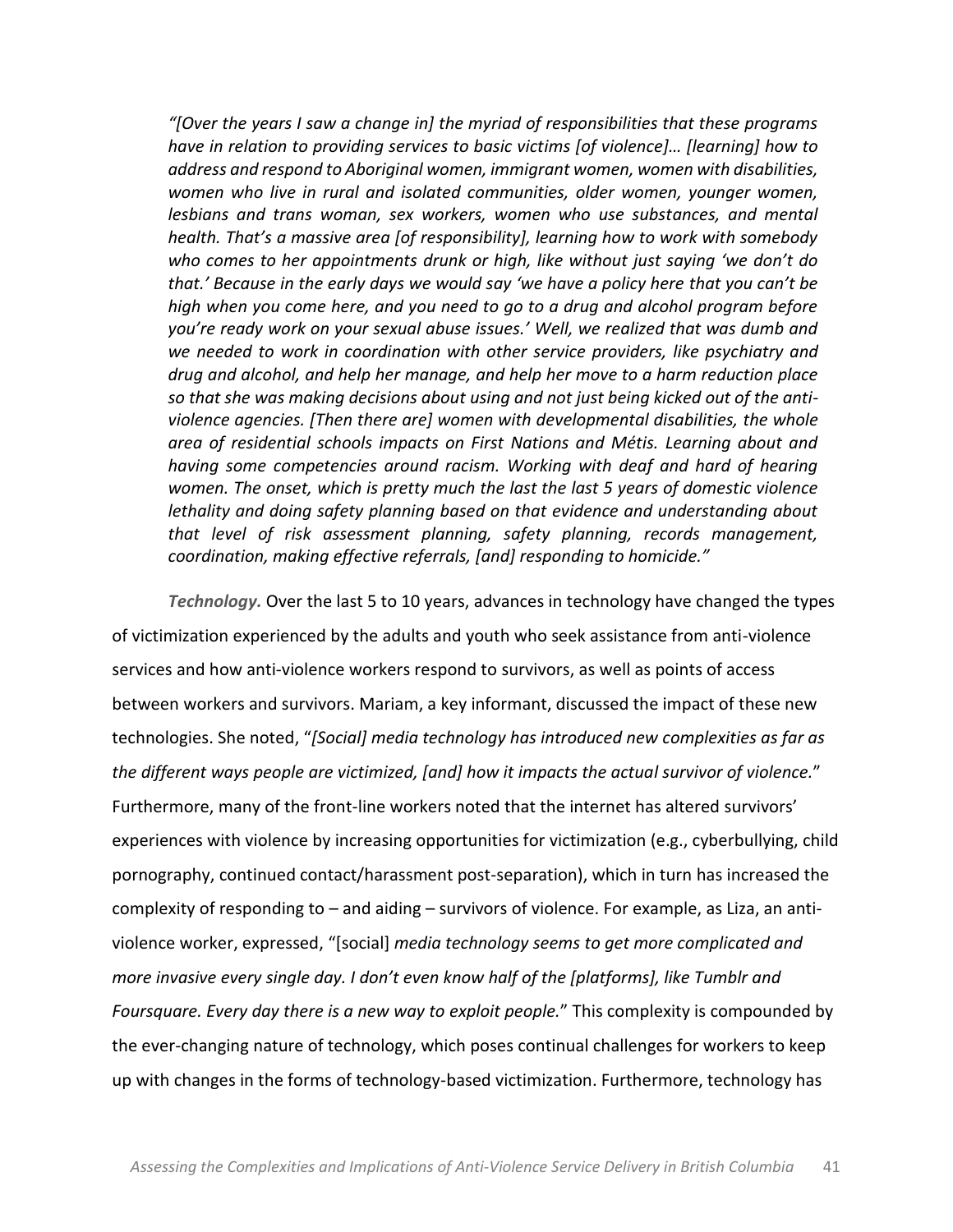advanced communication between workers and survivors (i.e., e-mail, cell phone use). Many of the front-line workers recounted their experiences of receiving text messages and calls from survivors throughout the day and night, which positively impacts their ability to quickly and effectively respond to survivors. However, these technological advances have also led some workers to soften the boundaries between work time and personal time. This has led to additional, and often unpaid, work, which one anti-violence worker referred to as "volunteer time."

*Record-Keeping Requirements.* Through the process of standardization and the overall shift toward consistent practice in the sector, the requirements for record-keeping (i.e., documentation and file maintenance) and the submission of statistics have changed dramatically. Some of the participants noted that in the grassroots beginning of the sector, the requirements for record-keeping were minimal and inconsistent. However, through stipulations with funding, changes to policy, and the development of contracts, standardized recordkeeping and the submission of statistics became a required practice. Marie, an anti-violence worker, explained, *"I know in this program what started out 20 years ago as volunteer women supporting'other'women,'the'expectation'has'dramatically'changed'because'we'are'an' accredited'agency'now'and'how'I'keep'my'files'and'that'involves'a'whole'lot'more'time'than'* just speaking with someone." While this adds value to the work in terms of standardization across the sector, all of the participants indicated that the record-keeping requirements and monthly submission of statistics was time-consuming and reduced the amount of time they are able to spend doing direct service. In addition to new record-keeping requirements, specialized knowledge has been required in order for anti-violence advocates to respond to changes to privacy law, information-sharing provisions for high-risk cases of domestic violence, and the increased use of subpoenas. Three editions of *Records Management Guidelines: Protecting Privacy for Survivors of Violence have been produced by EVA BC and the BC Society for* Transition Houses to respond to the demand for this expertise.

*Intersectoral Roles And Responsibilities.* One of the biggest changes to the complexities and demands of anti-violence work occurred with the cuts to legal aid in 2002. Through the cuts to legal aid, anti-violence workers found themselves not only working as crisis support, but also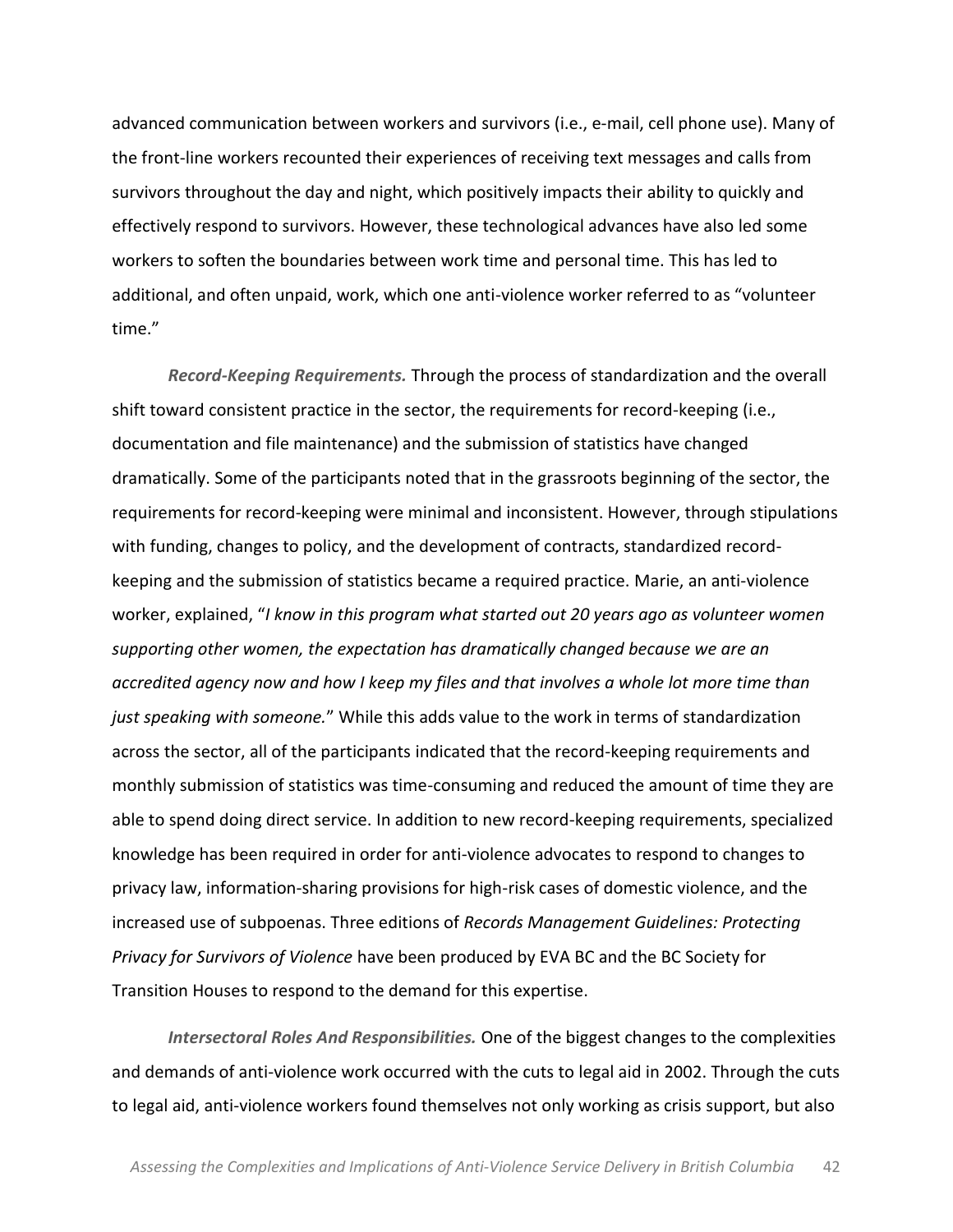as a resource for women who were struggling through the family court process without legal

"In 2002 legal aid was cut in half, and so that forced all of the anti-violence programs to become support people for victims going through both systems, including family law. [It created] massive, massive amounts of work. Massive. And that still exists today." (Meera, Key *informant*)

representation. This shift required antiviolence workers to become familiar with the processes of family law, and assume the role of advocates in a new system (e.g., dealing with custody and access/"shared parenting" proceedings, applications to the

court, and helping women navigate the complex systems of family law). With the cuts to legal aid and limited access to government-funded lawyers, survivors are now left with much of the work and responsibilities that once belonged to lawyers through legal aid, and supporting survivors through the legal system is now part of the common duties for anti-violence workers. Combined with the amendments to the family law structure these new responsibilities, which used to belong to other agencies, have been "downloaded" onto front-line workers. This shift has caused anti-violence workers to, as Meera, a key informant, characterized it, "become paralegals almost." All of the front-line workers identified the cuts to legal aid, and their new role of providing legal assistance, as one of the primary complexities they encounter on a regular basis, which contributes significantly to the time it takes them to do their work.

*Increasingly Complex Work Takes More Time.* The increased demands involved in antiviolence work have drastically altered the time it takes to do this work. As this research has indicated, this includes (but is not limited to) addressing the intersecting vulnerabilities of each survivor and navigating a complex, multi-sectoral landscape comprising the criminal justice and family law systems, immigration, mental health, child protection and social security benefits systems, as well as increased reporting requirements and compliance with privacy legislation. Practice which responds to this cross-sectoral complexity, while valuable to the individuals seeking support, increases the time it takes anti-violence workers to do their jobs. Every increase in complexity and additional task increases the steps each worker must take to work through each case. For example, Judy, a key informant, expressed:

*͞/ ƚŚŝŶŬ ƚŚĞ ǁŽƌŬ ƚĂŬĞƐ ůŽŶŐĞƌ͘ zŽƵ ŬŶŽǁ͕ ǁŚĞŶ/ ƚŚŝŶŬ ĂďŽƵƚ ƚŚĞ ƚŝŵĞ ƚŚĂƚ͛Ɛ really' needed for workers* [...] to connect with each other and work through some of the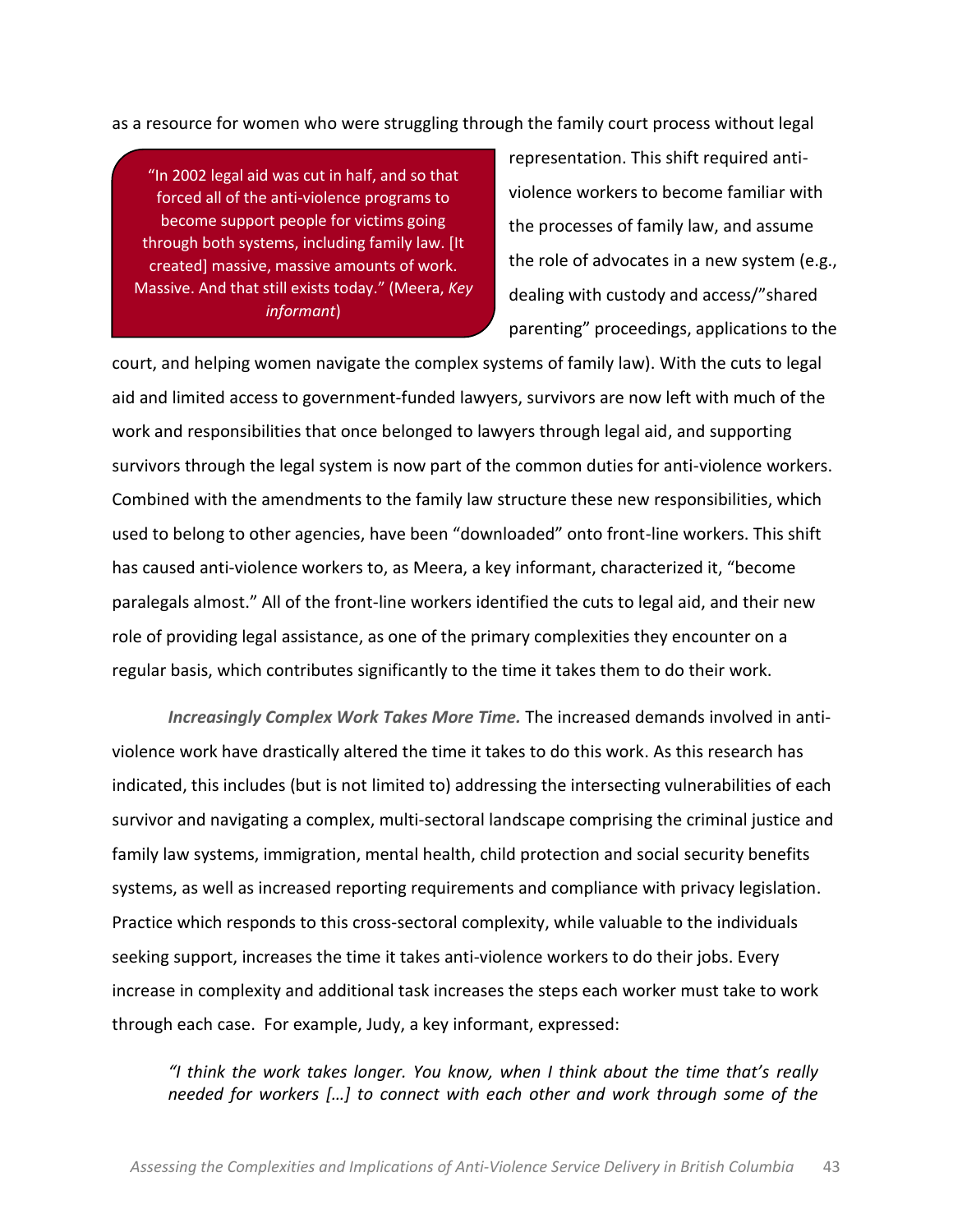details of how they can best support this woman and that woman. That takes time. [...] The increasing level of complexity and the higher level of service and all the *complicating'pieces'that'are'at'play'there'for'all'these'cases'that'are'more'complex,'I' think it takes more time.*"

Similarly, all of the participants, key informants and front-line workers alike, recounted ways in which their work had become more complex and time-consuming since they entered the field. However, most of the participants expressed that these increased complexities and demands did not lead to an increase in alloted hours or funding for their programs, which indicates that funding and support within the sector is not keeping pace with the demands of the work (see *Larger Caseloads, Longer Waitlists, and Increased Workloads; Low Wages, Limited'Benefits,'and'Overdue'Pension'Plans*).

While talking through the increases in complexities and demands of anti-violence work, each participant also discussed the impact the changes in the nature of the work have on survivors and workers alike. Mariam, a key informant, addressed this concern. She said, "I quess' it impacts the worker because of the stress, right? So the fact that they have to do a lot of advocacy with different systems of service to get services for the client, that is stressful." All of the participants expressed that the changes in complexity and demands increased the levels of stress they experience at work, which leads to higher levels of burnout and turnover (see Vicarious Traumatization and Self-Care; Turnover). However, the workers voiced more concern about the impact these changes have on survivors, because the increased complexity and multisystem approach could compound survivors' experiences of stress and/or potentially deter survivors from seeking support services. For example, Ellin, a key informant, discussed her experiences:

*I* think [about] the complexity of what the clients are dealing with, so they're coming in with multiple issues. They might be referred to multiple agencies. They might get *turned' down' for' family' court,' but' they' still' have' a' criminal' matter' going' on.' Then' they're referred to a community-based victim assistance program, but they also have immigration matters going on, and nobody's going to touch that! Then they get referred somewhere else. Then at the same time she's trying to get a job, so [there is involvement with] settlement agencies. Then she's got her child, and custody [matters] going'on.'[Then'there'is]'legal'aid'cutting'back.'Like'no'duty'counsel.'A'lot'of'people'are' self-[representing], and that's a fact, a stat, that a lot of women are self-representing.*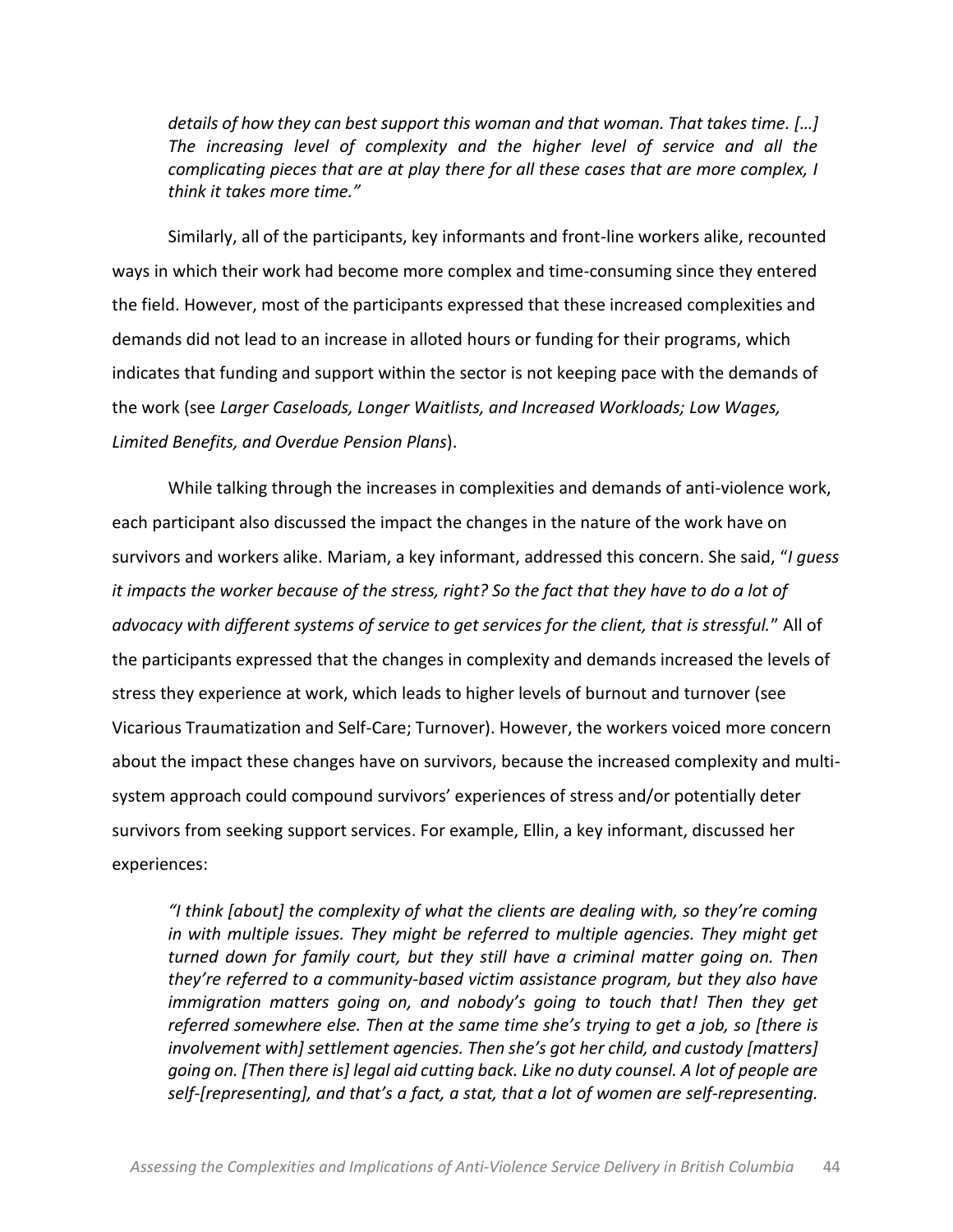And how dangerous is that. Right? They are doing it because they have nowhere else *to'go'to.'A'lot'of'things'[are]'being'used'against'them.'Women'being'arrested,'partners' having assets under their names when they've got no access to assets. Language capacity* – *she doesn't understand her rights or where she can go. There's sort of a lack* of a mapping thing that happens because it's so complex. It's hard enough for workers to keep track of what's going on. Can you imagine for the woman! Yet she's trying to provide for her child [and] she's just been cut off from income, so [she's] being kicked *into'poverty.'She'might'not'have'safe'housing,'[and]'she'might'not'have'enough'for' food. She's trying to look after her children, [but there is a] lack of access to child care.* And then in between that, she's expected to go to different services to get services. And *the services aren't in the same block."* 

### Larger Caseloads, Longer Waitlists, and Increased Workloads

The majority of participants indicated that their caseloads, waitlists, and workloads have increased over the last decade, but that funding for their agencies and programs has not increased. Despite increases in the demands on anti-violence workers, anti-violence workers and key informants reported not seeing increases, and in some cases witnessing decreases, in funds for staff, programs, and resources, as well as external supports. Furthermore, many participants discussed increases in their waitlists and caseloads over the last decade that have hindered their ability to meet survivors' wide range of needs in a timely manner. Baines (2004) suggests that this is common within anti-violence work, because downsizing and restructuring of public sectors has created heavier workloads and increased workers' experiences of workrelated stress within victim-serving agencies.

*Caseloads\$And\$Waitlists.* The! participants reported a range of caseloads and waitlists in agencies across the sector. The caseload for each agency ranged from 100 to 475 open files, and waitlists from two months to over a year. Only two participants indicated that they did not have a waitlist, which they classified as women waiting two weeks

"I think when I first came into this position the caseload was 348 or something. Which was ridiculous to me and not manageable. I couldn't step into a position of 348 cases and know what was going on or what would be needed in those cases." (Marie, Anti-violence *worker*)

"We have over 475 open files right now. When I first started, we had 100.<sup>"</sup> (Natasha, Anti*violence'worker*)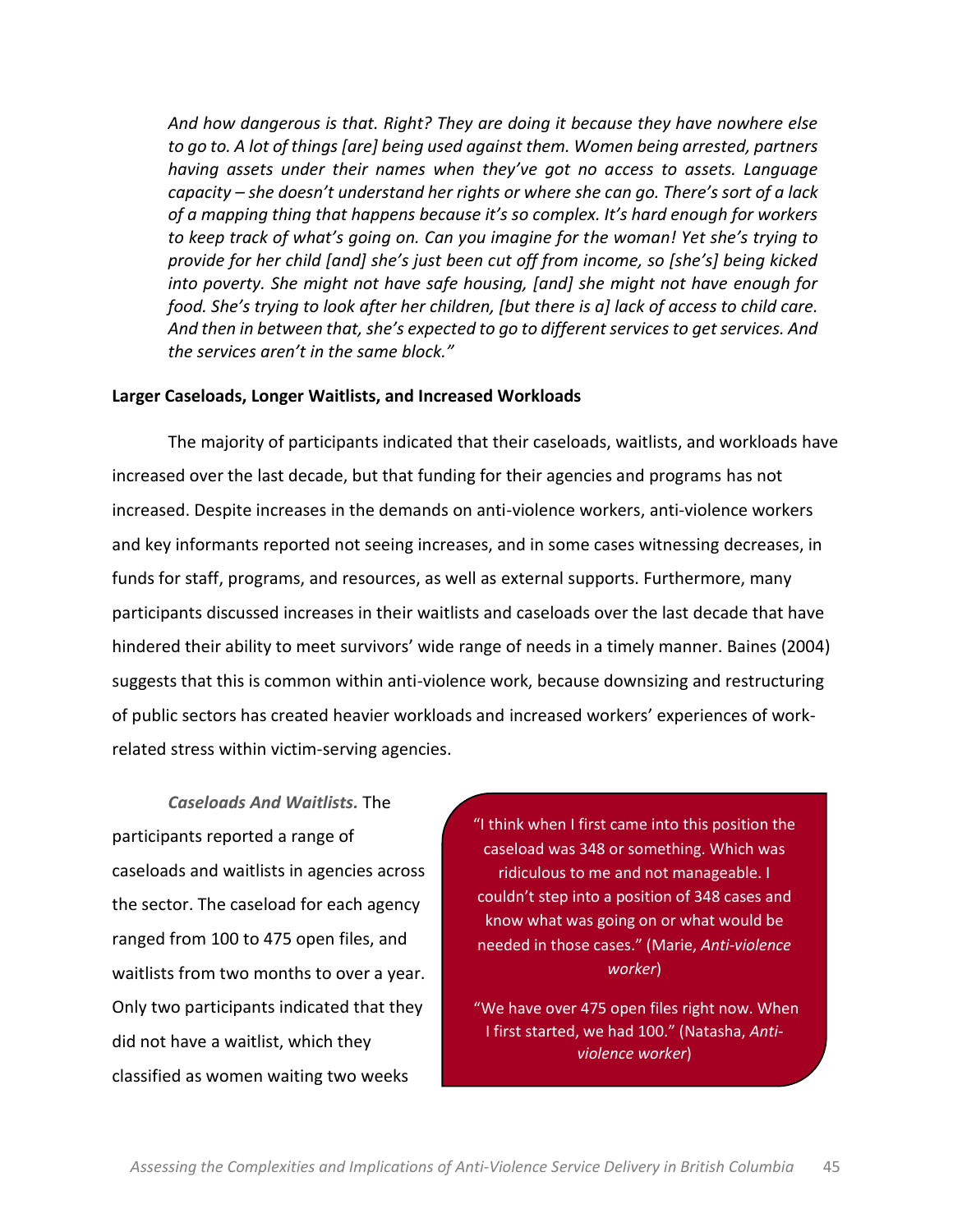or less for an appointment, and only one of the participants indicated that they perceived the amount of open files to be manageable. The agencies with smaller caseloads and shorter waitlists had more front-line workers on staff. However, the agencies facing upwards of 300 active files and lengthy waitlists generally had only one to two workers on staff. The referral structure also impacted the amount of open cases and waitlists within each agency. Agencies that accepted referrals from external agencies and provided assistance to walk-ins tended to have the largest caseloads and longest waitlists, as well as the fewest staff.

**Staffing And Hours.** In addition to the large caseloads and lengthy waitlists, most of the participants were allotted half-time hours or less. A majority of the participants reported working between 9 and 22.5 hours per week, and seeing between 5 and 18 clients each week in individual and group sessions. In addition to direct service, their weeks consisted of travel between locations in rural communities, responding to crisis calls, and record-keeping. All of the workers reported increases in demands and complexities of the work, as well as in caseloads and waitlists, since they first began doing this work (i.e., 10-30 years ago). However, none of the participants reported an increase in staff or hours to meet the increasing demands associated with this work.

The Impact Of Large Caseloads And Waitlists. In response to the large caseloads and long waitlists, many participants reported limiting the amount of work they do with each client (i.e., fewer sessions) in order to provide service to as many clients as possible. Many participants also indicated that they work overtime (i.e., coming in early, staying late, working

"[When] there's increasing waitlists or there's an increasing caseload, you reduce the amount of work you do with women, which impacts you because you know that you're doing a disservice but you can do nothing. So I think it's a feeling of helplessness, too, sometimes. You know, because you feel that you cannot meet the needs of people who really need this [service]." *(*Ellin,!*Key'informant)*

through lunch, not taking breaks, taking work home at night) and/or accrue flextime that they rarely utilize in order to meet the increasing demands of the work. Su, an anti-violence worker, discussed her experience: "In our office if you were to sit *down'and'try'to'read'a'policy'or'a'manual' you'would'not'get'a'full'crack'at'it,'so'a'lot'*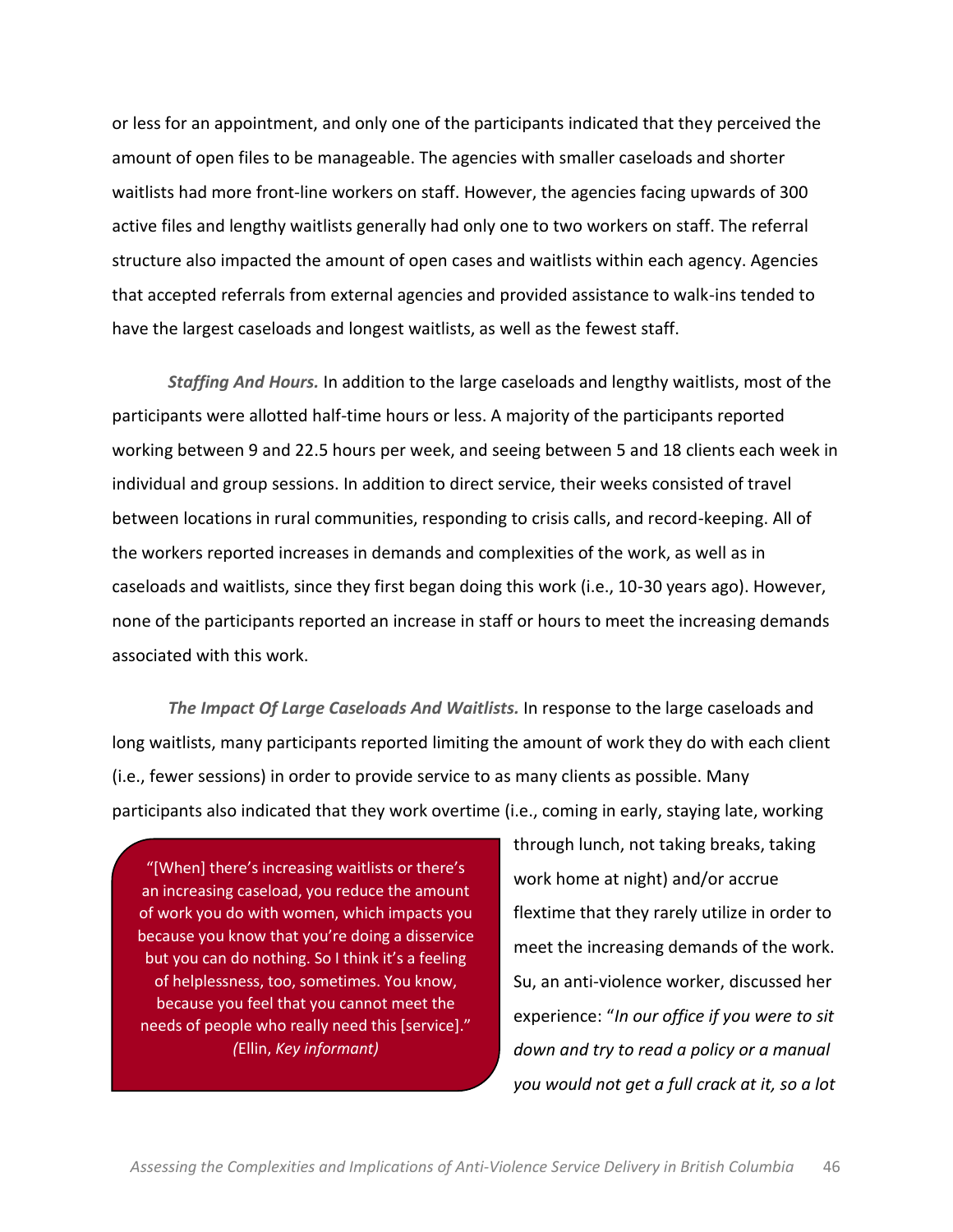*of time I just bring it home because you've got a half an hour of quality time as opposed to fractured time trying to absorb [the] information.*" This experience was not consistent across participants in the study. Many workers indicated that they did not work overtime, either through choice or because of agency policy, in an effort to set healthy boundaries and work-life balance. However, some of these participants still reported working through lunch or taking training manuals home at night, which they did not classify as official 'overtime hours' though they were not compensated for these hours.

*The Loss Of Violence Prevention Work.* **The increase in complexities, demands, and** time-related challenges, as well as larger caseloads and longer waitlists without an increase in staff or hours, has contributed to the loss of violence prevention work in the sector. Many of the front-line workers indicated that the work had become reactive, because they do not have the time or resources to do prevention within their communities. For example, Natasha, an anti-violence worker, noted that their practice has become "narrow." She stated, "Our practice has gotten very narrow. So we do less family court. We used to do group with the STV *counsellor.'We'did'groups'when'the'outreach'counsellors'when'they'would'come'in.'We'did' presentations at schools. We did presentations for community service groups. We don't do any of that stuff anymore. We don't do any prevention anymore.*" Some of the key informants also discussed similar experiences in the sector, and suggested that since prevention work does not have immediate results, it is undervalued and underfunded.

#### Low Wages, Limited Benefits, and Overdue Pension Plans

Wages and health benefits and pensions for workers are limited or do not exist at all. Most of the participants indicated they belonged to unions and have pension plans, but these supports came into effect too late in their careers to assist them in retirement. Additionally, many participants discussed the issue of inadequate wages for front-line workers in the sector, reflecting on their own wages and knowledge of other workers' wages.

*Wages.* All of the key informants and front-line workers discussed wages in the antiviolence sector, and all of their accounts indicated that anti-violence workers are underpaid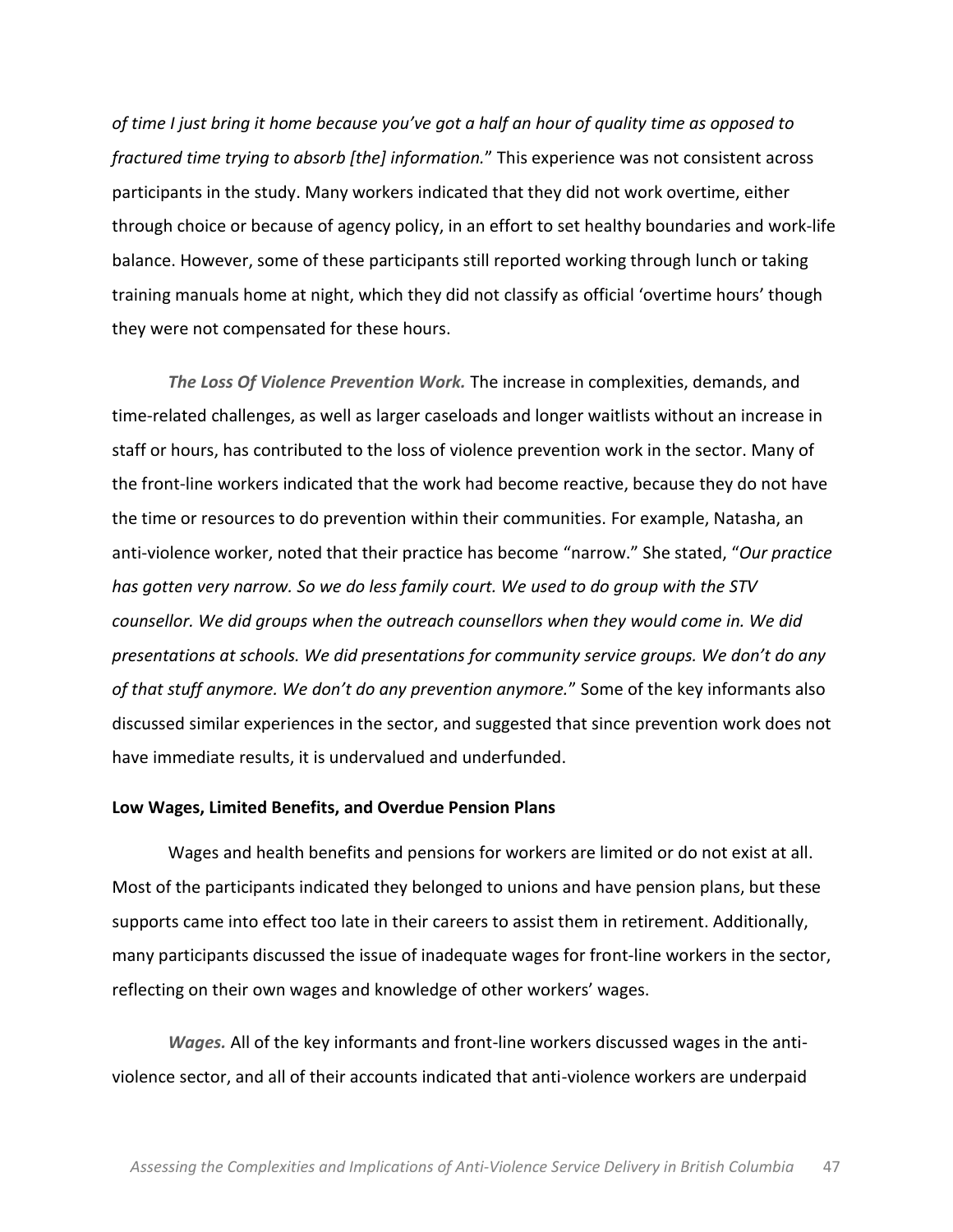across the sector. Most of the participants did not disclose their hourly or net wages, but made reference to relying on other sources of income (i.e., second or third jobs, a second earner in the household), and some acknowledged living close to their means with little money left for savings or retirement. They also reflected on how low wages across the sector made it difficult to hire or retain employees (i.e., turnover). For example, Alice, an anti-violence worker, addressed the issue of low wages within the sector when she described overhearing a colleague *state "I have worked here for 20 years and I still am not making \$20 an hour."* 

While wages differed between agencies, and some workers made more than others, the consensus was that wages within the sector are substandard in comparison with other victimserving organizations (e.g., police). This speaks to the under-funding and under-valuing of antiviolence work in the province of British Columbia. Baines (2004) suggests that this is a result of gendered assumptions about the role of women as caregivers. This assumption is reflected in the devaluing of this type of work, which leads to treating women as a caring workforce who will work harder for less pay (Baines, 2004).

**Benefits.** The participants discussed health benefits in the sector, but noted great disparities among anti-violence workers as to whether or not agencies offered health benefits. For example, frontline workers reported having extended health benefits approximately a decade

"There's no sick time. There's no health benefits."

*[interviewer'inquires'about'where'sick'days' would'come'from'(e.g.,'vacation'days)]*

"If you were lucky enough to have some vacation days left. If not it would be no pay."

(Su,!*Anti3violence'worker)*

ago, and seeing significant decreases in their benefits packages over the last 10 years. Some workers are able to use their sick days as mental health days when they experience burnout, while other workers find themselves taking sick days without pay.

*Union Involvement And Pension Plans.* Over last 10-15 years, most of the agencies became unionized, and as a result the workers now receive pension benefits. Only two of the participants did not belong to a union, and subsequently do not have pension plans in place. Many of the participants characterized unionization as a positive development in the sector,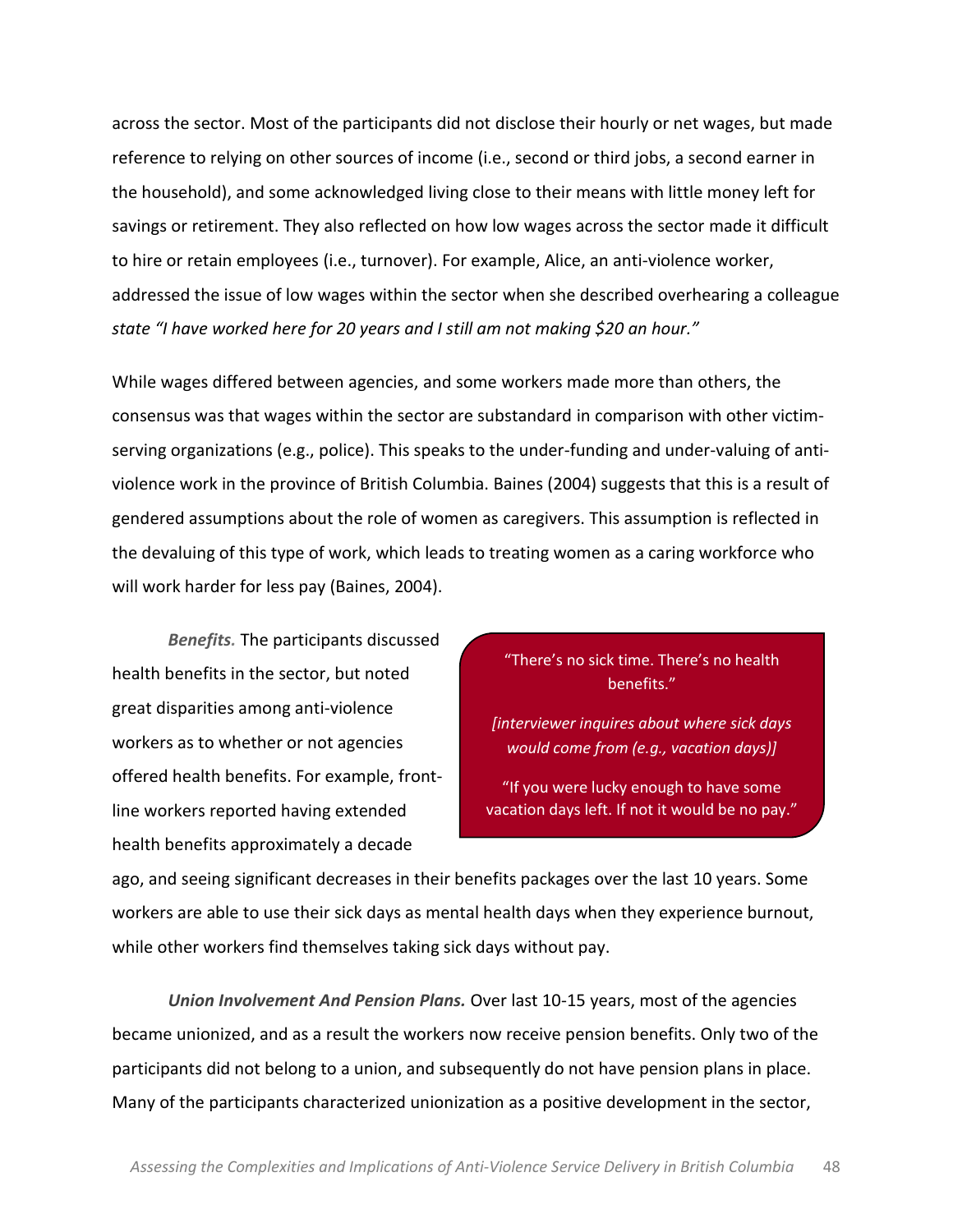and have seen annual, but sometimes marginal (i.e., "few pennies or something"), increases in pay. However, one worker noted that, since her agency became unionized, for every raise she receives her hours are subsequently cut, leading to a higher hourly wage but the same net income. Furthermore, the participants indicated that the hourly wage at unionized organizations, while above minimum wage, is still substandard. Cathy, an anti-violence worker, addressed this concern: "I think that the starting wage [...] is atrocious." This led a few participants to question the role of their unions, since they have seen some increases in pay, but these increases have been marginal.

The implementation of pension benefits is, overdue in the sector. For the few who have access, the workers characterized the emergence of pension benefits as progress within the sector, they also acknowledged that the pension benefits were put in place too late to be of benefit to long-time workers in the sector (i.e., 20-30 years). The participants indicated that since the pension plans were only made available a few years ago, it would be of little to no benefit to them post-retirement. For example, Alice, an anti-violence worker, expressed:

*I*/<sup>*m*</sup> really happy for the younger women in the sector because it is really important, and we were the last part of the provincially-funded public sector to get a pension plan. *But something that I'm really aware of is that there's a whole generation of women* who got the transition houses up and running, got these programs up and running, *made' government do' the' right' thing,'made' them' pay' attention' to' violence' against' women'and'fund'programs,'and'this'whole'generation'of'women'is'going'to'retire'into'* poverty. And that's just a reality."

*A\$Point\$For\$Comparison.* Participants in the study often drew comparisons between the anti-violence sector and other services and sectors with respect to wages, benefits, and pensions. They expressed frustration about doing work similar to workers in other sectors, but not receiving

"I worked in corrections with male offenders, and the difference in support packages for employees, the training, the pension. All of that. It's absolutely stark by contrast."

#### What kind of differences did you see?

"Wage, training, support, pension, days off. Everything. Really. It's outstanding. I left my position [working in corrections with male offenders] and I make about the same amount of money and I have an additional degree now." (Liza, Anti-violence worker)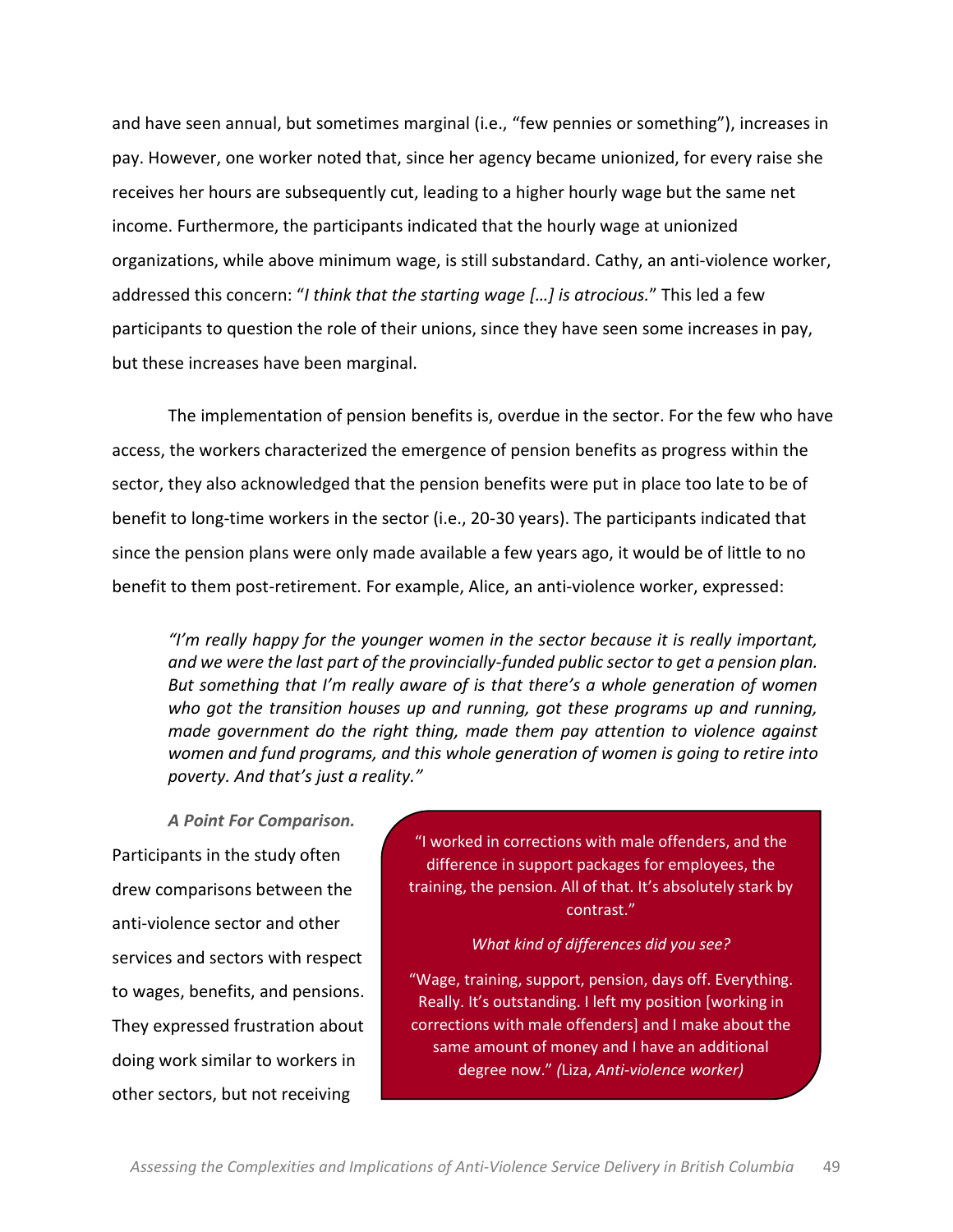equal pay and benefits, or being rewarded for working overtime hours.

## **Need'for'Additional'Training'Funds'and'Learning'Opportunities**

A primary theme that emerged from the research was gaps in training. Anti-violence workers and key informants alike indicated that their training budgets were cut between 2002 and 2008, and that these cuts have impacted their ability to provide a response that is coordinated and reflective of changes to policy. Many noted that they only receive 1-2 training sessions a year, which does not provide adequate opportunities for workers to become familiar with new and revised policies, provide the necessary training for new anti-violence workers (given high turn-over in the field), and/or provide adequate support to workers who are struggling to assist clients with increasingly complex needs.

*Existing Supports.* All of the front-line workers identified EVA BC as one of the key supports in place that assisted them with training and advice, as well as providing general support for their workers and programs. According to the participants, one of the most important supports EVA BC provides

"What I find helpful in terms of both my own dealing with the impact of the work, and just my own feelings around, is [acknowledging] that I can't do it all. I can do the front-line work, but I can't do it all. I can't do the big picture. I can't do the lobbying. And I don't have a big provincial voice, so I feel like [EVA is] my big provincial voice and they're the ones who will speak out on issues that need to be talked about, and that really helps." (Anne, Anti-violence worker)

for them on a continual basis is knowledge, education, and training. For example, Mayra, an anti-violence worker, stated, "*I'get e-mails from EVA almost every day. They keep me up-todate with almost everything that is going on, so I don't have to go looking or searching. They're constantly keeping me informed.*" From the frequent newsletters and information available on EVA BC's website to their annual training forum, the participants identified EVA BC as their primary source of knowledge and a key educational resource. The annual training forum brings workers from across the province together to address and educate workers on new needs, changes, and challenges in the sector, but it also functions as a networking event to foster new relationships and an overall sense of connectedness within the sector. Anne an anti-violence worker, explained her experiences with EVA BC: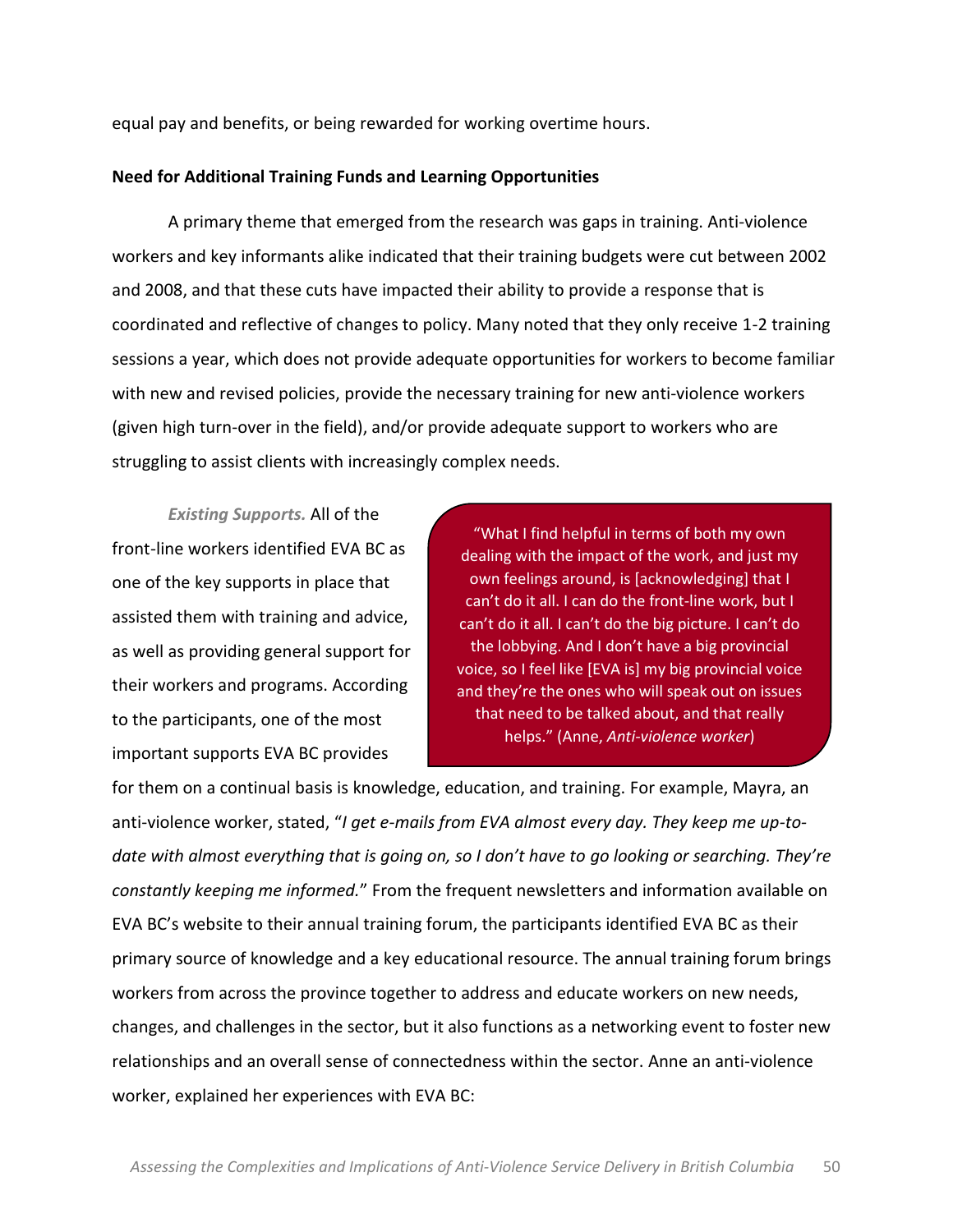*"What I find helpful in terms of both my own dealing with the impact of the work, and just my own feelings around, is [acknowledging] that I can't do it all. I can do the frontline work, but I can't do it all. I can't do the big picture. I can't do the lobbying. And I* don't have a big provincial voice, so I feel like [EVA is] my big provincial voice and *they're the ones who will speak out on issues that need to be talked about, and that really helps."* (Anne, Anti-violence worker)

**Cuts To Training Budgets.** Based on the workers' testimonies, the cuts to training had one of the largest impacts on their work and ability to meet survivors' needs. All of the antiviolence workers and many of the key informants expressed frustration about the complexities of the populations and work increasing, while the training opportunities have decreased. Prior to the cuts in 2002 and 2008, the workers recounted being able to attend more than one training per year, and now their budgets generally only allow for one training annually per employee, if that. For example, Liza, an anti-violence worker, discussed the experience at her

"[Training] really impacts our confidence in the work that we do, and our ability to advance our skills and stay on top of any kind of trends or new issues, or long-standing issues even. And new staff that come in, they don't have the funding to go to the modules of training that we went to 10 years ago. Those were great... We don't have funding to do training for staff, so that's a huge issue." (Abigail, Anti-violence worker)

agency. She stated, "I think we have a pretty' *limited'training'budget.'I'think'it'is'around' \$250 a counsellor. I'm not 100% sure, but* that is sort of what it feels like to me. So that *is'basically'one'workshop'or'one'training'per'* year." Some workers even seek out training at a personal cost, through unpaid time (i.e., taking training manuals home at night, doing online training sessions during their personal

time) or paying for training out of pocket (i.e., buying new texts and training manuals, paying to attend training sessions).

*Needs And Gaps.* The workers identified three primary impacts of the cuts to training funds and limited opportunities for training. First, all of the workers expressed concerns about the lack of training impacting their ability to meet survivors' needs, either through insufficient training regarding how to assist populations with complex needs (e.g., mental health, substance use, housing needs, precarious immigration status) or a potential disconnect between new policies and existing practices. Similarly, Zeman (2004) suggested that with increased training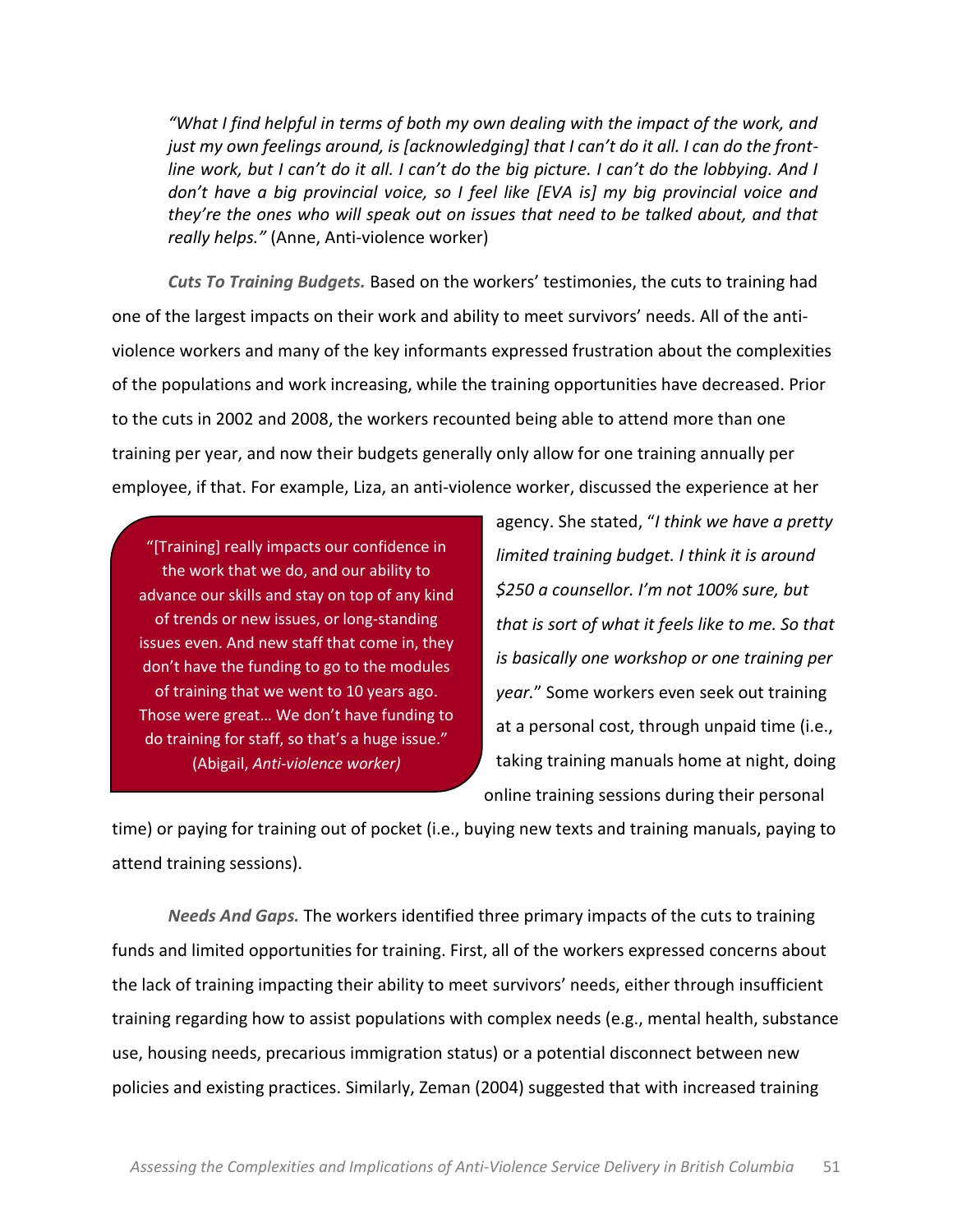victim service workers will improve their ability to identify  $-$  and provide assistance to  $$ survivors with more complex experiences of violence, which enables workers to provide longterm and effective care. Second, the long-term workers recounted experiences with how the lack of training is impacting new workers entering the field, and how having new, undertrained workers could impact survivors' experiences and safety. Comparably, Baird and Jenkins (2003) contend that less experienced and younger workers are more susceptible to vicarious traumatization and burnout, which could be reduced through increased opportunities for training. Third, all of the participants identified ties between training and feelings of security and confidence in their work, and how the cuts have undermined workers' confidence and contributed to experiences of burnout. For most workers, training and self-care went hand-inhand.

#### **Turnover in the Sector**

Most of the participants recounted high turnover rates within their own agencies, and all of the participants expressed high rates of turnover in the sector overall. All workplaces experience changes to their staffing profile and regular renewal can be a positive feature, as is discussed below. However, some participants in this research pointed to high turnover rates which they considered to be reflective of the increasing demands and complexities of the work, as well as low wages, understaffing, large caseloads and waitlists, and limited training opportunities. Meera, a key informant, explained:

*"They are supposed to be the specialists, and they don't have any training. They are* pressed beyond reason, and they have waiting lists for service. What's going to happen *is* that the client at the end of the day is going to pay. Now, what's happening on an *Everyday basis is that there's huge staff turnover. People will get a job at an antiviolence'program'and'not'stay'for'very'long'because'they'get'burnt'out'very'quickly,'* and part of what happens with training is that with training you provide people with *the'confidence'because'you'are'providing'them'with'the'competencies'in'order'to'do'* their jobs."

For the most part, participants characterized the high turnover rate as a negative aspect of working in the sector, not only because it adds to the workload of other staff, but also because it impacts the quality of services provided to survivors due to understaffing within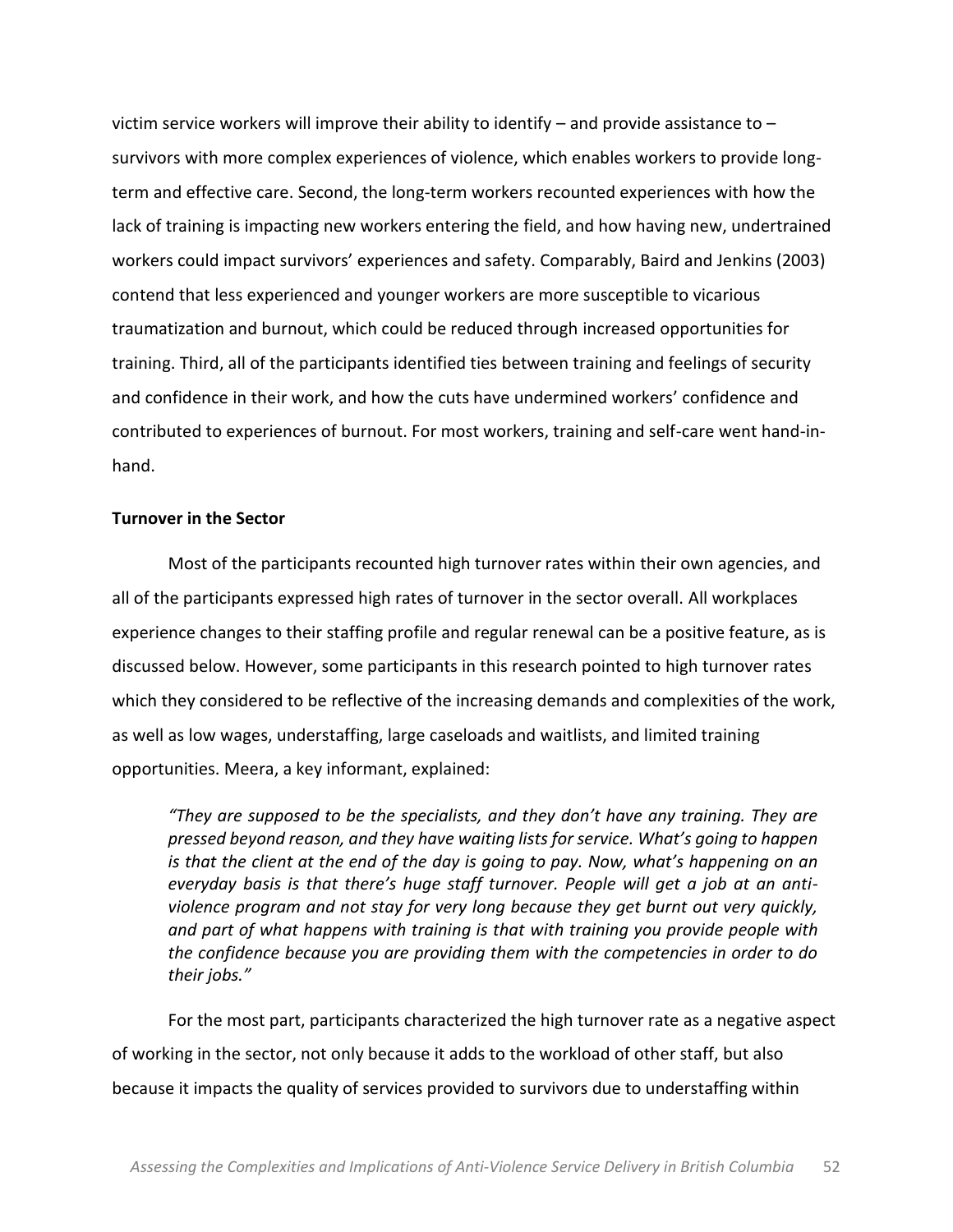agencies and/or new staff with limited specialized training. However, one participant indicated that from her perspective there was not enough "healthy turnover" in the sector. This was thought to be a problem where there was a lack of support for workers responding to violence on a daily basis and experiencing vicarious trauma. For example, Mariam, a key informant, discussed this trend within the sector:

*͞I'think'one'problems'in'the'sector'is'lack'of'healthy'turnover.'Combine'that'with'lack' of'services'for'trauma'and'vicarious'trauma,'and'you'can'have'a'pretty'big'group'of' workers who are burnout but have to do the work because they don't have any other* option. [For example], I think in other fields of work usually people do not stay with the *same job for 10, 15 years. They don't stay with the same position for 15 years. I think* in some anti-violence organizations, you have workers who have been there for 20' *years.'There'is'lot'of'value'in'that'because'you'have'all'of'that'historical'information'* and a lot of experience, but then combine that with lack of any program to address the *vicarious' trauma' [and]' you' have' a' problem.' So' I' find' that' [there' is]' not' enough' movement' within' the' organization.'When' you' have' that' movement' you' have' fresh' ideas. You have fresh perspectives. You learn from each other. That is very rare."* 

This speaks to the immobility of anti-violence work, as there may not be enough opportunities for advancement.

## **Adverse'Working'Conditions**

Many participants indicated that underfunding in their agencies led to adverse working conditions, such as not having enough money to pay staff an adequate wage, or to purchase basic office supplies or equipment that would reduce the time it takes to complete certain tasks (e.g., monthly funding reports). Some front-line workers expressed not having enough funding to purchase the most basic office supplies, like pens. Mayra, a front-line worker recounted her experience of not having a formal office space, which has resulted in holding counseling sessions in a workspace shared with the maintenance worker. Mayra explained, "I don't have an office. The organization doesn't have funding to provide a counseling office, so I find that I *have to do the work in a board room in one location and in another location I'm sharing an* office with a maintenance man, which is not conducive to an atmosphere I would prefer. Maybe *in time it will improve, but right now it's bare and it's got folding chairs in it."* 

Another worker expressed her frustration with her agency being unable to afford the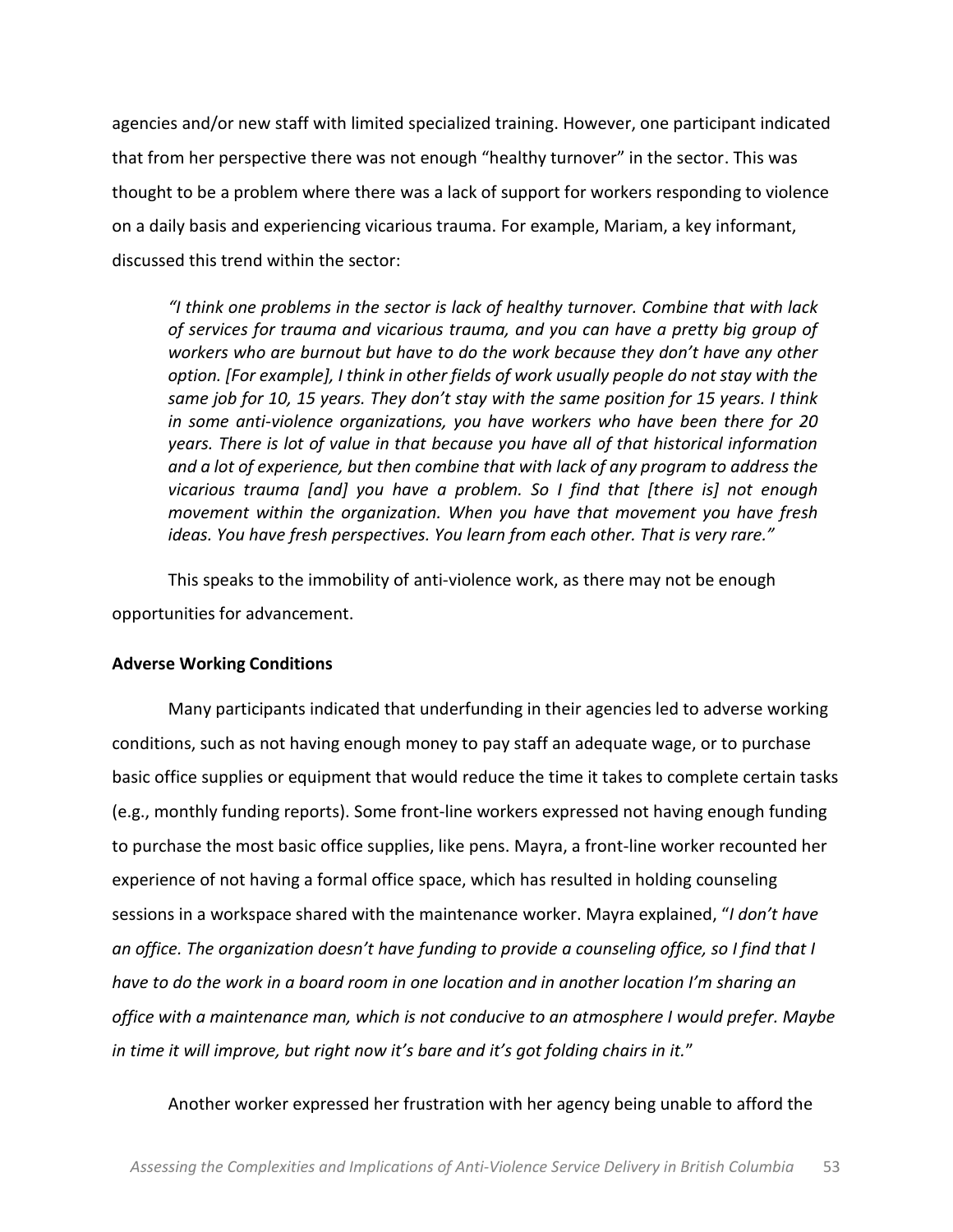database management system necessary to track files and collect the monthly statistics, resulting in a group of workers completing the report by hand each month. Not only is this time-consuming (i.e., approximately 20 hours a month), but it is time that is taken away from providing direct service to survivors and the community. While the struggles and working conditions differed from agency to agency, every front-line worker

*Can'you'identify'any'specific'needs'of'your' program?'Like'things'that'are'missing'or' that'you'would'need'more'of?*

"Yes. A database management system. At the moment we are still on hand-written notes and pulling all the stats from those every month is prehistoric. It's just a very painful process, and takes time that could be better spent. That's a day we could have a group or something, but instead we're having to slog through paperwork to get stats." (Su, Anti-violence worker

expressed unmet, and usually basic, needs within their agency, which led to adverse working conditions.

#### **Above'and'Beyond'the'Call'of'Duty'**

The data revealed that many agencies and programs are in a position that requires them to supplement their budgets through donation-based storefronts and other fundraising efforts. For example, Liza, an anti-violence worker, explained the experiences at her agency: "We *opened'the'thrift'store'out'of'desperation'because'we'knew'we'had'to'develop'a'different' stream of funding... It always feels like we are doing more with less.*" The majority of the antiviolence workers discussed the use of fundraising efforts and storefronts to subsidize their programs. They noted that without the use of donation-based supports and social enterprise they would have to cut many of their existing programs, as well as reduce their capacity to take on new cases and continue to meet the needs of existing clients. The revenue from these efforts is used to fund programs, purchase office supplies, subsidize salaries, allot additional hours to workers, and supplement other items in their budgets. This speaks to the great measures taken by anti-violence workers to ensure that they can meet survivors' needs; however, using these resourceful measures to generate additional revenue depend on the size of  $-$  and resources available in  $-$  each community, and may only be feasible in larger towns.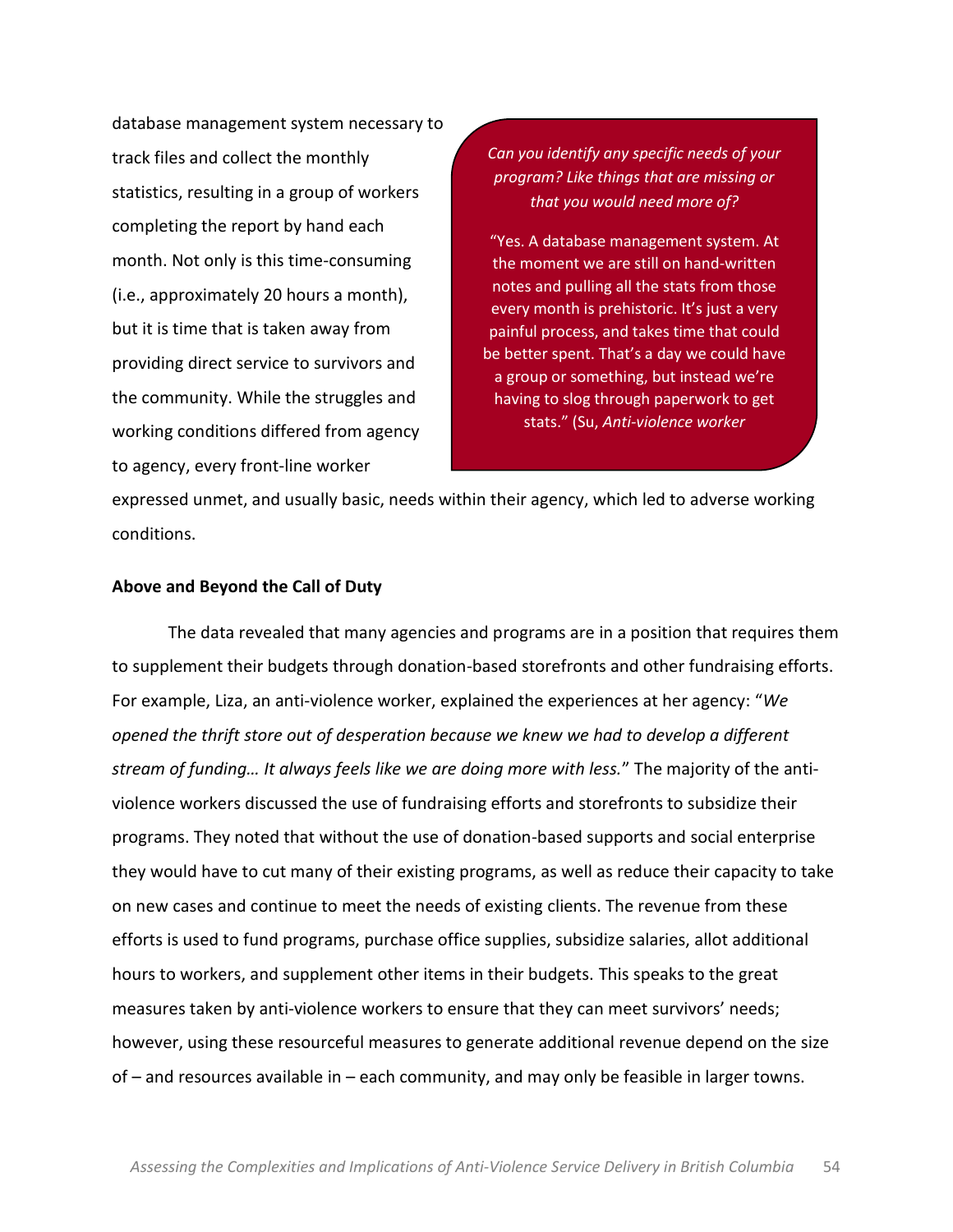Furthermore, some anti-violence workers noted that other agencies working with survivors (e.g., police) are not required to utilize the same resourceful measures to supplement their budgets.

## **Staying Strong and Learning From Experience**

Even though all of the participants spoke to the challenges created by the increased complexities involved in working in the anti-violence sector, as well as the personal struggles they faced, every participant also spoke with great pride and passion about the work that they do. While it is important to acknowledge the struggles and challenges in the sector, each worker's passion and dedication to their work speaks to their resilience and the inspiring work they do every day. Amidst all of the struggles, their passion is what truly characterizes the sector. For example, Anne and Liza described their experiences:

*"I* think the really interesting thing for me is that it's not doing the work with women *and'kids'[that'wears'me'down].'Doing'that'work'is'a'beautiful'and'inspiring'thing,'and' I' feel' incredibly' fortunate' and blessed' to' have' met' and' worked' with' the' incredibly' strong and brave women that I have worked with. It's the systems. That's the thing that wears me down."* (Anne, Anti-violence worker)

*"I* do feel extremely proud of the work that I do and the agency that I work for. I wouldn't be there if *I didn't feel like I have a lot of integrity in my work. And I've really* we have become bit of a training place, and we've had a lot of practicum students come *through now. And I really see that as an essential part of what we're doing, too. We're not' only' helping' the' clients,' we' are' also' working' with' other' counselors' and' other' professionals' to' help' them' understand'what' this'experience' is'like' and' how' to' best' ƉƌŽǀŝĚĞ ƐƵƉƉŽƌƚ ĨŽƌ ǁŽŵĞŶ ǁŚŽ͛ǀĞ ŐŽŶĞ ƚŚƌŽƵŐŚ ƚŚŝƐ͘ / ĂůƐŽ ƚŚŝŶŬ ƚhat' in' our' Community our particular agency is really well respected, and we've worked hard to build'that'and'create'a'really'responsible'work'environment'and'give'these'women'the' professional'services'that'they'deserve.'So'yeah,'I'really'do'feel'quite'proud'about'that' work. And yeah, we're still here."* (Liza, Anti-violence worker)

# **Vicarious Traumatization and Self-Care**

As described in the introduction (see Gaps in Evidence, Services, and Supports), vicarious traumatization is associated with indirect exposure to traumatic events and information, and can affect the beliefs, values, perceptions, and worldview of individuals who work with victims of crime and trauma survivors (Salston & Figley, 2003; Tabor, 2011). Burnout,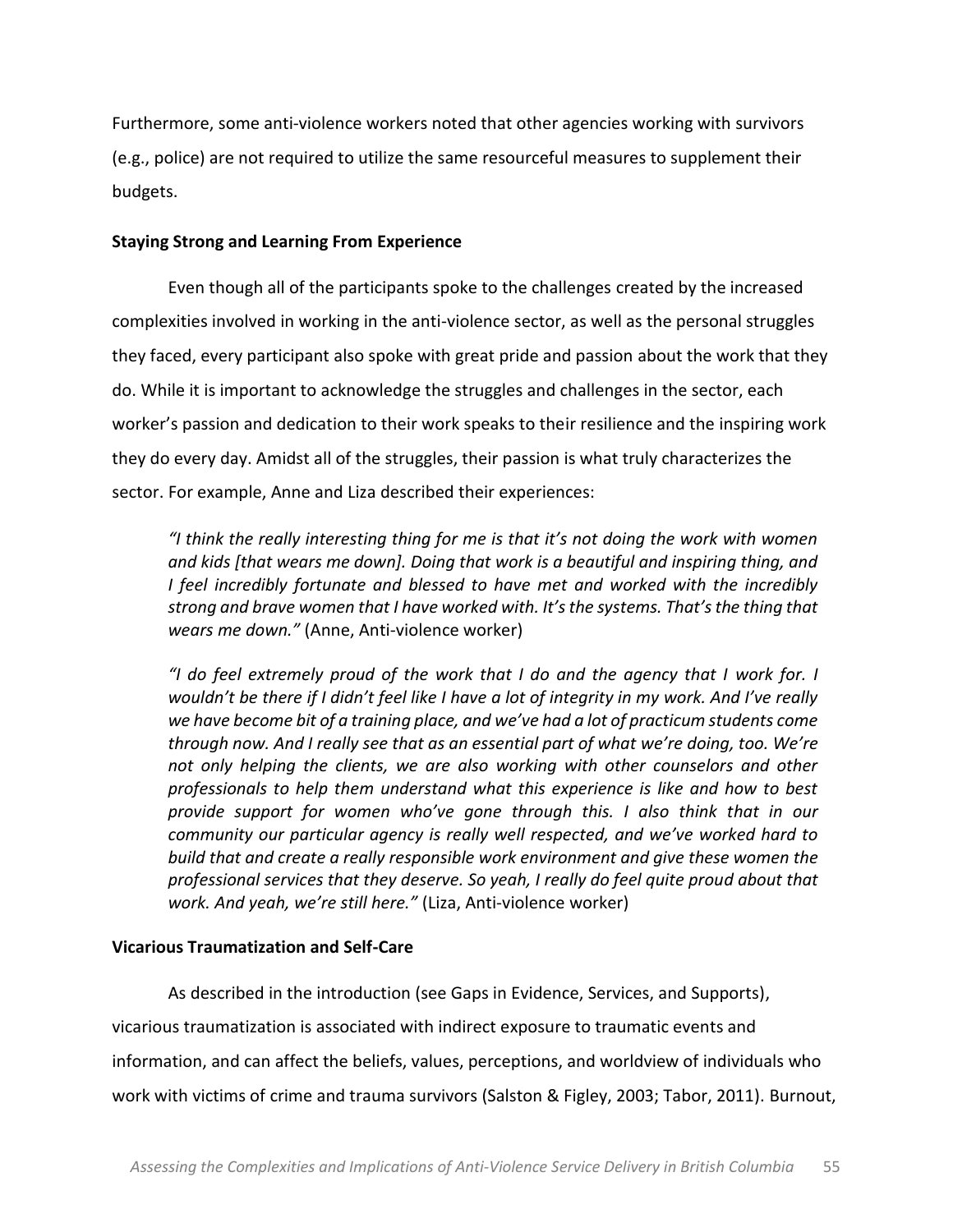on the other hand, is a form of job-related stress that develops gradually over time, and leads to emotional, mental, and physical exhaustion (Babin, Palazzolo, & Rivera, 2012). Anti-violence workers are especially vulnerable because of the nature of the work, though research suggests that training and social support can serve to protect workers against burnout (Babin et al., 2012). If not addressed, however, burnout can lead to lower productivity, work performance, and job satisfaction, and thus it has strong implications for the anti-violence sector and the communities they serve (Maslach, Schaufeli, & Leiter, 2001).

Most of the participants addressed the issues of the impact of doing this work on their own mental health and vicarious traumatization, as well as how their ability to find opportunities for self-care at work has decreased substantially. They indicated that vicarious trauma and limited opportunities for self-care, contribute to high rates of staff turn-over, burnout, and impacted their reactions to, and experiences with, clients. Most of the key

"When I first started this work 19 years ago, I was probably pretty naive about this stuff. I would come home from work and immediately walk into a shower and feel like I was washing everything that I'd heard away so that I could get back to my normal life for the evening. I don't feel that way so much anymore, but I sometimes still get that feeling. [The other day,] I was sharing [this experience] with another worker and she was saying she felt the same way doing this work for a long time. You feel like you've immersed yourself in something that you don't want to cling to you. You want to remember that there's a world outside of that, because if you spend a whole day hour after hour after hour hearing women's stories [of abuse] you have to let them go. You can't hold onto them because your own life is not that way. And the women that do have trauma in their own life, I don't know how they do the work. I don't know how you could be involved in it all day and go home and deal with it at night." (Mayra, Anti-violence *worker*)

informants and anti-violence workers noted that although more opportunities for self-care through their agencies would have positive impacts on their experiences at work, they remain dedicated to helping women in need and see great value in their work regardless of the potentially negative personal impacts (see Staying Strong and Learning from Experience).

*Vicarious\$Traumatization.* Throughout workers' discussion of their experiences, a dominant theme was that of vicarious trauma and the personal impact of doing this work. Anne, an anti-violence worker,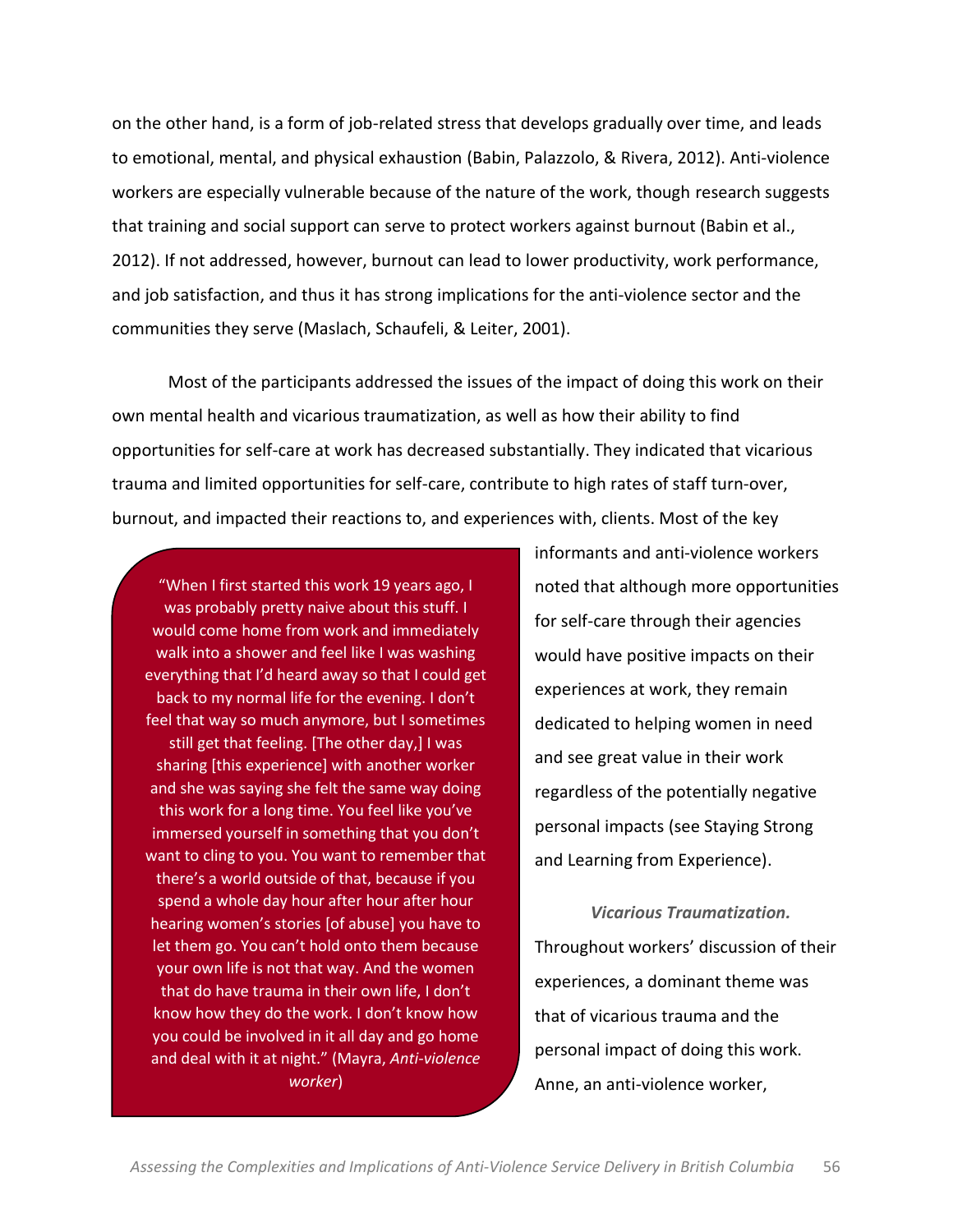described her experience: "This work has changed me tremendously. I have been doing this *work'now'for'over'30'years'[and],'I'have'become'much'more'sensitized'to'violence'of any'sort.'It' is like you become aware of things in the world and you can't become unaware. And sometimes it would be really nice to have a day or a week where I wasn't aware, but that just doesn't seem to happen of course. So, yeah, it's changed me.*" Similarly, the participants recounted experiences similar to PTSD, like jumping when the phone rings because they assume it is a woman calling in crisis, being unable to watch violent television shows or movies, and exercising caution when forming new relationships, especially with men. They also indicated that vicarious trauma impacts their work, because at times they have become too sensitized to the violence.

*Burnout.* All of the participants discussed high rates of burnout in the sector, and most recounted personal experiences with burnout during their careers. Each participant had experienced and/or watched their fellow workers go through, or leave the sector because of, burnout. They attributed the burnout to many of the complexities involved in anti-violence work, such as the stress related to doing more work with less support (e.g., insufficient funding and under-resourcing), fewer hours and heavier caseloads, the pressure of long waitlists, and assuming roles and responsibilities that once belonged to other agencies. For example, Cathy, an anti-violence worker, recounted her experiences with burnout in the sector. She noted, ͞*[Burnout'occurs]'so'often'because'of'the'trauma'and'because'of'the'under3resourcing'and'the' lack of organizational support and the lack of training.*" These complexities that contribute to burnout are compounded by fewer training opportunities, leading to decreased educational outlets and skills to manage the ever-increasing responsibilities, and experiences of vicarious trauma. Stevens (2008) identified a similar trend, and suggested that there is a relationship between heavy workloads and burnout, as well as turnover, in social service and anti-violence work. However, workload alone does not account for high rates of burnout. Several authors have related turnover rates within anti-violence and social service agencies to workers' experiences and frustration with limited supports, insufficient funding, limited access to counseling, under-resourcing, and overall job dissatisfaction within their agencies (Crain & Koehn, 2012; Friend, Shlonsky, & Lambert, 2008; Stalker et al., 2007). Turnover is also a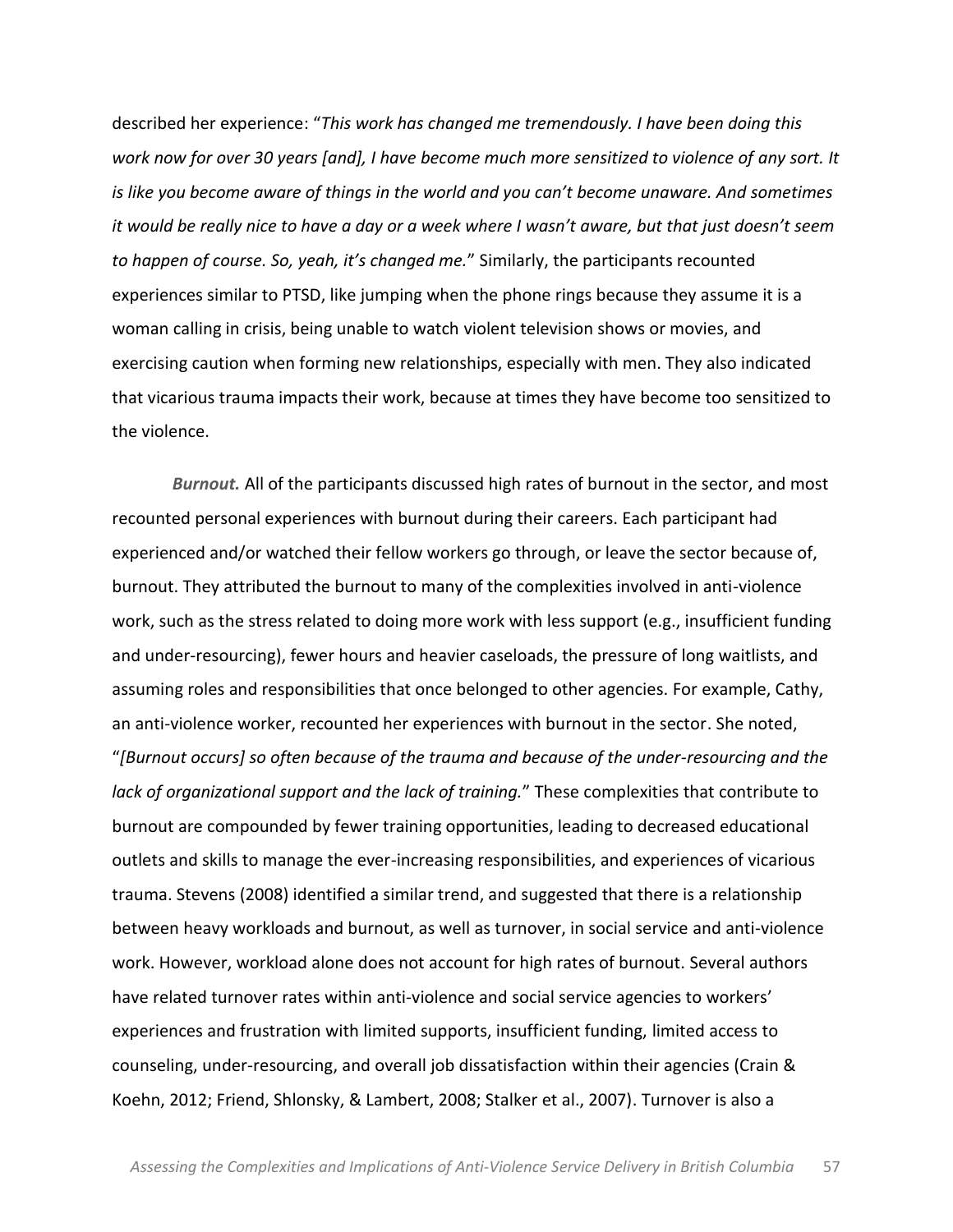function of the difficult nature of anti-violence work; that is, the constant exposure to experiences of violence and trauma, and ongoing safety issues.

**Self-Care.** An additional factor that contributed to many of the workers' experiences of vicarious trauma and burnout were decreases in opportunities for self-care provided by  $-$  and available within  $-$  agencies (e.g., that promote health and wellness), which they recalled having

"I seek clinical supervision externally, which I pay for myself because I think it's really important for me to have that. I do have a clinical supervisor on my worksite. However, she is also my line supervisor. That creates a different kind of dynamic, so I have sought clinical supervision all along. We used to have clinical supervision externally, but now the funding got cut and we have it internally." (Liza, Anti-violence worker)

occurred over the last 10 years. Some workers still have self-care options available (e.g., clinical supervision, counseling sessions, the use of sick days as "mental health days," discretionary funds), but all of the participants expressed that many of the self-care options that they once relied on, which were provided and funded by their agencies, are no longer available to them. However, the reported decreases to self-care options were inconsistent between agencies, and workers were unable to identify the source of  $-$  or reason for  $-$  these decreases. Many workers also equated training with self-care, because it provided them with the opportunity to stay current and feel supported and confident in their work.

*Impact On The Survivors.* In addition to expressing concern for their fellow workers and themselves, many of the participants linked their concerns about vicarious trauma, burnout, and decreasing opportunities for self-care to how it impacts their ability to provide adequate support to survivors who seek their services. While the regard for themselves and their fellow workers was made clear, they noted that experiences of vicarious trauma and burnout hinder their ability to support women when they are in need. Furthermore, many workers were committed to remaining compassionately engaged in their work with survivors, and expressed concern that experiences of vicarious trauma and burnout may impact their ability to provide continued support. For example, Marie and Anne recounted their experiences:

"If I'm not feeling well and able to do my job and, you know, feel supported and feel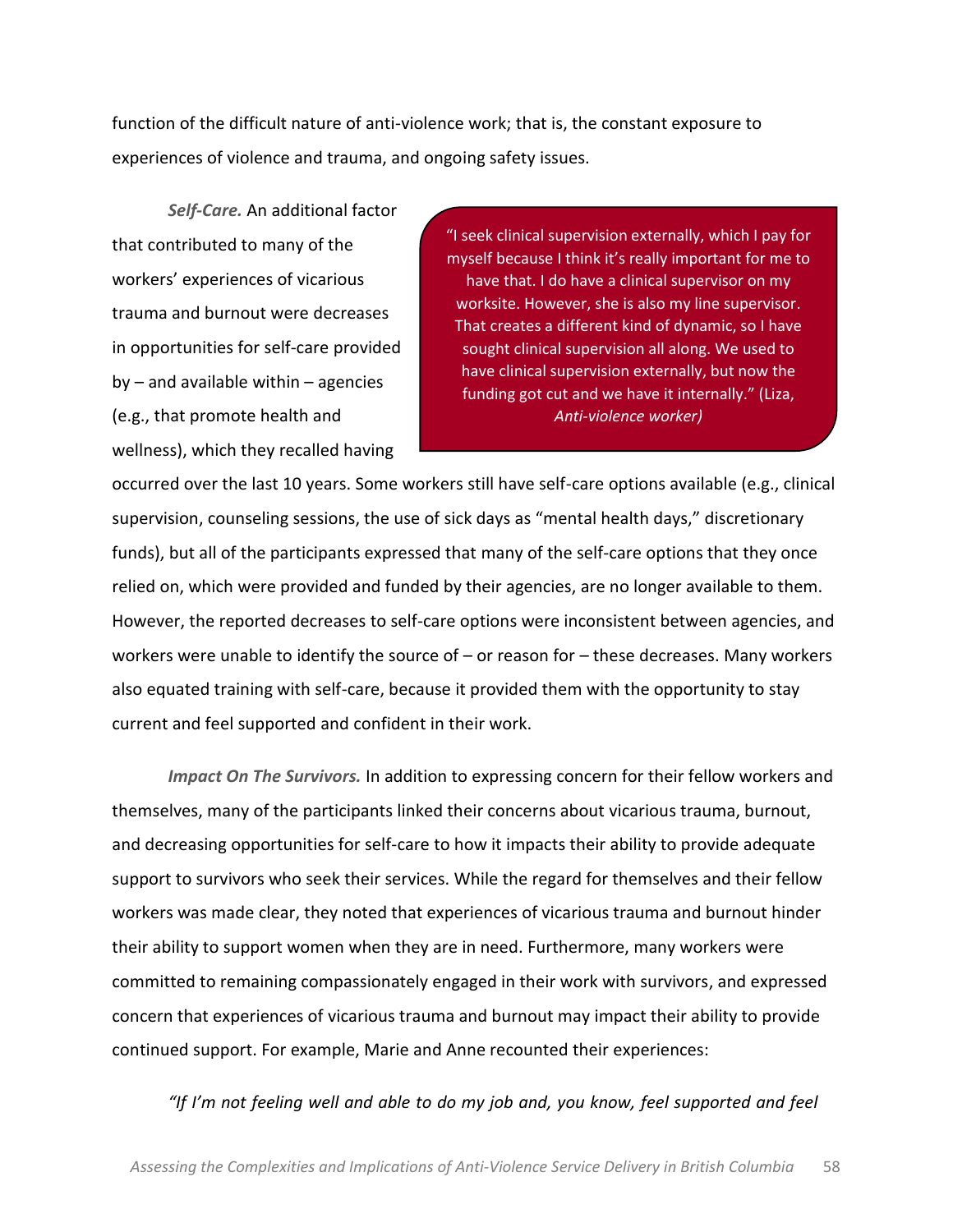taken care of, then obviously I'm not going to be as effective in doing my job." (Marie, Anti-violence worker)

*͞WĂƌƚ ŽĨŵLJũŽďŝƐǁŽƌŬŝŶŐǁŝƚŚ ĂǁŽŵĂŶ ǁŚŽ is' feeling' hopeless' and' discouraged.' Sometimes'I'need'to'carry'that'hope'for'her'for'a'while,'and'so'I'need'to'find'that'inside' myself. That's one of the reasons that that self-care is such an important piece."* (Anne, Anti-violence worker)

### **Need'for'Connectedness'and'Collaboration**

Through their accounts of the changes to policy, practice, and funding that have occurred over the past 10-30 years, the participants spoke highly of an increased sense of connectedness and collaboration with other agencies within the anti-violence sector, as well as agencies and programs that are external to the sector (e.g., police, legal aid). Participants with 15 or more years of experience recounted the isolation that existed in the anti-violence sector from the 1980s to the early 2000s. They indicated that during this time it was a struggle to establish connectedness and collaborate in the sector itself, let alone with services that were external to the sector. However, through the late 1990s to date all of the participants discussed increased connectedness within the sector, as well as collaboration with external agencies (e.g., police, RCMP, Crown). Some of these changes occurred through struggles to build relationships within individual communities, but this shift also occurred in part because anti-violence advocates are being including in decision-making and community committee (e.g., VAWIR, ICAT, strategic planning) processes. This reflects not only the increased legitimacy of anti-

violence work, but also a shift in attitudes toward embracing and valuing women-serving organizations. This change has increased cross-sectoral collaboration and decreased some workers' feelings of isolation. EVA BC was identified as a critical resource that led the development of

"[When] I started  $[...]$  we were sort of this crunchy, grassroots outlier that worked with battered women, but we weren't part of the System with a capital S. There's lots and lots that came in-between, but I think 20 or 30 years later women advocates in general, whether they're shelter workers, victims' service workers, STV advocates, or women's service workers in general, are really included as a part of that system. Not just even criminal justice wise, but just in terms of we're an important player at the table. I think that's probably the biggest thing that's changed and the best change that I've seen in all this the time.<sup>"</sup> (Paola, Anti-violence worker)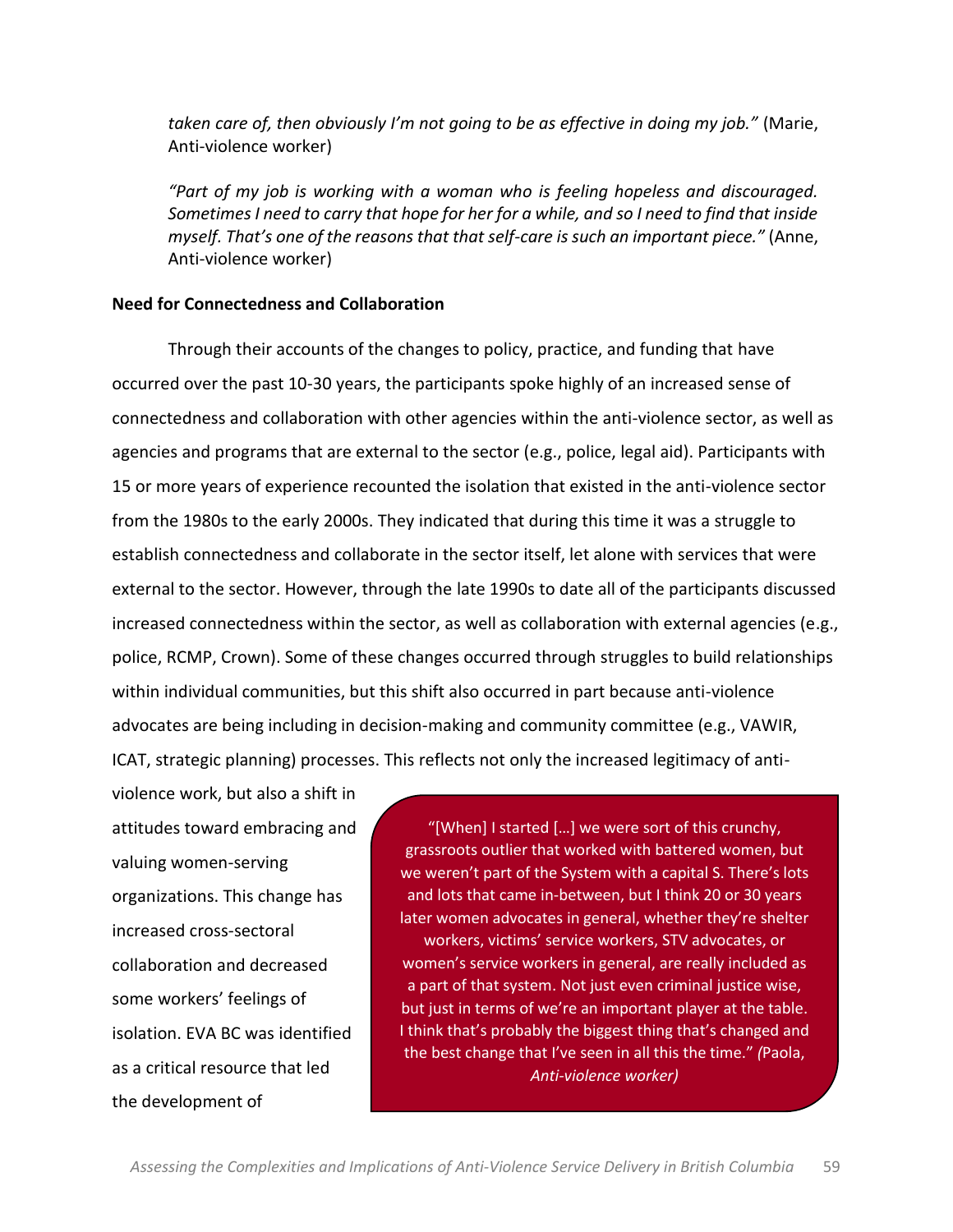coordination and collaboration between the sectors and provided anti-violence workers with training and advocacy in addition to a sense of support and connectedness.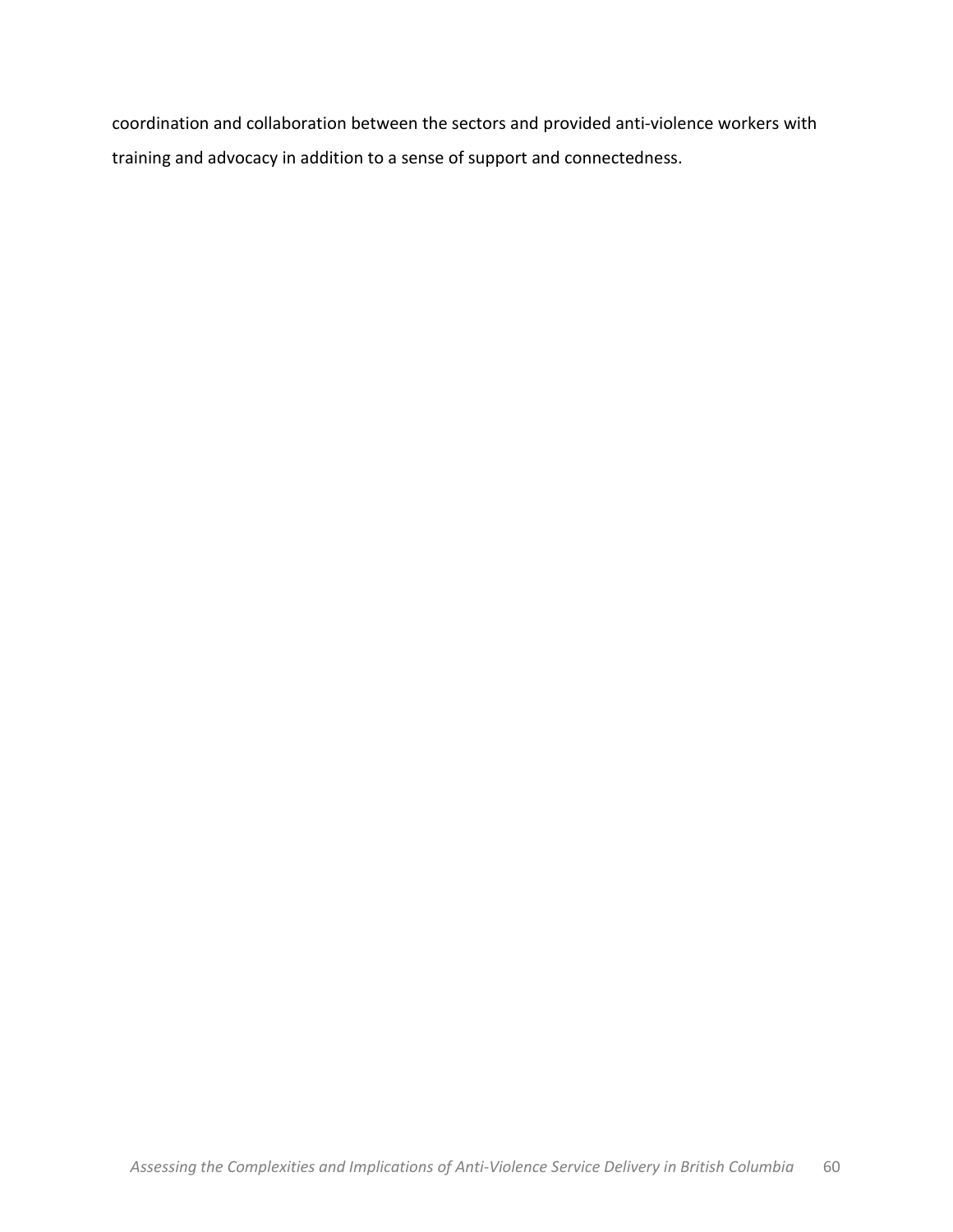# **Discussion**

This study assessed the complexities and implications of anti-violence service delivery in British Columbia, with particular attention to shifts in legislation, policy, guidelines, and funding over a 30-year period (1982 to 2013) and the impact of those shifts on anti-violence workers and the women they serve. These changes have taken place in criminal, family, child protection, immigration and social assistance law. They have impacted on the operation of every aspect of the criminal justice system. While the demand for anti-violence services has increased over the past 30 years, funding for anti-violence services has not kept pace. The tension between increasing demands and relatively stagnant funding has contributed to increased pressure on anti-violence workers, and unmet needs among survivors.

Changes to legislation and policy in every sector involved the development of guidelines for workers, and increasing collaboration and coordination across sectors reflect the continually shifting landscape of anti-violence work over the past 30 years, since the grassroots origins of the sector in the 1960s and 1970s. Organizations that emerged during this time were rooted in feminist activism and based on a peer support model. Increased awareness of the needs of women with additional and intersecting vulnerabilities means that anti-violence workers regularly support women who use drugs and alcohol and/or who have mental health issues. Guidelines and manuals developed to enhance work with younger and older women, Aboriginal women, women with disabilities, sex workers, and immigrant, refugee and non-status women now characterise the environment in which anti-violence advocates do their work.

It was not until the 1980s and 1990s that governments began to establish laws, implement policies, and develop programs and guidelines to address violence against women. This period, characterized by changes to sexual assault laws, the implementation of pro-active arrest and pro-charging policies, and the development of BC's first wife assault policy, was described by study participants as a 'sea change' with significant implications for the antiviolence sector. These shifts were accompanied by the development of guidelines for front-line workers, program standards, best practices, and training programs, which contributed to the increased sophistication of anti-violence work. Despite growing public awareness of the issue of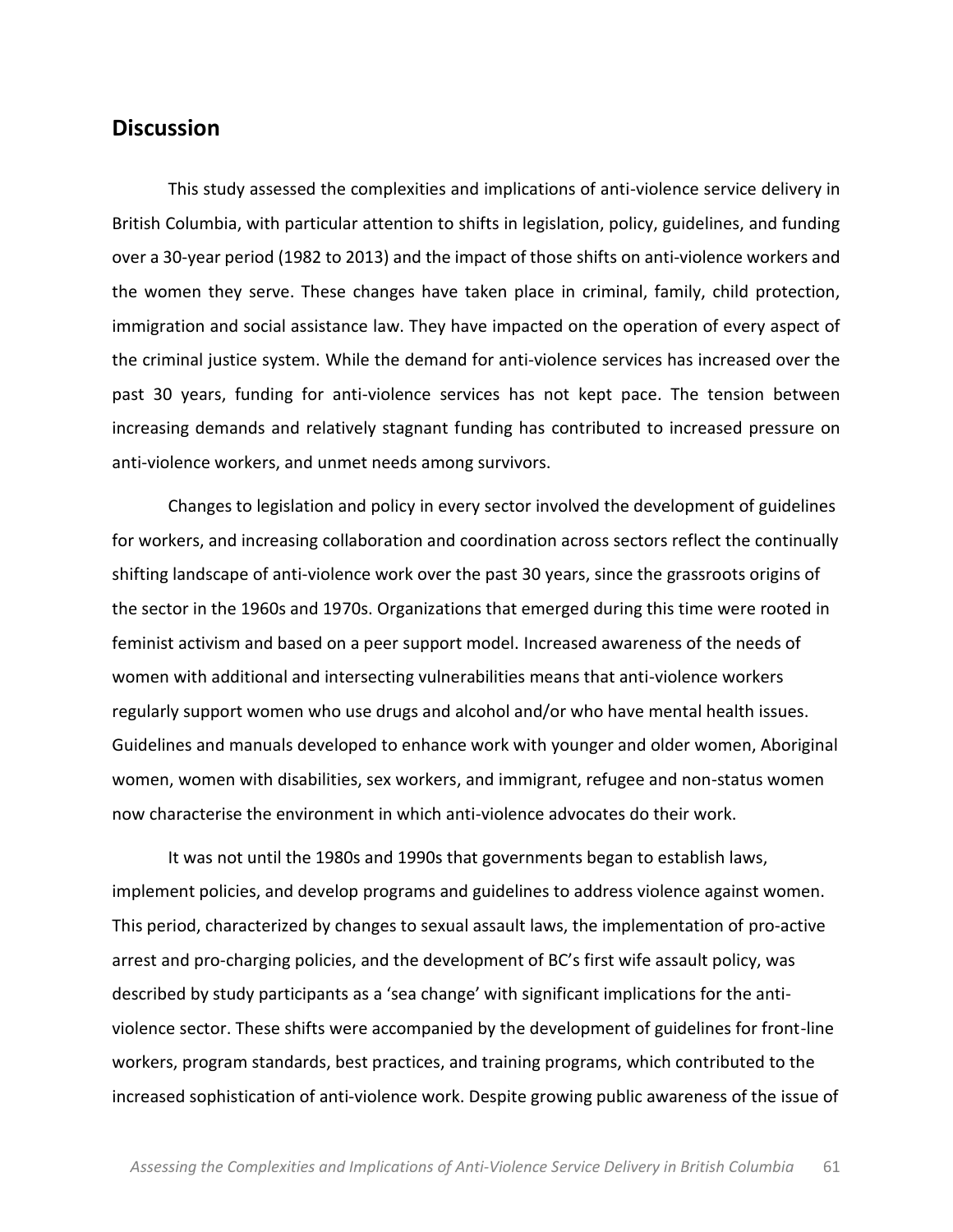violence against women, and an increasing need for coordination and collaboration across sectors, the anti-violence sector has faced significant funding cuts, which have reduced training opportunities and support for workers. The impact of these cuts, and limited funding increases, is denoted in participants' testimonies about the struggles they face within the sector, and how these struggles negatively impact workers and survivors alike. The problematic impacts of these cuts were identified a decade ago (Morrow et al., 2004). However, this study demonstrates that these cuts, and lack of funding increases to keep pace, are still negatively impacting antiviolence workers and survivors who seek support and services, as well as the sector overall.

Anti-violence workers in BC struggle to navigate the continually shifting landscape of the sector, to stay current on new laws, policies, and best practices guidelines, and meet the increasingly complex needs of survivors as the demand for service continues to rise. As our understanding of women's differing social locations and diverse needs grows, anti-violence workers are required to navigate more systems (e.g., criminal justice, child protection, mental health, family law, immigration law, income assistance), which results in more time spent with survivors before their files are closed. Many anti-violence agencies have few full-time staff, due to limited funding, and these workers are stretched to the limit as they try to meet the complex needs of clients who face multiple barriers. Advances in technology (e.g., smart phones, texting) mean that work hours often extend into personal time – time that anti-violence workers may not be compensated for due to the inability to bill for overtime hours, unlike other services such as policing where overtime hours are fully compensated.

Anti-violence workers today have larger caseloads, longer waitlists, and increasing workloads, often leaving little time to do their jobs, let alone prevention work. Given the significant costs of violence against women to society, investing in prevention programs delivered by anti-violence workers who have specialized knowledge of sexual and domestic violence would reduce costs in the long-term. However, prevention and intervention are "interdependent and mutually reinforcing" (Rossiter, 2011, p. 17), and prevention efforts should not divert resources from intervention efforts that support women and children impacted by domestic and sexual violence. The current reactive approach detailed through the participants' experiences demonstrates under-resourcing in the sector, and is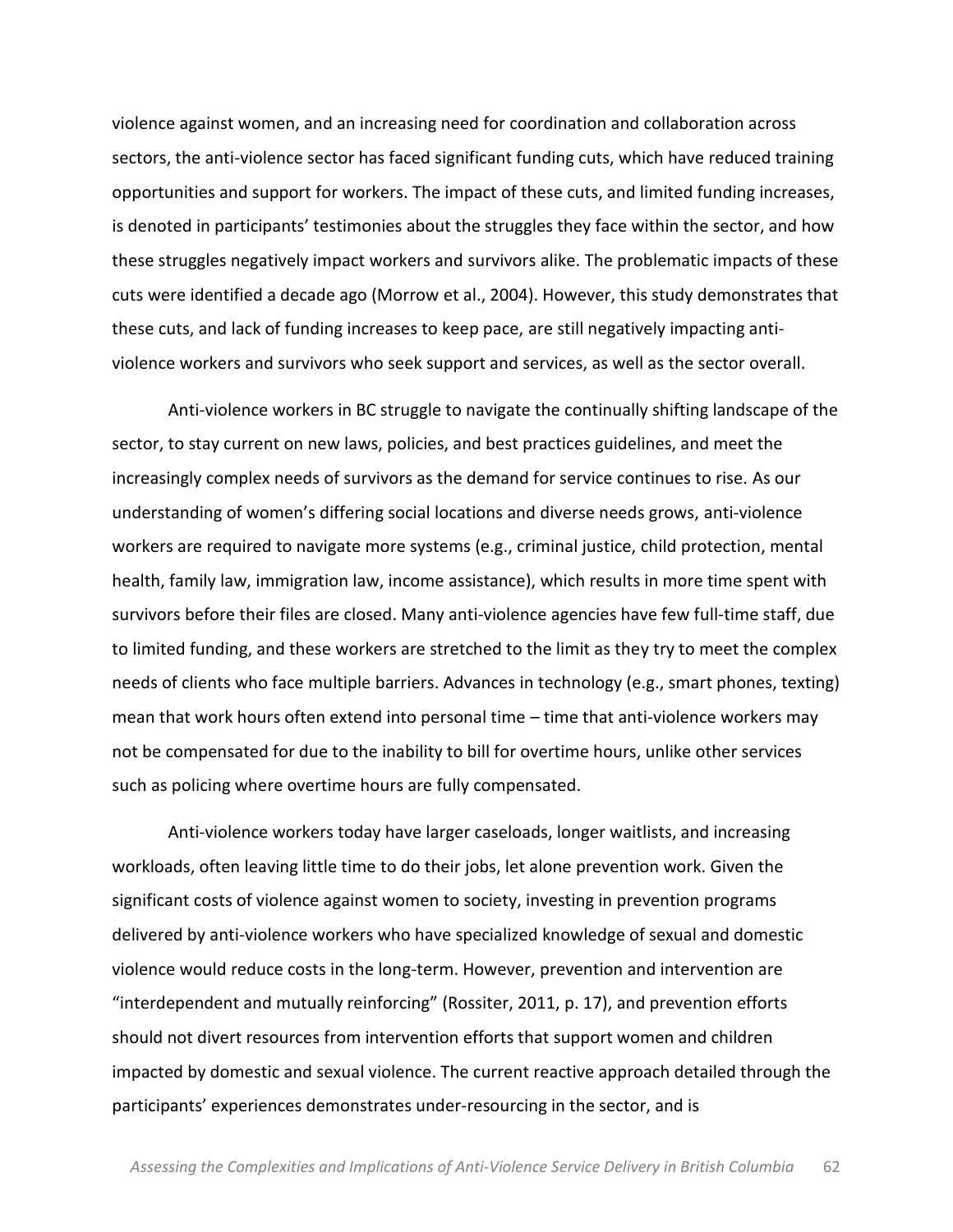counterproductive in nature. As Morrow et al. (2004) note, "although the government's rationale for cutting programmes has been cost-saving, because the cuts create barriers and obstacles for women who attempt to leave their violent situations, they actually increase economic costs for the state that far exceed any initial savings realized from their introduction"  $(pp. 367-368).$ 

Workers in the anti-violence sector report low wages, limited benefits, overdue pension plans, and little support for self-care, which result in low retention of trained and experienced workers, and a high turnover in the sector. There is a need for core training for new antiviolence workers, but also for ongoing emerging issues training for experienced workers. Unfortunately, cuts to training budgets in the sector have had a significant impact on the ability of workers to stay current on changes to law, policy, and practice that directly impact their work.

Funding for victim services today is not only allocated to community-based anti-violence services, but also to services for victims of other crimes (i.e., crimes that are not power-based), and to criminal justice agencies (e.g., police). While it cannot be denied that training is needed in the justice system, funding must also be allocated for training of anti-violence workers. This is imperative given that most women experiencing sexual and domestic violence do not access the criminal justice system, but they are accessing community-based anti-violence programs at an increasing rate. Funding that is allocated for anti-violence services often now takes the form of one-time grants for new projects (e.g., pilot programs, community workshops), which means agencies that are already stretched financially are required to develop new programs and projects, rather than using the funding to support existing programs and training needs, or increase wages for agency staff. As a result, new staff may not receive the necessary core training, and agencies are often forced to spend time fundraising or operating thrift stores to fund existing services.

It is clear, from the findings of this study, that shifts in the legislative and policy landscape over the past 30 years have had a significant impact on anti-violence service delivery in BC. The findings illustrate a clear need for increased funding for the anti-violence sector to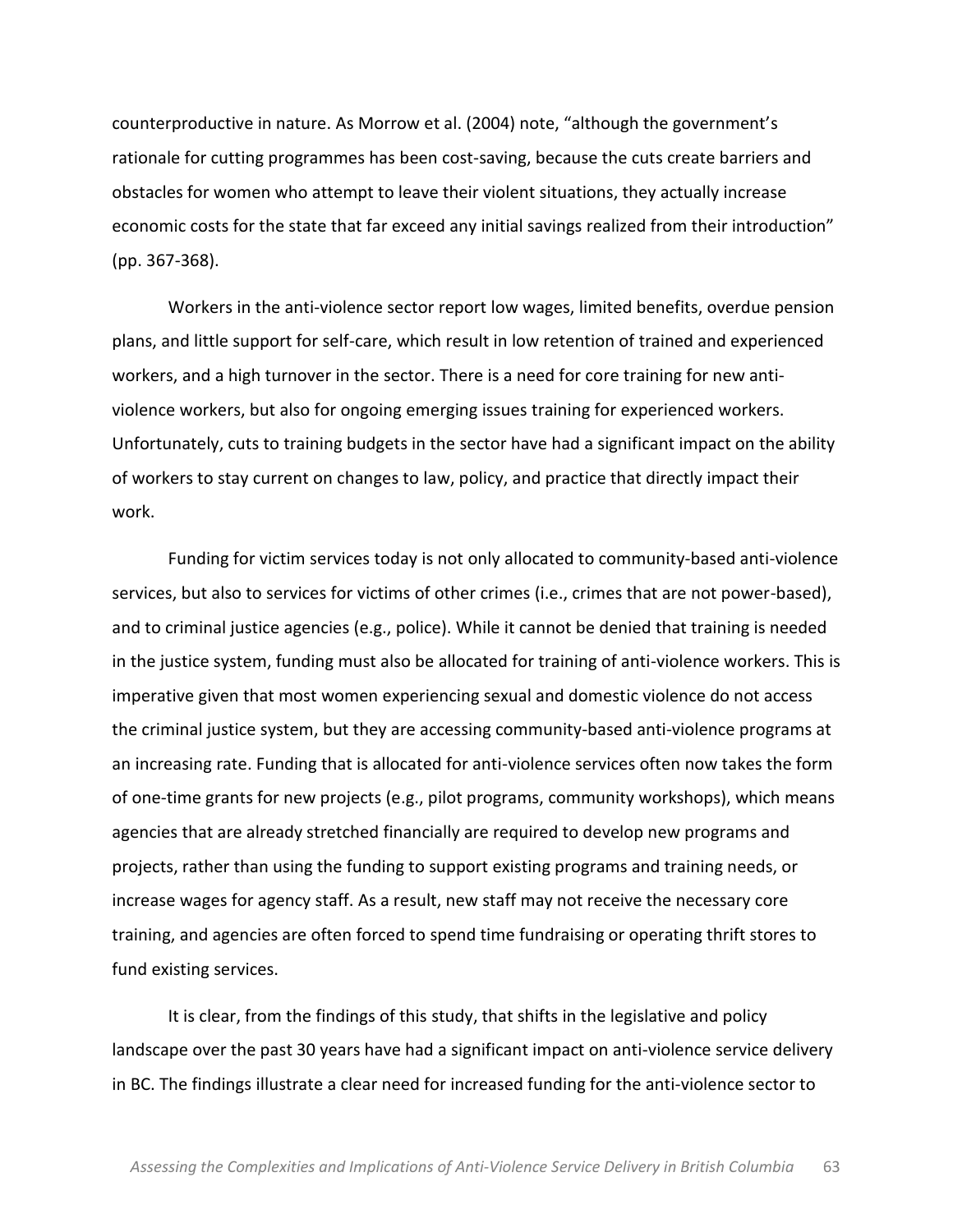support existing community-based services. There is also a need for more and better data on unmet needs in the sector, while recognizing that the gathering of statistics by anti-violence agencies themselves takes time away from providing direct service. As such, additional funding needs to be invested in the sector to compensate staff for undertaking work of this nature, without taking away from the time available to support women experiencing sexual and domestic violence.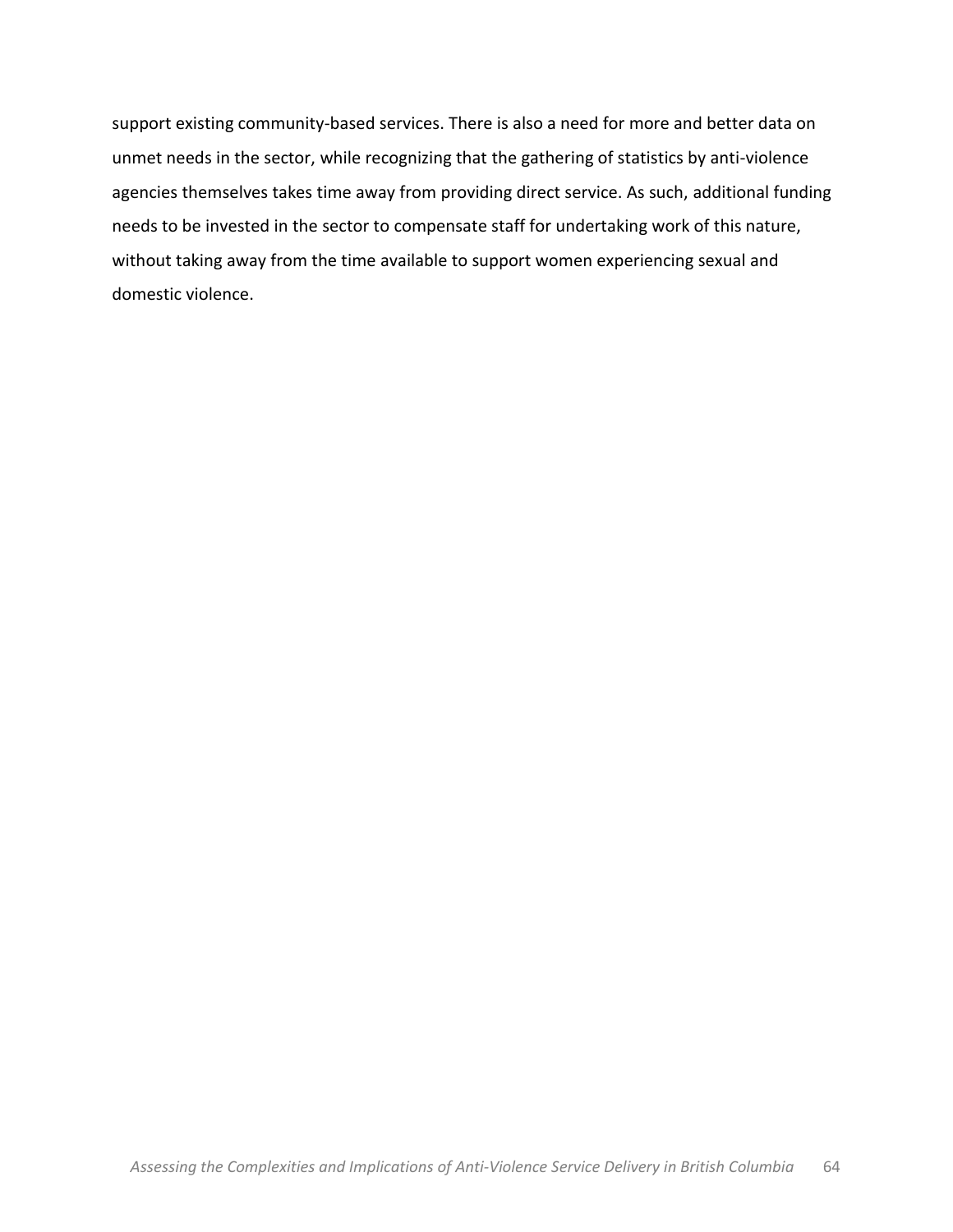# **References**

Allen, M. (2014). *Victim services in Canada, 2011/12.* Ottawa, ON: Statistics Canada.

- Babin, E. A., Palazzolo, K. E., & Rivera, K. D. (2012). Communication skills, social support, and burnout among advocates in a domestic violence agency. *Journal of Applied Communication Research, 40(2), 147-166.*
- Baines, D. (2004). Women's occupational health in social services: Stress violence and workload. Canadian Woman Studies, 23, 157-164.
- Baird, S., & Jenkins, S. (2003). Vicarious Traumatization, Secondary Traumatic Stress, and Burnout in Sexual Assault and Domestic Violence Agency Staff. Violence and Victims, 18(1), 71-86.
- BC Association of Specialized Victim Assistance & Counselling Programs. (1998). *Program* standards for stopping the violence counselling programs. Draft report submitted to Ministry of Women's Equality.
- BC Coroners Service. (2012). *Intimate partner violence in British Columbia, 2003-2011.* Retrieved from http://www.pssg.gov.bc.ca/coroners/reports/docs/stats-domesticviolence.pdf
- BC Society of Transition Houses. (2013). 24 hour census report: A one-day look at transitional housing & Children Who Witness Abuse programs in BC. Retrieved from http://www.bcsth.ca/sites/default/files/24%20Hour%20Census/2012%20BCSTH%2024 %20Hour%20Census%20Report.pdf
- Brennan, S. (2011). Self-reported spousal violence, 2009. In *Family Violence in Canada: A Statistical Profile* (pp. 8-19). Ottawa, ON: Minister of Industry. Retrieved from http://www.statcan.gc.ca/pub/85-224-x/85-224-x2010000-eng.pdf
- Brennan, S., & Taylor-Butts, A. (2008). Sexual assault in Canada: 2004 and 2007. Ottawa, ON: Minister of Industry. Retrieved from http://www.statcan.gc.ca/pub/85f0033m/85f0033m2008019-eng.pdf
- Buchanan, M., Anderson, J. O., Uhlemann, M. R., & Horwitz, E. (2006). Secondary traumatic stress: An investigation of Canadian mental health workers. *Traumatology,* 12(4), 272-281.!
- Campbell, J. C., Webster, D., Koziol-McLain, J., Block, C. R., Campbell, D., Curry, M. A., Gary, F., McFarlane, J., Sachs, C., Sharps, P., Ulrich, Y., & Wilt, S. A. (2003). *Assessing risk factors* for intimate partner homicide. Retrieved from https://www.ncjrs.gov/pdffiles1/jr000250e.pdf
- Conn, S., & Butterfield, L. (2013). Coping with secondary traumatic stress by general duty police officers: Practical implications. *Canadian Journal of Counselling and Psychotherapy*, *47*(2), 272-298.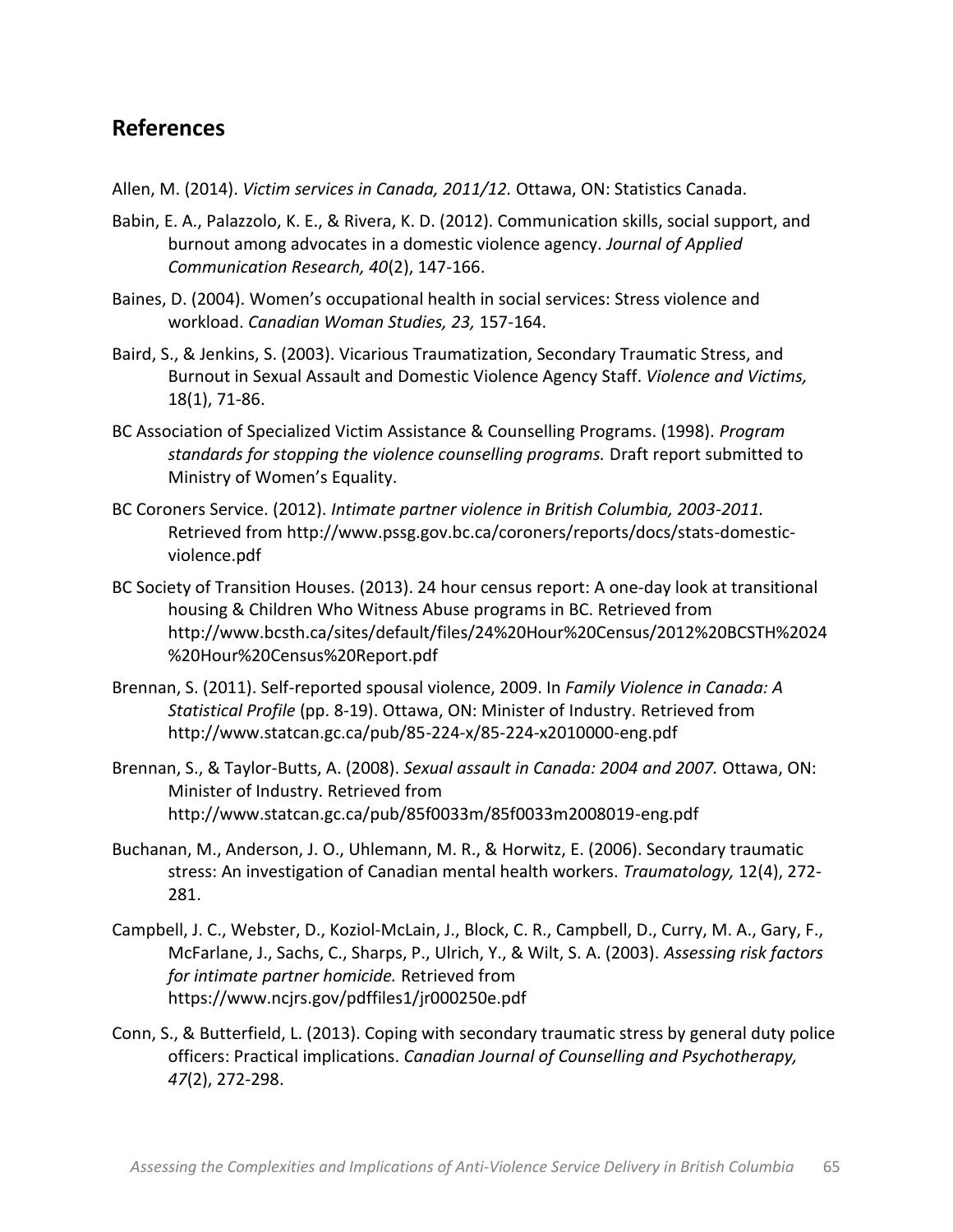- Cowper, D. G. (2012). *A criminal justice for the 21<sup>st</sup> century: Final report to the Minister of* Justice and Attorney General Honourable Shirley Bond. Retrieved from http://www.ag.gov.bc.ca/public/justice-reform/CowperFinalReport.pdf
- Crain, M., & Koehn, C. (2012). The Essence of Hope in Domestic Violence Support Work: A Hermeneutic-Phenomenological Inquiry. Journal of Mental Health and Counselling, 34(2), 170-188.
- *Criminal Code of Canada, RSC 1985, c C-46 s 745.*
- Denham, D. & Gillespie, J. (1998). Two steps forward... one step back: An overview of Canadian initiatives & responses to end woman abuse, 1989-1997. Ottawa: ON. National Clearinghouse on Family Violence. www.phac-aspc.gc.ca/ncfv-cnivf/familyviolence
- Ending Violence Association of British Columbia. (2012). *Violence Against Women and their Children in BC: 33 Years of Recommendations*. Ending Violence Association of British Columbia: Vancouver.
- Friend, C., Shlonsky, A., & Lambert, L. (2008). From Evolving Discourses to New Practice Approaches in Domestic Violence and Child Protective Services. *Child and Youth Services Review, 30, 689-698.*
- García-Moreno, C., Pallitto, C., Devries, K., Stöckl, H., Watts, C., & Abrahams, N. (2013). *Global and'regional'estimates'of'violence'against'women:'Prevalence'and'health'effects'of'* intimate partner violence and non-partner sexual violence. Retrieved from http://apps.who.int/iris/bitstream/10665/85239/1/9789241564625\_eng.pdf
- García-Moreno, C., & Watts, C. (2011). Violence against women: An urgent public health priority. Bulletin of the World Health Organization, 89(1), 2-2.
- Hankivsky, O., & Varcoe, C. (2007). From global to local and over the rainbow: Violence against women. In M. Morrow, O. Hankivsky, & C. Varcoe (Eds.), *Women's health in Canada: Critical perspectives on theory and policy* (pp. 477-506). Toronto: University of Toronto Press.
- Humphreys, C. (2007). A health inequities perspective on violence against women. *Health and* Social Care in the Community, 15(2), 120-127.
- Leavitt, S. (2007). Historical perspectives on violence against women in BC. In A. Armstrong (Ed.),!*Freedom'from'violence:'Tools'for'working'with'trauma,'mental'health'and'* substance use - Resource tool kit. Vancouver, BC: BC Association of Specialized Victim Assistance & Counselling Programs.
- Maier, S. L. (2008). Are rape crisis centers feminist organizations? *Feminist Criminology, 3*(2), 82-100.
- Malm, A., Pollard, N, Brantingham, P., Tinsley, P., Plecas, D., Brantingham, P., Cohen, I, & Kinney, B. (2005a). *A 30 Year Analysis of Police Service Delivery and Costing*. A report prepared for the Royal Canadian Mounted Police. Abbotsford, BC.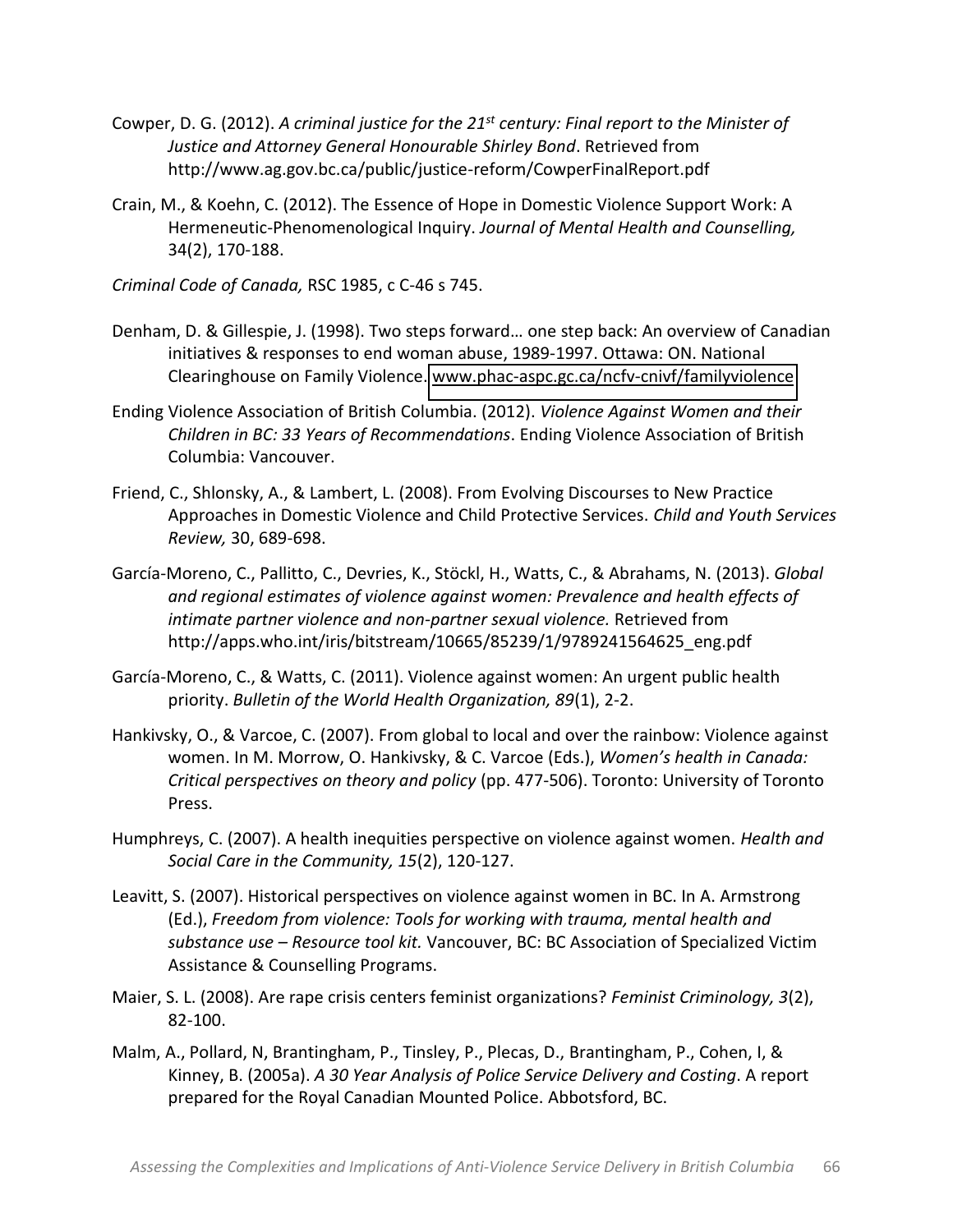- Malm, A., Pollard, N, Brantingham, P., Tinsley, P., Plecas, D., Brantingham, P., Cohen, I, & Kinney, B. (2005b). A 30 Year Analysis of Police Service Delivery and Costing: "E" Division. A report prepared for the Royal Canadian Mounted Police, "E" Division. Abbotsford, BC.
- Maslach, C., Schaufeli, W. B., & Leiter, M. P. (2001). Job burnout. *Annual Review of Psychology,* 52, 397-422.
- McBride, D. L. (2010). Issues supervising family violence cases: Advocacy, ethical documentation, and supervisees' reactions. Canadian Journal of Counselling, 44(3), 283-295.
- McEvoy, M, & Ziegler, M. (2006). *Best Practices Manual for Stopping the Violence Counselling Programs in British Columbia.* A report prepared for the Ending Violence Association (previously BC Association of Specialized Victim Assistance and Counselling Programs).
- McInturff, K. (2013). *The gap in the gender gap: Violence against women in Canada.* Retrieved from http://www.policyalternatives.ca/publications/reports/gap-gender-gap
- Michalopoulous, L., & Aparicio, E. (2012). Vicarious trauma in social workers: The role of trauma history, social support and years of experience. *Journal of Aggression, Maltreatment* and Trauma, 21(6), 646-664.
- Morrow, M., Hankivsky, O., & Varcoe, C. (2004). Women and violence: The effects of dismantling the welfare state. *Critical Social Policy, 24*(3), 358-384.
- Mullender, A., Hague, G., Imam, U., Kelly, L., Malos, E. & Regan, L. (2002). Children's Perspectives on Domestic Violence. Sage: London.
- Provincial Office of Domestic Violence. (2014). *British Columbia's Provincial Domestic Violence* Plan. Victoria, BC: BC Ministry of Children and Family Development.
- Rossiter, K. R. (2011). *Domestic violence prevention and reduction in British Columbia (2000-*2010). New Westminster, BC: Justice Institute of British Columbia.
- Salston, M., & Figley, C. R. (2003). Secondary traumatic stress effects of working with survivors of criminal victimization. Journal of Traumatic Stress, 16(2), 167-174.
- Sinha, M. (2013). *Family violence in Canada: A statistical profile, 2011.* Retrieved from http://www.statcan.gc.ca/pub/85-002-x/2013001/article/11805-eng.pdf
- Stalker, C., Mandell, D., Frensch, K., Harvey, C., & Wright, M. (2007). Child welfare workers who are exhausted yet satisfied with their jobs: how do they do it? *Child and Family Social Work,* 12, 182-191.
- Stevens, M. (2008). Workload Management in Social Work Services: What, Why and How? *Practice Social Work in Action, 4, 207-221.*
- Tabor, P. D. (2011). Vicarious traumatization: Concept analysis. *Journal of Forensic Nursing, 7,* 203-208.
- Taylor-Butts, A., & Porter, L. (2011). Family related homicides, 2000 to 2009. In *Family Violence in Canada: A Statistical Profile* (pp. 32-41). Ottawa, ON: Minister of Industry.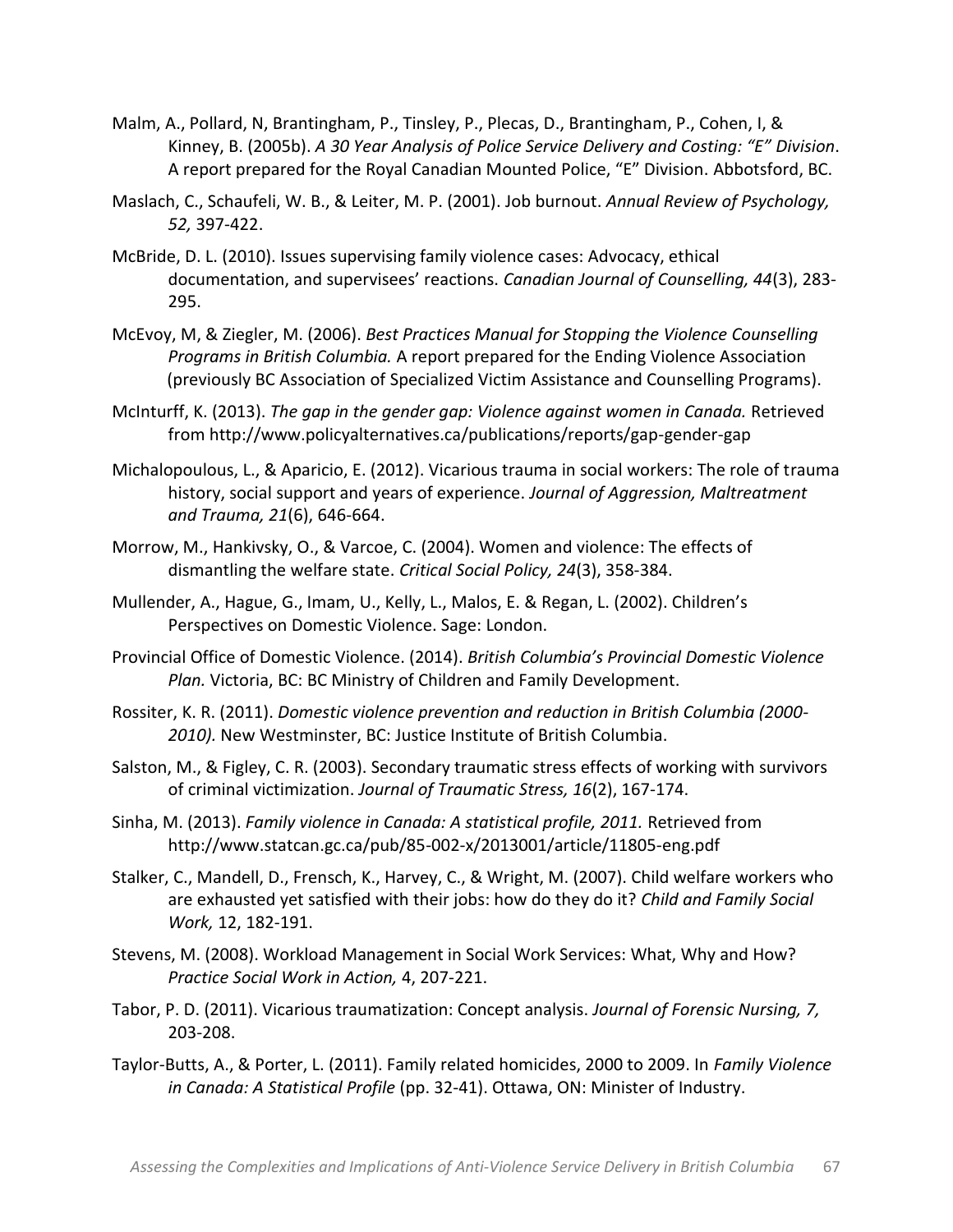- Thurston, W. E., Roy, A., Clow, B., Este, D., Gordey, T., Haworth-Brockman, M., McCoy, L., Beck, R. R., Saulnier, C., & Carruthers, L. (2013). Pathways into and out of homelessness: Domestic violence and housing insecurity for immigrant women. *Journal of Immigrant* and Refugee Studies, 11, 278-298.
- Varcoe, C., Hankivsky, O., Ford-Gilboe, M., Wuest, J., Wilk, P., Hammerton, J., & Campbell, J. (2011). Attributing selected costs to intimate partner violence in a sample of women who have left abusive partners: A social determinants of health approach. *Canadian Public Policy, 37(3), 359-380.*
- Victim Services & Crime Prevention, Ministry of Justice. (2013). Online Program Records Administration (OPRA) Data (2007-13).
- Woo, A. & Hunter, J. (2014). Deaths show B.C. is failing victims of domestic violence, watchdog charges. The Globe and Mail, May 13. http://www.theglobeandmail.com/news/britishcolumbia/spate-of-deaths-revives-criticism-of-bcs-domestic-violence[program/article18631650/](http://www.theglobeandmail.com/news/british-columbia/spate-of-deaths-revives-criticism-of-bcs-domestic-violence-program/article18631650/)
- Zeman, L. (2004). Domestic Violence: A Review for Case Managers of Regulations, Women's Centre Services and Referral Questions. *Care Management Journal,* 5(1), 13-17.
- Zhang, T., Hoddenbagh, J., McDonald, S., & Scrim, K. (2012). *An estimation of the economic impact of spousal violence in Canada, 2009.* Retrieved from http://www.justice.gc.ca/eng/rp-pr/cj-jp/fv-vf/rr12\_7/index.html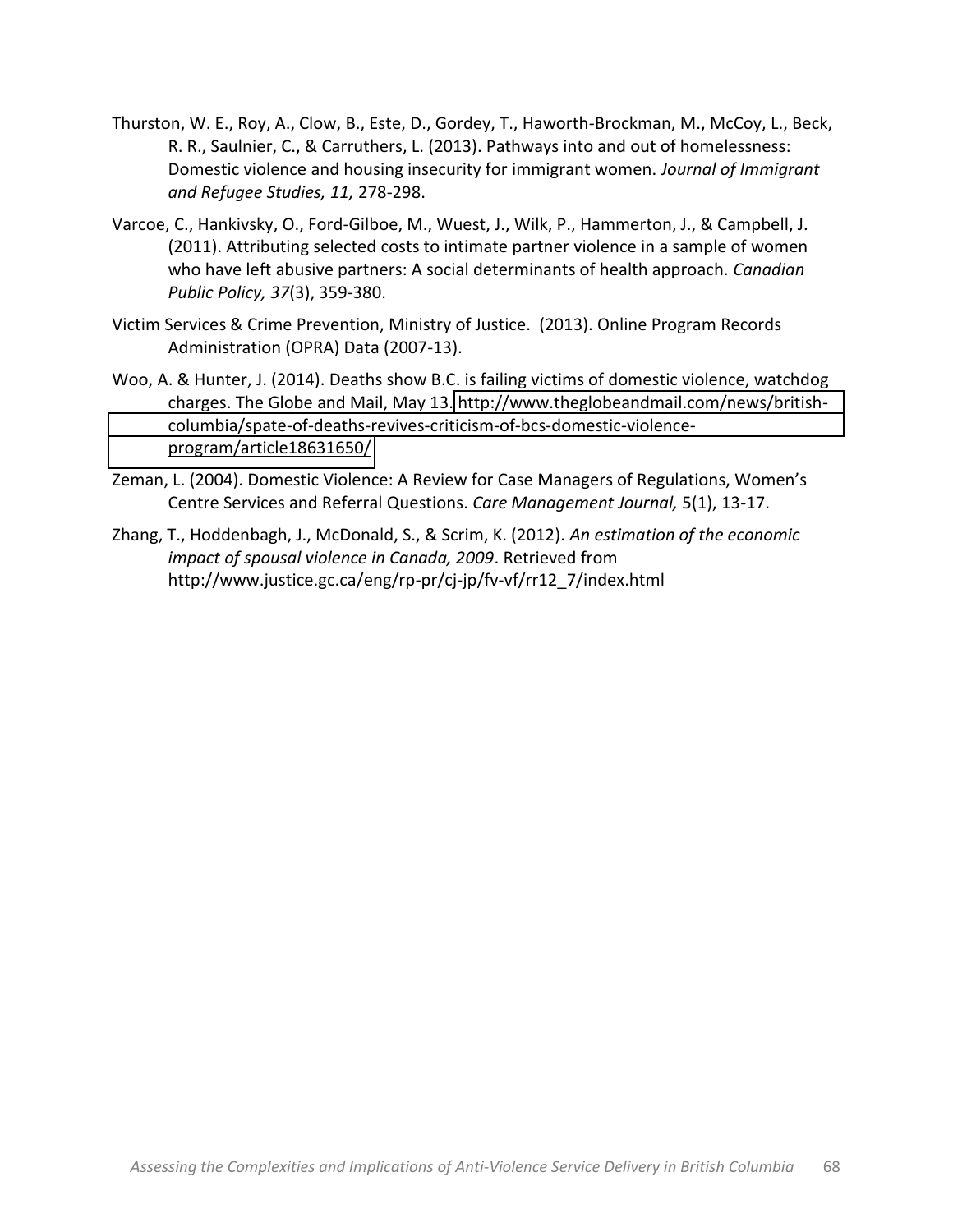# **Appendix**

# **A.'Significant'Events'in'the'Development'of'Responses'to'Violence'Against'Women'in' British Columbia (1982-2014)**

*This'document'was'originally'compiled'in'April'2000'and'updated'in'May'2002,'by'Linda'Light'as'* part of a larger document for the Ministry of Public Safety and Solicitor General. It was updated in April 2011 by Jane Coombe and revised and updated by Linda Light in February 2013. This *version'of'the'chronology'was'updated'by'Lynn'Kim'on'behalf'of'The'FREDA'Centre'in'July'2013.*

**1982** Solicitor General of Canada issues a directive instructing the RCMP to recommend or to lay charges in cases of spouse assault where reasonable and probable grounds exist.

Canadian Advisory Council on the Status of Women prepares a *Brief on Wife Battering with Proposals'for'Federal'Action.*

**1983** The BC Ministry of Attorney General approves the first *Wife Assault Policy,* which directs police to initiate a charge where there is evidence that a spouse or partner has been assaulted and to strongly encourage Crown counsel to lay charges.

The Canadian Human Rights Act is amended to prohibit sexual harassment and to ban discrimination on the basis of pregnancy and family or marital status.

The federal government adopts Bill C-127, which acknowledges the notion of "spousal rape".

Federal-Provincial Task Force on Justice for Victims of Crime Report is published: http://www.lareau-legal.ca/Victims1983.pdf

RCMP enacts pro-charging policy.

# 1984 BC's Ministry of Attorney General implements the Wife Assault Policy.

Federal RCMP introduces Operational Statistical Reporting (OSR) survey codes to record spousal assaults by a male offender (DK85) and by a female offender (DK86).

Solicitor General Canada releases funds to selected police agencies across Canada to establish victim assistance programs, resulting in federal funding of programs in Vancouver and New Westminster.

**1985** *Violence Against Immigrant Women and Children: An Overview for Community Workers* is produced by Vancouver Women Against Violence Against Women (WAVAW).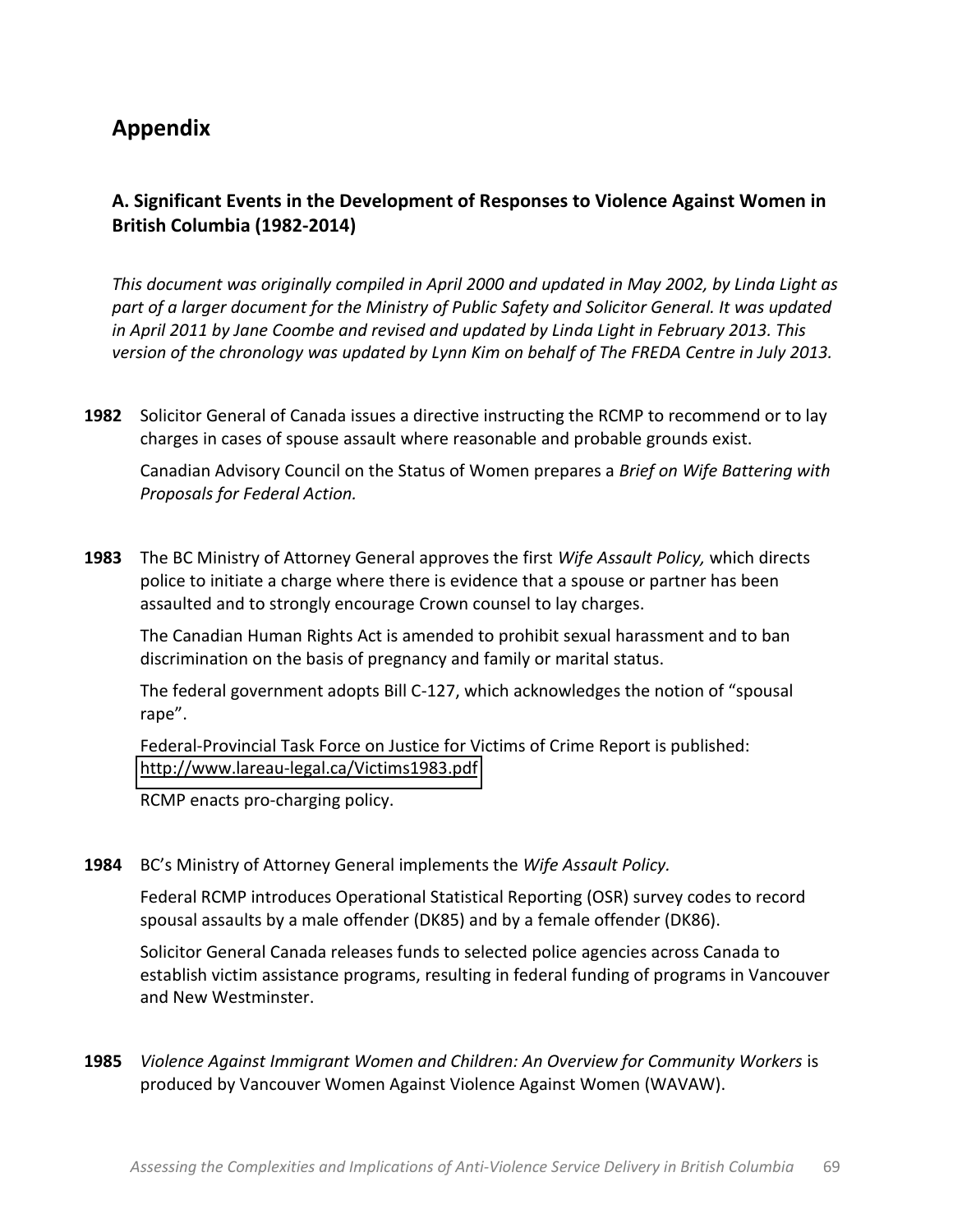Federal-Provincial Working Group on Justice for Victims of Crime Implementation Report is published:[!https://www.ncjrs.gov/app/abstractdb/AbstractDBDetails.aspx?id=143507](https://www.ncjrs.gov/app/abstractdb/AbstractDBDetails.aspx?id=143507)

**1986** The Solicitor General of Canada provides funding to select police agencies across Canada for police-based victim assistance programs. Vancouver and New Westminster receive funding.

BC Ministry of Attorney General *Wife Assault Policy Implementation Study* recommends increased use of arrest; police/Crown counsel/corrections networking; efforts to address reluctant witnesses through victim support workers; RCMP/municipal police joint training; municipal police record-keeping to parallel that of RCMP; and Crown record-keeping to compare statistics on RCCs recommending charges and charges approved.

BC Ministry of Attorney General does first revisions of *Wife Assault Policy*, based on findings of its *Wife Assault Policy Implementation Study*.

BC Ministry of Attorney General produces the *Wife Assault Information Kit*, in conjunction with Women's Programs and the Justice Institute of BC.

BC Ministry of Attorney General produces the first version of public information pamphlet, *Wife Assault* – *Information on Your Rights.* 

BC Ministry of Attorney General authorizes the use of Victim Impact Statements.

BC School Trustees' Task Force on Child Abuse. A Comprehensive and Coordinated Approach *for the School System in British Columbia* is published.

**1987** Canadian Advisory Council on the Status of Women publishes *Battered But Not Beaten:* Preventing Wife Battering in Canada by Linda MacLeod.

Bill C-15 is passed, radically changing sexual offences against children and youth to more effectively address circumstances of sexual abuse.

BC Ministry of Attorney General establishes the consolidated Victim Assistance Program and existing programs are brought under its umbrella.

First edition of *Wife Assault Victim Support Worker Handbook* is produced by the Justice Institute of BC for Ministry of Attorney General and Women's Programs, Ministry of Advanced Education and Job Training.

- **1988** *After Sexual Assault: Your Guide to the Criminal Justice System* is published by Department of Justice, Canada.
- **1989** Federal Bill C-89 is proclaimed, allowing a victim fine surcharge to be imposed on persons found guilty of offences under the *Criminal Code* and allowing victims to present victim impact statements at time of sentencing.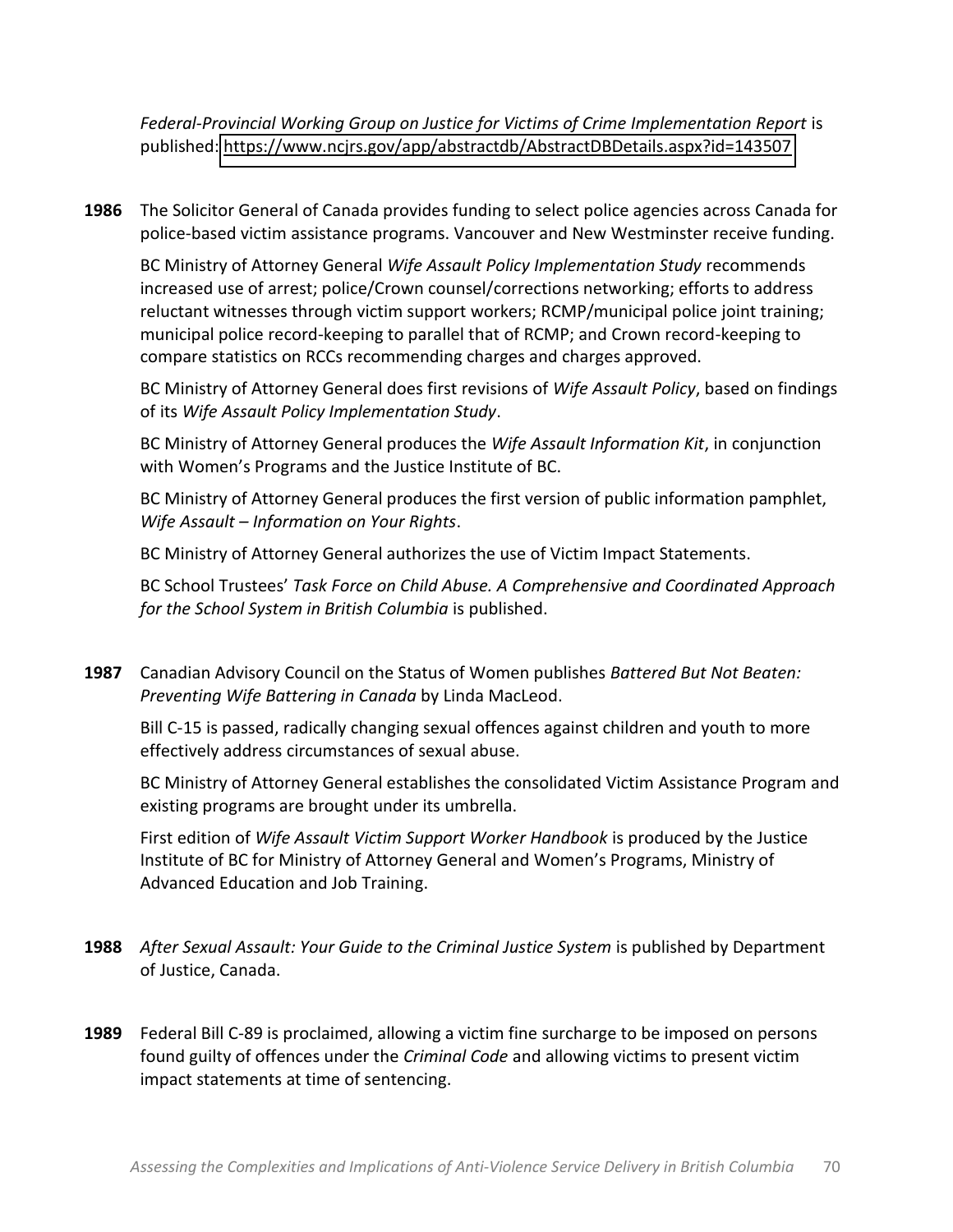First edition of *Wife Assault: A Guide for Medical Personnel* is produced by BC Ministry of Attorney General in conjunction with BC Medical Association. The name is later changed to *Violence'Against'Women'in'Relationships'ʹ A'Guide'for'Medical'and'Health'Care'Personnel*.

First edition of Child Sexual Abuse Victim Support Worker Handbook is produced by the Justice Institute of BC for BC Ministry of Attorney General. The name is later changed to *Victim'Service'Worker'Handbook*.

## **1990** Wife assault coordination committees are funded in seven BC communities.

Out-of-court statements of children are allowed in Canadian courts to lessen the trauma of child victim/witness testifying in child sexual abuse cases.

Three aboriginal victim assistance programs are established and funded in BC.

Sexual Abuse Interventions Program Guidelines on Standards are produced by the BC Ministry of Health.

Sexual Abuse Interventions Program (SAIP) is implemented by BC Ministry of Health.

Advocacy Resource Centre for the Handicapped (ARCH) publishes *Responding to the Abuse* of People with Disabilities, a booklet outlining legal rights and procedures.

**1991** Federal Sub-committee on the Status of Women presents its findings in a report, *The War Against'Women*.!

Building Blocks: Framework for a National Strategy on Violence Against Women is adopted by Federal/Provincial/Territorial Ministers Responsible for the Status of Women.

Canadian Blue Ribbon Panel on Violence Against Women is established at a cost of \$11M.

BC Task Force on Family Violence is established by Women's Programs.

*Meeting our Needs: Access Manual for Transition Houses by Shirley Masuda and Jillian* Ridington, providing information on how to make services more accessible to women with disabilities, is produced by DAWN Canada.

BC Victim Assistance Program's funding is increased by the Law and Order Initiative, resulting in significant expansion of programs.

First edition of Victims of *Crime Victim Support Worker Handbook* is produced by the Justice Institution of BC for BC Ministry of Attorney General. The name is later changed to *Victim Service'Worker* Handbook.

First community-based victim support program for multi-cultural victims of crime is established and funded by BC Ministry of Attorney General.

Vancouver and Lower Mainland Multicultural Family Support Services is established.

*Children'and'Youth'at'Risk:'Towards'a'Mental'health'Plan'for'Metropolitan'Vancouver* is! published by the City of Vancouver Social Planning Department.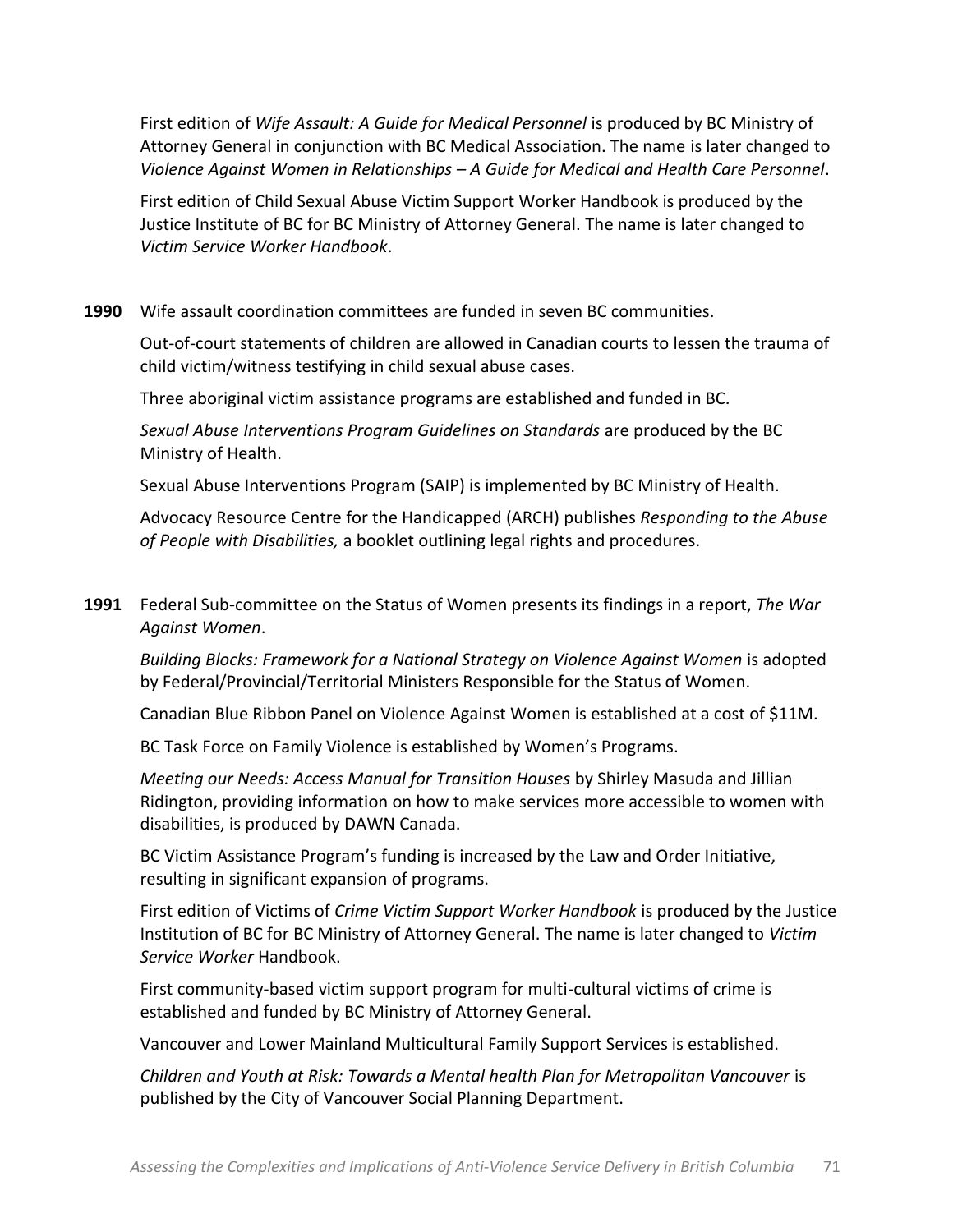**1992** BC Women's Programs launches the first media campaign and public information pamphlet against violence against women, It's a Crime.

BC Ministry of Women's Equality, Canada's first stand-alone women's ministry, is established.

The BC Task Force on Family Violence releases its report, *Is Anyone Listening?* The report leads to \$10M Stopping the Violence Program, which includes funding for Sexual Assault/Woman Assault programs, Stopping the Violence Counselling programs, and Children Who Witness Abuse programs.

Law Society of BC Gender Bias Committee publishes its report.

Ministry of Attorney General's *Wife Assault Victim Support Worker Handbook* is updated by the Cross-Cultural Wife Assault Project to include new material on cross-cultural awareness. Name is changed to *Working Together to End Wife Assault: A Handbook for Victim Support Workers.*

BC Association of Specialized Victim Assistance and Counselling Programs is established as a province-wide umbrella group for community-based victim support programs. Its name was later changed to Ending Violence Association of BC (EVA BC).

The concept of consent is legally defined for the first time in amendments to the *Criminal Code* provisions on sexual assault.

Seaboyer case results in Bill C-49, which restricts defence questioning a victim about her previous sexual activity and codifies the law around consent to sexual activity.

Bishop O'Connor case sets in motion intense activity country-wide to address the issue of the release of victims' personal records in sexual assault cases.

*Corrections and Conditional Release Act* is passed which includes sections relating to a victim's right, on request, to receive information about offenders, attend parole hearings and present written impact information to the national and provincial Parole Boards.

Residential Historical Abuse Program (RHAP) is established to provide counselling for individuals who were sexually abused as children while living in provincially funded or operated residential facilities.

Victoria Child Sexual Abuse Society (later the Child Abuse Prevention and Counselling Society) develops an assessment package, clinical treatment protocols and a workshop package related to sexual abuse of children with disabilities.

**1993** The BC *Wife Assault Policy* is revised and updated as the *Violence Against Women in Relationships Policy, including the "K" files flagging system to facilitate tracking of VAWIR* cases by police and Crown.

BC Ministry of Attorney General produces *Community Coordination to Stop Violence Against Women in Relationships: A Framework.*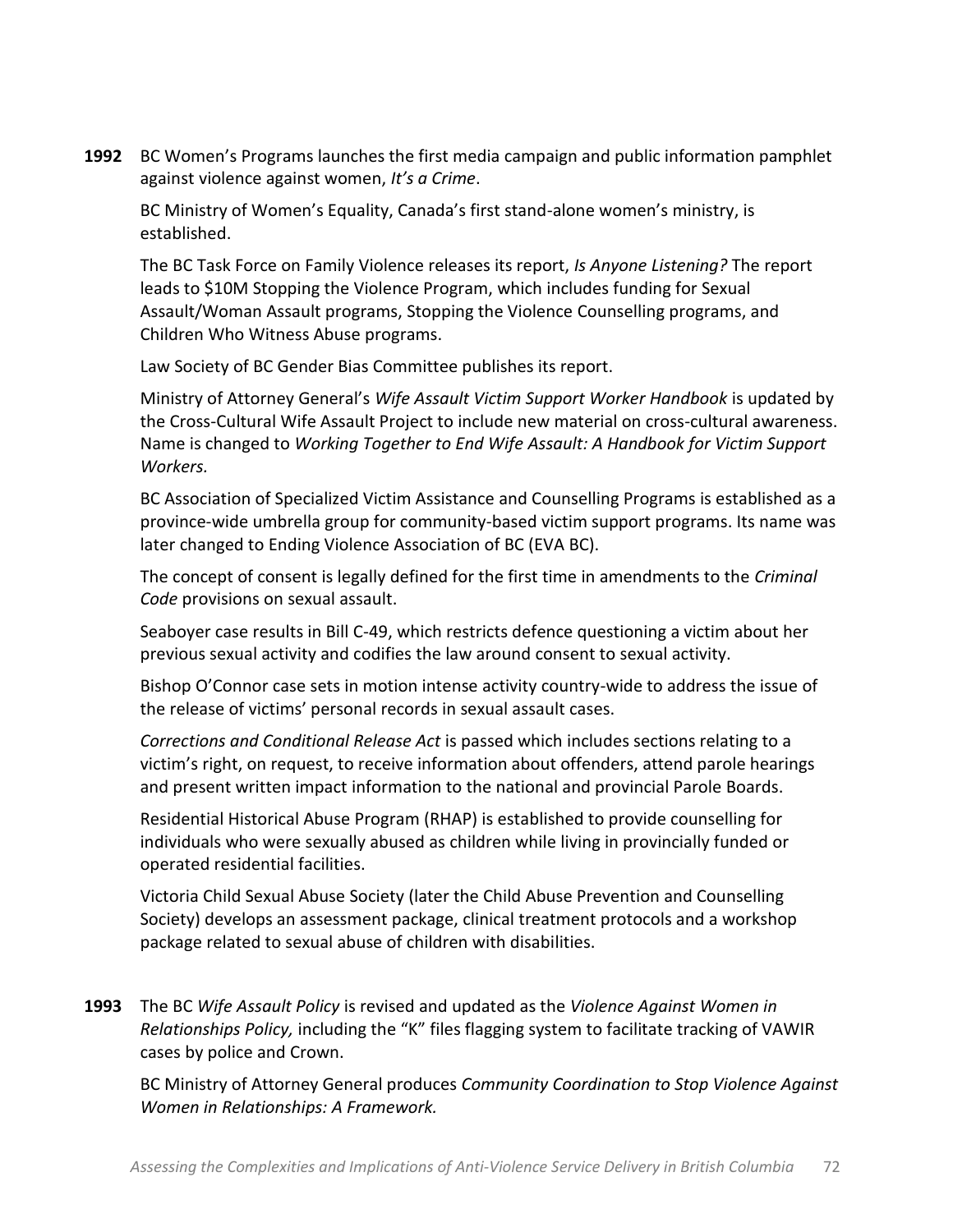The *Criminal Code* is amended to include a new offence of criminal harassment to address stalking.

Bill C-126 provides further protection for child witnesses, including the ability to prevent accused persons who represent themselves from cross-examining a child witness and allowing support person to be with a child when the child testifies.

*Child'Witness'Preparation'Manual'for:'Crown'Counsel,'Victim'Service'Workers,'Police'and' Social Workers* is produced by the Justice Institute of BC for BC Ministry of Attorney General.

BC Ministry of Attorney General establishes the Victim Services Division.

**1994** The *Victims of Crime Act* is proclaimed in BC and the *Criminal Injury Compensation Act* is updated to include criminal harassment, uttering threats, criminal injuries at work, and support for immediate families of deceased victims.

Criminal Code is changed to delete the requirement for corroboration of the testimony of child!witnesses.

Immigration and Refugee Board of Canada Gender Guidelines recognize gender-based violence as grounds for refugee status.

Resource and Training Kit for Service Providers: Abuse and Neglect of Older Adults is produced for Health Canada.

Work begins on the BC Ministry of Attorney General sexual assault policy.

First BC programs are funded to provide victim services to male survivors of childhood sexual abuse.

Change!of!Seasons!Society!produces!*Change of'Seasons:'A'training'manual'for'counsellors' working'with'aboriginal'men'who'abuse'their'partners*.

## **1994-5** The Protection Order Registry is introduced in BC.

**1995** Setting the Stage for the Next Century: The Federal Plan for Gender Equality is published. The Plan constitutes a framework for federal government action to advance women's equality in Canada.

The federal government adopts a policy requiring federal departments and agencies to conduct gender-based analysis of future policies, programs and legislation, where appropriate.

Bill C-72 changes the Criminal Code so that intoxication is no longer accepted as a defense in cases of sexual assault and battery.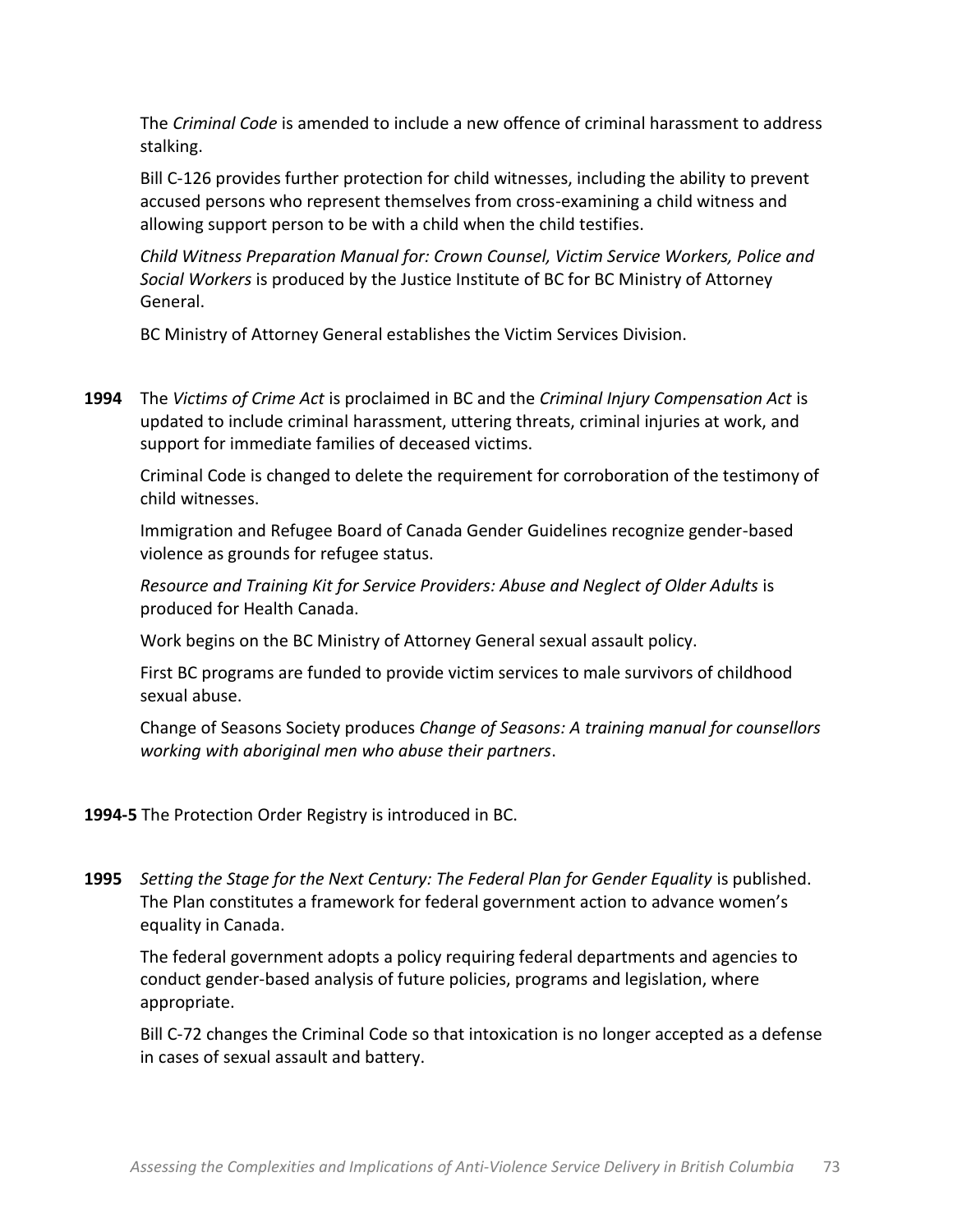Office of the Child, Youth and Family Advocate is established in BC, backed up by an *Advocacy'Act*.

Victims of Crime Act (VOCA), Criminal Inquiry Compensation (CIC) Amendment Act and the *Protection Order Registry (POR)* are introduced. CIC schedule is expanded to include criminal harassment and uttering threats and benefits are expended to include those criminally injured at work and immediate family members of deceased victims.

**1996** BC Violence Against Women in Relationships Policy is amended.

Bill C-41 is passed, removing the discretion of the court to consider victim impact information at time of sentencing.

BC Victims of Crime Act is proclaimed, resulting in the doubling of Crown Victim/Witness Services staffing levels.

New BC child protection act, the Child, Family and Community Service Act, is passed.

BC Children's Commission is established, subsequent to the Child and Youth Secretariat.

Guidelines on *Working with Aboriginal Child Victim Witnesses* is published by BC Ministry of Attorney General.

**1996-7** New Westminster and Vancouver police establish Domestic Violence and Criminal Harassment Units, with police and social workers working together from the same location to support victim domestic violence and their children.

The *Canadian Human Rights Act* is amended to include sexual orientation as a prohibited ground of discrimination.

**1997** Criminal Code is amended to allow the prosecution in Canada of certain sexual offense against children that take place outside the country.

Criminal Code is amended to restrict the production of personal records in sexual assault cases.

Criminal Code is amended to allow police to release alleged offenders with certain restrictive conditions.

Department of Justice (Canada) policy on *Alternative Measures (Diversion)* states that the following circumstances, among others, preclude diversion: where the offence involved the use of, or threatened use of, violence reasonably likely to result in harm that is more than merely transient or trifling in nature; where a weapon was used or threatened to be used in the commission of the offence; where the offence affected the sexual integrity of a person; or where the offence had a serious impact upon the victim (physical, psychological or financial).

*VOCA* Victim Smtax Special Account makes funds available for implementation of the Act.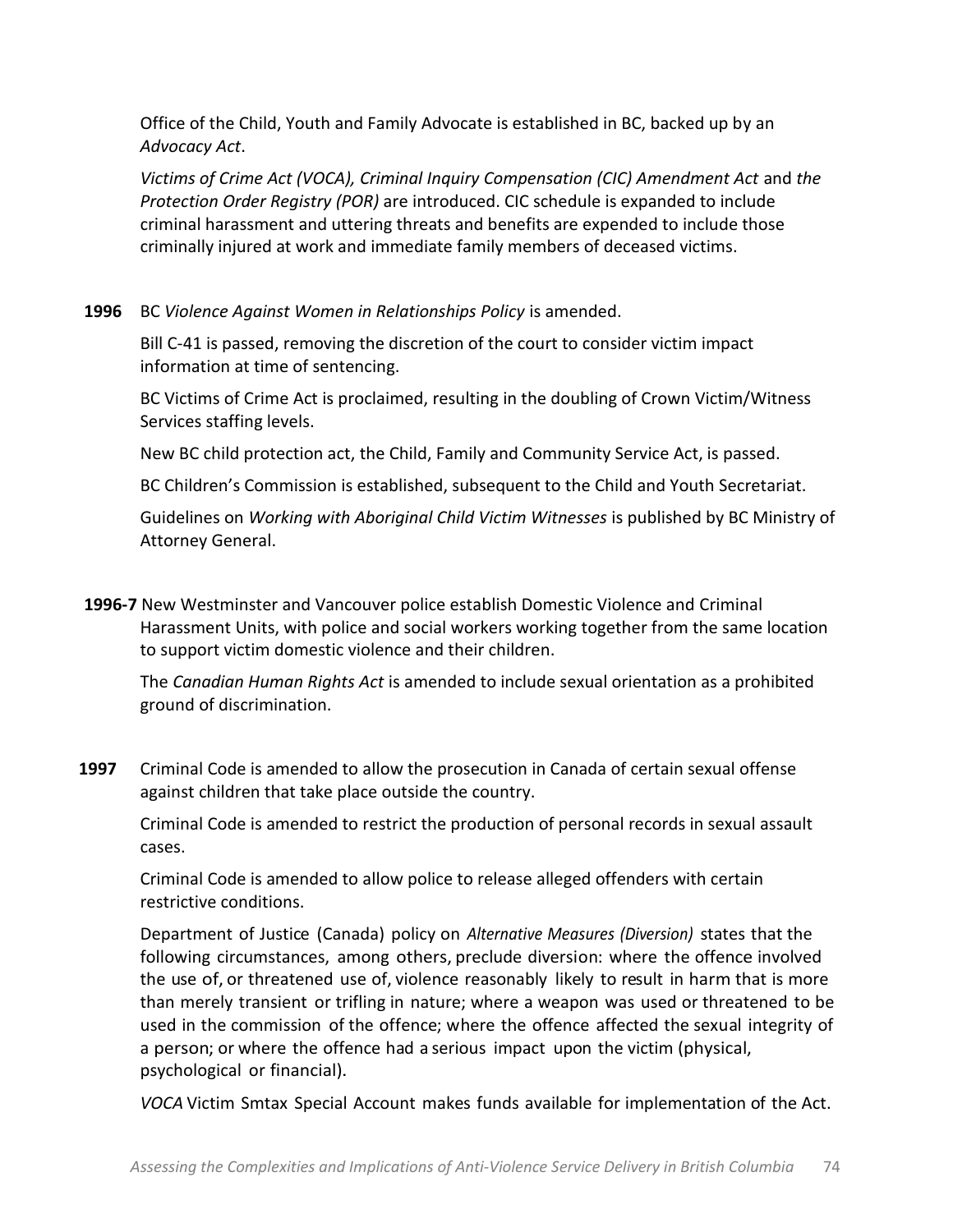BC Ministry of Attorney General provides funds for legal representation for victims and! victim services agencies facing defence applications for personal records.

BC Ministry for Children and Families produces two Learning Guides: *Express'Yourself! Acknowledging and Respecting the Sexual Rights and'Freedoms of People'with Developmental' Disabilities* and *Making a Difference. Preventing and Responding'to Abuse of People with Developmental Disabilities.*

## 1998 RCMP "E" Division revises its Violence in Relationships Policy.

BC Criminal Justice Branch's Interim Policy on Alternative Measures for Adult Offenders allows the use of alternative measures in cases of violence against women in relationships, sexual assault and child abuse in "exceptional circumstances".

Criminal Harassment Interdisciplinary training is offered province-wide for police, victim service workers, probation, and transition houses.

Priority Response Partnerships for women at high risk of violence are established to encourage police, community and private sector coordination in keeping women safe.

Records Management Guidelines prepared by Gisela Ruebsaat are published by the BC Association of Specialized Victim Assistance and Counselling Programs (now EVA BC) and the BC/Yukon Society of Transition Houses, to guide community-based victim support programs in the management of victims' personal records.

The proclamation of Bill C-41 and resultant changes to the Criminal Code authorizes alternative measures and Crown counsel's ability to bring before the court any adult who fail to complete the conditions of an Alternative Measures Agreement.

BC Attorney General announces a more coordinated approach to new identities for highrisk victims of abuse.

BC Ministry for Children and Families, in collaboration with the Ministries of Attorney General; Education, Skills and Training; Health; and Women's Equality, publishes *The'BC Handbook for Action on Child Abuse and Neglect,* a substantially revised version of the *Inter-Ministry Child Abuse Handbook.*

**1999** Bill C-79 introduces *Criminal Code* amendments to strengthen the voice of victims and enhance protections for victims and witnesses.

BC Ministry of Attorney General prepares *Violence Against Women in Relationships Policy* Advisory to address *Criminal Code* police release provisions in Bill C-46.

The Supreme Court upholds Bill C-46 which restricts access to medical and psychiatric files of victims of sexual abuse. The federal law, adopted two years earlier, limits the rights of the accused in this type of situation.

The Supreme Court of Canada unanimously affirms that "no means no" (R. v. Ewanchuck). The Court held that the idea of "implied consent" to sexual assault does not exist in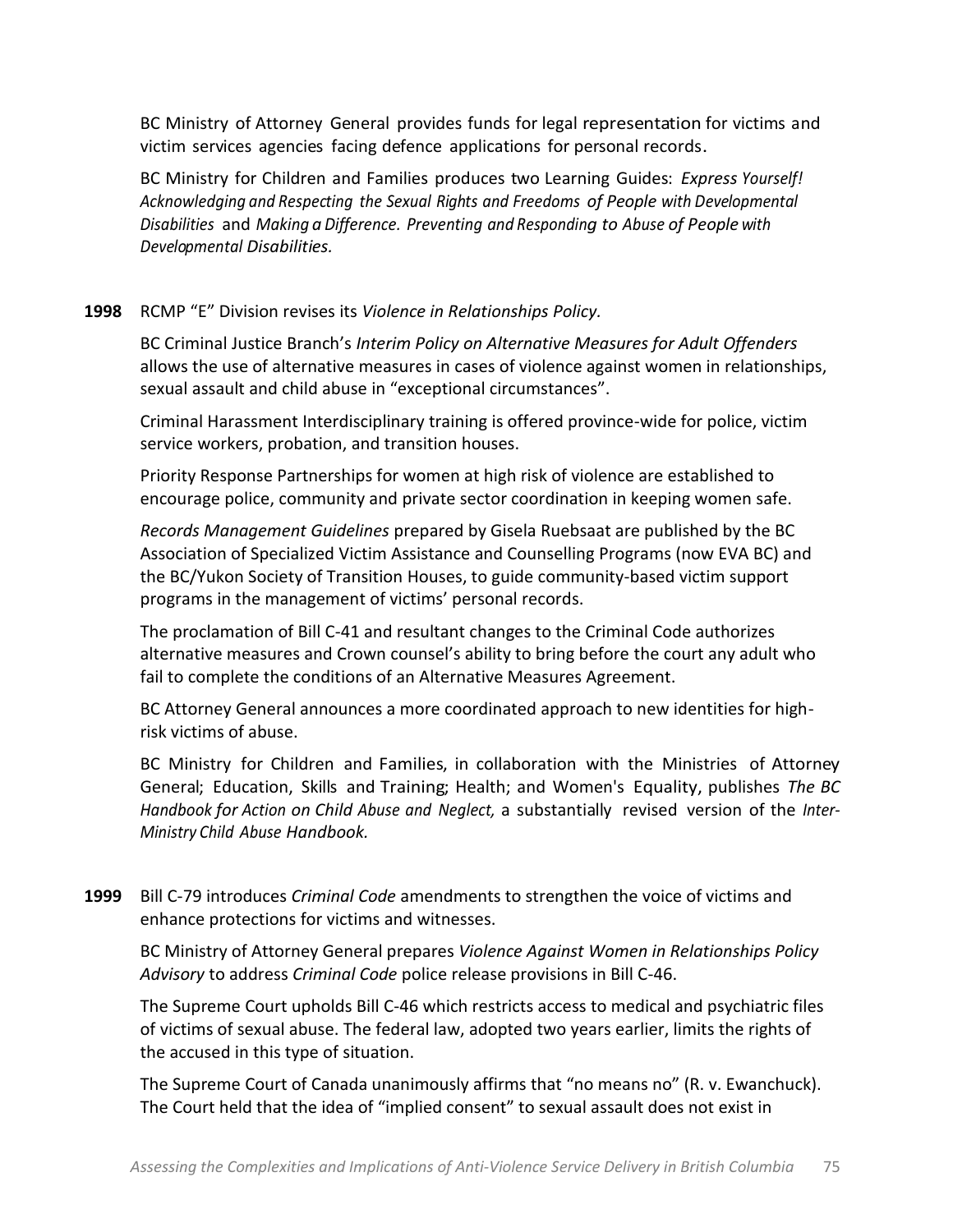Canadian law. The decision sent a strong message that consent to sexual activity must be voluntary and communicated. It cannot be given by a third party or motivated by fear or abuse of authority.

Managing Safety by Knowing the Risks, Current Dilemmas in Improving Women's Safety is distributed to encourage discussion on the need for consistency in the management of risk between all justice sectors.

RCMP revises its operational policy Violence in Relationships/Violence Against Women in Relationships/Criminal Harassment. A primary aggressor analysis is included and is introduced into all police training.

Protection Order Registry is enhanced to introduce proactive notifications to victims regarding the release of offenders who are subject to a protection order and victim access to a toll-free number 24 hours a day to confirm registration of their order.

BC Child Abuse and Neglect policy draft is expanded to include violence against young women in relationships and sexual assault of young persons under 19 and is renamed Violence Against Children and Youth Policy.

BC Ministry of Attorney General establishes the High Risk offender-Community Notification Advisory Program to assist justice agencies to determine if an offender's presence in the community merits application for court restrictions on the offender's behaviour or public notification regarding the offender's presence in the community.

2000 Violence Against Women In Relationships Policy is revised to address Criminal Code amendments allowing police to set conditions upon release of the accused in certain circumstances.

The High Risk Offender Community Notification Advisory Program is established to assist justice agencies to determine whether an offender's presence in the community merits restrictions on his behaviour or public notification.

Violence Against Women: Improving the Health Care Response (Women's Health Bureau, BC Ministry of Health).

- **2001** EVA BC establishes its Community Coordination for Women's Safety (CCWS) Program, which provides assistance to BC communities to develop new models or improve existing models of cross-sector coordination on violence against women, with an emphasis on rural and isolated communities.
- 2002 BC Crime Victim Assistance Act is passed to replace the Criminal Injury Compensation Act, eliminating pain and suffering awards but enhancing counselling and other benefits.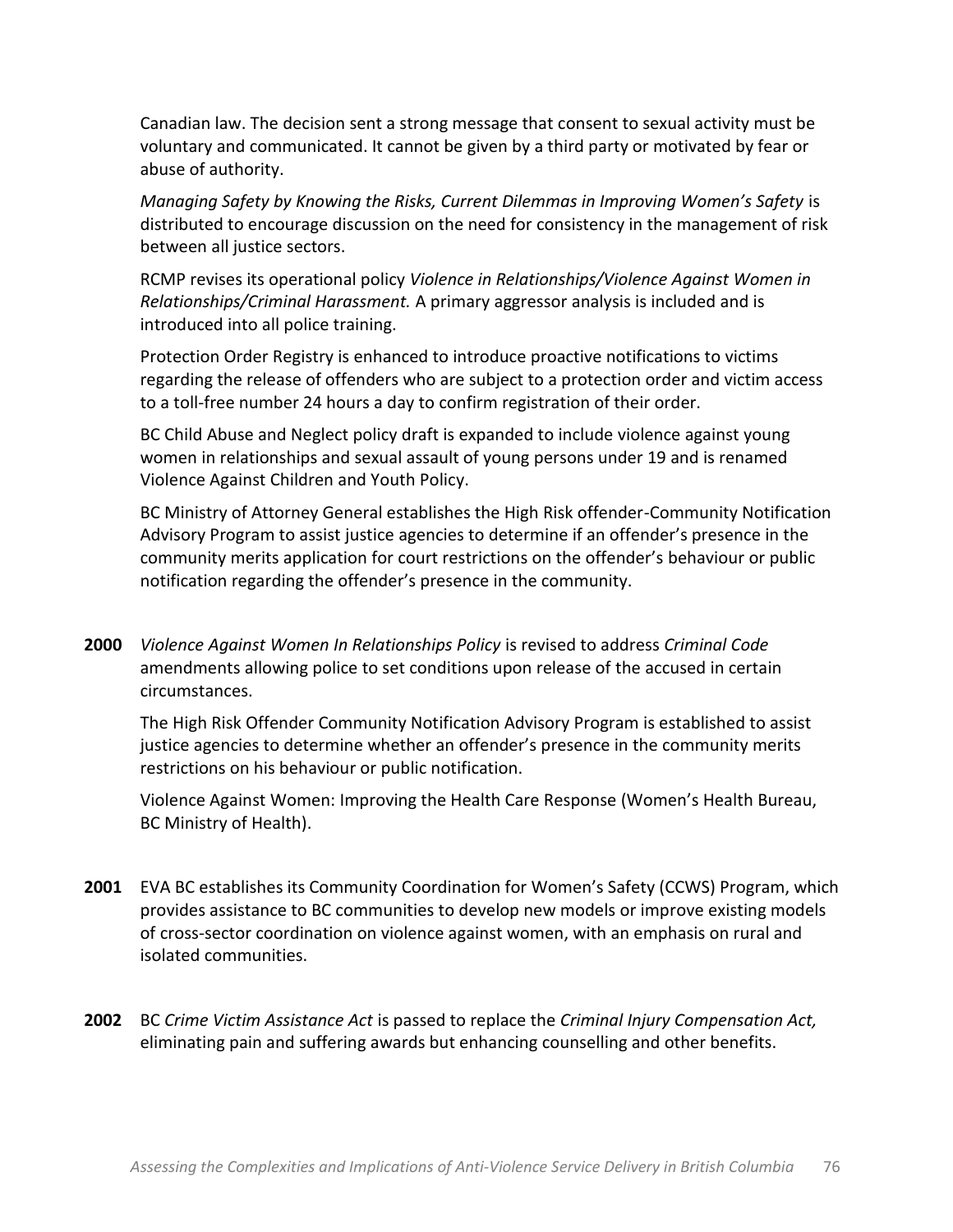BC's Victim Services Division is moved from Community Justice Branch to Policing and Community Safety Branch. The Victim Notification Unit and the Crime Victim Assistance Program are moved into Victim Services Division.

BC Crown Victim/Witness Services are eliminated.

A 40% cut is announced for BC's Legal Services Society, resulting in huge cuts to services.

Silent and Invisible: What's Age Got To Do With It? (A Handbook for service providers on working with abused older women in British Columbia and Yukon) by Jill Hightower and Greta Smith is released by BC/Yukon Society of Transition Houses.

Spousal Assault Policy Discussion Paper, BC Ministry of Attorney General.

2003 Amendments are made to BC Crown counsel charging policy in violence against women cases.

Final Report of the Ad Hoc Federal/Provincial/Territorial Working Group Reviewing Spousal Abuse Policies and Legislation is released.

VictimLINK launched.

Crown Counsel Policy Manual-Spousal Assault SPO 1.

2004 Revised edition of Criminal Harassment: A Handbook for Police and Crown Prosecutors is published by the Department of Justice Canada.

Best Practice Approaches: Child Protection and Violence Against Women.

VAWIR Policy update.

Core funding for Women's Centres eliminated (\$2 million annually).

2005 Police Release on a Promise to Appear with an Undertaking in Violence Against Women in Relationships Cases guidelines are released and BC chiefs of police are directed to amend operational policies to be consistent with these guidelines.

B-SAFER is adopted by the BC Chiefs of Police as the standardized risk assessment tool for use in the province.

Interventions with Children exposed to Domestic Violence: A Guide for Professionals.

2005-6 Aid for Safety Assessment Manual is pilot tested in communities and interdisciplinary orientation sessions are provided on risk assessment and victim safety planning.

ASAP Protective Measures for Women's Safety: An Operational Framework for Interveners (A Companion Guide to Aid for Safety Assessment and Planning) is released as a draft document to guide actions that can be taken by front-line workers, justice system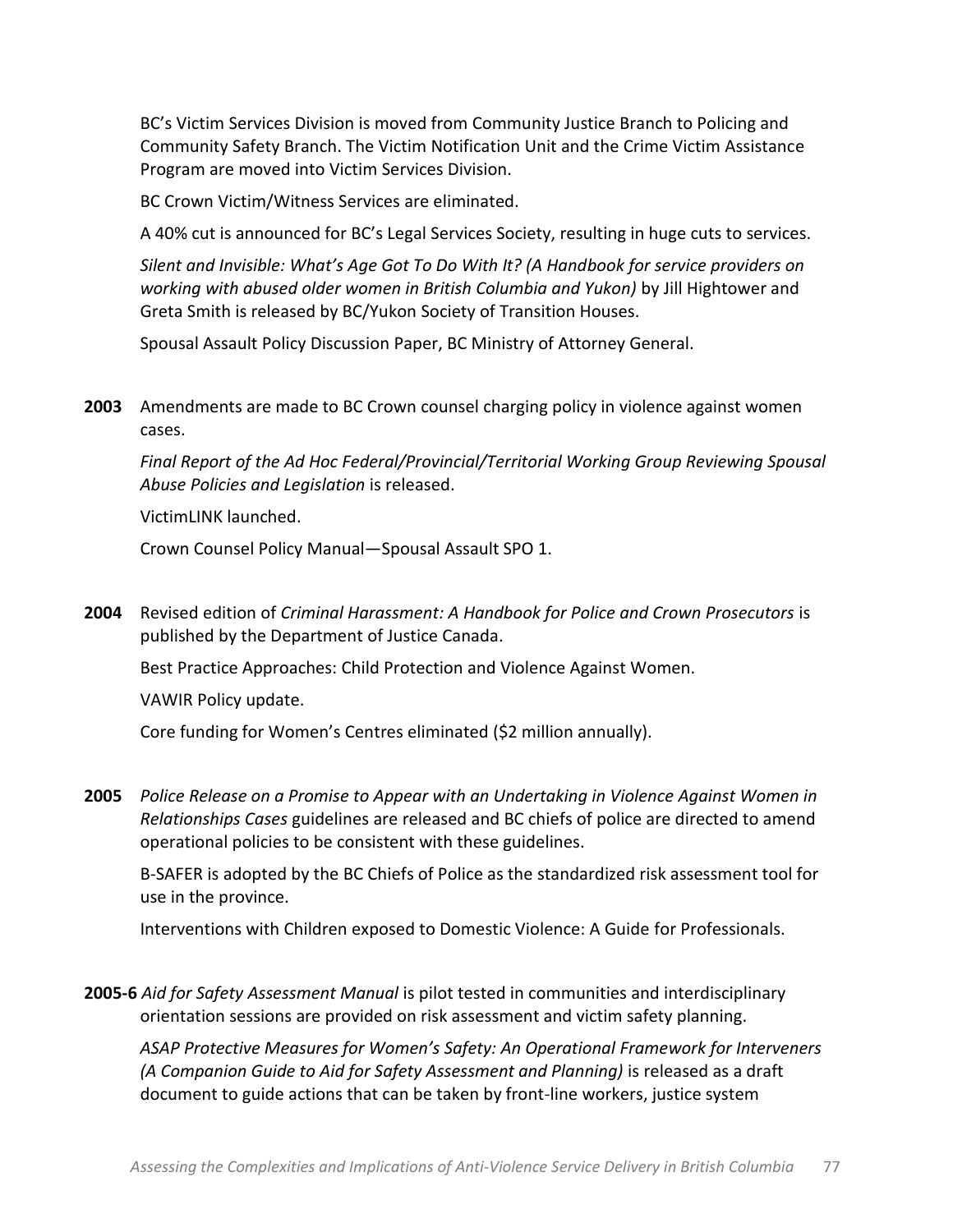personnel, health care personnel and other interveners to help protect women from further harm.

2006 Ministry of Public Safety and Solicitor General in conjunction with RCMP prepares a response to a Coroner's Inquest into two domestic violence deaths. The Nanaimo Action Plan identifies actions the Ministry will take in response to violence against women in relationships, including collaboration with police and provincial victim service associations.

BC Children and Youth Review — An Independent Review of BC's Child Protection System (Honourable Ted Hughes).

**2007** Revised *Violence Against Women in Relationships Victim Service Worker Handbook* is released by the Ministry of Public Safety and Solicitor General.

Referral Policy for Victims of Power based Crimes: Family Violence, Sexual assault, and *Criminal Harassment* is issued to remind police and Victim Service programs of legislation, policy and contractual requirements regarding referrals for power-based crimes.

BC Premier's Forum on Violence Against Women is held. EVA BC, in partnership with BC/Yukon Society of Transition Houses and BC Institute Against Family Violence, produces a series of 16 briefing documents, *Critical Elements of an Effective Response to Violence* Against Women, to brief government officials prior to the event.

Aid for Safety Assessment and Planning Manual is distributed to all Victim Service workers, Transition House workers and Stopping the Violence counsellors.

Ministry of Public Safety and Solicitor General and RCMP create a Domestic Violence Unit Best Practices Advisory Committee to guide the development of emerging Domestic Violence Units in BC to ensure consistent standards and best practices.

Ministry of Attorney General, Criminal Justice Branch hosts a Crown Counsel Domestic Violence Seminar on Complex Post Traumatic Stress Disorder and on Domestic Violence Risk Assessment and Management.

*Sexual Assault Policy* initiative for BC [\(http://www.endingviolence.org/node/496\)](http://www.endingviolence.org/node/496)

Family Relations Act Review: Family Violence Discussion Paper.

*SHE Framework: Safety and health enhancement for women experiencing abuse was* published (http://www.bcwomens.ca/nr/rdonlyres/8d65cade-8541-4398-b264-[7c28ced7d208/37000/she\\_framework\\_may20091.pdf\)](http://www.bcwomens.ca/nr/rdonlyres/8d65cade-8541-4398-b264-7c28ced7d208/37000/she_framework_may20091.pdf).

Coroners Act was proclaimed [\(http://www.rcybc.ca/Content/Publications/Legislation.asp\)](http://www.rcybc.ca/Content/Publications/Legislation.asp)

**2008** *Keeping'Women'Safe:'Eight'Critical'Components'of'An'Effective'Justice'System'Response'to' Domestic Violence,* prepared by the Critical Components Project Team, is released. This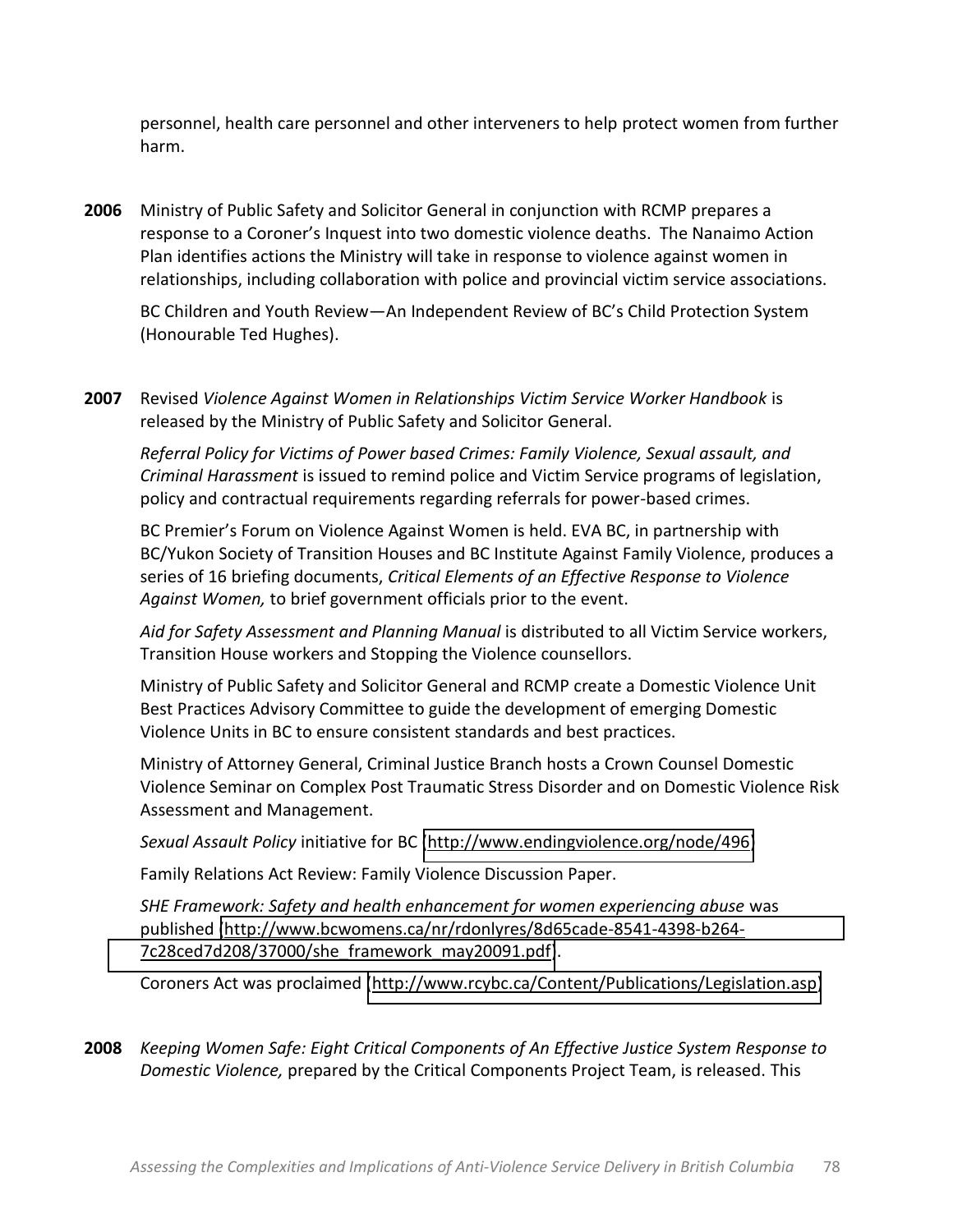paper outlines a framework for a comprehensive approach to domestic violence. The paper was submitted by EVA BC to the Coroner's jury in the Lee/Park Inquest.

Domestic Violence Response Assessment Funds are made available to communities to conduct needs assessments and design pilot initiatives for specialized responses to domestic violence.

Elements of a Best Practice Violence Prevention Program for BC Healthcare.

Vancouver Coastal health DV policies for Employees and Patients.

**2009** Ministry of Public Safety and Solicitor General releases an exploratory study *Police Reported* Spousal Violence Incidents In BC In Which Both Partners Are Suspects / Accused by Linda Light, in response to concerns expressed by victim service programs about the perceived high levels of police-reported incidents where both partners are named as suspects.

A comprehensive review of research on risk and safety, coroner's reports, and innovative models of risk and safety management practices is announced by Ministry of Public Safety and Solicitor General to help ensure that safety assessment and risk management are integrated into interventions by justice personnel and contracted victim services.

A Domestic Violence Cross-System Monitoring and Data Collection Feasibility Project is announced as a collaboration among the Ministry of Public Safety and Solicitor General, Ministry of Attorney General and FREDA at Simon Fraser University.

Ministry of Public Safety and Solicitor General releases a *Community Framework for Maximizing Women's Safety* to assist communities in assessing progress and gaps in coordinated responses at the local level in cases of domestic violence.

Family Relations Act Review: Report of Public Consultations.

Legal Services Society (LSS) cuts to Legal Aid.

Transition House Program transferred from BC Ministry of Housing and Social Development to BC Housing.

Evidence-based, Risk-focused Domestic Violence Investigations police training course launched.

**2010** A BC *Domestic Violence Action Plan* is released in response to recommendations from the Lee/Park coroner's inquest and the Representative for Children and Youth's report on the death of Christian Lee.

Ministries of Public Safety and Solicitor General, Attorney General, and Children and Family Development release a revised *Violence Against Women in Relationships Policy*, fulfilling a commitment under the province's Domestic Violence Action Plan.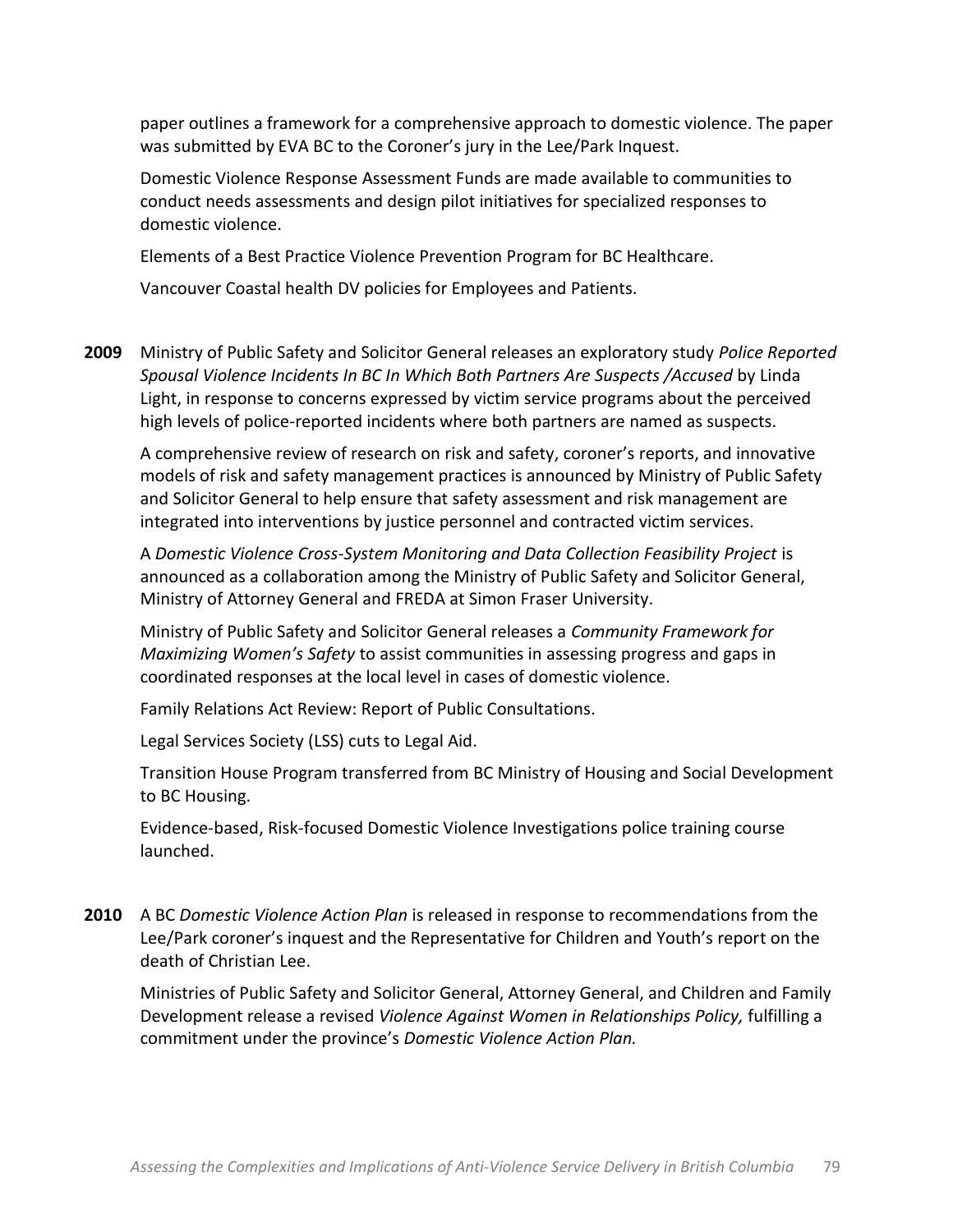*Protocol for Highest Risk Domestic Violence Cases* is released as part of the revised *Violence* Against Women in Relationships Policy to enhance case coordination and information sharing among justice and child welfare partners.

Domestic Violence Response: A Community Framework for Maximizing Women's Safety (BC Ministry of Public Safety and Solicitor General).

Model Core Program Paper: Prevention of Violence, Abuse, & Neglect.

Evidence Review: prevention of Violence, Abuse & Neglect.

DV Death Review Panel Report.

White Paper on Family Relations Act Reform.

Best Practice Approaches: Child protection and Violence Against Women.

VAWIR Policy update.

**2011** A new web-based training on safety planning is developed by Open School BC for the Ministry of Public Safety and Solicitor General in partnership with EVA BC and BC Society of Transition Houses.

*Immigrant Women's Project: Safety of Immigrant, Refugee, and Non-Status Women and The Role'of'Canadian'Immigration'Laws'and'Policies'in'Relation'to'Women's'Safety:'A'Lawyer's' Compendium* are published by EVA BC in partnership with Vancouver and Lower Mainland Multicultural Society and MOSAIC. These publications contain 14 federal and provincial briefing documents addressing key issues related to the safety of immigrant, refugee and non-status women.

Crown Counsel Policy Manual–Spousal Assault SPO 1.

Stopping Violence Against Aboriginal Women (BC Ministry of Aboriginal Relations & Reconciliation).

"E" Division published the revised violence in Relationships (VIR) policy and new Domestic Violence Unit policy (http://yir-ba.bc-cb.rcmpgrc.gc.ca/ViewPage.action?siteNodeId=1213&languageId=1&contentId=-1).

The Violence Against Women in Relationships Policy (VAWIR policy) updated  $(\text{http://elan.lss.bc.ca/2011/02/22/the-violence-against-women-in-relationships-policy-$ %E2%80%94-updated/)

**2012** EVA BC releases a report *Violence Against Women and Their Children in BC: 33 Years of Recommendations, prepared by Linda Light.* 

Taking Action on Domestic Violence in British Columbia released [\(http://www.mcf.gov.bc.ca/podv/pdf/domestic\\_violence\\_response\\_booklet.pdf\)](http://www.mcf.gov.bc.ca/podv/pdf/domestic_violence_response_booklet.pdf)